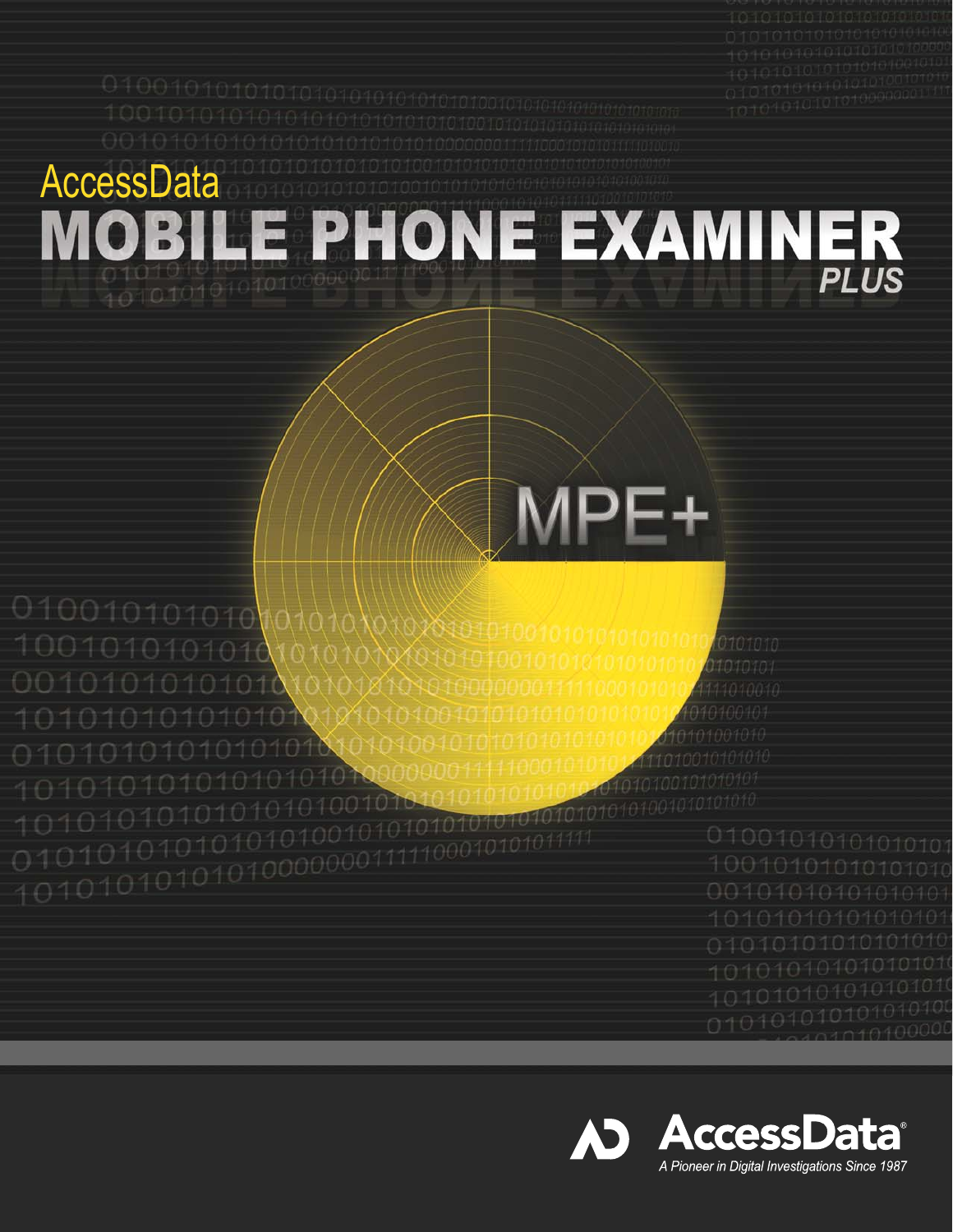# <span id="page-1-0"></span>AccessData Legal and Contact Information

Document date: February 2, 2015

#### Legal Information

©2015 AccessData Group, Inc. All rights reserved. No part of this publication may be reproduced, photocopied, stored on a retrieval system, or transmitted without the express written consent of the publisher.

AccessData Group, Inc. makes no representations or warranties with respect to the contents or use of this documentation, and specifically disclaims any express or implied warranties of merchantability or fitness for any particular purpose. Further, AccessData Group, Inc. reserves the right to revise this publication and to make changes to its content, at any time, without obligation to notify any person or entity of such revisions or changes.

Further, AccessData Group, Inc. makes no representations or warranties with respect to any software, and specifically disclaims any express or implied warranties of merchantability or fitness for any particular purpose. Further, AccessData Group, Inc. reserves the right to make changes to any and all parts of AccessData software, at any time, without any obligation to notify any person or entity of such changes.

You may not export or re-export this product in violation of any applicable laws or regulations including, without limitation, U.S. export regulations or the laws of the country in which you reside.

AccessData Group, Inc. 1100 Alma Street Menlo Park, California 94025 USA

www.accessdata.com

#### AccessData Trademarks and Copyright Information

| AccessData®                                       | MPE+ Velocitor <sup>™</sup>     |
|---------------------------------------------------|---------------------------------|
| AccessData Certified Examiner® (ACE®)             | Password Recovery Toolkit®      |
| AD Summation®                                     | <b>PRTK®</b>                    |
| Discovery Cracker <sup>®</sup>                    | Registry Viewer <sup>®</sup>    |
| Distributed Network Attack®                       | Resolution1™                    |
| <b>DNA®</b>                                       | <b>SilentRunner<sup>®</sup></b> |
| Forensic Toolkit <sup>®</sup> (FTK <sup>®</sup> ) | <b>Summation®</b>               |
| Mobile Phone Examiner Plus®                       | ThreatBridge™                   |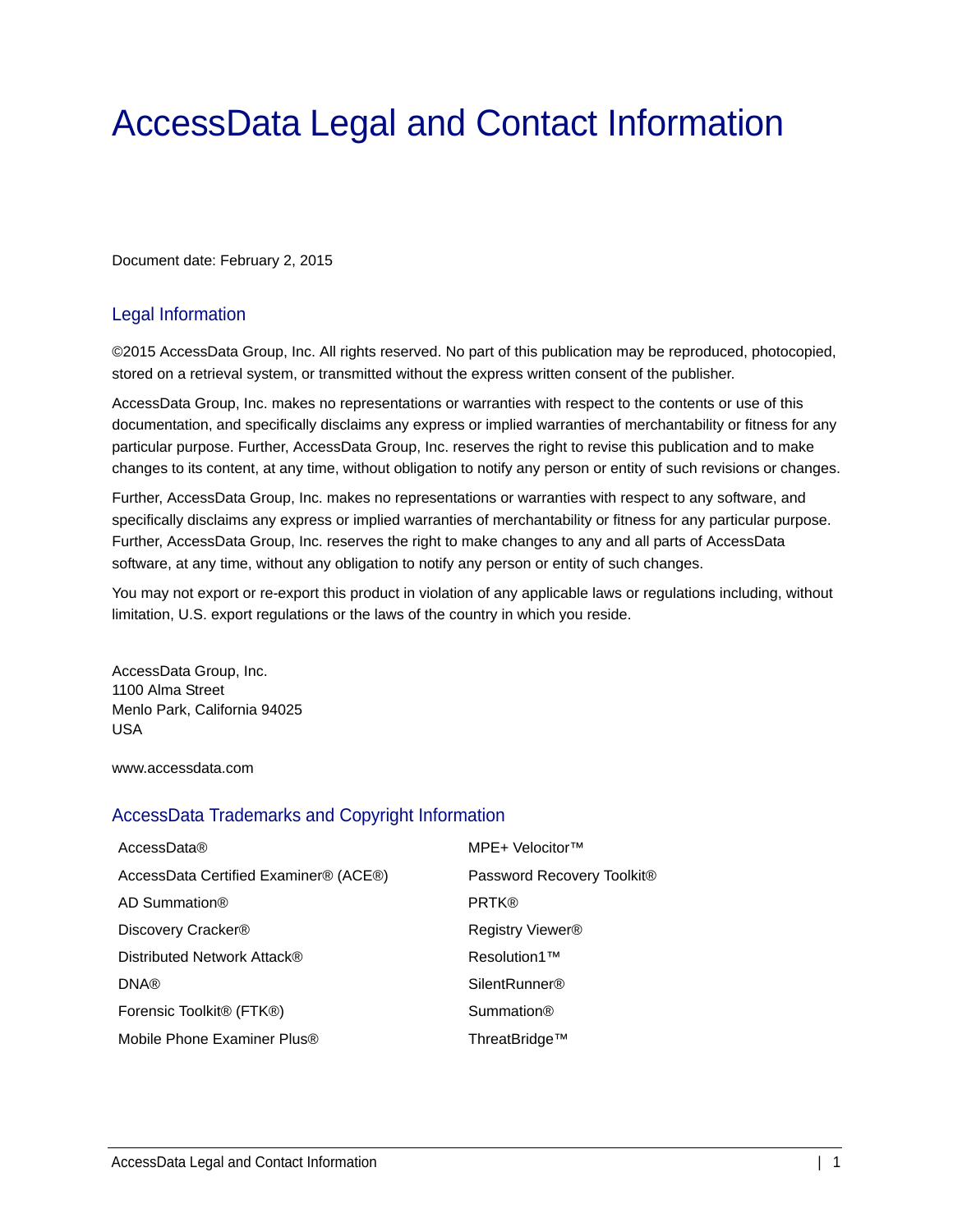A trademark symbol (®, ™, etc.) denotes an AccessData Group, Inc. trademark. With few exceptions, and unless otherwise notated, all third-party product names are spelled and capitalized the same way the owner spells and and capitalizes its product name. Third-party trademarks and copyrights are the property of the trademark and copyright holders. AccessData claims no responsibility for the function or performance of thirdparty products.

Third party acknowledgements:

- FreeBSD ® Copyright 1992-2011. The FreeBSD Project .
- AFF® and AFFLIB® Copyright® 2005, 2006, 2007, 2008 Simson L. Garfinkel and Basis Technology Corp. All rights reserved.
- Copyright © 2005 2009 Ayende Rahien

BSD License: Copyright (c) 2009-2011, Andriy Syrov. All rights reserved. Redistribution and use in source and binary forms, with or without modification, are permitted provided that the following conditions are met: Redistributions of source code must retain the above copyright notice, this list of conditions and the following disclaimer; Redistributions in binary form must reproduce the above copyright notice, this list of conditions and the following disclaimer in the documentation and/or other materials provided with the distribution; Neither the name of Andriy Syrov nor the names of its contributors may be used to endorse or promote products derived from this software without specific prior written permission. THIS SOFTWARE IS PROVIDED BY THE COPYRIGHT HOLDERS AND CONTRIBUTORS "AS IS" AND ANY EXPRESS OR IMPLIED WARRANTIES, INCLUDING, BUT NOT LIMITED TO, THE IMPLIED WARRANTIES OF MERCHANTABILITY AND FITNESS FOR A PARTICULAR PURPOSE ARE DISCLAIMED. IN NO EVENT SHALL THE COPYRIGHT OWNER OR CONTRIBUTORS BE LIABLE FOR ANY DIRECT, INDIRECT, INCIDENTAL, SPECIAL, EXEMPLARY, OR CONSEQUENTIAL DAMAGES (INCLUDING, BUT NOT LIMITED TO, PROCUREMENT OF SUBSTITUTE GOODS OR SERVICES; LOSS OF USE, DATA, OR PROFITS; OR BUSINESS INTERRUPTION) HOWEVER CAUSED AND ON ANY THEORY OF LIABILITY, WHETHER IN CONTRACT, STRICT LIABILITY, OR TORT (INCLUDING NEGLIGENCE OR OTHERWISE) ARISING IN ANY WAY OUT OF THE USE OF THIS SOFTWARE, EVEN IF ADVISED OF THE POSSIBILITY OF SUCH DAMAGE.

WordNet License

This license is available as the file LICENSE in any downloaded version of WordNet.

#### WordNet 3.0 license: (Download)

WordNet Release 3.0 This software and database is being provided to you, the LICENSEE, by Princeton University under the following license. By obtaining, using and/or copying this software and database, you agree that you have read, understood, and will comply with these terms and conditions.: Permission to use, copy, modify and distribute this software and database and its documentation for any purpose and without fee or royalty is hereby granted, provided that you agree to comply with the following copyright notice and statements, including the disclaimer, and that the same appear on ALL copies of the software, database and documentation, including modifications that you make for internal use or for distribution. WordNet 3.0 Copyright 2006 by Princeton University. All rights reserved. THIS SOFTWARE AND DATABASE IS PROVIDED "AS IS" AND PRINCETON UNIVERSITY MAKES NO REPRESENTATIONS OR WARRANTIES, EXPRESS OR IMPLIED. BY WAY OF EXAMPLE, BUT NOT LIMITATION, PRINCETON UNIVERSITY MAKES NO REPRESENTATIONS OR WARRANTIES OF MERCHANT- ABILITY OR FITNESS FOR ANY PARTICULAR PURPOSE OR THAT THE USE OF THE LICENSED SOFTWARE, DATABASE OR DOCUMENTATION WILL NOT INFRINGE ANY THIRD PARTY PATENTS, COPYRIGHTS, TRADEMARKS OR OTHER RIGHTS. The name of Princeton University or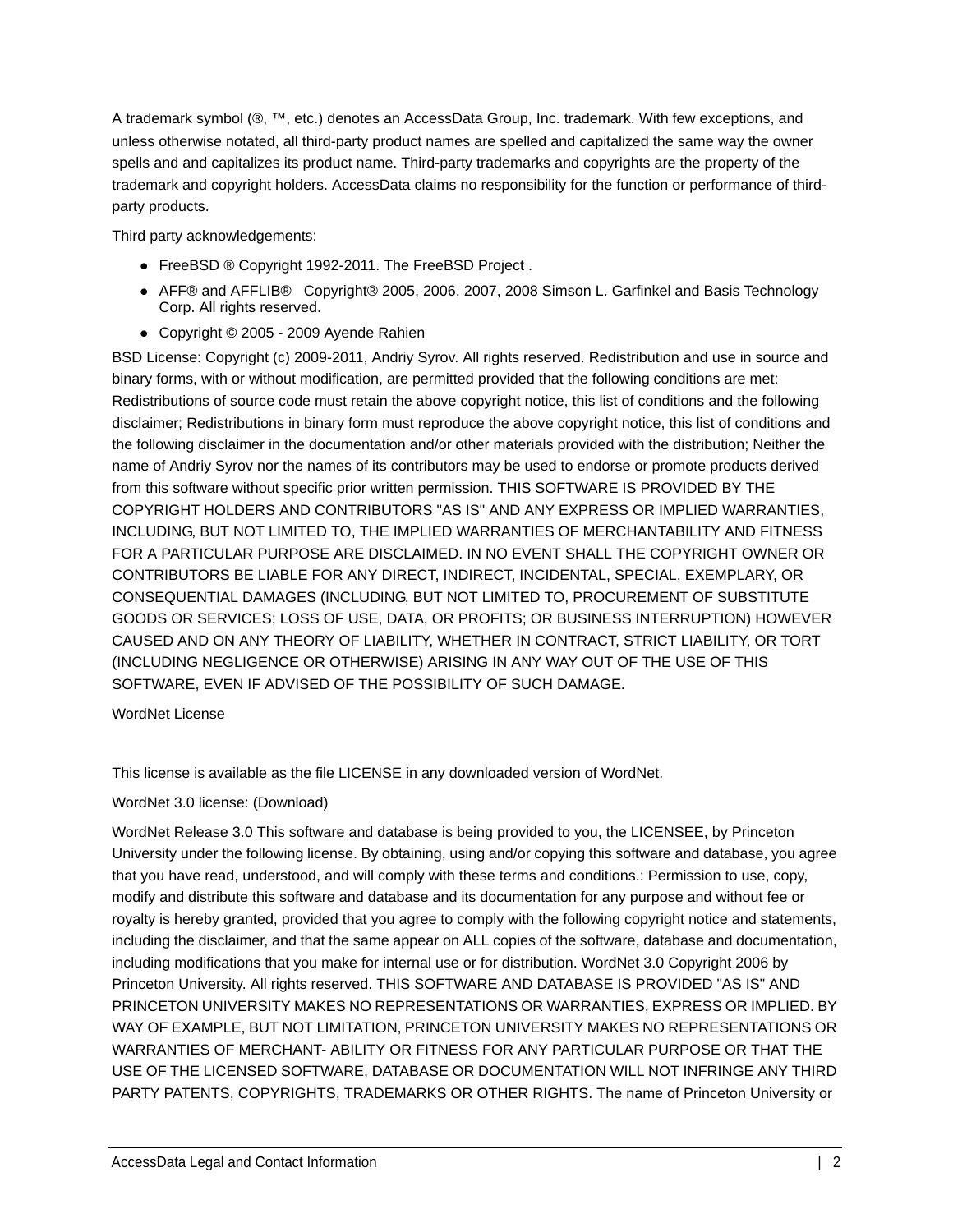Princeton may not be used in advertising or publicity pertaining to distribution of the software and/or database. Title to copyright in this software, database and any associated documentation shall at all times remain with Princeton University and LICENSEE agrees to preserve same.

#### Documentation Conventions

In AccessData documentation, a number of text variations are used to indicate meanings or actions. For example, a greater-than symbol (>) is used to separate actions within a step. Where an entry must be typed in using the keyboard, the variable data is set apart using [*variable\_data*] format. Steps that require the user to click on a button or icon are indicated by **Bolded text**. This *Italic* font indicates a label or non-interactive item in the user interface.

A trademark symbol (®, ™, etc.) denotes an AccessData Group, Inc. trademark. Unless otherwise notated, all third-party product names are spelled and capitalized the same way the owner spells and capitalizes its product name. Third-party trademarks and copyrights are the property of the trademark and copyright holders. AccessData claims no responsibility for the function or performance of third-party products.

#### **Registration**

The AccessData product registration is done at AccessData after a purchase is made, and before the product is shipped. The licenses are bound to either a USB security device, or a Virtual CmStick, according to your purchase.

#### **Subscriptions**

AccessData provides a one-year licensing subscription with all new product purchases. The subscription allows you to access technical support, and to download and install the latest releases for your licensed products during the active license period.

Following the initial licensing period, a subscription renewal is required annually for continued support and for updating your products. You can renew your subscriptions through your AccessData Sales Representative.

Use License Manager to view your current registration information, to check for product updates and to download the latest product versions, where they are available for download. You can also visit our web site,

www.accessdata.com anytime to find the latest releases of our products.

For more information, see Managing Licenses in your product manual or on the AccessData website.

#### AccessData Contact Information

Your AccessData Sales Representative is your main contact with AccessData. Also, listed below are the general AccessData telephone number and mailing address, and telephone numbers for contacting individual departments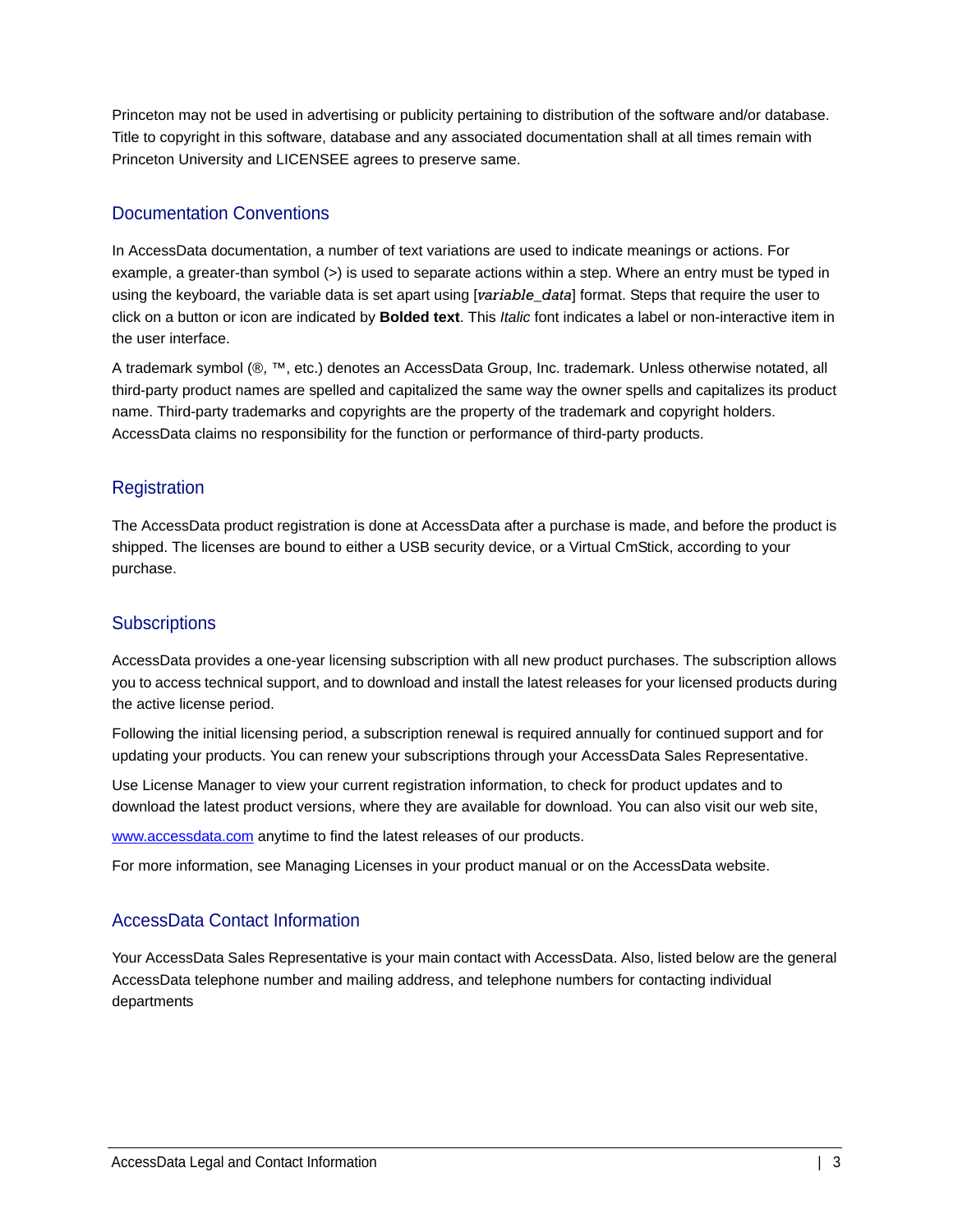#### Mailing Address and General Phone Numbers

You can contact AccessData in the following ways:

#### **AccessData Mailing Address, Hours, and Department Phone Numbers**

| Corporate Headquarters:                   | AccessData Group, Inc.<br>1100 Alma Street<br>Menlo Park, California 94025 USAU.S.A.<br>Voice: 801.377.5410; Fax: 801.377.5426 |
|-------------------------------------------|--------------------------------------------------------------------------------------------------------------------------------|
| General Corporate Hours:                  | Monday through Friday, $8.00$ AM $-5.00$ PM (MST)<br>AccessData is closed on US Federal Holidays                               |
| State and Local<br>Law Enforcement Sales: | Voice: 800.574.5199, option 1; Fax: 801.765.4370<br>Email: Sales@AccessData.com                                                |
| Federal Sales:                            | Voice: 800.574.5199, option 2; Fax: 801.765.4370<br><i>Fmail:</i> Sales@AccessData.com                                         |
| Corporate Sales:                          | Voice: 801.377.5410, option 3; Fax: 801.765.4370<br>Email: Sales@AccessData.com                                                |
| Training:                                 | Voice: 801.377.5410, option 6; Fax: 801.765.4370<br>Email: Training@AccessData.com                                             |
| Accounting:                               | <i>Voice:</i> 801.377.5410, option 4                                                                                           |

#### Technical Support

Free technical support is available on all currently licensed AccessData solutions. You can contact AccessData Customer and Technical Support in the following ways:

#### **AD Customer & Technical Support Contact Information**

| <b>AD SUMMATION</b><br>and AD<br><b>EDISCOVERY</b>  | Americas/Asia-Pacific:<br>800.786.8369 (North America)<br>801.377.5410, option 5<br>Email: legalsupport@accessdata.com |
|-----------------------------------------------------|------------------------------------------------------------------------------------------------------------------------|
| AD IBLAZE and<br><b>ENTERPRISE:</b>                 | Americas/Asia-Pacific:<br>800.786.2778 (North America)<br>801.377.5410, option 5<br>Email: support@summation.com       |
| All other AD<br><b>SOLUTIONS</b>                    | Americas/Asia-Pacific:<br>800.658.5199 (North America)<br>801.377.5410, option 5<br>Email: support@accessdata.com      |
| <b>AD</b><br><b>INTERNATIONAL</b><br><b>SUPPORT</b> | Europe/Middle East/Africa:<br>+44 (0) 207 010 7817 (United Kingdom)<br>Email: emeasupport@accessdata.com               |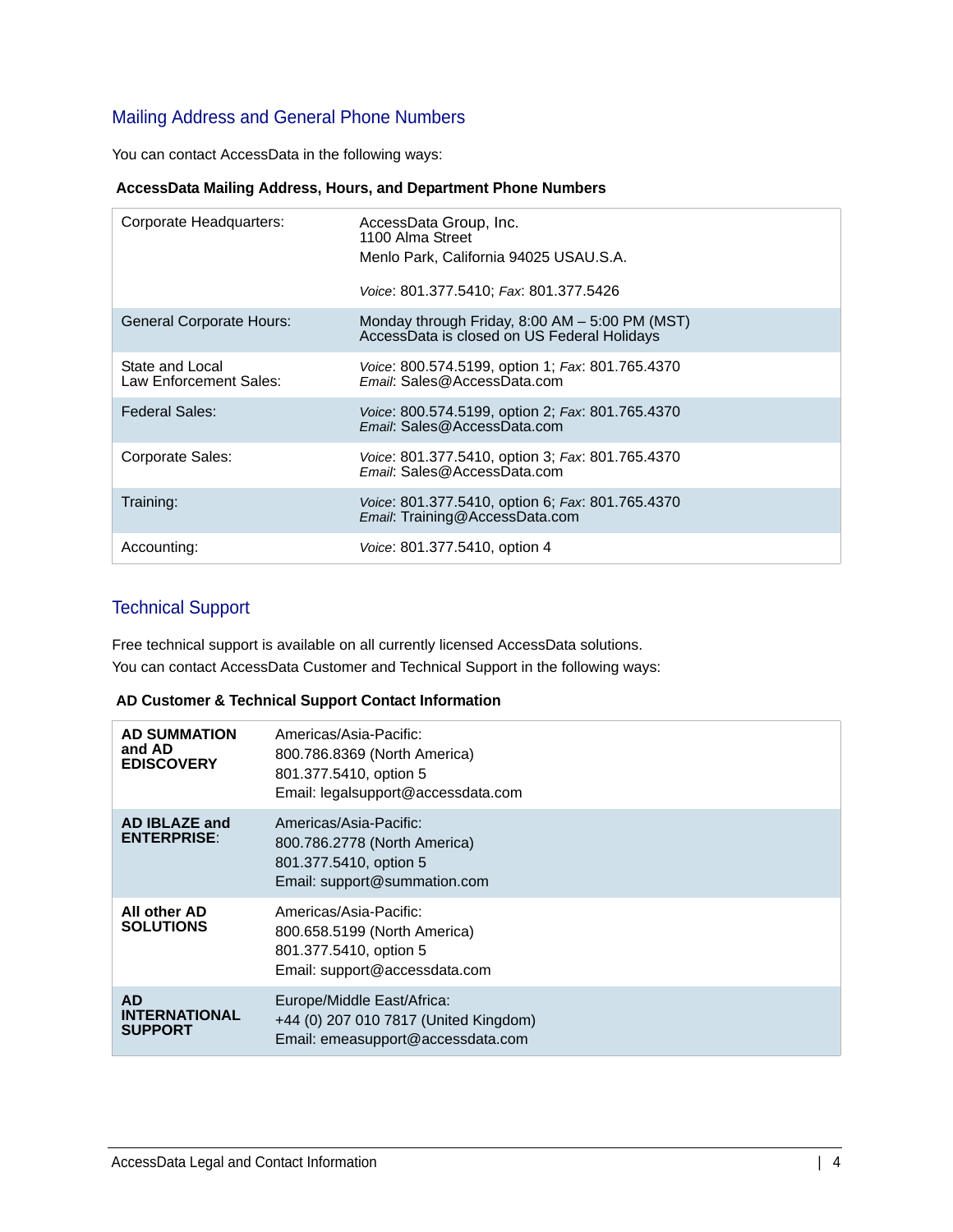#### **AD Customer & Technical Support Contact Information (Continued)**

| Hours of Support: | Americas/Asia-Pacific:<br>Monday through Friday, 6:00 AM- 6:00 PM (PST), except corporate holidays.<br>Europe/Middle East/Africa:<br>Monday through Friday, 8:00 AM- 5:00 PM (UK-London) except corporate holidays. |
|-------------------|---------------------------------------------------------------------------------------------------------------------------------------------------------------------------------------------------------------------|
| Web Site:         | http://www.accessdata.com/support/technical-customer-support                                                                                                                                                        |
|                   | The Support website allows access to Discussion Forums, Downloads, Previous<br>Releases, our Knowledge base, a way to submit and track your "trouble tickets", and<br>in-depth contact information.                 |

#### **Documentation**

Please email AccessData regarding any typos, inaccuracies, or other problems you find with the documentation: *documentation@accessdata.com*

#### Professional Services

The AccessData Professional Services staff comes with a varied and extensive background in digital investigations including law enforcement, counter-intelligence, and corporate security. Their collective experience in working with both government and commercial entities, as well as in providing expert testimony, enables them to provide a full range of computer forensic and eDiscovery services.

At this time, Professional Services provides support for sales, installation, training, and utilization of Summation, FTK, FTK Pro, Enterprise, eDiscovery, Lab and the entire Resolution One platform. They can help you resolve any questions or problems you may have regarding these solutions.

#### Contact Information for Professional Services

Contact AccessData Professional Services in the following ways:

#### **AccessData Professional Services Contact Information**

| <b>Contact Method</b> | <b>Number or Address</b>                        |
|-----------------------|-------------------------------------------------|
| Phone                 | North America Toll Free: 800-489-5199, option 7 |
|                       | International: +1.801.377.5410, option 7        |
| Email                 | services@accessdata.com                         |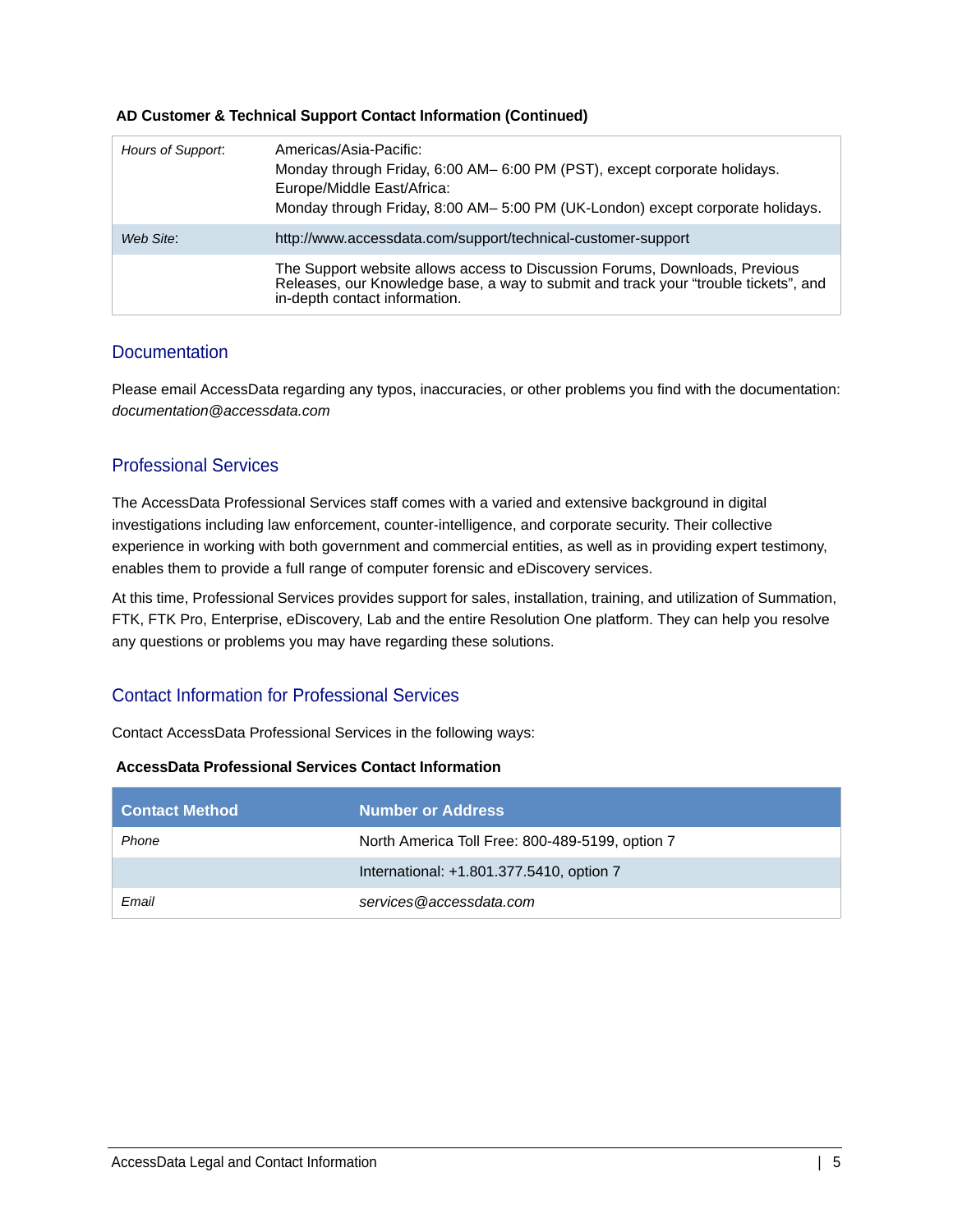# <span id="page-6-0"></span>**Contents**

| Connecting an Android Device to MPE+ using Logical Extraction (Android)23 |  |  |  |  |
|---------------------------------------------------------------------------|--|--|--|--|
|                                                                           |  |  |  |  |
| Device is Unlocked or Locked with USB Debugging On 24                     |  |  |  |  |
|                                                                           |  |  |  |  |
|                                                                           |  |  |  |  |
|                                                                           |  |  |  |  |
|                                                                           |  |  |  |  |
|                                                                           |  |  |  |  |
|                                                                           |  |  |  |  |
|                                                                           |  |  |  |  |
| Connecting to an Apple Device for Physical Acquisition 28                 |  |  |  |  |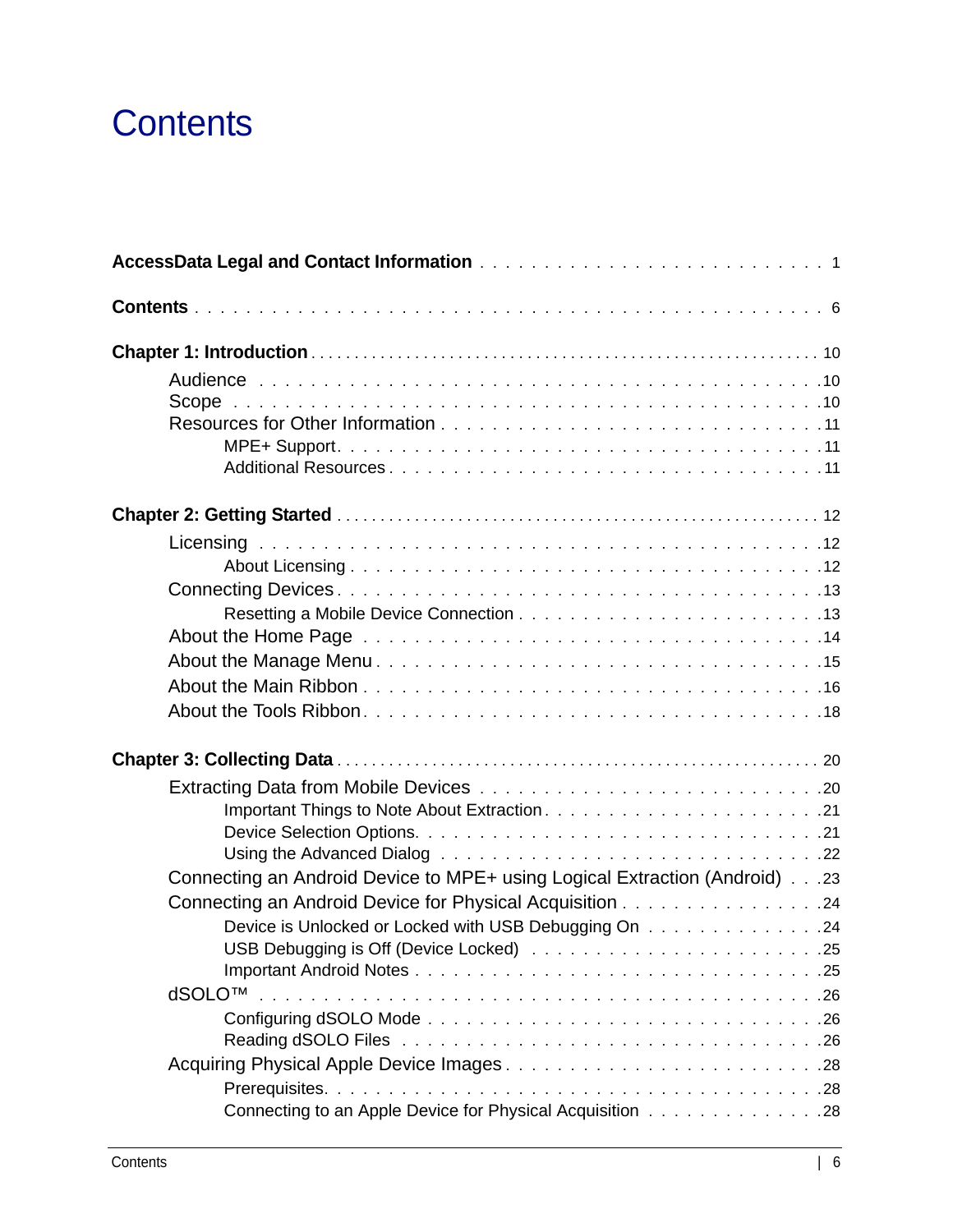| Importing and Reviewing from an AD Triage Device 40 |  |
|-----------------------------------------------------|--|
|                                                     |  |
|                                                     |  |
|                                                     |  |
|                                                     |  |
|                                                     |  |
|                                                     |  |
|                                                     |  |
|                                                     |  |
|                                                     |  |
|                                                     |  |
|                                                     |  |
|                                                     |  |
|                                                     |  |
|                                                     |  |
|                                                     |  |
|                                                     |  |
|                                                     |  |
|                                                     |  |
|                                                     |  |
|                                                     |  |
|                                                     |  |
|                                                     |  |
|                                                     |  |
|                                                     |  |
|                                                     |  |
|                                                     |  |
|                                                     |  |
|                                                     |  |
|                                                     |  |
|                                                     |  |
|                                                     |  |
|                                                     |  |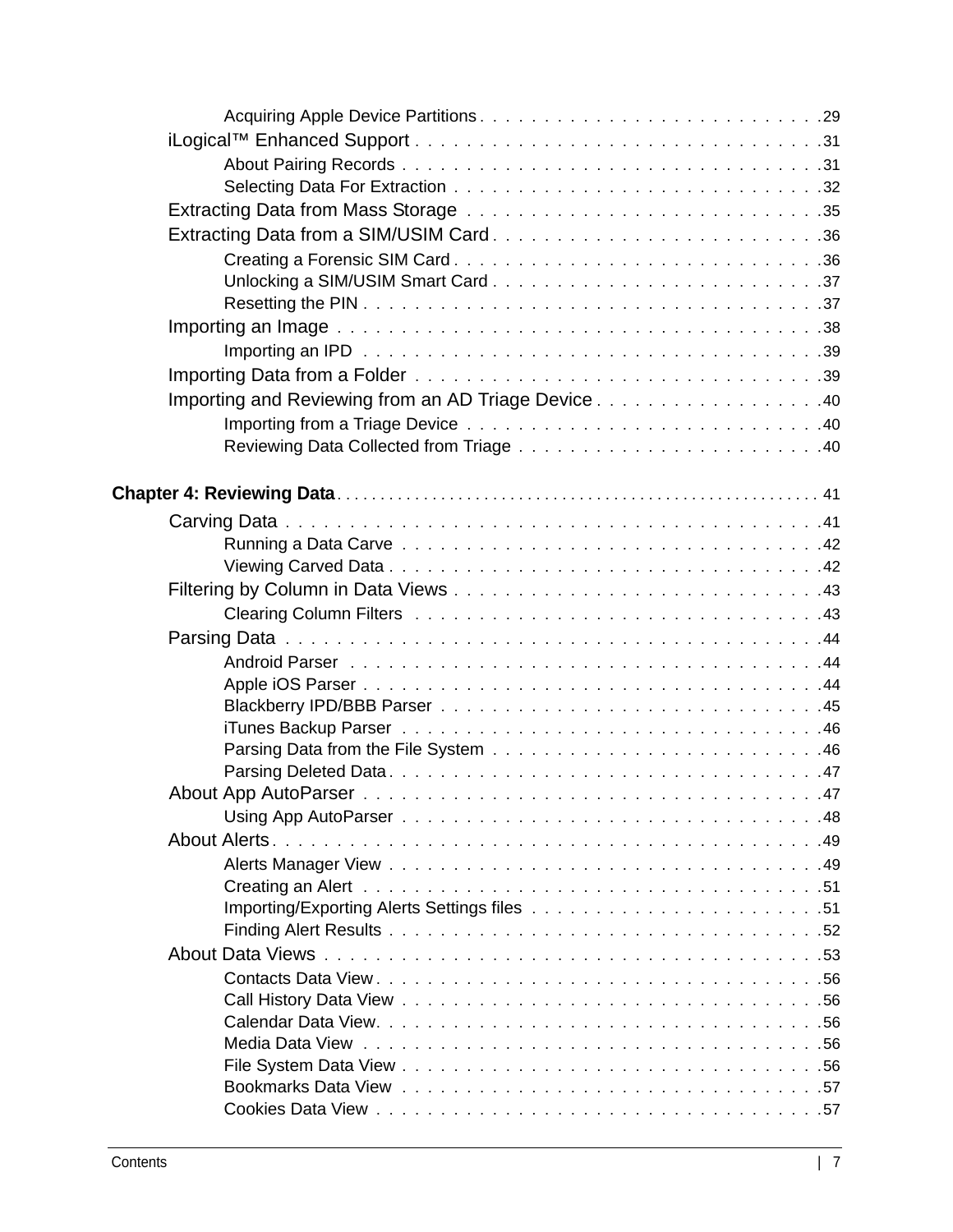| Viewing Data Files in the Communication Data Panel 70                                                          |
|----------------------------------------------------------------------------------------------------------------|
|                                                                                                                |
|                                                                                                                |
|                                                                                                                |
|                                                                                                                |
| Viewing Contact Data in the Communication Data Panel. 71                                                       |
|                                                                                                                |
|                                                                                                                |
|                                                                                                                |
|                                                                                                                |
|                                                                                                                |
| Exporting To an AD1 Image Address and Allen Andreas Address and Allen Andreas Address Anders Anders Anders Add |
|                                                                                                                |
|                                                                                                                |
|                                                                                                                |
|                                                                                                                |
|                                                                                                                |
|                                                                                                                |
|                                                                                                                |
|                                                                                                                |
|                                                                                                                |
|                                                                                                                |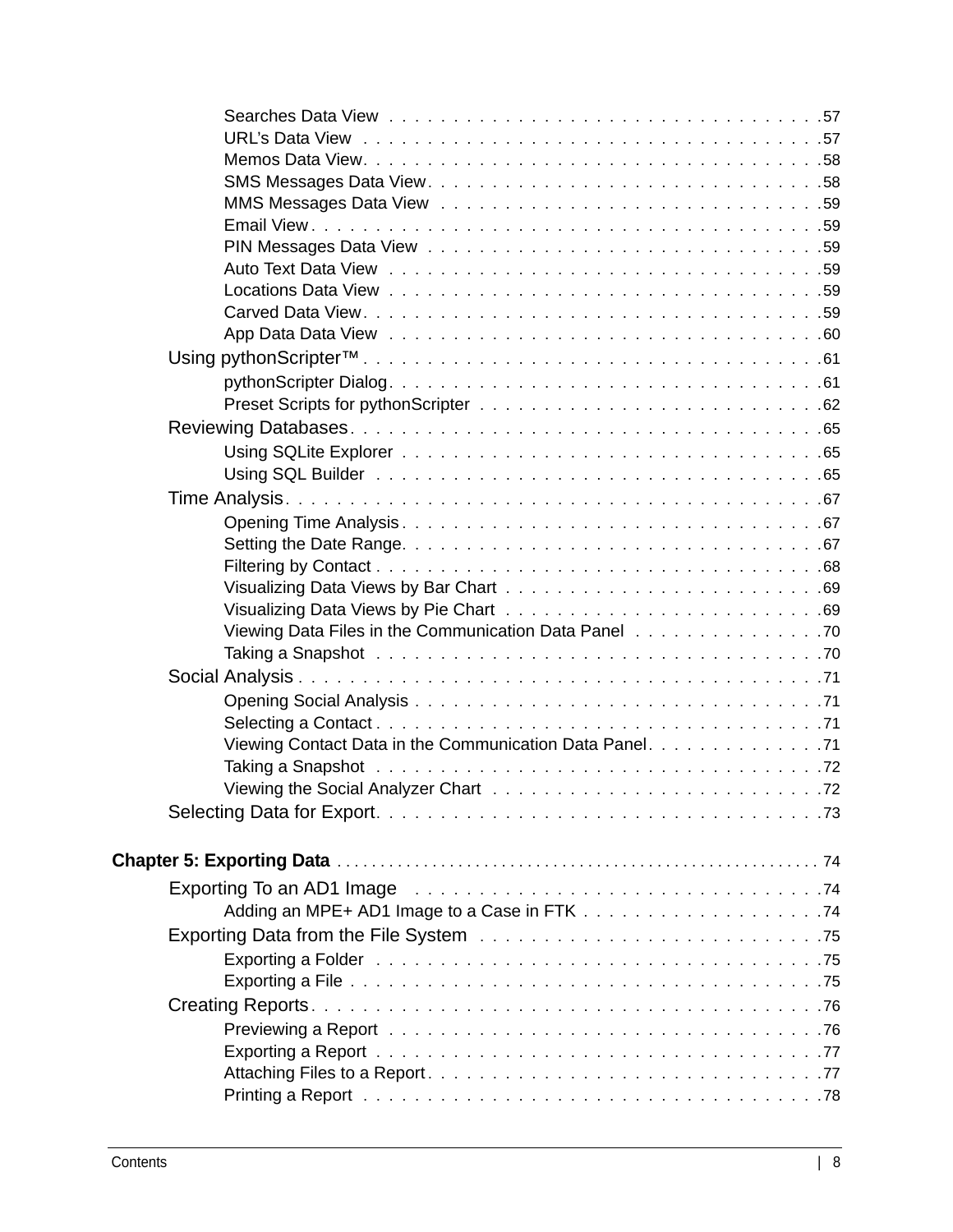| Setting the MPE+ Theme resources in the contract of the setting the MPE+ Theme resources in the contract of the setting of $\sim$ 500 $\mu$ |  |  |
|---------------------------------------------------------------------------------------------------------------------------------------------|--|--|
|                                                                                                                                             |  |  |
|                                                                                                                                             |  |  |
|                                                                                                                                             |  |  |
|                                                                                                                                             |  |  |
|                                                                                                                                             |  |  |
|                                                                                                                                             |  |  |
|                                                                                                                                             |  |  |
|                                                                                                                                             |  |  |
|                                                                                                                                             |  |  |
|                                                                                                                                             |  |  |
|                                                                                                                                             |  |  |
| <b>Chapter 7: Appendix A — Managing Security</b>                                                                                            |  |  |
|                                                                                                                                             |  |  |
|                                                                                                                                             |  |  |
|                                                                                                                                             |  |  |
|                                                                                                                                             |  |  |
|                                                                                                                                             |  |  |
|                                                                                                                                             |  |  |
|                                                                                                                                             |  |  |
|                                                                                                                                             |  |  |
|                                                                                                                                             |  |  |
|                                                                                                                                             |  |  |
|                                                                                                                                             |  |  |
|                                                                                                                                             |  |  |
|                                                                                                                                             |  |  |
| Creating a Virtual CM-Stick with Server 2003/2008 Enterprise Editions 100                                                                   |  |  |
| Additional Instructions for AD LAB WebUI and eDiscovery. 101                                                                                |  |  |
|                                                                                                                                             |  |  |
|                                                                                                                                             |  |  |
|                                                                                                                                             |  |  |
|                                                                                                                                             |  |  |
|                                                                                                                                             |  |  |
|                                                                                                                                             |  |  |
|                                                                                                                                             |  |  |
|                                                                                                                                             |  |  |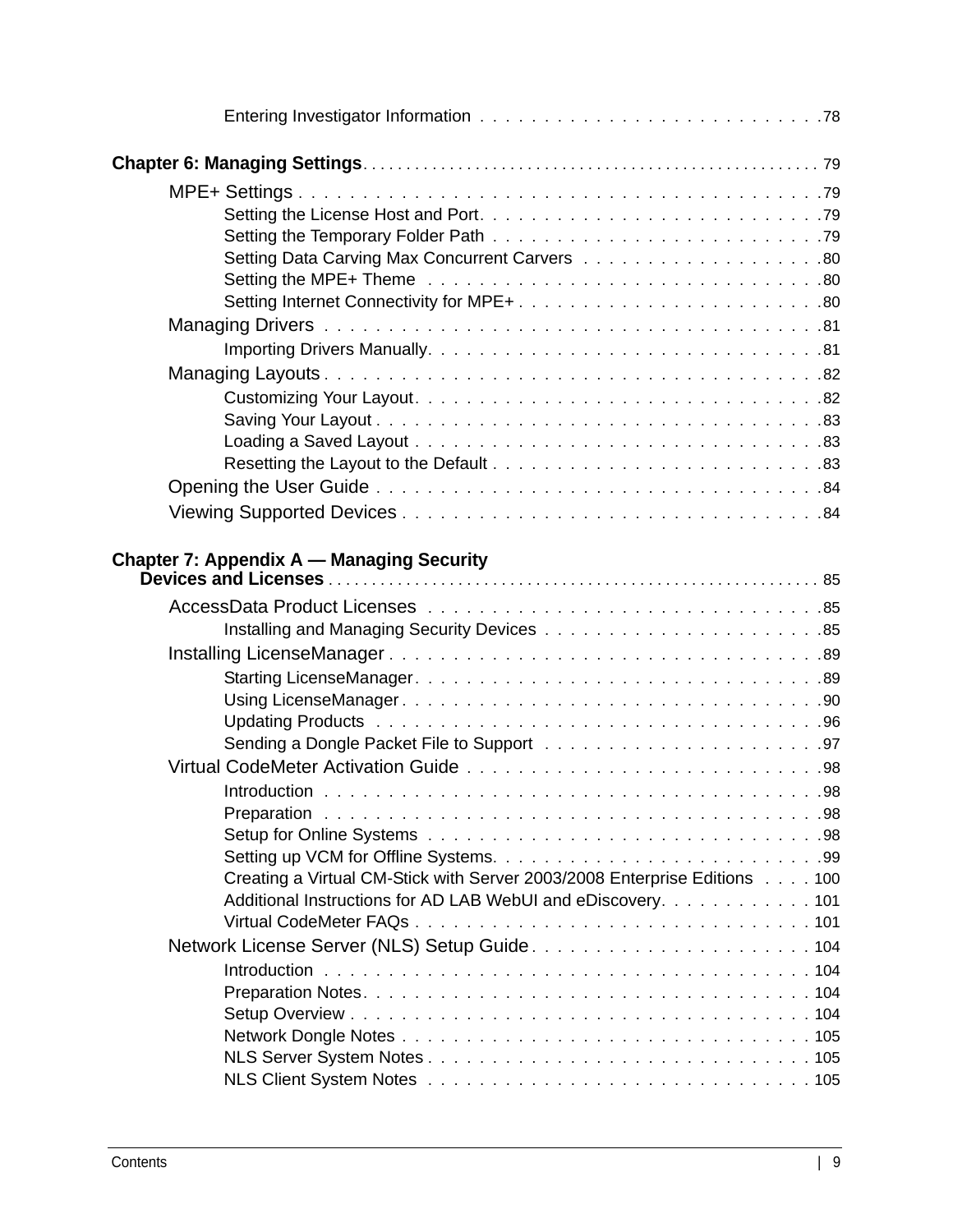<span id="page-10-0"></span>AccessData (AD) Mobile Phone Examiner Plus (MPE+) is a powerful mobile device data review tool that can be used in the field as part of a mobile field unit or in the lab. Additionally, data extracted from mobile devices using MPE+ can be easily imported into an FTK case, which offers more in-depth drill-down, categorization, full-text index searching, and all of this is right along side other digital evidence collected for a case. MPE+ can extract information such as phone and address book data, media files, call logs, SMS and MMS messages, calendar, and file system data stored in the memory of a mobile device.

## <span id="page-10-1"></span>Audience

MPE+ and its manual are written for law enforcement and corporate security professionals with the following competencies:

- Basic knowledge of and training in forensic policies and procedures.
- Basic knowledge of and experience with personal computers, mobile phones, enhanced PDAs, and SmartPhones.
- Familiarity with the fundamentals of collecting digital evidence from mobile devices.
- Understanding of forensic data images and how to acquire forensically sound images.
- Experience with case studies and reports.
- Basic competency with FTK.
- Familiarity with the Microsoft Windows environment.

### <span id="page-10-2"></span>Scope

This manual documents the available tools, functions, and other features built into the Mobile Phone Examiner Plus application. For information on proper mobile device forensics and data analysis practices, you should register for one of AccessData's beginner, intermediate, and / or specialized mobile forensics workshops.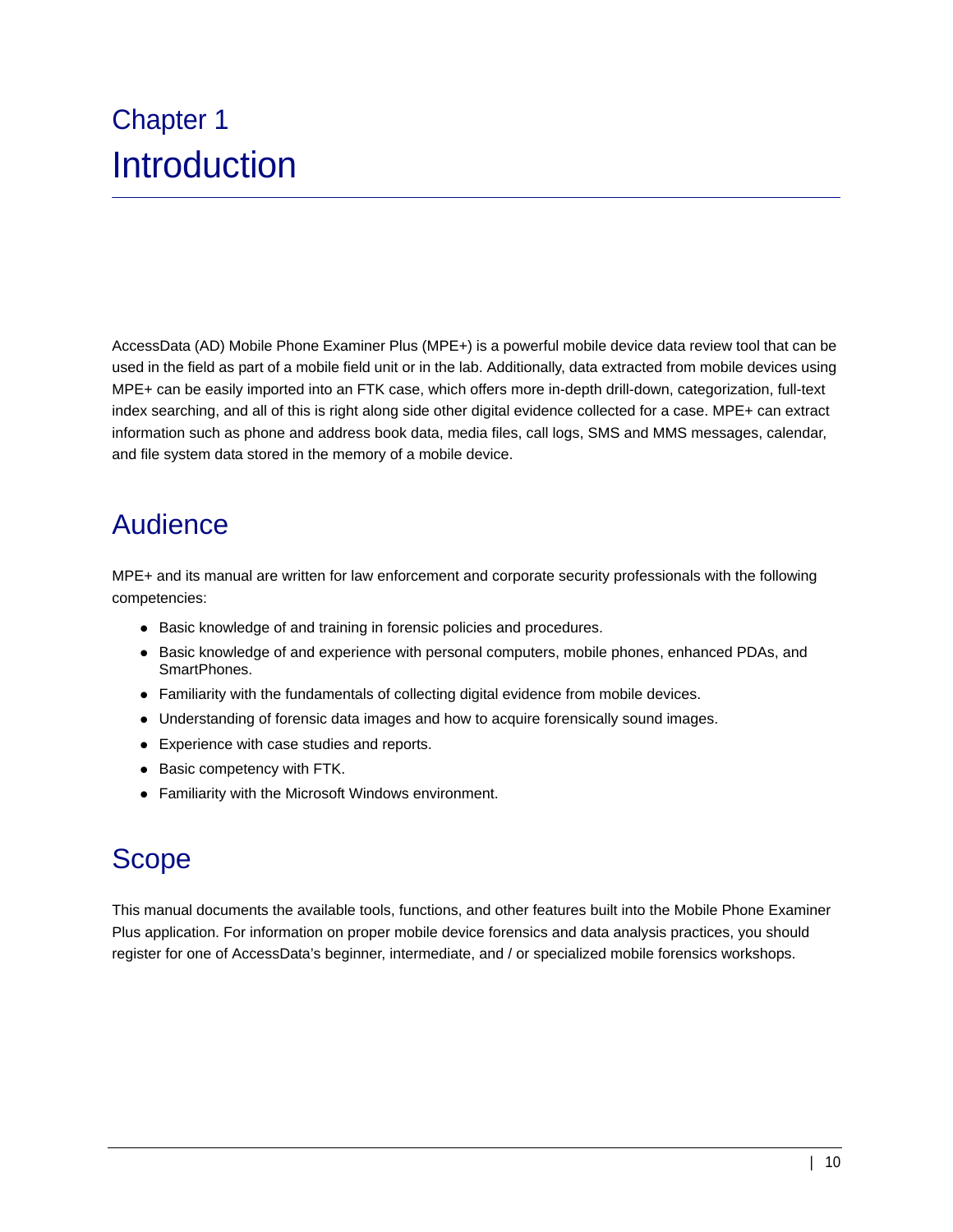# <span id="page-11-0"></span>Resources for Other Information

### <span id="page-11-1"></span>*MPE+ Support*

The AccessData Support Model is organized around a multi-level tier methodology. The Support Team consists of front-line, tier-one support technicians who provide direct communication with those who initiate the support contact. The team also consists of a second-level, tier-two resources for escalation resources for tier-one personnel, thereby providing an avenue of assistance on any issue that the tier-one technicians may not be able to resolve completely on their own.

### Phone/Email Contacts

#### **Americas/Asia-Pacific**

800-658-5199 (North America) 801.377.5410 and select Option 5. Email: support@accessdata.com

#### **Europe/Middle East/Africa**

+44 207 836 7397 (United Kingdom) Email: emeasupport@accessdata.com

**Note:** Standard Support Hours are Monday through Friday, 7:00 AM - 6:00 PM (MST), except corporate holidays.

### <span id="page-11-2"></span>*Additional Resources*

- AccessData MPE+ FAQ: <https://support.accessdata.com/hc/en-us/articles/204123005-MPE-FAQ>
- AccessData User Forum: <http://forums.accessdata.com>
- Supported Phone List: <http://accessdata.com/devices/> You can also find supported phones in MPE+ under **Settings** > **Supported Devices**.
- Support videos:

<http://accessdata.com/product-download/digital-forensics/mpe>

You can also find supported phones in MPE+ under **Product Information** > **Training Videos**.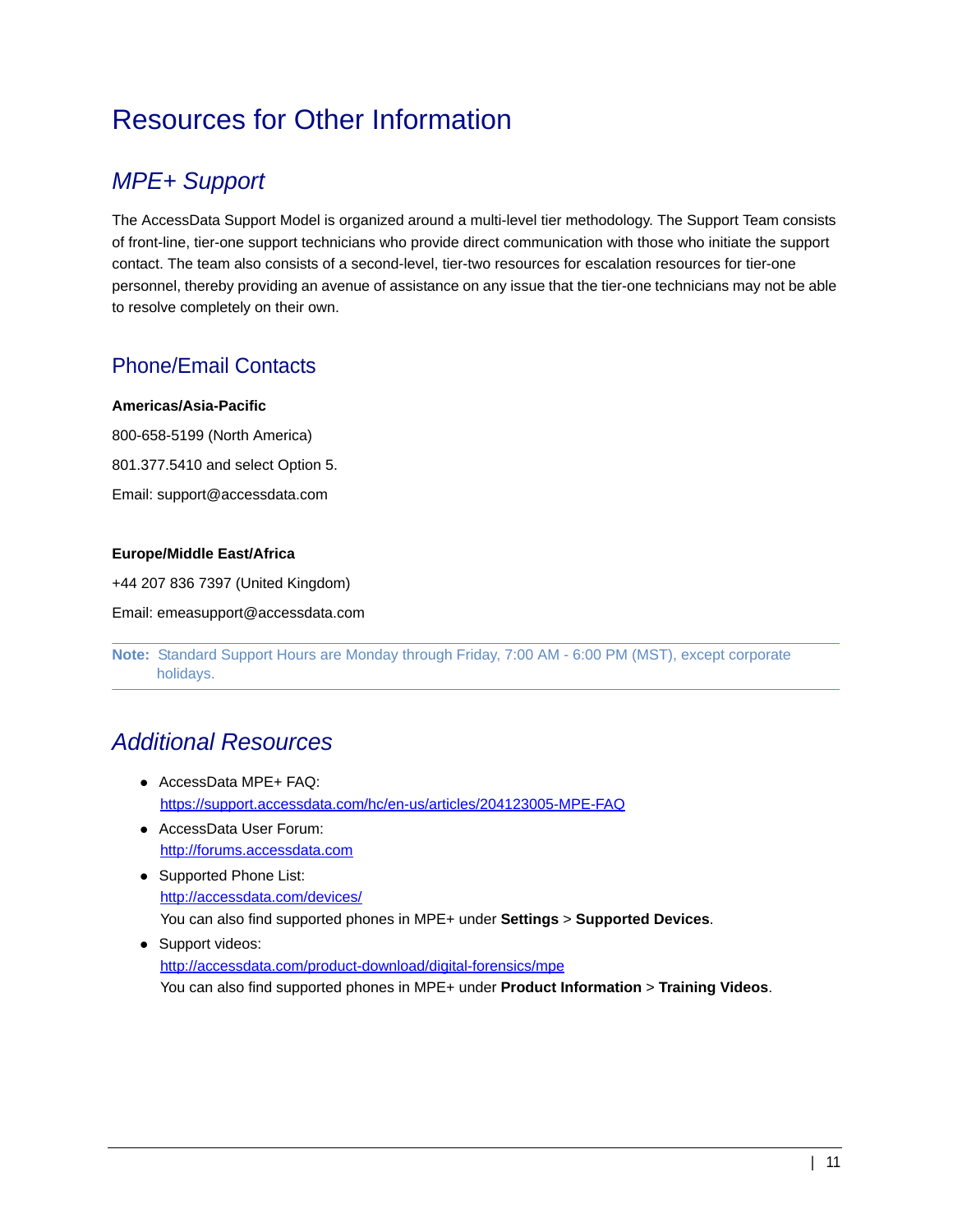<span id="page-12-0"></span>This chapter contains all the information you need to get started with MPE+, including licensing your software and connecting devices to your computer. Once you have completed the information covered in this chapter, MPE+ will be ready to extract and save data from devices.

# <span id="page-12-1"></span>**Licensing**

### <span id="page-12-2"></span>*About Licensing*

To launch the application, you must have one of the following.

- A full MPE+ license
- A registered MPE+ Demo license See the *MPE+ Quick Install Guide*:

### About MPE+ License Options

You may use one the following licensing options:

- USB CodeMeter device: See [AccessData Product Licenses \(page 85\)](#page-85-3).
- Virtual CodeMeter: See [Virtual CodeMeter Activation Guide \(page 98\)](#page-98-4).
- Network license: See [Network License Server \(NLS\) Setup Guide \(page 104\).](#page-104-4)

See [Appendix A — Managing Security Devices and Licenses \(page 85\)](#page-85-4) for more information on licensing.

**Note:** The MPE+ Field Tablet ships with a built in MPE license, and does not require an additional license.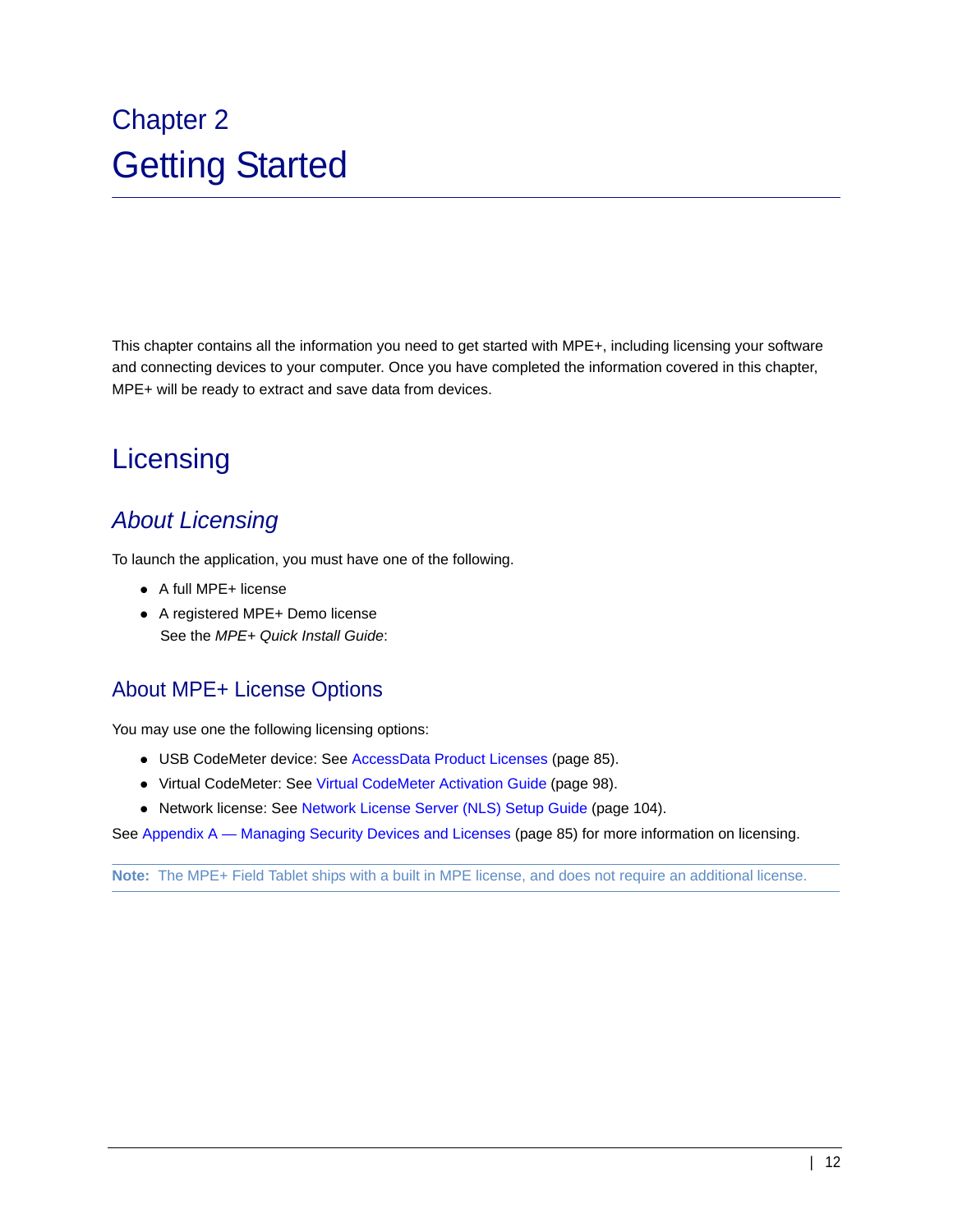# <span id="page-13-2"></span><span id="page-13-0"></span>Connecting Devices

Before you connect a device to the system for the purpose of examination, you must ensure the appropriate device drivers are installed and configured properly.

#### **To connect a mobile device for the first time**

- 1. Power up the device (wait until the device is fully powered on before proceeding to the next step).
- 2. Plug in the device data cable.
- 3. Check Windows Device Manager to ensure that the device is being detected correctly. If the device is not listed in the Windows Device Manager, double check that the appropriate driver is properly installed. For more information, see the MPE+ Quick Install Guide.
- 4. Once a Windows data connection has been established, you are now ready to select the device in MPE+. See [Extracting Data from Mobile Devices \(page 20\)](#page-20-2).

**Note:** If you are unable to connect your device, follow the steps in [Resetting a Mobile Device Connection](#page-13-1) [\(page 13\)](#page-13-1).

### <span id="page-13-3"></span><span id="page-13-1"></span>*Resetting a Mobile Device Connection*

If you're going to process/connect a phone multiple times, power cycle the phone (remove the battery) between each connection.

#### **To connect a mobile device**

- 1. Exit the MPE+ application.
- 2. Unplug the device data cable.
- 3. Remove the battery cover on the device.
- 4. Remove the battery from the device.
- 5. Remove the SIM card (if applicable).
- 6. Properly clean all battery and SIM card contacts.
- 7. Reassemble the device.
- 8. Power up the device (wait until the device is fully powered on before proceeding to the next step).
- 9. Plug in the device data cable.
- 10. Check Windows Device Manager to ensure that the device is being detected correctly. If the device is not listed in the Windows Device Manager, double check that the appropriate driver is properly installed. For more information, see the MPE+ Quick Install Guide.
- 11. Launch MPE+.
- 12. Once a Windows data connection has been established, you are ready to select the device in MPE+. See [Extracting Data from Mobile Devices \(page 20\).](#page-20-2)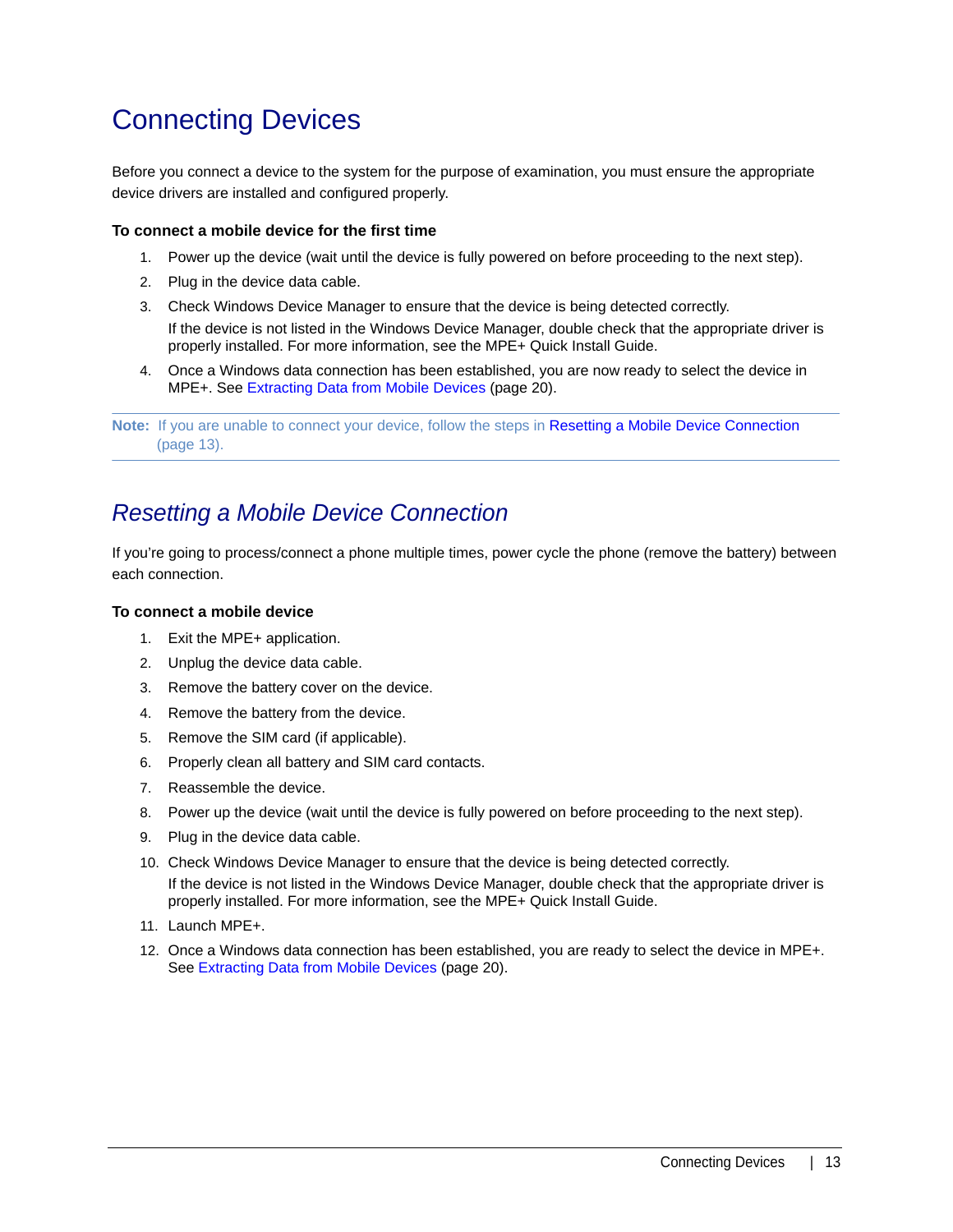# <span id="page-14-0"></span>About the Home Page

The *Home* page appears when you first open MPE+ or when you click the **Home** button on the *Main Ribbon*. The Home page offers you quick links to perform actions in MPE+, product information, and videos and documents that will help you utilize MPE+.

#### **Elements of the Home Page**

| <b>Element</b>               | <b>Element</b>                         | <b>Description</b>                                                                                                                                     |
|------------------------------|----------------------------------------|--------------------------------------------------------------------------------------------------------------------------------------------------------|
| <b>Ouick Links Panel</b>     |                                        | Contains links to actions in the software.                                                                                                             |
|                              | <b>Select Device</b>                   | Click Select Device to open the Device Selection dialog.<br>See Extracting Data from Mobile Devices (page 20) for more<br>information.                 |
|                              | Select USIM                            | Click Select SIM to open the SIM/USIM Connection Wizard.<br>See Unlocking a SIM/USIM Smart Card (page 37) for more<br>information.                     |
|                              | Import Image File                      | Click to import an image of a phone.<br>See Importing an Image (page 38) for details.                                                                  |
|                              | Import IPD                             | Click to import Blackberry IPD files.<br>See Importing an IPD on page 39.                                                                              |
|                              | <b>Recent Files</b>                    | Provides links to recently viewed phone data. Click the link to<br>load the data again in MPE+.                                                        |
| <b>Support Panel</b>         |                                        | Contact information for support including email, phone number,<br>and discussion forum.                                                                |
| Product Information<br>Panel |                                        | Contains information about the product, documents for the<br>product, information on other AccessData products, and access<br>to the discussion forum. |
|                              | Training                               | Displays the training page from the AccessData website.                                                                                                |
|                              | <b>Training Videos</b>                 | Contains links to training videos for MPE+. The videos play in<br>the player on the home page.                                                         |
|                              | What's New                             | Displays the new features of the current release of the product.                                                                                       |
|                              | User's Guide                           | Displays the user guide for the current release of the product.                                                                                        |
|                              | Products                               | Contains links to the landing pages of other AccessData<br>products.                                                                                   |
|                              | <b>Discussion Forum</b>                | Displays the discussion forum page from the AccessData<br>website.                                                                                     |
|                              | Driver<br>Management                   | Download and install device drivers.                                                                                                                   |
|                              | Physical<br><b>Acquisition Support</b> | Download files for physical acquisition of iOS data.                                                                                                   |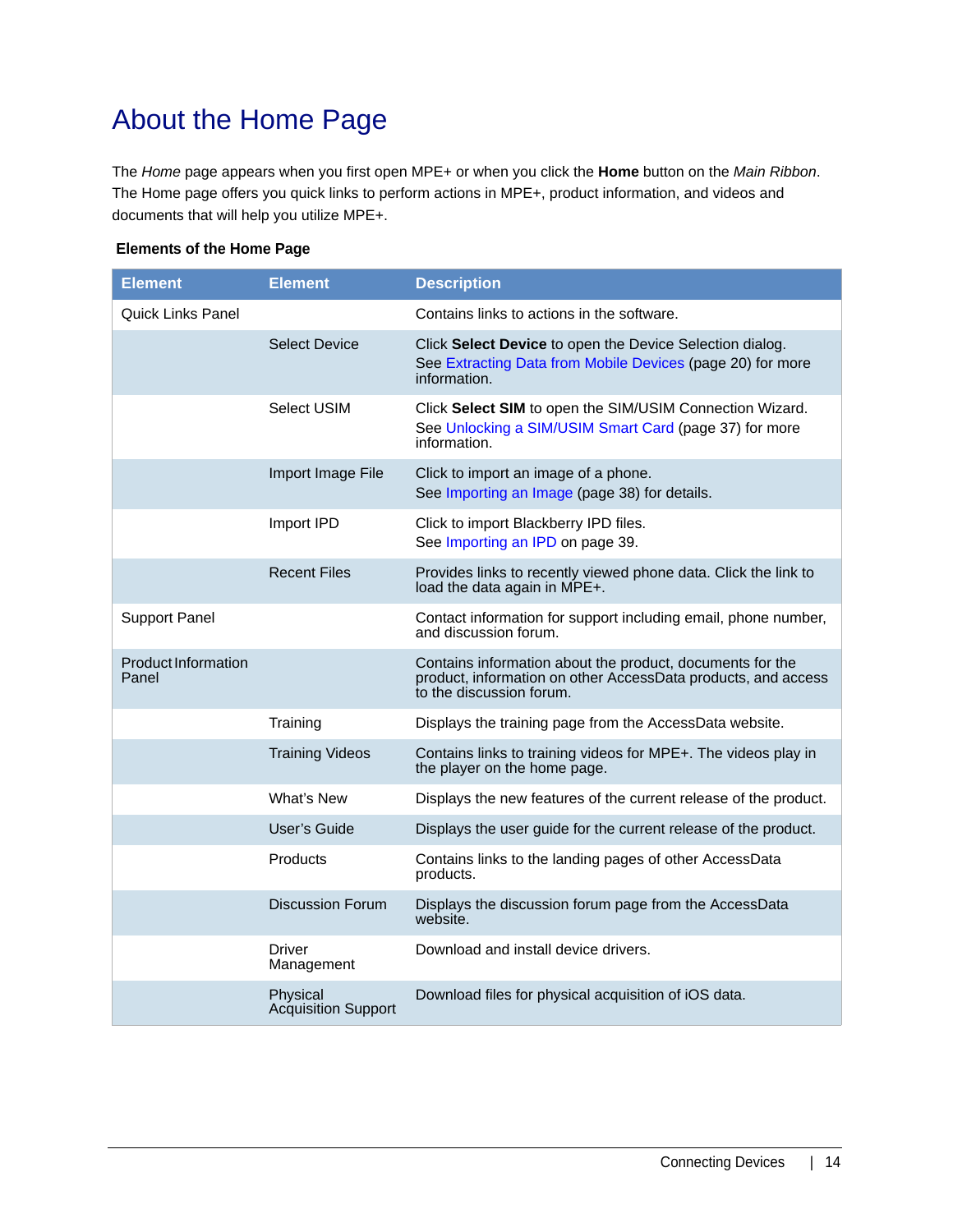# <span id="page-15-0"></span>About the Manage Menu

Use the *Manage* menu to manage settings and options of your MPE software.

#### **To access the Manage menu**

 $\therefore$  Click the **Manage Button**.

The following table displays the options available in the *Manage* menu. Click on the cross reference in each description to see more detailed information about how to use each of these features and options.

#### **Manage Menu Options**

| <b>Option</b>               | <b>Description</b>                                                                                                                                                                     |
|-----------------------------|----------------------------------------------------------------------------------------------------------------------------------------------------------------------------------------|
| Investigator<br>Information | Click to open a form to enter information specific to the investigator.<br>See Entering Investigator Information (page 78) for more information.                                       |
| Settings                    | Click Settings to change the settings of MPE+.<br>See Managing Settings (page 79).                                                                                                     |
| Supported Devices           | Click to see a list of MPE+ Supported Devices and cable numbers. The Supported<br>Mobile Devices List can be exported from the list view.<br>See Viewing Supported Devices on page 84. |
| User Guide                  | Click to open the PDF of the MPE+ User Guide.<br>See Opening the User Guide on page 84.                                                                                                |
| About                       | Click to view information about your version of the product.                                                                                                                           |
| Save Layout                 | Click to save your current panel layout.<br>See Saving Your Layout on page 83.                                                                                                         |
| <b>Load Saved Layout</b>    | Click to load a previously saved panel layout.<br>See Loading a Saved Layout on page 83.                                                                                               |
| Reset Layout to<br>Default  | Click to reset the layout of the panels to the factory default.<br>See Resetting the Layout to the Default on page 83.                                                                 |
| <b>Import Drivers</b>       | Click to import phone drivers from a file saved on your machine.<br>See About the Home Page on page 14.                                                                                |
| Exit                        | Click to close MPE+.                                                                                                                                                                   |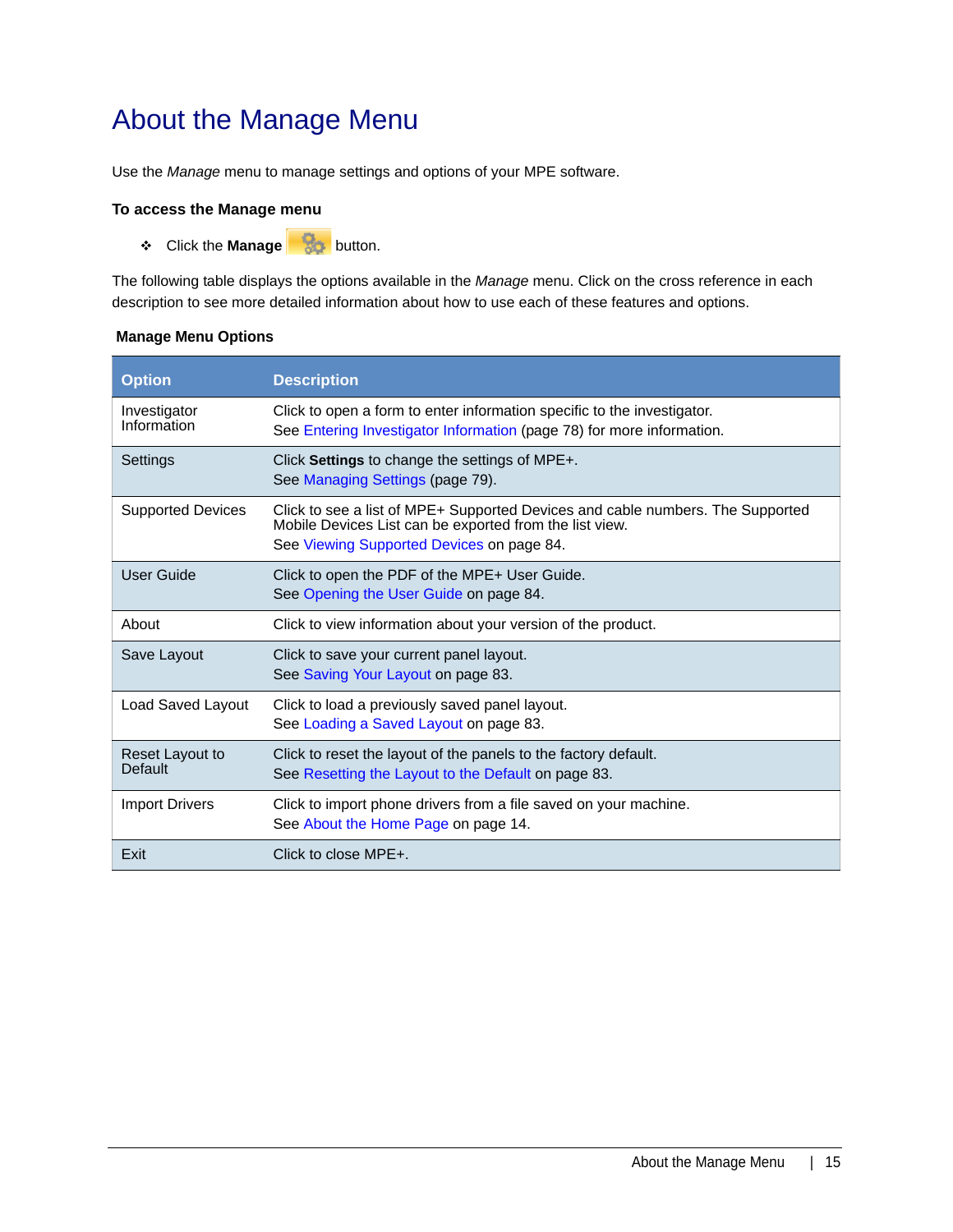# <span id="page-16-0"></span>About the Main Ribbon

The *Main* Ribbon allows you to access the home page, select and extract from device, work with images, and create reports. The following table summarizes your options on the *Main* Ribbon. For more detailed information about each option, click the cross reference in the table description.

#### **Buttons on the Main Ribbon**

| <b>Button</b> | <b>Description</b>                                                                                                                                                                                                                                                                                      |
|---------------|---------------------------------------------------------------------------------------------------------------------------------------------------------------------------------------------------------------------------------------------------------------------------------------------------------|
|               | Click Home to view the Home page of MPE+.<br>See About the Home Page on page 14.                                                                                                                                                                                                                        |
|               | Click Select Device to open the Device Selection dialog.<br>See Extracting Data from Mobile Devices on page 20.                                                                                                                                                                                         |
|               | Click Extract Device Data when the correct drivers are installed and the device is<br>connected and has been recognized and selected. This action extracts selected data from<br>the phone or other mobile device.<br>See Extracting Data from Mobile Devices on page 20.                               |
|               | Click Mass Storage to collect physical data from mass storage devices, including: SD cards,<br>Flash Drives, Hard Drives, and so forth.<br>See Extracting Data from Mass Storage on page 35.                                                                                                            |
|               | Click Import From Triage Device to import data from an AD Triage device that has<br>collected information.<br>See Importing from a Triage Device on page 40.                                                                                                                                            |
|               | Click Extract from SIM to open the Device Selection dialog.<br>See Extracting Data from a SIM/USIM Card on page 36.                                                                                                                                                                                     |
|               | Click Import Folder to import a folder that contains phone data files.<br>See Importing Data from a Folder on page 39.                                                                                                                                                                                  |
|               | Click Export to AD1 to export the extracted data to an AD1 custom content image that can<br>be added to a case in FTK. The AD1 can also be imported back into MPE+ later. without the<br>device connected, to view the extracted data.<br>See Exporting To an AD1 Image (page 74) for more information. |
|               | Click Import Image to import an image of the phone data.<br>See Importing an Image on page 38.                                                                                                                                                                                                          |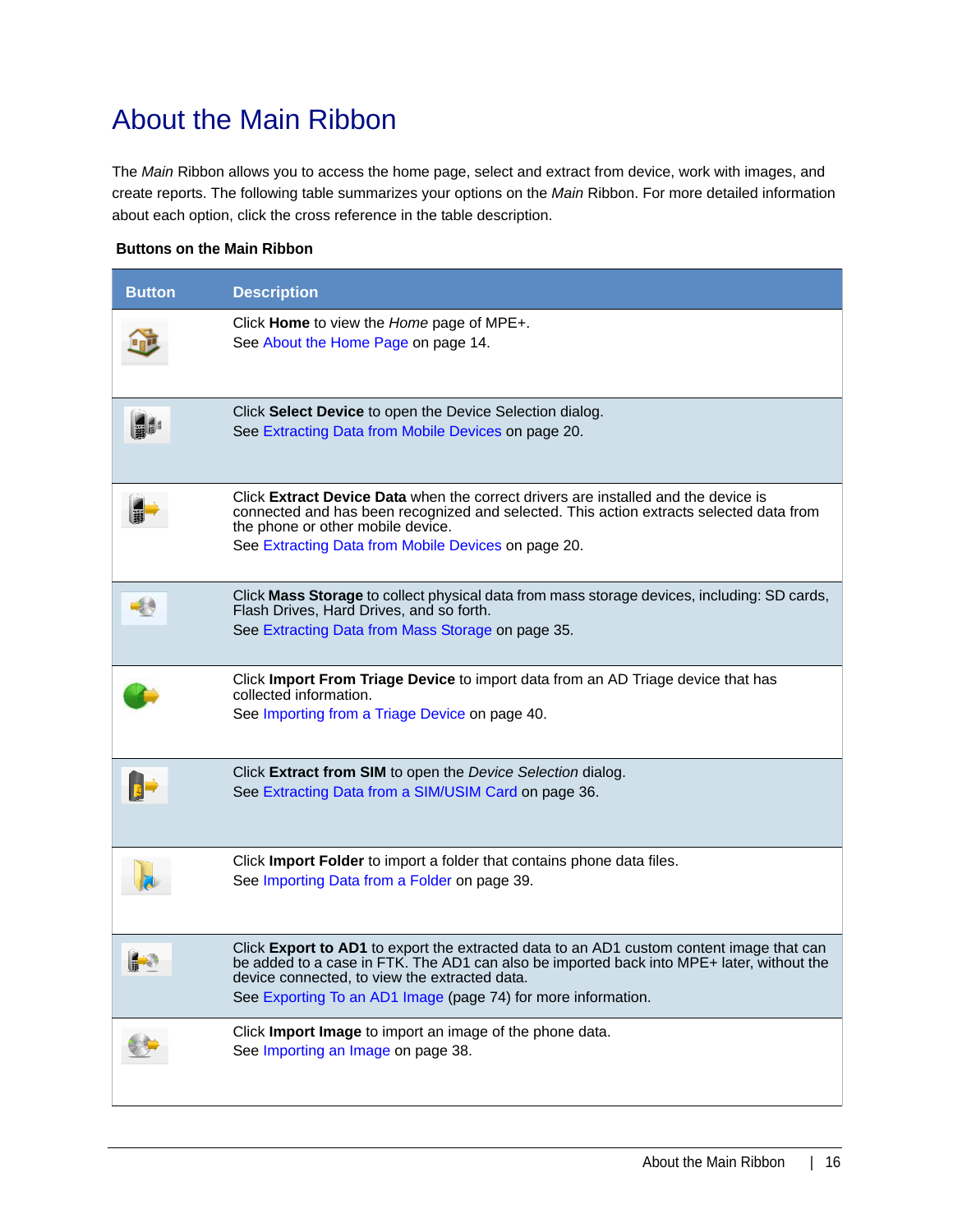#### **Buttons on the Main Ribbon (Continued)**

| <b>Button</b>     | <b>Description</b>                                                                                                                                                                                                        |
|-------------------|---------------------------------------------------------------------------------------------------------------------------------------------------------------------------------------------------------------------------|
| <b>IX</b>         | Click <b>Mount Image</b> to mount an image file to a drive letter on the investigation computer.<br>This allows you to review the device image's data as a it appeared on the device.                                     |
| <b>CONTROLLER</b> | Click Create Report to open the Print Report dialog. This allows you to select the data types to Preview or Export. You can also print the report from the Preview window.<br>See Creating Reports (page 76) for details. |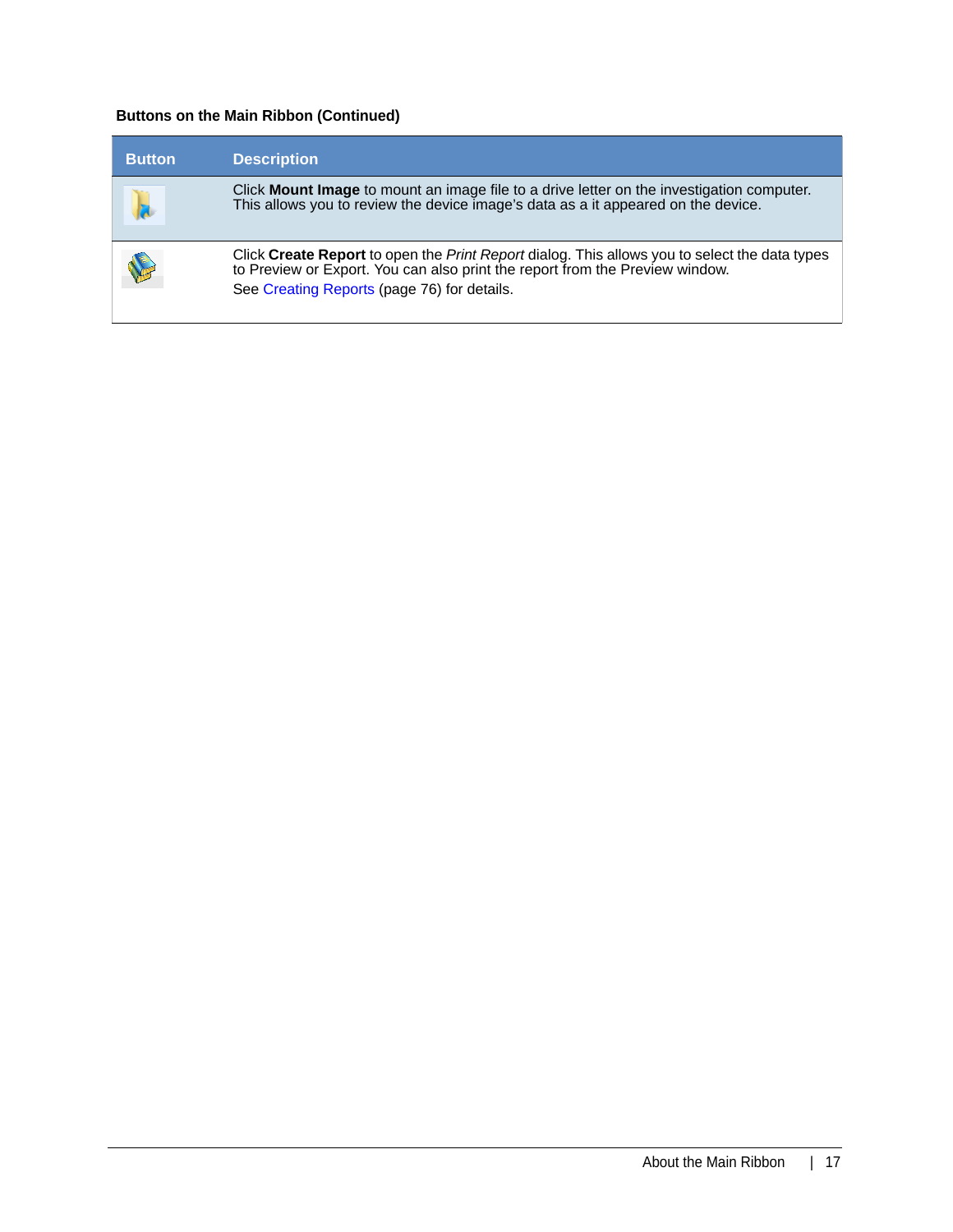# <span id="page-18-0"></span>About the Tools Ribbon

The *Tools* Ribbon allows you to parse user data from select devices, create a forensic SIM, carve files, and create/manage/activate Alerts. The following table summarizes your options on the *Tools* Ribbon. For more detailed information about each option, click the cross reference in the table description.

#### **Buttons on the Tools Ribbon**

| <b>Button</b>     | <b>Description</b>                                                                                                                                                                                                                                                 |
|-------------------|--------------------------------------------------------------------------------------------------------------------------------------------------------------------------------------------------------------------------------------------------------------------|
|                   | Click <b>Android</b> to parse data for Android phones.<br>See Android Parser on page 44.                                                                                                                                                                           |
|                   | Click IOS to parse data for iPhones.<br>See Apple iOS Parser on page 44.                                                                                                                                                                                           |
|                   | Click Deleted to parse deleted Call History and SMS data.<br>See Parsing Deleted Data on page 47.                                                                                                                                                                  |
|                   | Click iTunes Backup to parse data for iTunes backups.<br>See <i>iTunes Backup Parser</i> on page 46.                                                                                                                                                               |
|                   | Click <b>IPD/BBB</b> to parse data for BlackBerry phones, including BBB format.<br>See Blackberry IPD/BBB Parser on page 45.                                                                                                                                       |
|                   | Click App AutoParser to run pre-defined database queries to parse database data that<br>exists in the current image.<br>See About App AutoParser on page 47.                                                                                                       |
| $\mathbf{B}^{-1}$ | Click Read SIM to create a forensic copy of a SIM card.<br>See Creating a Forensic SIM Card on page 36.                                                                                                                                                            |
|                   | Click Enter SIM to manually enter the IMSI and ICCID numbers to create a forensic SIM<br>card.<br>See Creating a Forensic SIM Card (page 36)                                                                                                                       |
|                   | Click Carve Files to find data that may have been deleted from the phone but that has not<br>been overwritten. The Data Carve Options box allows you to select which data types to<br>carve if they are found.<br>See Carving Data (page 41) for more information. |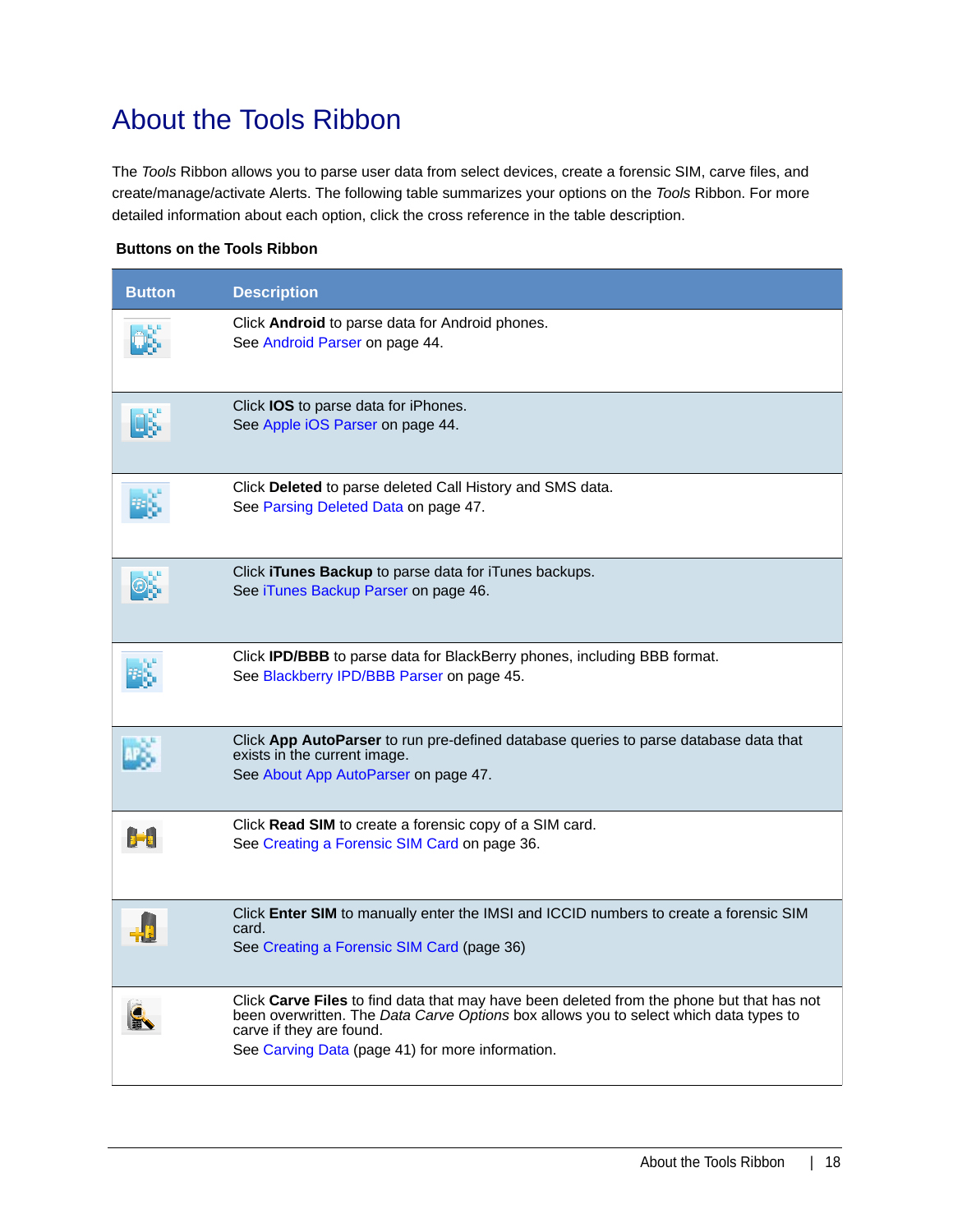#### **Buttons on the Tools Ribbon (Continued)**

| <b>Button</b> | <b>Description</b>                                                                                                                                                                                                            |
|---------------|-------------------------------------------------------------------------------------------------------------------------------------------------------------------------------------------------------------------------------|
|               | Click Manager to create, remove, deactivate, prioritize, import, export, and save Alerts.<br>See Alerts Manager View on page 49.                                                                                              |
|               | Click Enable/Disable Auto Filtering to enable/disable Auto Filtering. When Auto Filtering is<br>enabled, MPE will automatically run Alerts when AD1 files are opened in MPE+.<br>See About Alerts on page 49.                 |
|               | Click Activate/Deactivate All Alerts to activate/deactivate all Alerts.<br>See About Alerts on page 49.                                                                                                                       |
|               | Click Run Alerts to run the Alerts listed in Manage Alerts. Run Alerts is disabled until you<br>have a supported list of information to run against the Alerts.<br>See About Alerts on page 49.                               |
|               | Click Restore Partitions to return the phone to its previous state. If the phone does not<br>return to its previous state, contact Customer Support.<br>See Connecting an Android Device for Physical Acquisition on page 24. |
|               | Click Configure dSOLO Mode to configure dSOLO Mode. dSOLO Mode creates a file that<br>extracts information from an Android device without connecting that device to the computer.<br>See Configuring dSOLO Mode on page 26.   |
|               | Click <b>Read dSOLO Files</b> to retrieve the files collected in dSOLO Mode.<br>See Reading dSOLO Files on page 26.                                                                                                           |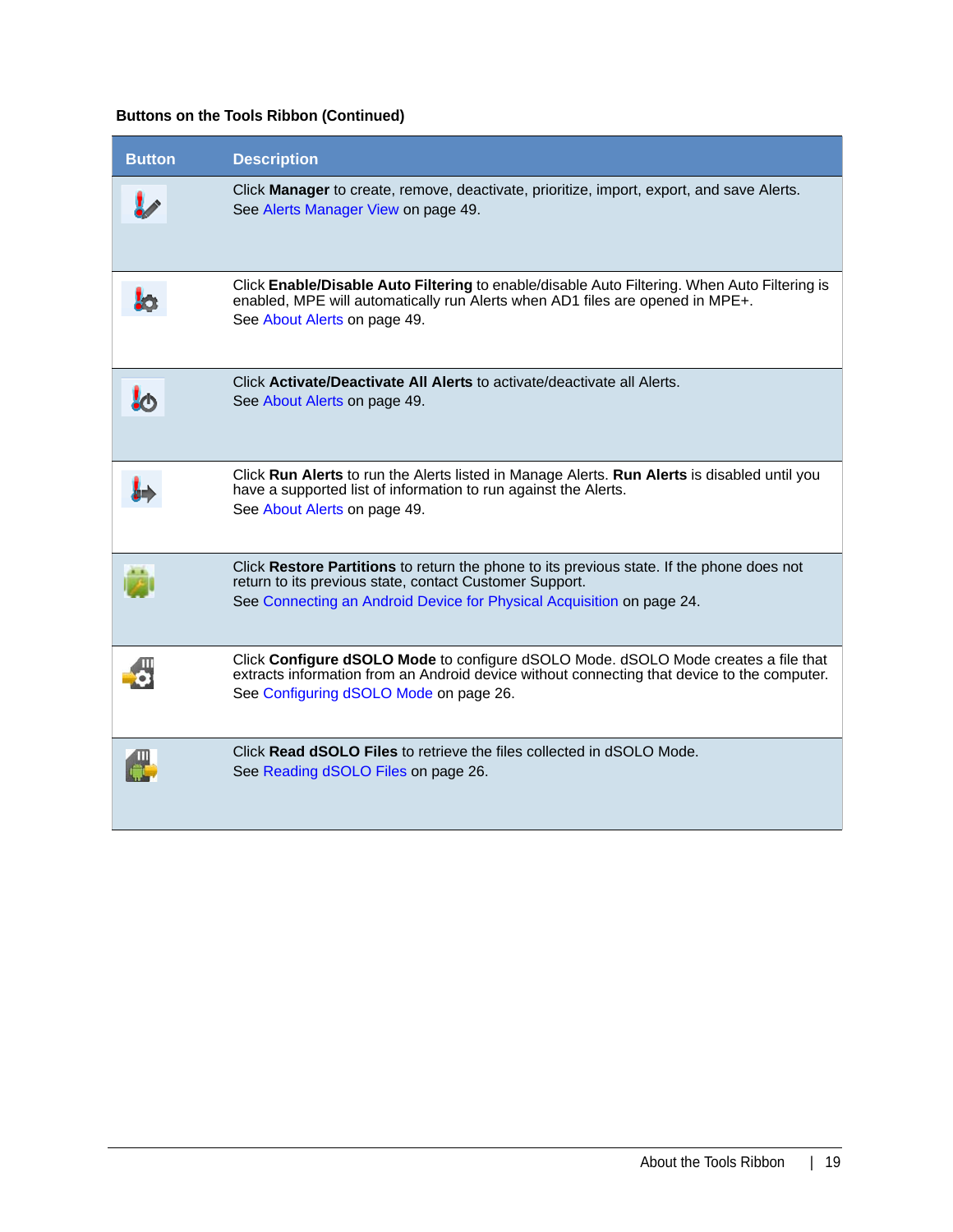# <span id="page-20-0"></span>Chapter 3 Collecting Data

You can bring phone data into MPE+ in the following ways:

- Extracting Data from a Device: [See Extracting Data from Mobile Devices on page 20.](#page-20-1)
- Extracting Data from Mass Storage: [See Extracting Data from Mass Storage on page 35.](#page-35-0)
- Extracting Data from a SIM: [See Extracting Data from a SIM/USIM Card on page 36.](#page-36-0)
- Importing Data from a File: [See Importing an Image on page 38.](#page-38-0)
- Importing Data from a Folder: [See Importing Data from a Folder on page 39.](#page-39-1)

## <span id="page-20-2"></span><span id="page-20-1"></span>Extracting Data from Mobile Devices

Once MPE+ has successfully connected to a device, data can then be extracted for review.

**Note:** If the codemeter is removed at any time during an extraction, the extraction will fail and MPE will close.

#### **To extract data from a device**

1. Connect the device to the computer using the appropriate cable.

To see a list of supported devices and cables, click the **Manage** button and select **Supported Devices**.

For more information on connecting devices, see [Connecting Devices \(page 13\)](#page-13-2)

- 2. Access the *Device Selection* dialog using one of the following methods:
	- Upon opening MPE+, select **Select Device** from the *Home* page.
	- Click the **Extraction Device Data** button on the ribbon.
	- [See Device Selection Options on page 21.](#page-21-1)
- 3. If the device is already connected, and the drivers are correctly installed, the *Identify* button is active. Click the **Identify** button to populate the *Device Identify* group box. This group box gives you the details that you need to add the Manufacturer and Model drop-down information.
- 4. Using the information from the *Device Identify* group box, select the correct information for the connected device from the **Manufacturer** and **Model** menus.
- 5. Click **Connect**.

**Note:** If you are unable to connect to the device, see Resetting a Mobile Device Connection (page 13) for more information.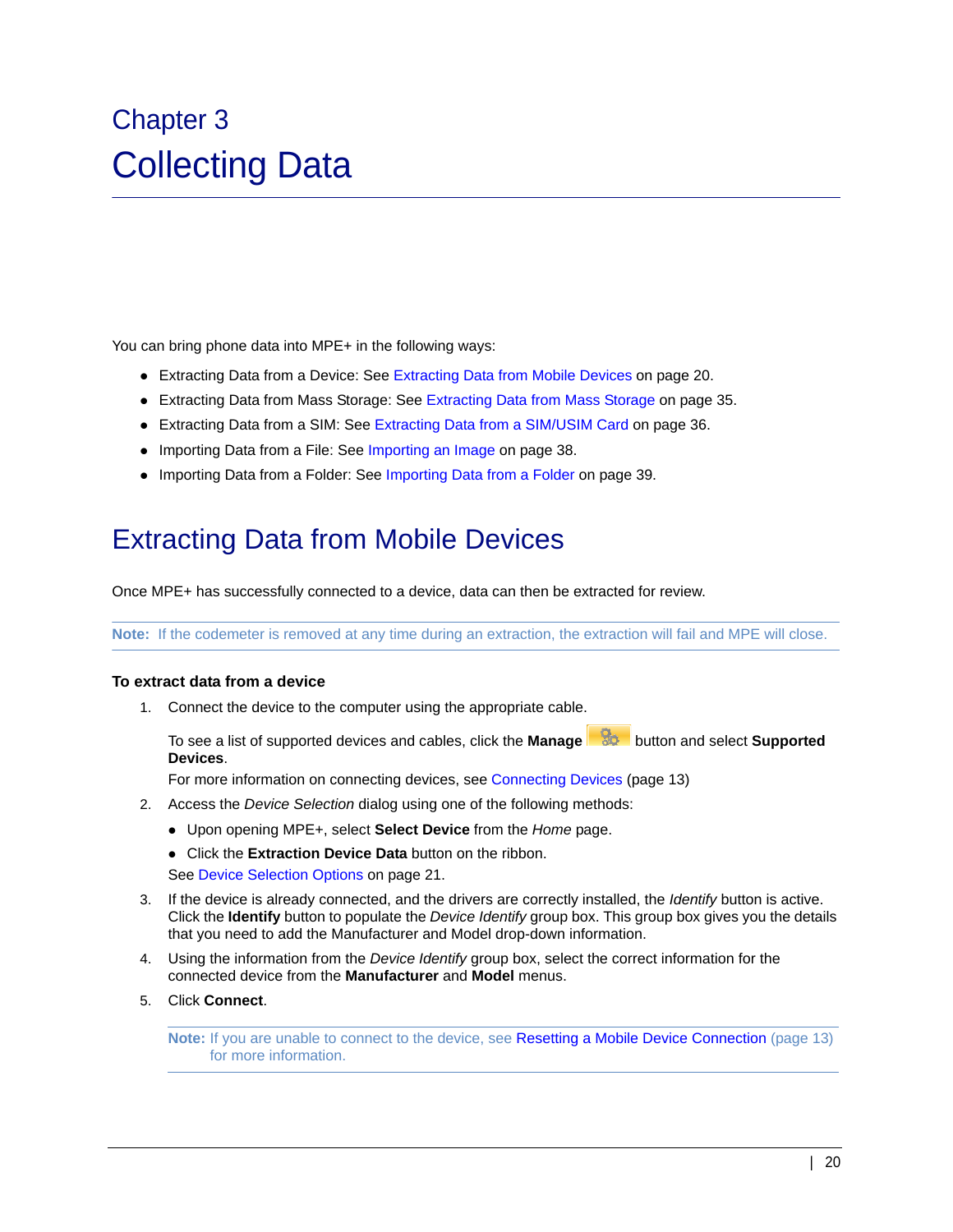6. In the *Select Data for Extraction* dialog, check the data types that you want to extract from the connected device and click **Extract**. The check boxes available in this dialog are dynamic to the connected device; only the data available for extraction will appear.

Upon completion of the extraction process, the acquired data is displayed in MPE+. Use the Data Views ribbon to review the data. For more information on how to review the data, see [About Data Views](#page-53-1) [\(page 53\)](#page-53-1).

### <span id="page-21-0"></span>*Important Things to Note About Extraction*

- Not all devices carry the same information, and not all device drivers will allow the extraction of all the data the device holds. The *Select Data for Extraction* dialog only gives you the options appropriate for the device and driver combination you have connected. If a data type is not supported on the device, you will not be able to select it in this dialog and the data will not be extracted.
- You may receive an error message indicating that some information was not able to be extracted. This is due to restraints in the device or driver you selected. Click **Ok** to continue. All extracted data will appear in the MPE+ main window.
- The Apple progress bar on the device on which you are performing a physical extraction is misleading. Although the job may complete, the progress bar will not reflect the complete status, and stops around the 90% mark.
- Certain phones require a device reset in order to extract different types of data during one session of extraction. There are cases where the phone will power down and not power back up. When this occurs, some capabilities will not be extracted. The work around for this is to extract each item individually.
- Once you have selected a device and extracted the data, before selecting another device, you must export the data in order to save the information. Do not attempt to open a second MPE+ window to select another device, this will cause conflicts in the program.
- MPE+ does not extract the current state of some iPhone/iPad devices on subsequent logical extractions. If any of the content changes on the phone and you try to re-extract without restarting MPE+, that new content will not be extracted.
- When extracting from iOS devices, connect the device directly to the machine running MPE+. Do not connect through a USB hub.

### <span id="page-21-1"></span>*Device Selection Options*

The Device Selection dialog can be accessed in the following ways:

- Upon opening MPE+, select **Select Device** on the *Home* page.
- Click the **Select Device** button on the ribbon.

#### Device Selection Options

| <b>Objects</b> | <b>Description</b>                                                                                                                                                                                                     |
|----------------|------------------------------------------------------------------------------------------------------------------------------------------------------------------------------------------------------------------------|
| Manufacturer   | Select the manufacturer of the connected device. You can find the manufacturer<br>underneath the battery of the device or by clicking the <b>Identify</b> button.                                                      |
| Model          | Select the model of the connected device. You can find the model underneath<br>the battery of the device or by clicking the <b>Identify</b> button.                                                                    |
| Cable #        | Displays the cable number for the selected device after the manufacturer and<br>model are selected. For more information on cables, see the Supported Devices<br>list by clicking on Supported Devices on the Toolbar. |
| Advanced       | Click to open the Advanced Port Selection dialog. From here, you can see the<br>ports available for use on the connected device.                                                                                       |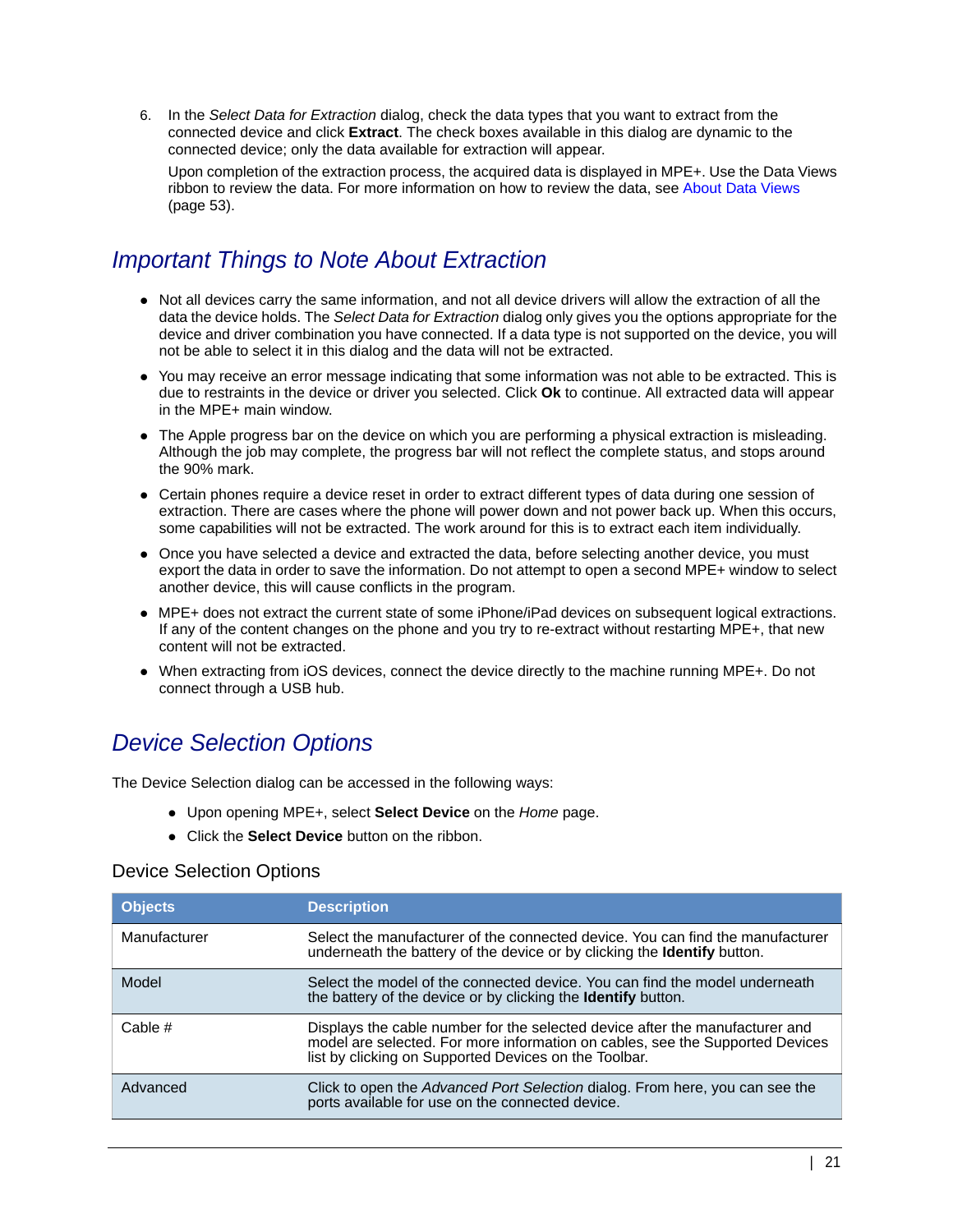#### Device Selection Options (Continued)

| <b>Objects</b>           | <b>Description</b>                                                                                                                                          |
|--------------------------|-------------------------------------------------------------------------------------------------------------------------------------------------------------|
| <b>Identify</b>          | Click to populate the <i>Device Properties</i> group box.                                                                                                   |
| <b>Device Properties</b> | Displays information about the connected device, including manufacturer, model,<br>and Electronic Serial Number. Populated by clicking the Identify button. |
| Reset                    | Removes all selected information from the Device Selection dialog.                                                                                          |
| Connect                  | Connects to the attached device. This button is only active after a manufacturer,<br>model, and port are selected.                                          |
| Cancel                   | Closes the <i>Device Selection</i> dialog                                                                                                                   |
| <b>Status</b>            | Displays the status of the device selection process.                                                                                                        |

## <span id="page-22-0"></span>*Using the Advanced Dialog*

Click the **Advanced** button in the *Device Selection* dialog to open the *Advanced Port Selection* dialog. This dialog shows you detailed port information.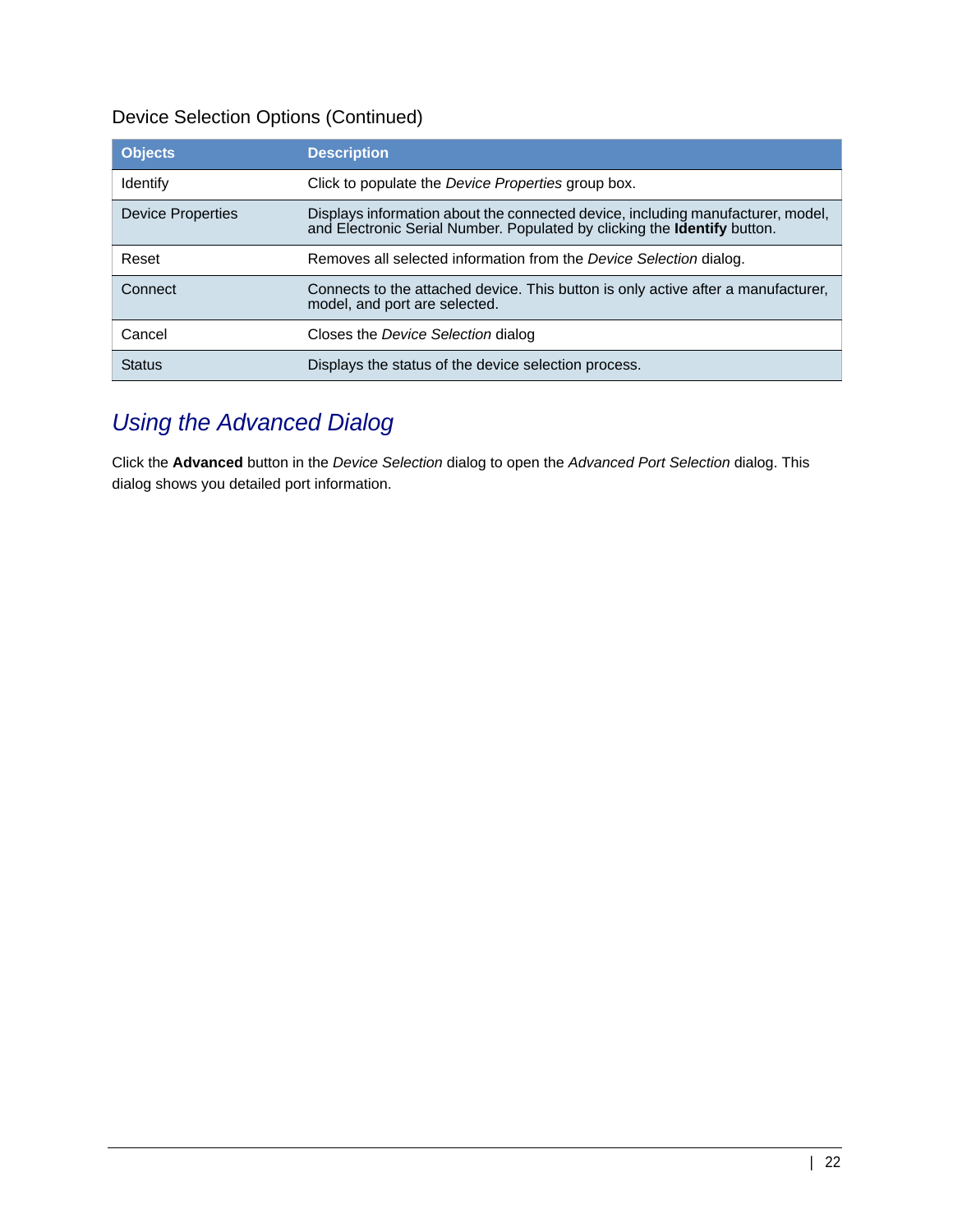### <span id="page-23-0"></span>Connecting an Android Device to MPE+ using Logical Extraction (Android)

MPE+ 4.1.0 and later requires a specific procedure for acquiring data from Android devices. This section details that procedure.

#### **To extract data from an Android device**

- 1. Install the proper driver for your Android phone. See the MPE+ Quick Install Guide for more information on installing drivers.
- 2. Ensure the phone has at least a 50% charge.
- 3. Activate USB Debugging mode on the phone. Activating USB Debugging mode depends on the version of Android from which you are extracting. To activate Debugging mode:
	- On most devices running Android 3.2 or older, select **Settings > Applications > Development**.
	- On Android 4.0 and newer, select **Settings > Developer options**.

**Note:**On Android 4.2 and newer, Developer options is hidden by default. To unhide *Developer options*, open **Settings > About phone** and tap *Build number* seven times. Return to the previous screen and *Developer options* is available.

- 4. Connect the device using the correct cable. To see a list of cables, click **Supported Devices** from the *Manage* ( **)** tab.
- 5. In *MPE+*, click **Select Device** from the *Main* ribbon.
- 6. Select "Android" as the **Manufacturer** and "dLogical" as the **Model** of the phone.

**Note:** You can also select your specific Manufacturer and Model.

- 7. Click **Connect**.
- 8. In the *Select Data for Extraction* dialog, check the data type to extract from the connected device and click **Extract**.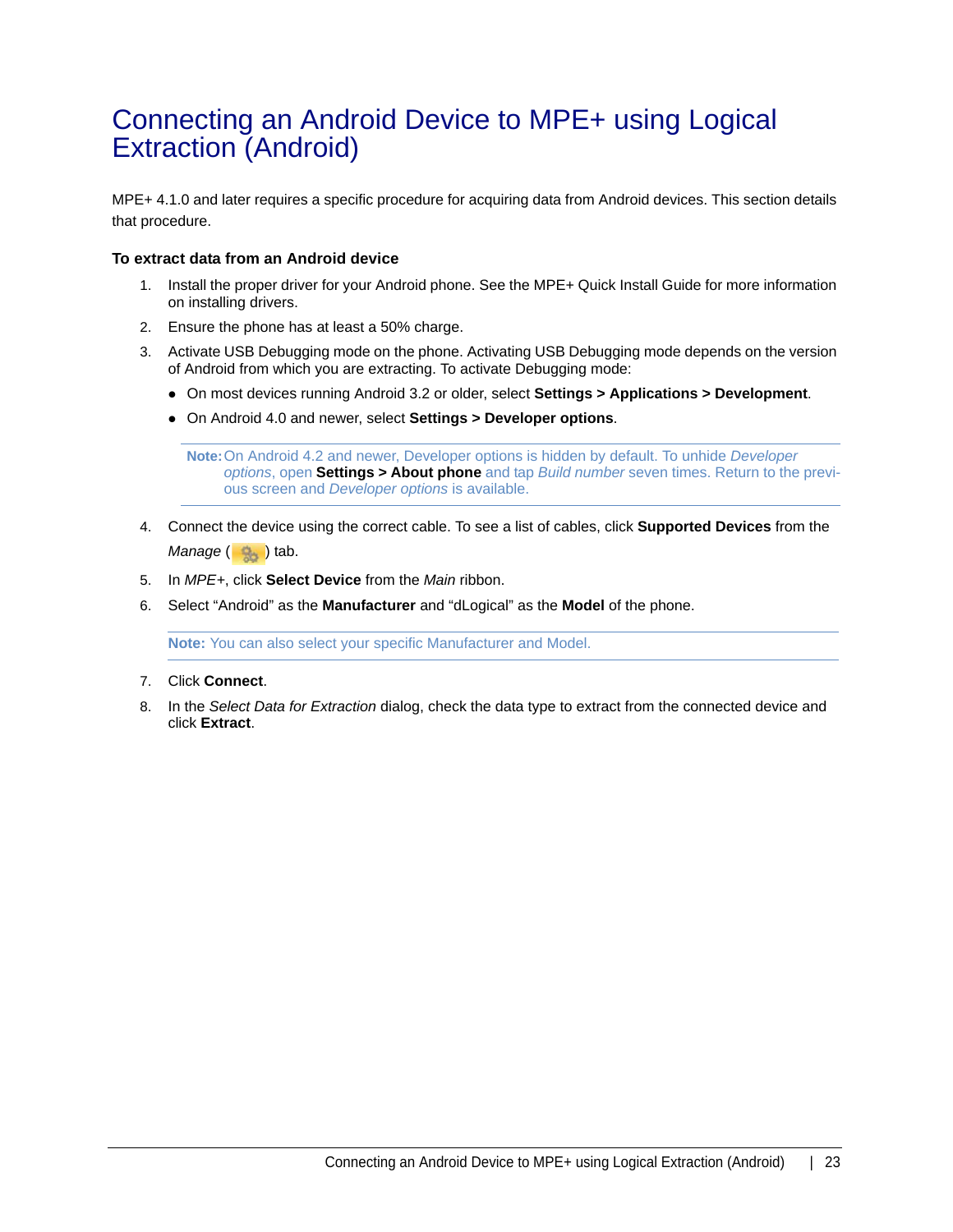# <span id="page-24-2"></span><span id="page-24-0"></span>Connecting an Android Device for Physical Acquisition

There are two methods for extracting a physical image of an Android device with MPE+. The method you use depends on the state of the device.

### <span id="page-24-1"></span>*Device is Unlocked or Locked with USB Debugging On*

USB Debugging is On (Device unlocked/Locked)

#### **To extract data from an Android device**

- 1. Install the proper driver for your Android phone. See the MPE+ Quick Install Guide for more information on installing drivers.
- 2. Ensure the phone has at least a 50% charge.
- 3. Activate USB Debugging mode on the phone. Activating USB Debugging mode depends on the version of Android from which you are extracting. To activate Debugging mode:
	- On most devices running Android 3.2 or older, select **Settings > Applications > Development**.
	- On Android 4.0 and newer, select **Settings > Developer options**.

**Note:**On Android 4.2 and newer, Developer options is hidden by default. To unhide *Developer options*, open **Settings > About** submenu. In some devices, the **About** submenu is located under the **More/General** submenu. On other devices (namely HTC devices), go to **Settings> About > Software Information> More**. Tap *Build number* seven times. Return to the previous screen and *Developer options* is available.

- 4. Connect the device using the correct cable. To see a list of cables, click **Supported Devices** from the *Manage* ( $\frac{1}{2}$ ) tab.
- 5. In *MPE+*, click **Select Device** from the *Main* ribbon.
- 6. Select "Android" as the **Manufacturer** and "Other (Physical)" as the **Model** of the phone.
- 7. Click **Connect**.
- **Important:** If MPE+ displays an error code that the device is not rooted, you will need to root the device using a third-party tool. After rooting with a third-party tool, return to MPE+ and begin the extraction process at step 6. If the shell root is successful, the Android partitions for the device return.
- 8. On Android 4.2 and newer devices, select **Settings > Security > Verify apps**. Deselect this feature.
- 9. In the *Select Data for Extraction* dialog, select the partitions to extract from the connected device and click **Extract**.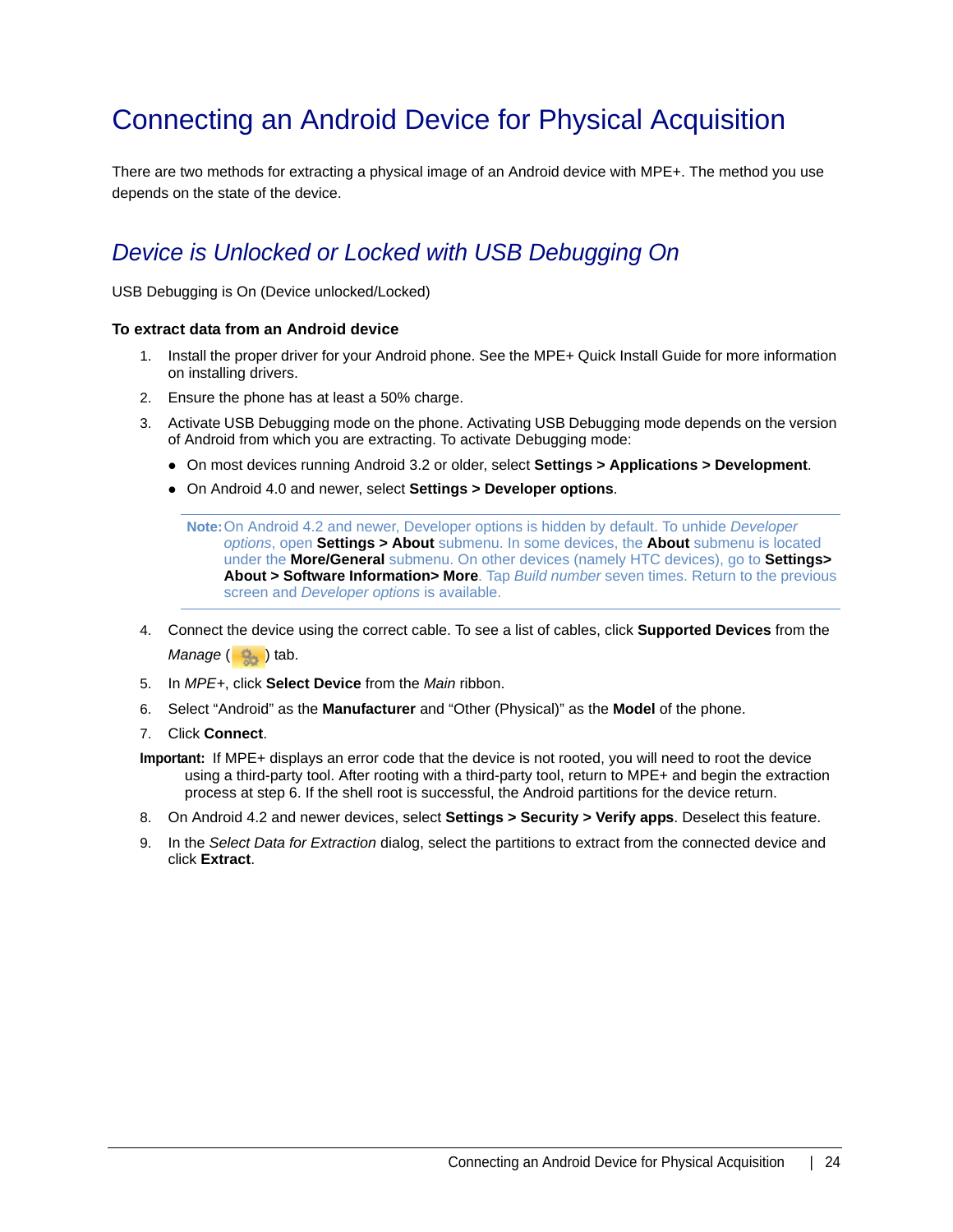### <span id="page-25-0"></span>*USB Debugging is Off (Device Locked)*

This feature is supported for selected Android models only. Supported Android models are noted in MPE+ with "(Physical)" appearing after the model number, for example, **Samsung SGH-T989D (Physical)**. This feature is model specific and you cannot attempt on devices other than the exact model listed.

#### **To extract data from a supported Android device**

- 1. Connect the device using the correct cable. To see a list of cables, click **Supported Devices** from the *Manage* ( $\frac{1}{2}$ ) tab.
- 2. In *MPE+*, click **Select Device** from the *Main* ribbon.
- 3. Select "Android" as the **Manufacturer** and "Other (Physical)" as the **Model** of the phone.
- 4. Click **Connect**.

Depending on the model of your device, the application displays specific instructions to place the device into recovery mode. Please read all instructions before starting the first phase.

5. At the completion of the process, select the data types to extract from the connected device from the *Select Data for Extraction* dialog and click **Extract**.

**Note:** If the extraction fails on some Android phones, click **Restore Partitions** on the toolbar to return the phone to its previous state. If the phone does not return to its previous state, contact Customer Support.

### <span id="page-25-1"></span>*Important Android Notes*

After an Android Shell Root, some Android phone's SD cards may become disconnected, and you may receive the error "No device connected, insert blank SD card to continue." To be able to complete Physical extraction in this situation, you need to change the phone settings in *Settings* to:

#### **(SD Card or Storage) Mount SD Card**

For successful extraction of an Android Device (both logically and physically), the correct ADB driver must be installed. If you are having issues connecting to the Android device, open the *Device Manager* and verify that the ADB driver is listed under **ADB** in the *Device Manager* tree.

The only exception to this note occurs during a physical extraction when USB Debugging is off. ADB drivers are not installed until MPE+ correctly bypasses the device protection.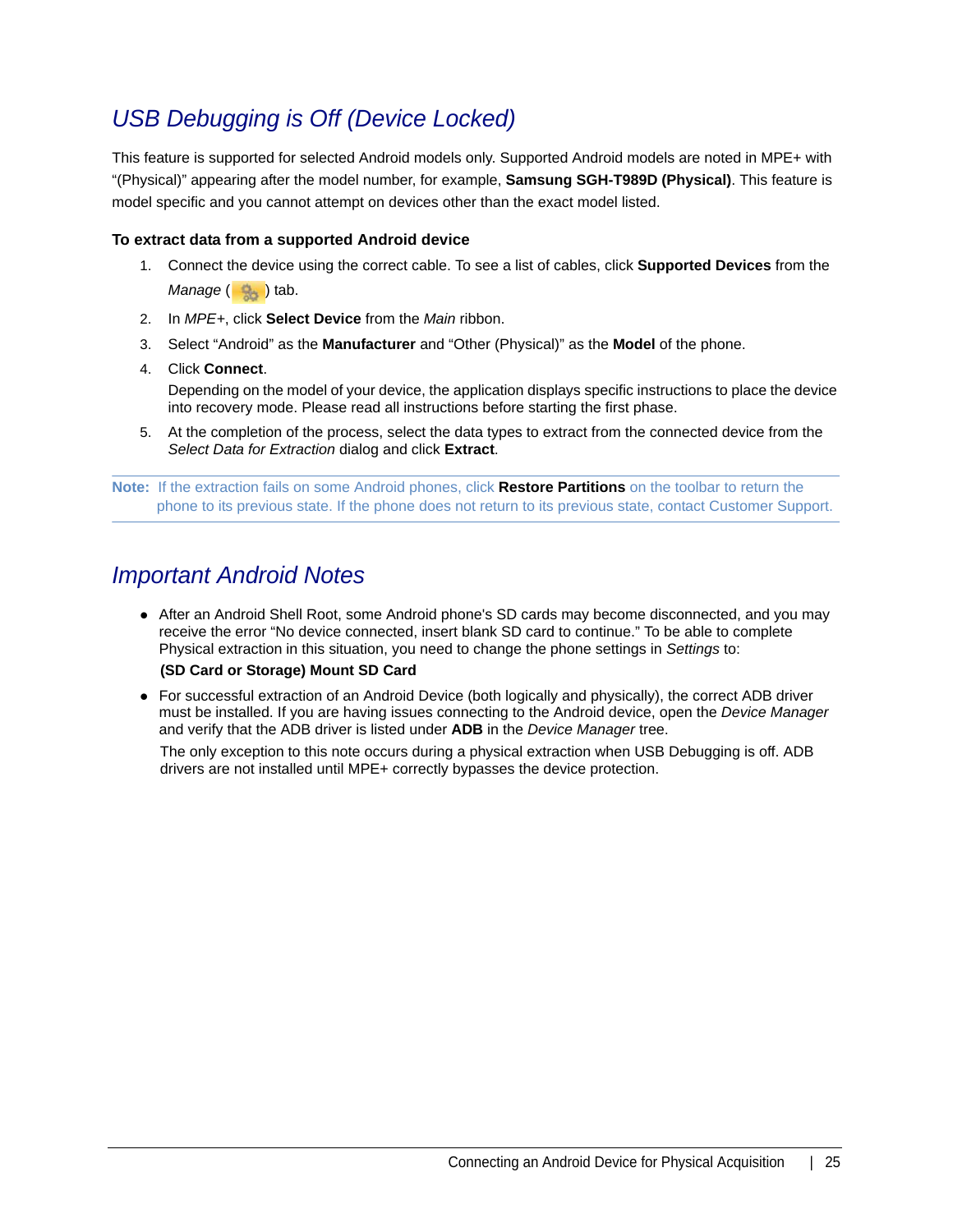# <span id="page-26-0"></span>dSOLO™

dSOLO™ allows you to provision a MicroSD card to extract pre-configured user data types from any Android device that has an SD card slot. With this mode, you can create an extraction profile containing the items to extract within MPE+ and then compile that profile to a MicroSD card. You can then insert the provisioned card into an Android device independent of any connection to MPE+. The configured application initiates on the Android device and the previously selected extraction capabilities are extracted from the device onto the SDCard in a format that only MPE+ can read.

When extraction completes, you can read the SDCard containing the dSOLO data using the Read dSOLO Files option from the toolbar. Once the data is read, it is immediately available for preview, reporting, and analysis in MPE+.

Once an SD card is provisioned, you can use the same SD card to extract from multiple devices using the same profile without re-configuring the SDCard.

Requirements:

- Android USB debugging must be enabled
- Computer's RSA fingerprint must be authorized (for Android 4.2 and greater)

### <span id="page-26-3"></span><span id="page-26-1"></span>*Configuring dSOLO Mode*

You can create a dSOLO configuration file and write it onto an SD card that can be used to collect the data from the target device.

**Note:** Make sure that the SDCard has a large enough capacity to store the extracted data of the target device or devices.

MPE+ then creates the dSOLO agent (MPE.apk) onto the SDCard.

#### **To configure dSOLO Mode**

- 1. Click **Configure dSOLO Mode** from the *Tools* ribbon.
- 2. Select the configuration options for dSOLO Mode.
- 3. Select the device from the *Device Selection* menu. This is the device where MPE+ creates the dSOLO Mode file.
- 4. Click **Create APK**.

**Note:** When writing to a device that already contains a dSOLO Configuration File, clicking **Create APK** with replace the older configuration file. To retain the older configuration file while adding configuration options, click **Refresh**.

### <span id="page-26-4"></span><span id="page-26-2"></span>*Reading dSOLO Files*

When dSOLO acquires information from the target device(s), it saves that information into a dSOLO file. dSOLO files have a \*.dSolo extension. Before you can review any data collected using dSOLO Mode, MPE+ must import the dSOLO file.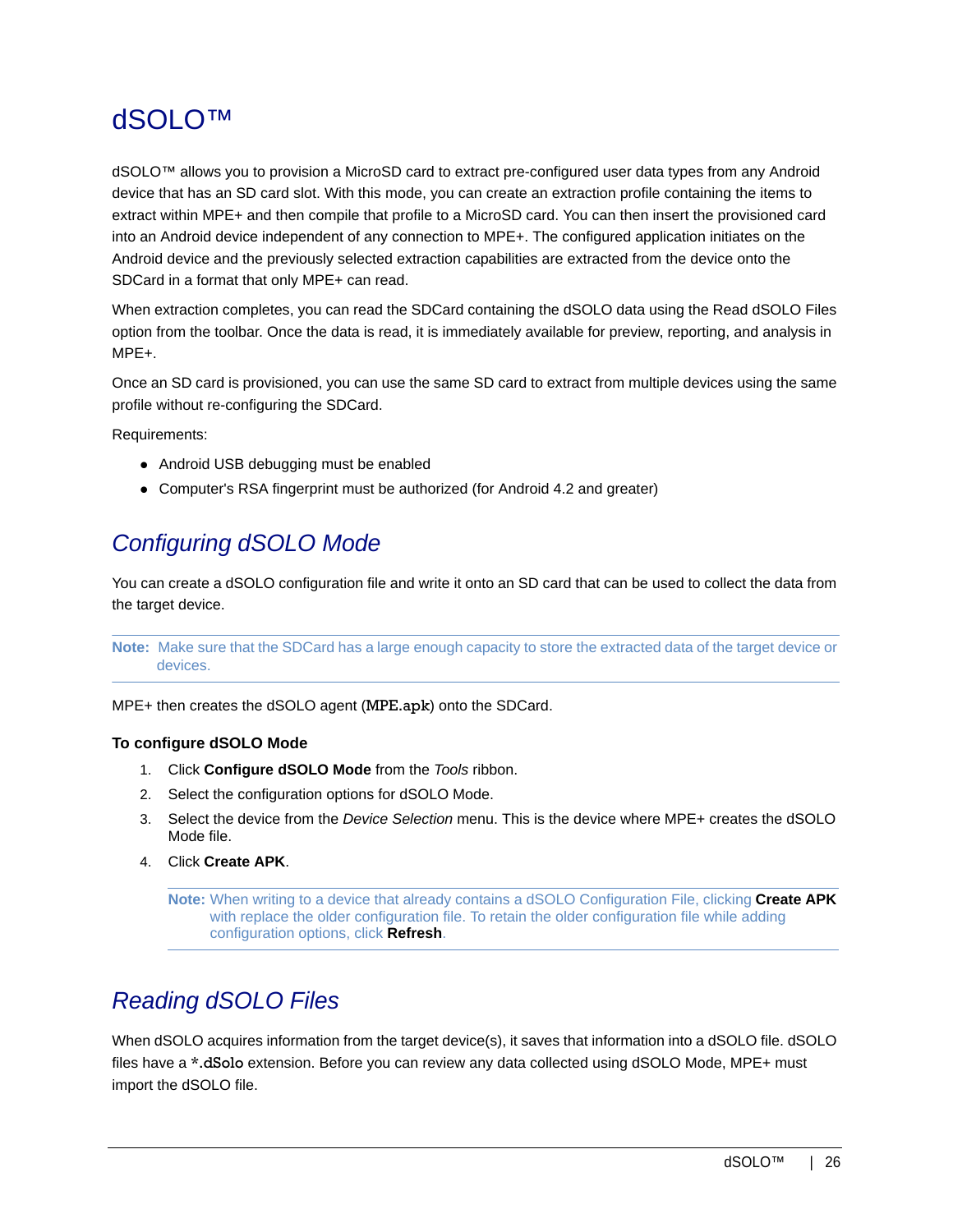#### **To read dSOLO files**

- 1. Click **Read dSOLO Files** from the *Tools* ribbon.
- 2. Select the dSOLO file to import.
- 3. Click **Open**.

**Note:** dSOLO files are uniquely named using the date and time of extraction. Using this method, multiple collections can be conducted and stored onto one SDCard.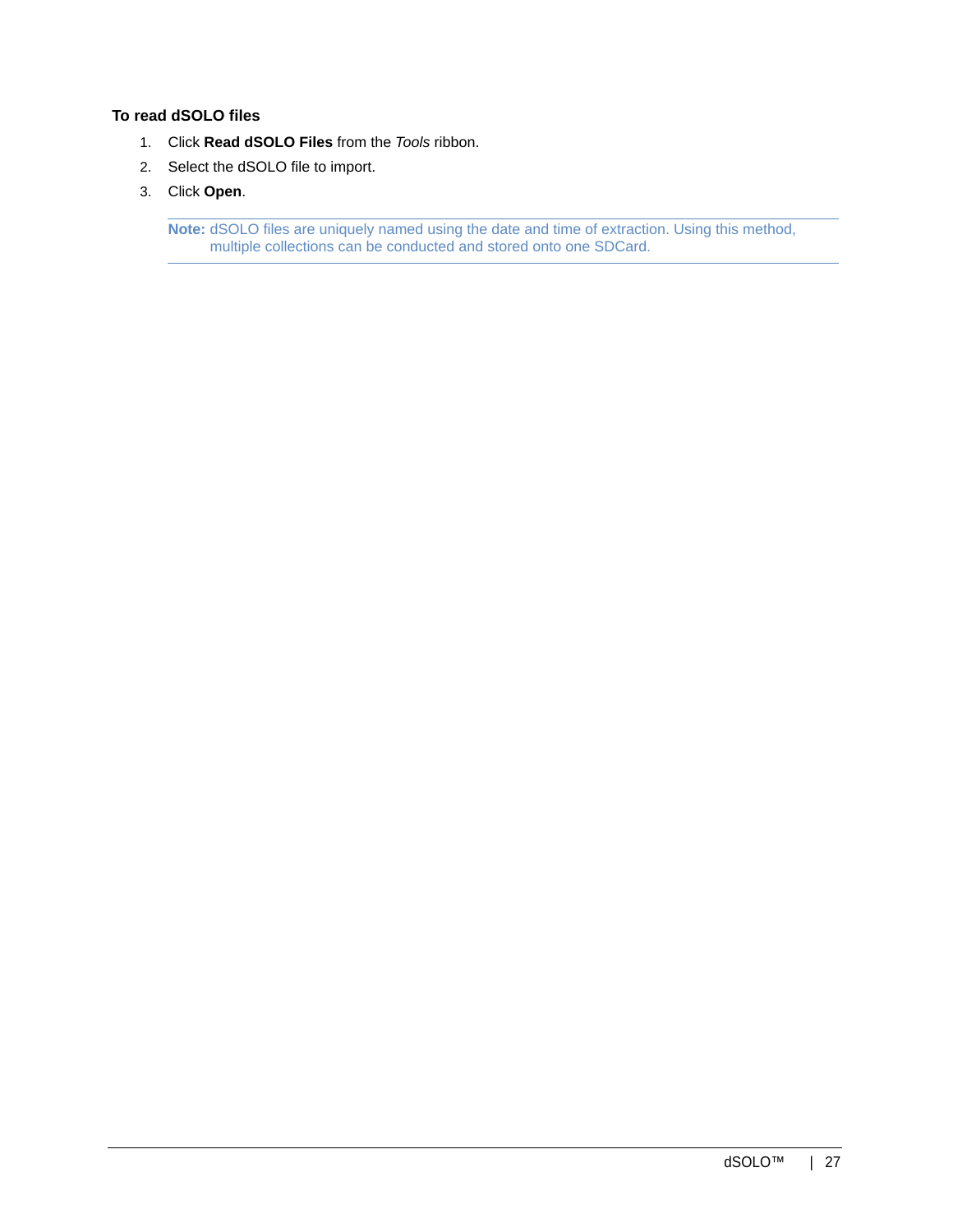# <span id="page-28-0"></span>Acquiring Physical Apple Device Images

When acquiring Apple devices physically, you must ensure that your system is configured properly before proceeding. This section describes how to configure your system to acquire physical images of supported Apple devices.

### <span id="page-28-1"></span>*Prerequisites*

- Physical extraction files for the device. You can download the files needed from the Physical Acquisition Support tab under the Product Information pane in MPE+. For more information, see **MPE+ Quick Install Guide.**
- You may need up to 3 times the storage capacity of the device available on destination drive (or network storage).

### <span id="page-28-2"></span>*Connecting to an Apple Device for Physical Acquisition*

In order to acquire data from Apple devices, you need to complete all the prerequisites (see [Prerequisites](#page-28-1) [\(page 28\)](#page-28-1).

**Note:** After the completion of DFU wizard, do not disconnect, power off, or press any buttons on the device.

#### **To acquire data from an Apple device**

- 1. Power on your Apple device and connect it to the MPE+ system via a USB cable. Your device should now be booted into normal mode.
- 2. Launch MPE+ and click **Select Device**.
- 3. In the *Device Selection* dialog, select **Apple** from the Manufacturer drop-down list, **i[DEVICE] (Physical)** as the Model, and click **Connect**.
- 4. Click **Connect**. The DFU wizard launches.
- 5. Press and hold the sleep button (the button on the top of device).
- 6. Slide the red button to power off and wait 10 seconds after the device has powered off completely.
- 7. Click **Connect**.
- 8. Click **Next**. You have 3 seconds to position your hands over the device's buttons.
- 9. At that end of the 3 second "Get Ready" count-down, press and hold the *Sleep* and the *Home* buttons simultaneously. Hold both buttons down until the countdown reaches zero. This is the first step towards powering on the device into DFU mode.

**Note:** Press the *Sleep* button (top) before the *Home* button (bottom) if it is not possible to press both at the same time.

- 10. As the 10 seconds expire, prepare to release the *Sleep* button (top) while still holding the *Home* button (bottom). Release the button when prompted.
- 11. The wizard will automatically transition to the next slide and will begin a new countdown.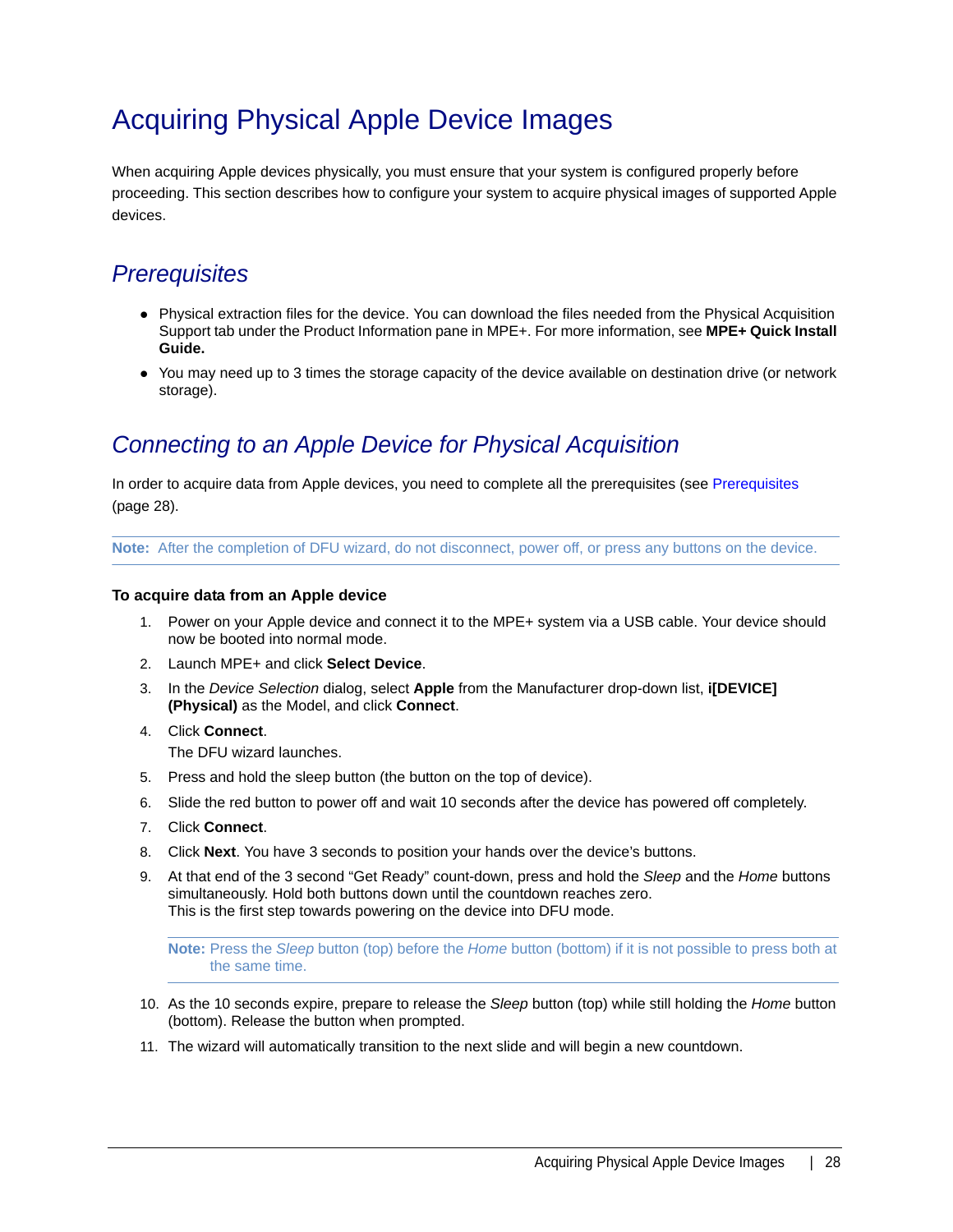12. If successful, the wizard will say Complete!

**Note:** If the device boots into recovery mode, you must unplug the device, and boot the device back into normal mode by holding both buttons until you see the apple logo. Then, click the yellow **Restart** button to start the wizard over again. For help see ["Troubleshooting Apple Driver Mode"](#page-30-0)  [on page 30](#page-30-0).

- 13. At this point the screen turns white, and then black (on some devices, an AccessData custom splash screen displays). Lastly, an MPE+ logo with an empty progress meter appears.
- 14. If the device has a passcode, MPE+ prompts you to do one of the following and click **OK**:
	- **Use Brute Force**: Select this if it is a SIMPLE passcode and you do not know the passcode of the phone. SIMPLE passcodes are commonly a 4 digit number. Upon completion, MPE will tell you the SIMPLE passcode of the device.
	- **Use Passcode**: Select this if you know the SIMPLE or COMPLEX passcode. You can then enter the SIMPLE or COMPLEX passcode and bypass the brute force methods.
	- **Get Logical Partition Only**: Select this if you are prompted with a COMPLEX passcode and are unsure of the password. You will still be able to recover data not protected by the Apple API.
- 15. MPE+ prompts you to choose which partitions you would like to acquire from the device. Check the items you want to extract and click **OK**.

[See Acquiring Apple Device Partitions on page 29.](#page-29-0)

**Note:** From this point on, if you make any mistake, no cancel options will be provided. The only recourse will be to unplug the device, boot the device back into normal mode, and start the connect process again from the beginning.

### <span id="page-29-0"></span>*Acquiring Apple Device Partitions*

Before you can proceed with these steps, you must be properly connected to the device.

[See Connecting to an Apple Device for Physical Acquisition on page 28..](#page-28-2)

- 1. When prompted to select which partitions you would like to acquire, choose one of the following:
	- Full Disk (gets user partition, OS Partition, and slack space).
	- OS partition (usually quite small, about 1GB).
	- User partition (Device storage capacity minus OS partition).
	- Decrypted user partition (Same size as user partition. This option will only be available for devices that support encrypted user partitions).
	- Logical OS Partition
	- Logical User Partition

**Note:** During physical Apple device acquisition, once you have confirmed which partitions you want to extract, you cannot cancel the "Browse for folder" dialog in order to change the selected partitions.

- 2. When prompted, browse to the desired destination to save the device image.
- 3. When the acquisition is complete, you will receive a message indicating that the process completed successfully.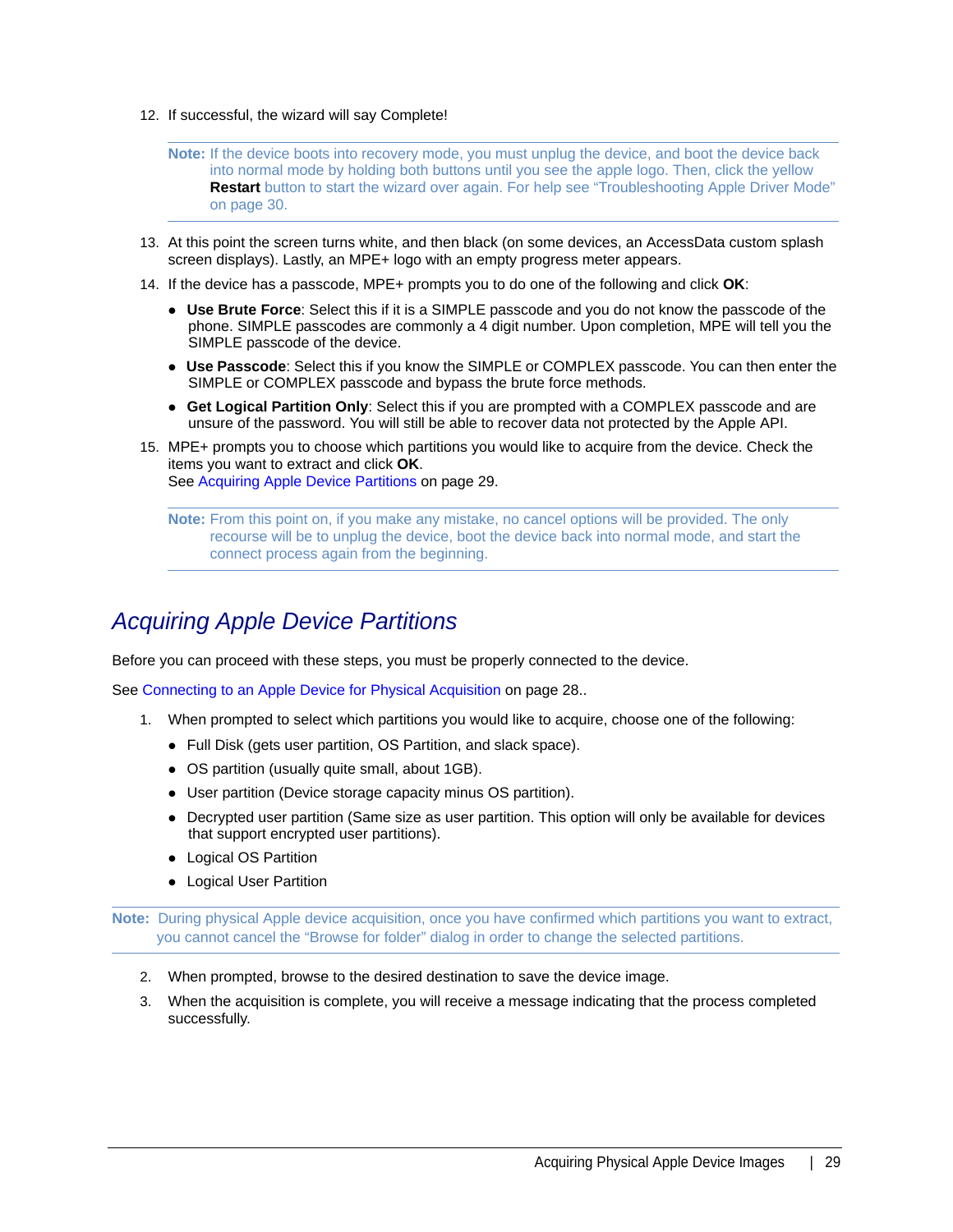### <span id="page-30-0"></span>Troubleshooting Apple Driver Mode

If you are unable to connect to an Apple device, it may be because the AppleMobileDeviceDriver.exe process is hanging. For help use the steps to confirm driver mode below.

The Apple driver has two modes:

- Apple Mobile Device USB Driver
- Apple Recovery (DFU) USB Driver

**Note:** You need to put the device into the mode appropriate for the type of extraction you are trying to do (logical vs physical extraction).

#### **To confirm driver mode**

- 1. Open *Device Manager*.
- 2. Click the **Scan for hardware changes** button.
- 3. Look under *Universal Serial Bus Controllers*.
- 4. Right click on **Apple Mobile Device USB Driver**.
- 5. Click **Properties**.
- 6. Click on the **Details** tab.
- 7. Notice the Value being reported.
- 8. Verify that the Value matches the state of the device.
- 9. If not, manually end the process in Task Manager.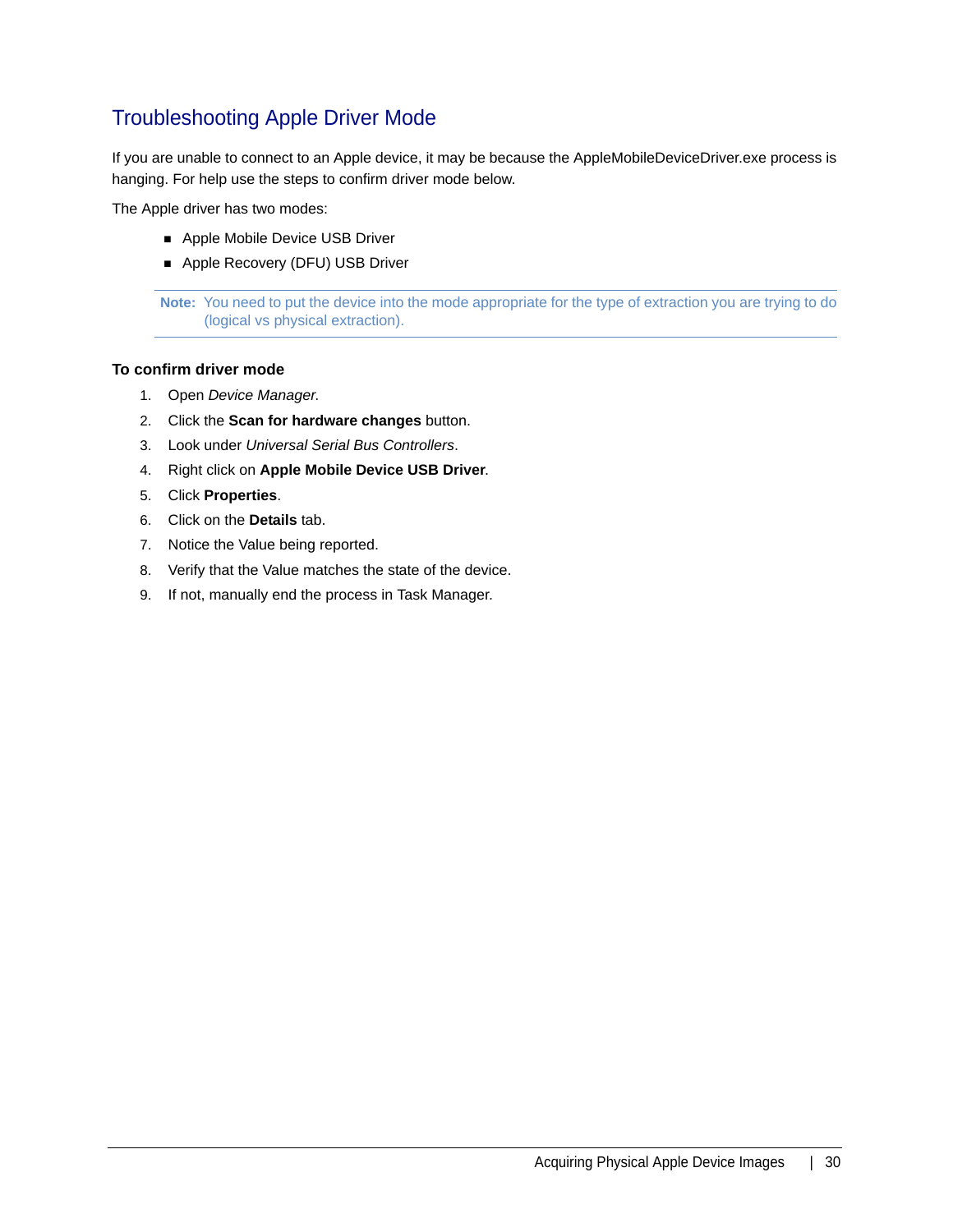# <span id="page-31-0"></span>iLogical™ Enhanced Support

In order to acquire data using iLogical™, you need to complete all the prerequisites (see [Prerequisites](#page-28-1) [\(page 28\)](#page-28-1).

#### **To acquire data using iLogical**

- 1. Power on your Apple device and connect it to the MPE+ system via a USB cable.
- 2. Launch MPE+ and click **Select Device**.
- 3. In the *Device Selection* dialog, select **Apple** from the Manufacturer menu and **iLogical Device** as the Model
- 4. Click **Connect**.

**Note:** When connecting to an iOS 7 Device, accept the **Trust** Dialog on the iDevice before MPE+ makes the connection. The Trust dialog may also display during the connection. If the Trust dialog displays again, select **Trust** on the iOS device to continue. If the connection fails, restart the connection.

- 5. Enter the iTunes backup password (if known) for the connected device Leave this field blank if backup encryption is turned off or you do not know the password.
- 6. If the device is locked with a passcode, use the pairing record to extract a logical image. Select a pairing plist and click **OK**. [See About Pairing Records on page 31.](#page-31-1)
- 7. Select the available data options to extract from the device and click **Extract**. [See Selecting Data For](#page-32-0)  [Extraction on page 32.](#page-32-0)

### <span id="page-31-1"></span>*About Pairing Records*

A pairing record is a file containing certificates and keys that identify the desktop machine with the mobile device, so that data can be accessed even while the device is locked. When an iOS device is first connected to a desktop machine, it establishes a trusted relationship with the machine, at which point a pairing record is written to disk. Investigators may be able to recover pairing record files from desktop machines that were previously paired with the target device by either extracting them from the file system or using AccessData's Triage product.

### Finding Pairing Records on a Local Machine

The folder locations of pairing records varies depending on the operating system of the desktop machine, as follows:

#### Windows 7

C:\ProgramData\Apple\Lockdown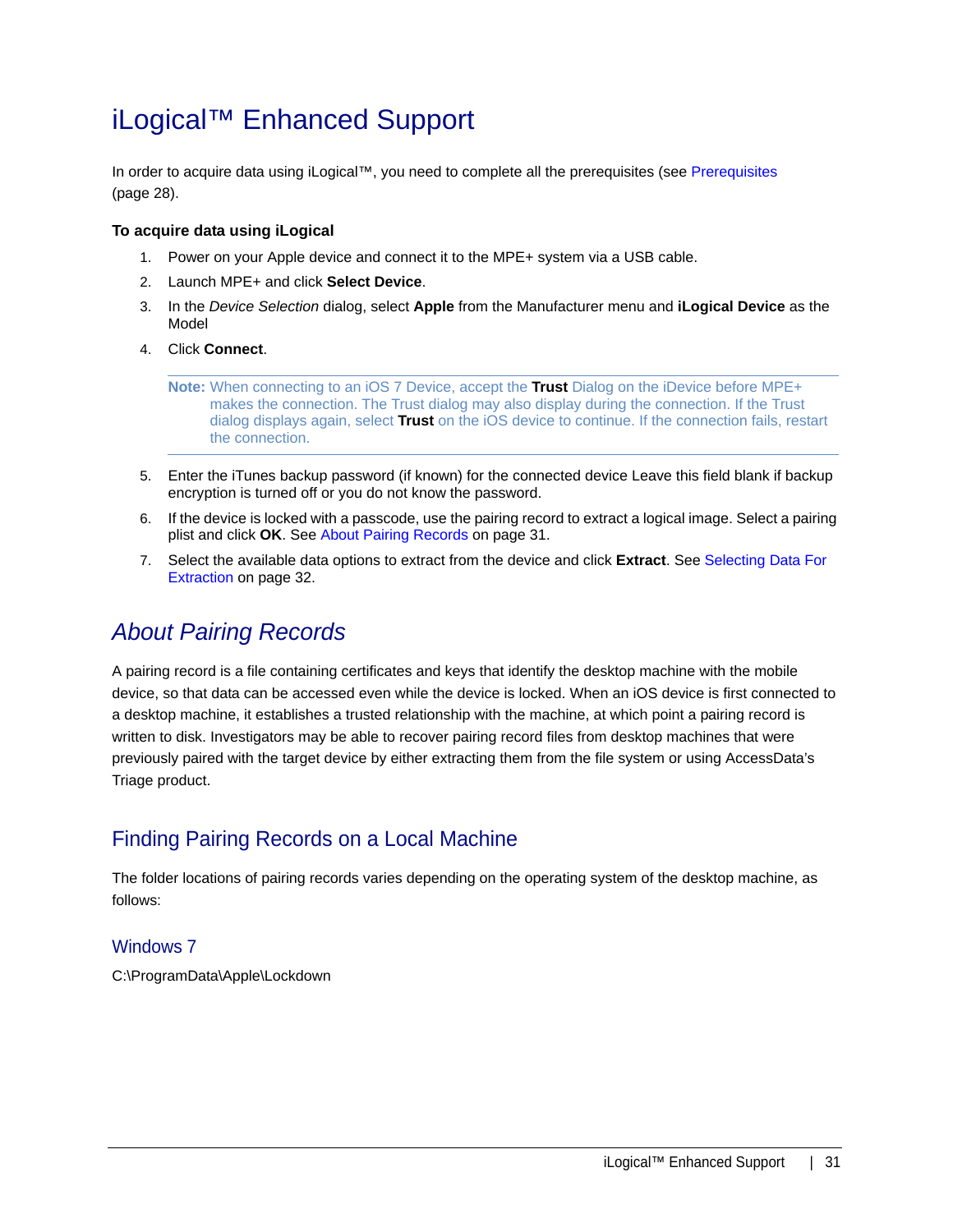#### **OSX**

/var/db/lockdown/

or

/Users/\*/Library/Lockdown/

#### Windows XP

C:\Documents and Settings\\*\Local Settings\Application Data\Apple Computer\Lockdown

#### Windows Vista

C:\Users\\*\AppData\Roaming\Apple Computer\Lockdown

### <span id="page-32-0"></span>*Selecting Data For Extraction*

Depending on the firmware version running on the device, different capabilities display when auto-detected by MPE+. After completing the connect window, MPE+ attempts to connect to the device to determine its capabilities and present the data possibilities in the Select Data for Extraction dialog. These data possibilities include:

#### Apple Backup Service

The Apple Backup Service capability extracts much of the device's user data by creating a backup of the device, in a similar way that iTunes creates a backup. This data is then parsed and read into MPE+. If the device's owner has enabled backup encryption, the backup password will be required in order to decrypt and read this data. This capability delivers:

- Application Data
- Bookmarks
- **•** Browser History
- Calendar Call
- History
- Contacts, Cookies, Corrected Text, Notes, SMS, User Preferences, and other standard user data
- Filesystem

#### Application Network Usage and Diagnostics

The Application Network Usage and Diagnostics capability provides a diagnostic dump of applications installed on the device, and a day-by-day breakdown of network bandwidth usage in kilobytes. In addition to network usage, this capability delivers general identifying information about the device, such as:

- the device's assigned name, model, serial number
- disk capacity information
- battery cycle count
- iCloud conflict information.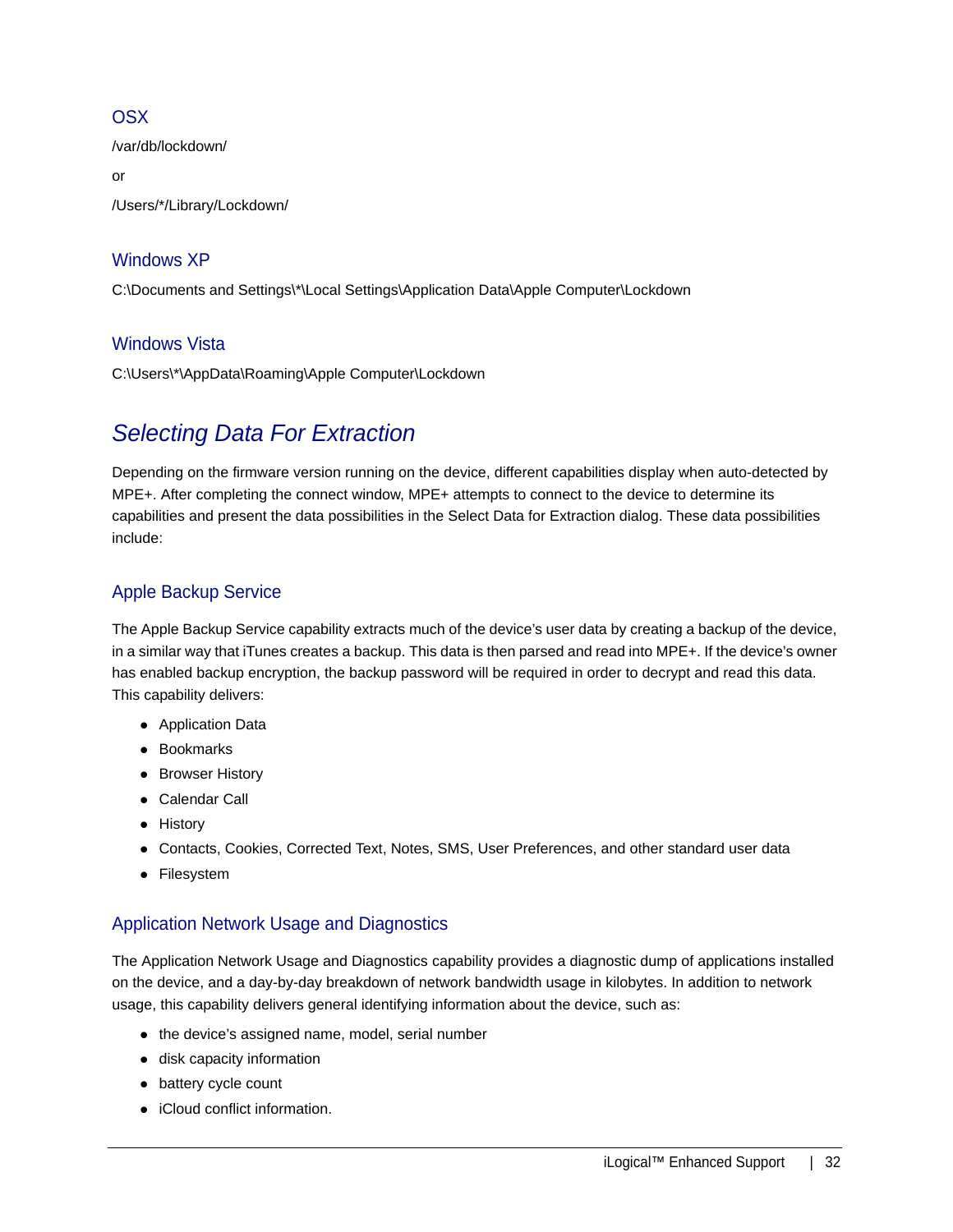**Note:** This data is accessible through the Files artifact section and can be found in the diagnostics folder.

#### Device Diagnostics

When using the Device Diagnostics capability, device information such as:

- battery cycle information
- WiFi
- HDMI
- and other low level information is acquired.

**Note:** In addition to this, an IORegistry path is downloaded from the device as well. This data is accessible through the Files artifact section and can be found in the diagnostics folder.

#### Entire File System (/)

A majority of jailbreak tools install a new service on the device, allowing the entire file system to be accessed. If the target device has had a jailbreak installed, this capability may be available if the jailbreak tool that was used created this service. By selecting this service, the entire file system is acquired from the device and logged into the Files artifact section.

#### Extended Third Party Application Data

While the Apple Backup Service provides a reasonable amount of third party application data, selecting this capability will cause MPE+ to acquire all of the caches and databases related to each App Store application installed on the device, which can sometimes include:

- downloaded page caches
- user credentials
- databases of friends, accounts, and other such data.

#### Extended User and System Databases

The Extended User and System Databases capability provides a significant portion of the user file system and is independent of any backup encryption on the device. When used, this capability delivers the following information un-encrypted, even if you do not know the backup password of the device:

- Lockdown and lockdown service logs
- Apple support data and crash logs
- User "Cache" folders
	- Screen captures of suspended applications

**Note:** The acquired data from this capability can be found in the Files artifact section inside the file system, within the path /private/var/mobile/Applications. A separate folder will be created for each third party application, and will be named after the application's bundle identifier.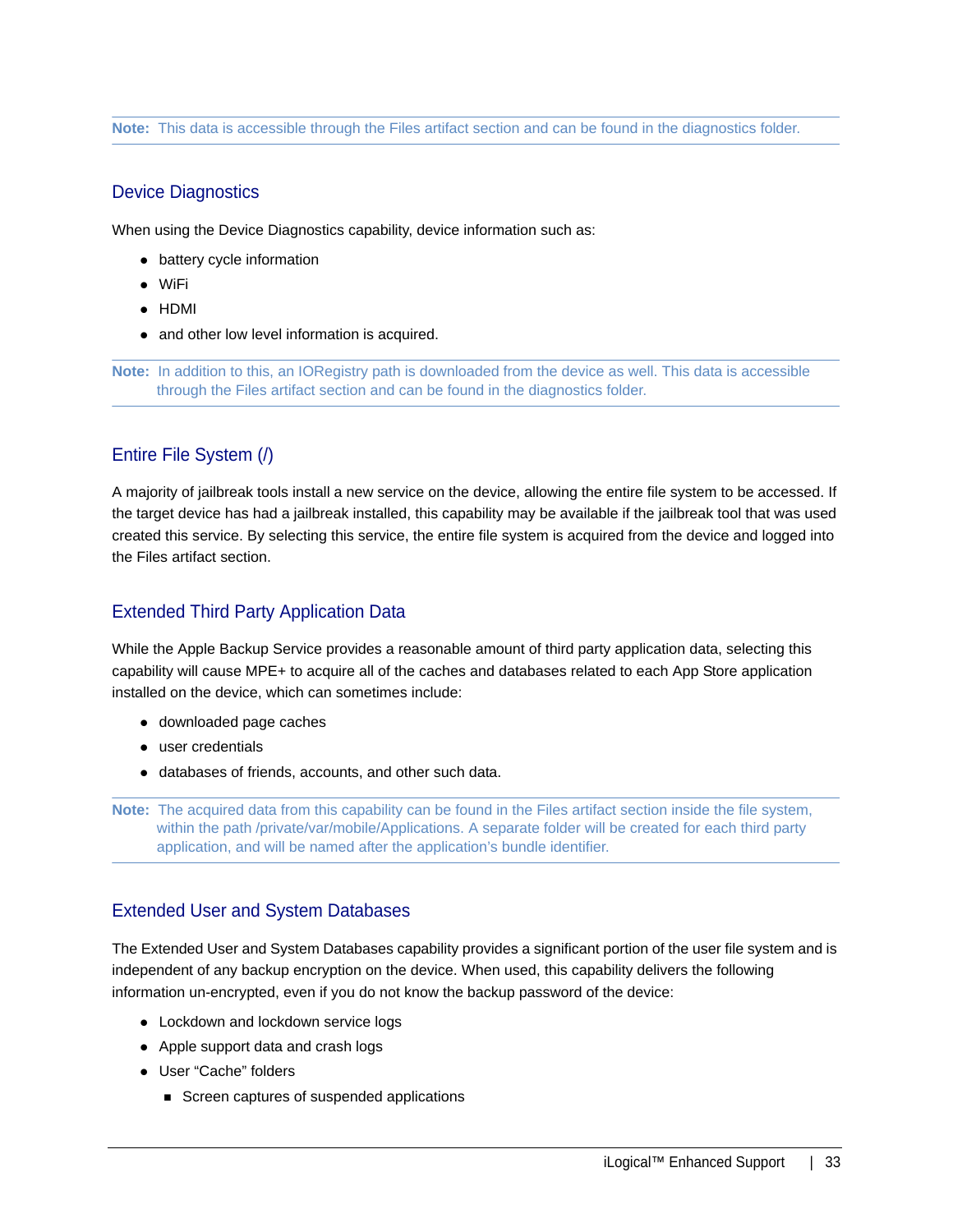- Cached web data stored by various applications
- Pasteboard (clipboard) data
- lcon cache
- Safari reading list archives, recent searches, and activity thumbnails
- $\blacksquare$  Video conference history of local IP + date of call
- Map tile database (of stored / viewed map tiles)
- Apple TV playback logs, if acquiring an Apple TV with normal lockdown
- Storage proxy logs
- Bluetooth diagnostic information
- The application installation log
- Some PPP and VPN data
- A complete dump of all activation and pairing records
- Core Location cache
- Keyboard (typing) caches
- System Configuration information
	- WiFi AP join history / auto-join info)
	- Captive portal configuration (WiFi networks that present a web page)
	- **Mobile Gestalt**
- A dump of the SMS database, SMS attachments, and SMS drafts (un-sent SMS)
- A dump of various user databases (Address Book, Address Book Images, Envelope Index)
- A dump of the user's voice mail stored on the device (including unread)
- The user's entire photo album, music collection, and media
- System configuration data, such as accounts and WiFi pairing history
- iCloud local cache and control files
	- Lists of artifacts stored in iCloud
	- Lists of other devices (and computer names) synced with same iCloud
- The tmp directory, which often contains useful data
- A directory structure containing information about all files on /var

#### User Media Folder (/var/mobile/Media)

The User Media Folder capability downloads the entire user's media folder, which includes:

- iTunes music
- photo reel and album
- iBook downloads
- purchase information
- personal recordings

**Note:** This information can be found in the Files artifact section, within the file system under /private/var/mobile/ Media.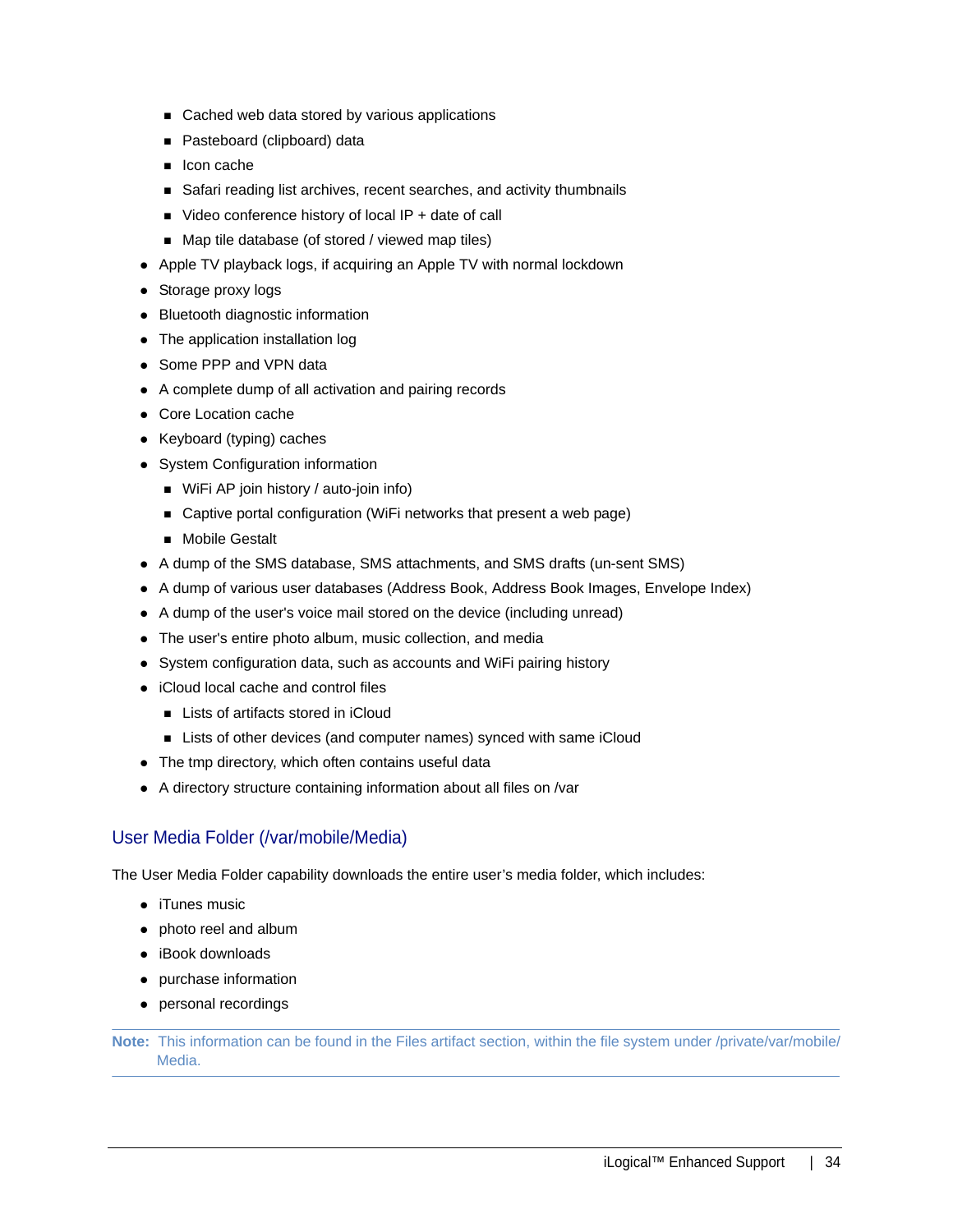# <span id="page-35-1"></span><span id="page-35-0"></span>Extracting Data from Mass Storage

MPE+ can extract data from mass storage devices including SD cards, Flash Drives, Hard Drives, and so forth.

#### **To extract data from a mass storage device**

- 1. Click **Mass Storage** on the Main toolbar.
- 2. Select and enter either a *Physical Image* or *Logical Image*.
- 3. Click **Next**.
- 4. Click **Add** to add *Image Destination(s)*. You can also edit or remove existing image destinations.
- 5. Select the *Destination Image Type*. You can also add notes or a description (optional).
- 6. Click **Next**.
- 7. Enter the *Image Destination Folder*, the *Image FileName*, and the *Image Details*.
- 8. Click **Finish**.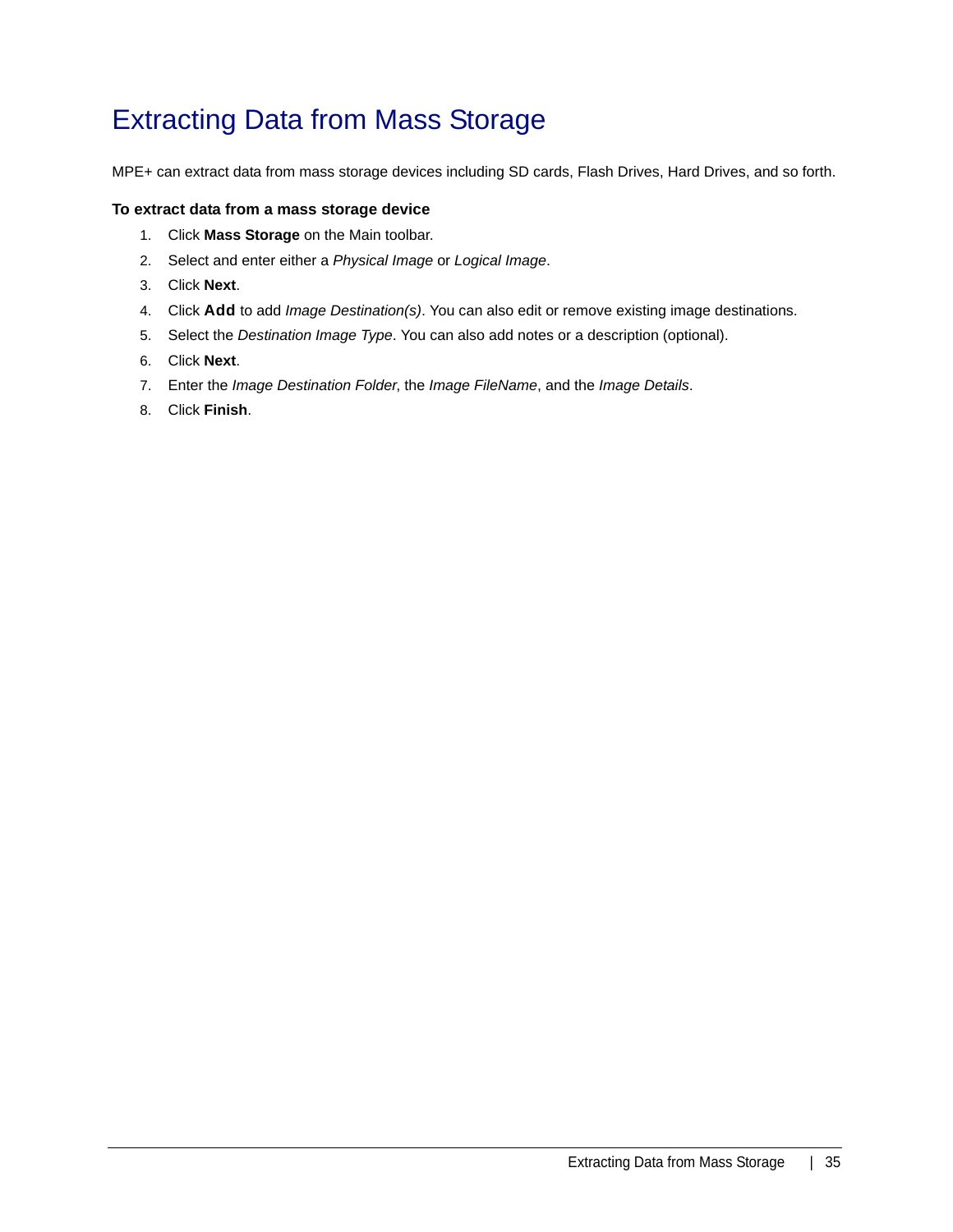# <span id="page-36-0"></span>Extracting Data from a SIM/USIM Card

MPE+ can acquire SIM/USIM card data via most "personal computer smart card" (PC/SC) compatible adapters.

#### **To extract data from a SIM card**

- 1. Insert the SIM/USIM card into the card reader device.
- 2. Connect the card reader device to the computer.
- 3. Do one of the following:
	- Click **Select USIM** from the *Home* page.
	- Click the **Extract from SIM** button from the application toolbar.

**Note:** If the SIM/USIM is protected by a PIN then you will be offered a connection dialog indicating the status and options to unlock the SIM/USIM. See [Unlocking a SIM/USIM Smart Card \(page 37\)](#page-37-0) for more information.

4. In the *Select Data for Extraction* dialog, check the data types that you want to extract from the connected device and click **Extract**.

**Note:** The *File System* option will retrieve all standard SIM card file system data, whereas the *Deep File System* option extracts the file system, plus the file structure above and beyond the standard SIM files and folders (such as service provider files stored on the SIM card).

Upon completion of the extraction process, the acquired data is displayed in the Data Views ribbon. For more information on how to review the data, [See About Data Views on page 53.](#page-53-0).

## *Creating a Forensic SIM Card*

You can create a Forensic (U)SIM card using a PC/SC Reader and the MPE+ Forensic SIM that comes with MPE+. The creation of a Forensic SIM allows you to read the necessary data from the original (U)SIM and transfer this data to the MPE+ Forensic SIM. You can then place the Forensic SIM in the cellular phone and obtain complete network isolation while the device is in the ON position.

Manually entering the IMSI and ICCID numbers is useful when the phone is carrier locked and won't start/extract without a SIM. You can manually look up a carrier IMSI and then enter it into MPE+ using the **Enter SIM** button on the *Main* ribbon.

### **To create a Forensic SIM Card**

- 1. Select the **Forensic SIM** button from the ribbon.
- 2. Insert the original (evidence) (U)SIM into the card reader and click **OK**.
- 3. Verify that the SIM information is correct and click **Continue**.
- 4. Insert the MPE+ Forensic SIM Card that came with your MPE+ software into a PC/SC card reader and click **OK**.

MPE+ writes the captured data from the original (U)SIM to the MPE+ Forensic SIM

5. Immediately following the writing process, you are given a log indicating the success or failure of the write. This information contains the HASH values of the original AND the MPE+ Forensic SIM. This information can be saved to a text file to include in the final report. Click **Save**.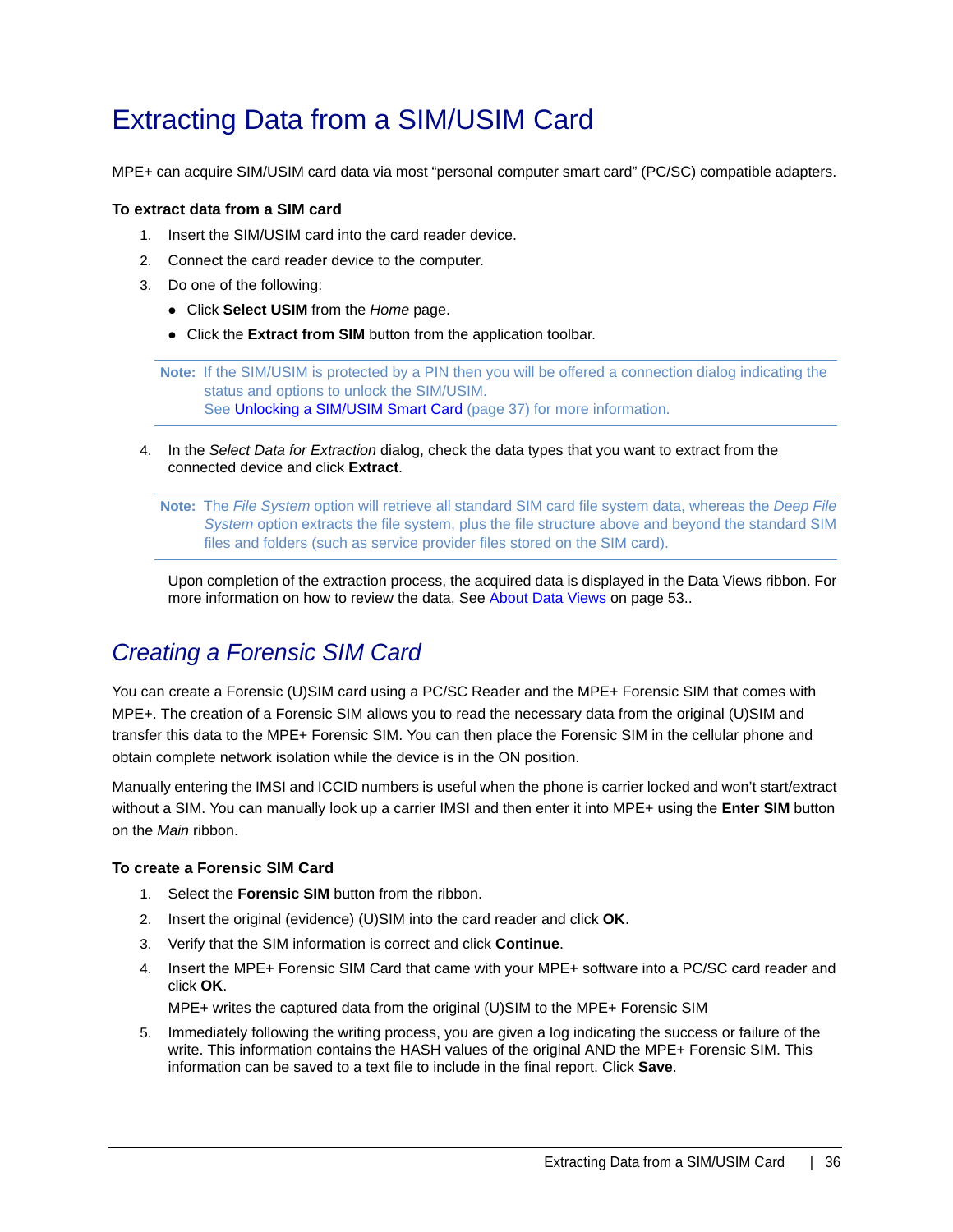- 6. Browse to the location where you want to save the log, name the log, and then click **Save**.
- 7. Click **OK**.

### <span id="page-37-0"></span>*Unlocking a SIM/USIM Smart Card*

The Subscriber Identification Module (SIM) standard uses a series of Personal Identification Numbers (PIN) to authenticate those who are attempting to access the data stored on the card. PIN1 is required to unlock the majority of the SIM storage. PIN2 unlocks vendor specific storage.

All SIM cards are designed to protect themselves from unauthorized access. For example, both PIN1 and PIN2 enforce a 3 attempt lock out policy. In the case that all attempts to enter the correct PIN have been exhausted, the PIN Unlock Key (PUK) must be provided. A PUK can be generated by the service provider based on the CCID number of the SIM card. MPE+ supports PINs and PUKs between 4 to 8 numeric characters in length.

**Note:** DON'T use up all remaining attempts to enter a PIN and / or PUK. If you don't have the PIN, you may need to contact the service provider to get a PIN unlock key (PUK).

#### **To unlock a SIM / USIM smart card**

- 1. Open the *SIM / USIM Connection Wizard* dialog. (When connecting to a protected (U)SIM you will be met with a dialog to enter the (U)SIM security information.)
- 2. If you have more than one card reader attached to the system, drop down the *SIM/USIM Readers* menu and confirm that you are working with the appropriate card. Otherwise, move on to the next step.

**Note:** The unique card identification code (ICCID) can be used to identify which card is currently being read.

- 3. Enter the current key codes for either PIN1 or PIN2. If you don't know the current PIN number, try resetting the PIN. See [Resetting the PIN \(page 37\).](#page-37-1)
- 4. Click **Unlock**.

If successful, you will be prompted with the *Select Data For Extraction* dialog. For help on completing the extraction, see [Extracting Data from a SIM/USIM Card \(page 36\).](#page-36-0)

## <span id="page-37-1"></span>*Resetting the PIN*

In the case that you do not know the PIN number (required to unlock a SIM card for the purpose of extracting the data it contains), you can reset the PIN to a new value if you have the Pin Unlock Key (PUK). SIM cards grant you 10 attempts to enter the correct PUK before the card is locked permanently.

**Note:** DON'T use up all remaining attempts to enter a PIN and / or PUK. If you don't have the PIN, you may need to contact the service provider to get a pin unlock key.

#### **To Reset the PIN**

- 1. Open the *SIM / USIM Connection Wizard* dialog. (When connecting to a protected (U)SIM you will be met with a dialog to enter the (U)SIM security information.)
- 2. If you have more than one card reader attached to the system, drop down the *SIM/USIM Readers* menu and confirm that you are working with the appropriate card. Otherwise move on to the next step.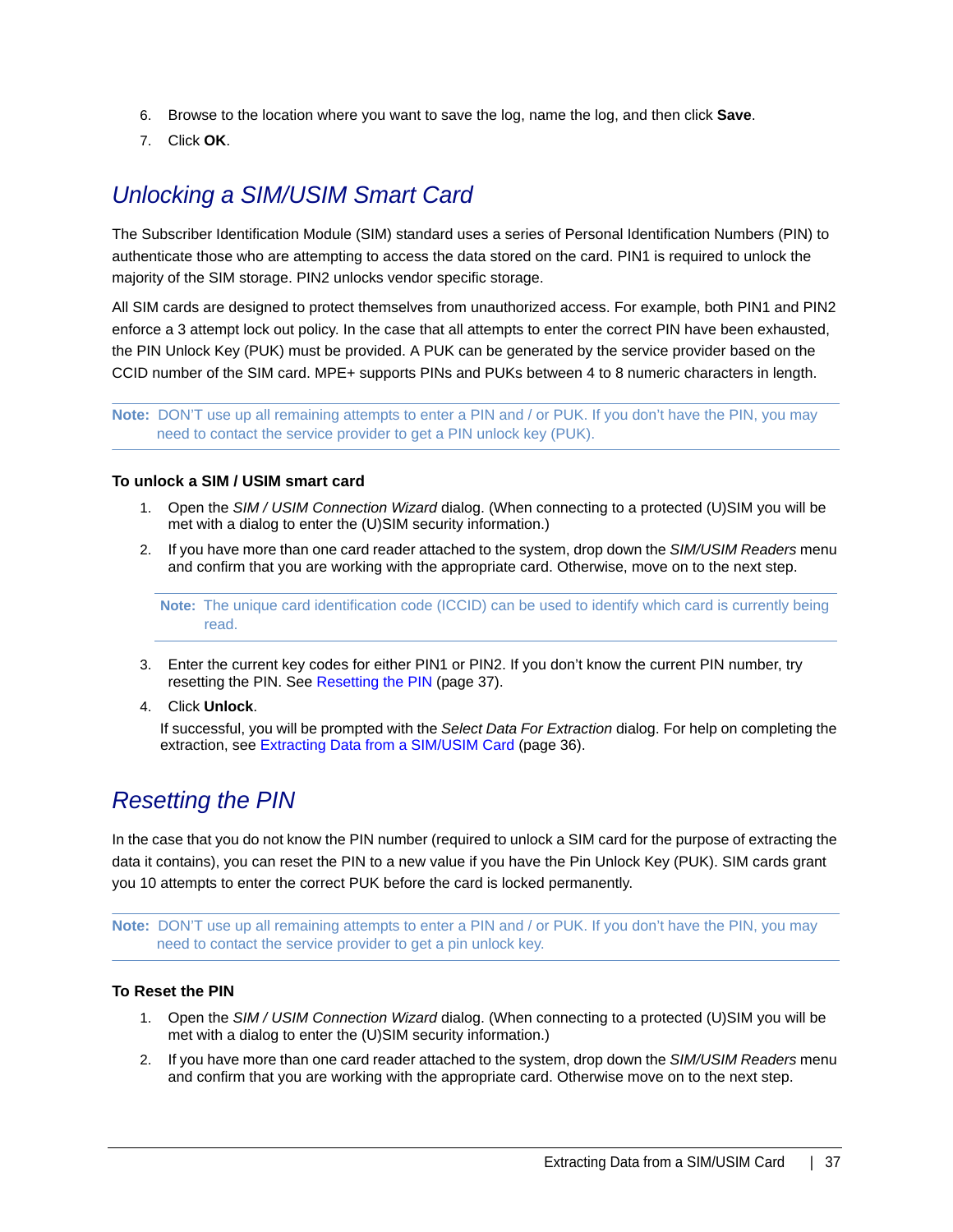**Note:** The unique card identification code (ICCID) can be used to identify which card is currently being read.

- 3. Click the **Use PUK** button that corresponds to the PIN code you want to reset.
- 4. Enter the current PUK key codes for either PIN1 or PIN2.

If you don't know the current PUK code, you will need to contact the service provider. They will need the Card Identification number (ICCID) in order to generate a PUK.

- 5. Type a 4 to 8 character numeric value (to which you want to reset the PIN number) into the corresponding *New PIN* number field.
- 6. Click **Reset PIN**.

If successful, you will be prompted with the *Select Data For Extraction* dialog. For help on completing the extraction, see [Extracting Data from a SIM/USIM Card \(page 36\).](#page-36-0)

# <span id="page-38-0"></span>Importing an Image

You can import image files into MPE+. This accommodates the need to revisit an image prior to adding it to an FTK case.

You do not need to have the original source device connected to import an image that was previously exported. The following image formats can be imported:

- $\bullet$  AD1
- FAT
- $\bullet$  E01
- YAFFS
- YAFFS2
- EXT
- $\bullet$  EXT2
- $\bullet$  EXT3
- $\bullet$  EXT4
- TAR
- RFS
- $\bullet$  DD4
- DD8
- DD4.001
- DD8.001

#### **To import an image into MPE+**

- 1. Do one of the following:
	- Select the **Import Image File** from the Home page.
	- Click the **Import Image** button on the *Main* ribbon.
- 2. Browse to the folder containing the image file.
- 3. Select the file.
- 4. Click **Open**.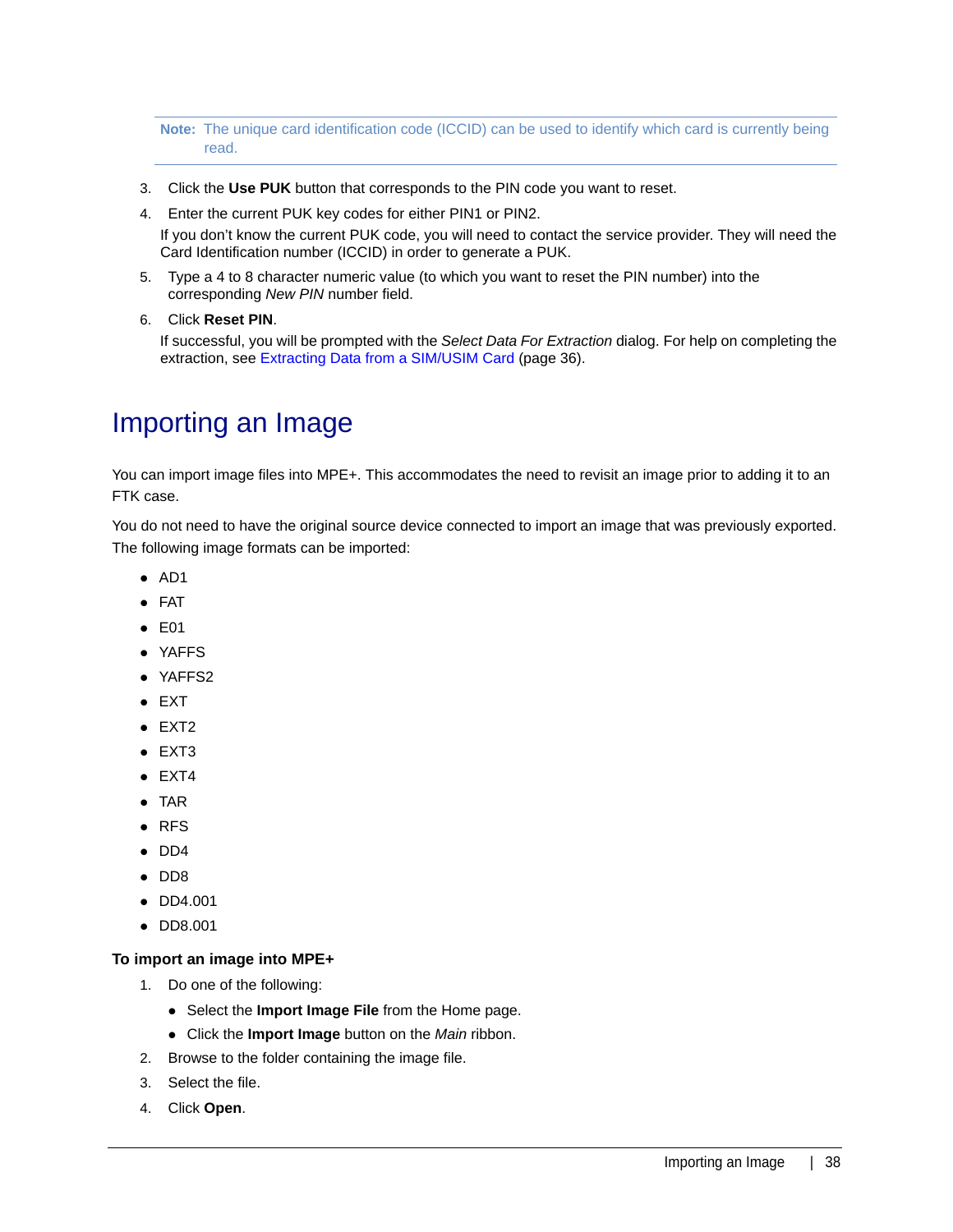## *Importing an IPD*

You can import a BlackBerry IPD backup file into MPE+. This allows you to get the phone files without extracting directly from the device.

### **To import an IPD file**

- 1. Do one of the following:
	- On the *Home* page, select **Import IPD**.
	- Click the **IPD** button on the *Main ribbon*.
- 2. Browse to the folder containing the image file.
- 3. Select the file.
- 4. Click **Open**.

# Importing Data from a Folder

You can import a folder that contains phone or iTunes files into MPE+.

**Note:** You can import multiple folders using multiple imports. When importing another folder, click **YES** when prompted to add the folder to the existing filesystem.

### **To import a folder**

- 1. On the *Main* ribbon, click the **Import Folder** button.
- 2. Browse to the folder and click Select Folder. The folder contents appear in the Files data view.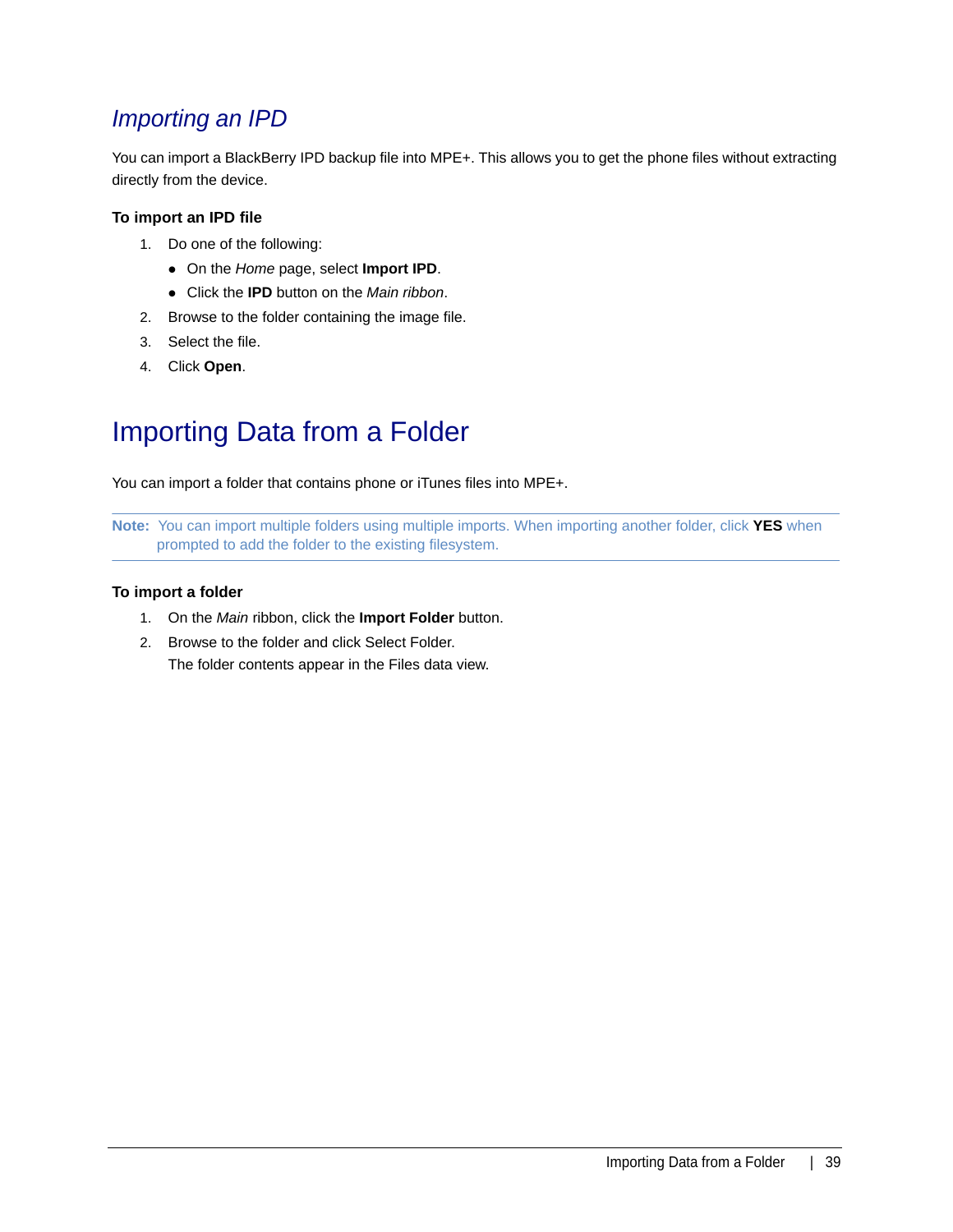# Importing and Reviewing from an AD Triage Device

MPE+ allows you to review data captured using AccessData Triage. AD Triage is a tool used for on-scene preview of data and to collect from computers that are live or have been shut down. With the partnership between MPE+ and AD Triage, you can:

- Import AD Triage collected data
- Create reports with the AD Triage data
- View AD Triage data in Data Views
- Use alerts and other MPE+ tools with AD Triage data
- Import phone backup files for Apple and Blackberry devices after the Phone Profile is utilized by AD Triage
- Locate lockdown plist files from desktops and laptops using AD Triage, and then utilize the collected data in MPE+.

**Note:** Note: Using the lockdown plist files, you can unlock iOS devices that are PIN or Password protected.

### *Importing from a Triage Device*

A Triage device contains information collected from a target computer and is stored on a flash drive. To review the device's information in MPE+, you must first import the data into MPE+.

**Note:** Triage information may also be saved into an AD1 file and imported as an image. For directions on importing an AD1 file, see [Importing an Image \(page 38\).](#page-38-0)

#### **To import from a Triage Device**

- 1. Insert the Triage device into the USB port of the MPE+ computer.
- 2. Click **Import From Triage Device** from the *Main* ribbon.
- 3. Follow the prompts to complete the import.

### *Reviewing Data Collected from Triage*

Once the Triage data is imported into MPE+, you can review it in *Data Views*.

#### **To review data**

- 1. After importing the Triage data, click the *Data Views* tab.
- 2. You can now review the information collected by Triage. For more information on Data Views, see [About](#page-53-0)  [Data Views \(page 53\).](#page-53-0)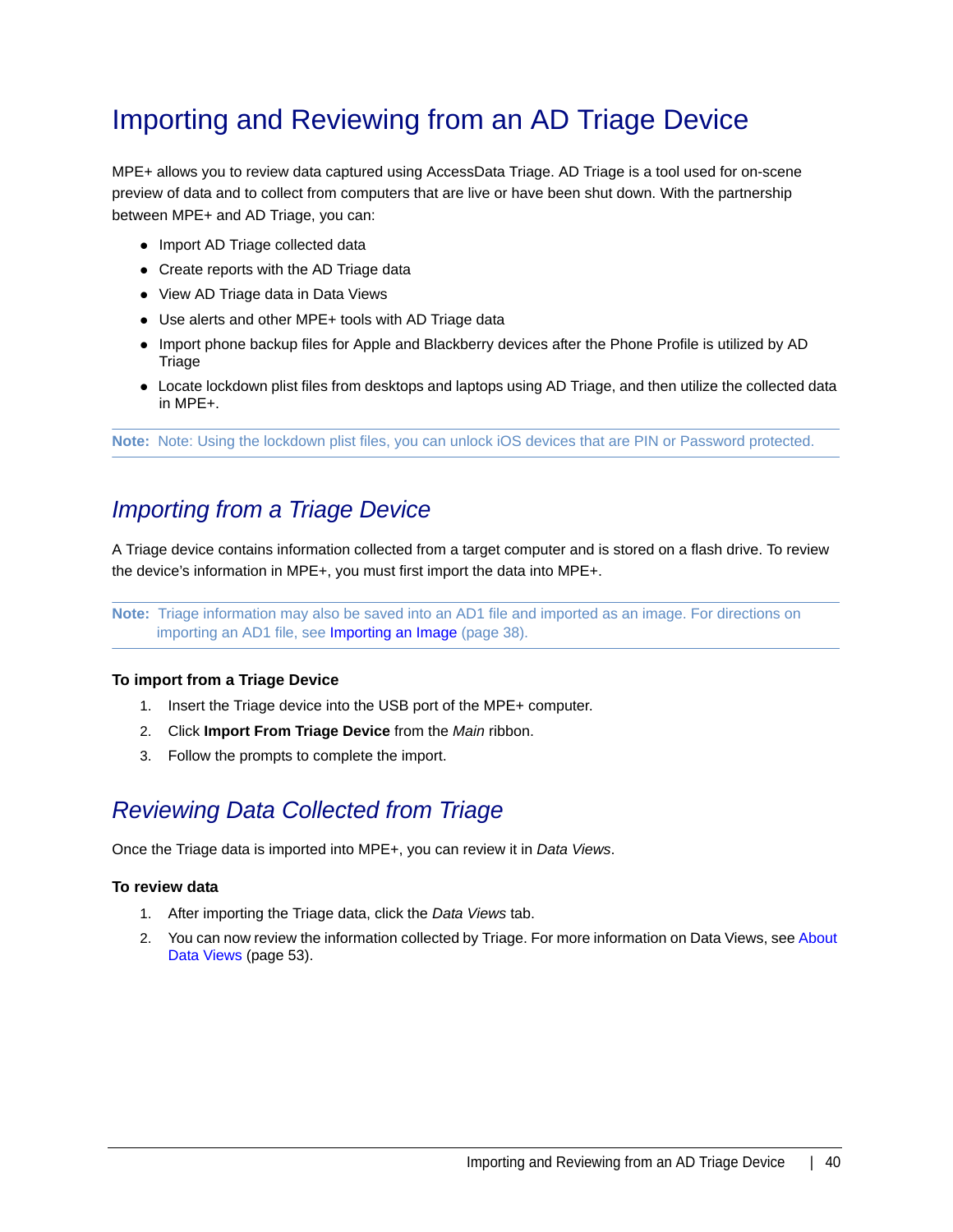# Chapter 4 Reviewing Data

After you have extracted or imported phone data into MPE+, you can then review that data for relevancy. In order to find relevant data you can use MPE+ to carve out data and parse data. You can then view all the phone data in the MPE+ interface.

- [See Carving Data on page 41.](#page-41-0)
- [See Parsing Data on page 44.](#page-44-0)
- [See About Data Views on page 53.](#page-53-1)

# <span id="page-41-0"></span>Carving Data

Carved files are the result of scanning through the device's stored data for files that have been deleted or embedded within other files. When the MPE+ carving process encounters a file signature that matches the signature for which you are carving, it will extract that file as a separate file record. For example, by carving for multimedia files, you may be able to recover incriminating 3GP video evidence found in a MMS text message.

Using the data carving feature, you can choose what types of files to carve from the device's data storage media. See the following table for a list data types that can be carved by MPE+.

#### **Data Carve File Types**

| <b>Images</b>  | <b>Documents</b> |
|----------------|------------------|
| $\bullet$ JPEG | $\bullet$ HTML   |
| <b>Video</b>   | <b>Audio</b>     |
| • 3G2          | $\bullet$ MP3    |
| • 3GP          | $\bullet$ AMR    |
| $\bullet$ MPEG | $\bullet$ QCP    |
| $\bullet$ MP4  |                  |

Carved data is not saved as a separate part of the phone data. It is also not exported to an MPE+ AD1 image. Its only purpose is to provide a preview of what can be found in the phone when the exported MPE+ AD1 image is added and carved in FTK. Saving or exporting carved data to an MPE+ AD1 image would result in duplicate data when that image is added to a case.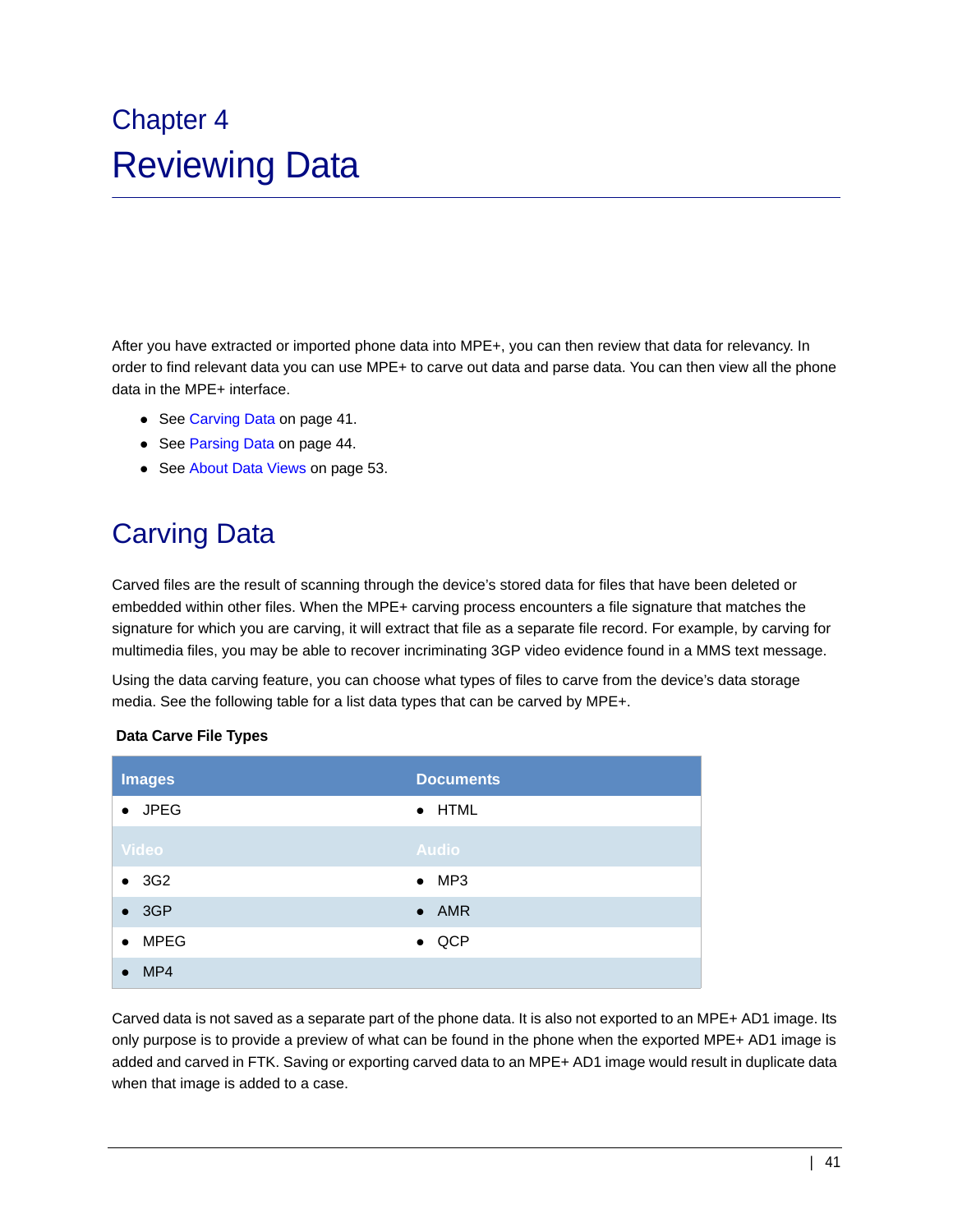After the image is added to FTK, the items identified by carving in MPE+ must be re-carved to be added to the case.

However, items carved in MPE+ can be reported immediately using the Quick Print function, saving a report of the carved items to a PDF file, or printed.

Once data is carved, it is not saved, and cannot be retained and appended with data from subsequent carving operations. Repeating the carving process discards the previously carved data and replaces it with newly carved data. Keep this in mind if you carve one type of data and then want to add to the list by carving other data types. To do so, on subsequent carve operations, you must choose all the file types you want to see results for in a single carve.

**Note:** If you extracted from a SIM, you must export the data to an AD1 file before you can carve the data.

### *Running a Data Carve*

#### **To run a data carve**

1. Click the **Carve Data** button on the *Main* ribbon.

**Note:** If you have already done a data carve on the collected phone data, you will be asked if you want to discard the data and do a new carve; click Yes to continue.

- 2. In the *Data Carve Options* dialog, check the folders in the file system that you want to include in your search, as well as the data types to carve.
- 3. Click **Continue**.

The Data Carving progress dialog displays.

4. When carving is complete, the **Cancel** button deactivates and the **Close** button activates. Click **Close**. The carved data list is displayed in the *Carved Data*, *Data View*.

### *Viewing Carved Data*

After you have carved out data, you can view the data in the *Data Views* ribbon.

#### **To view Carved Data**

Click the **Data Views** ribbon, then click **Carved Files**.

The Gallery pane displays graphic thumbnails of the files you carved. You can customize the Gallery, Hex, and Natural panes the same way you can customize any of the panels in your layout.

[See Customizing Your Layout on page 82.](#page-82-0)

Selecting a graphic thumbnail will highlight the file in the file list. The file list displays the file name, path, and size of the files. You can also view the file in the Natural or Hex view.

**Note:** Carved HTML files are best viewed in the Hex Tab.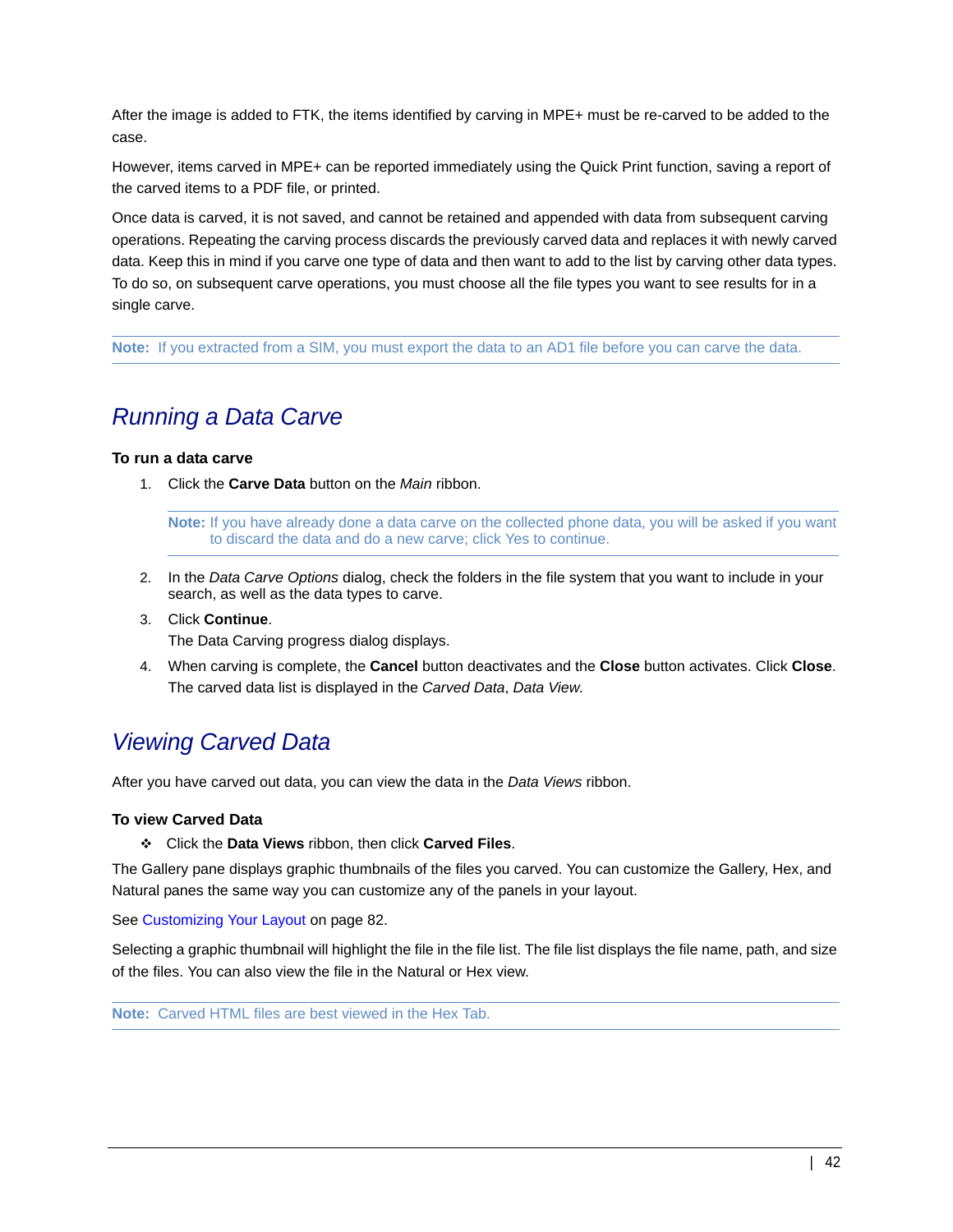# Filtering by Column in Data Views

You can filter the evidence in the *Data Views* ribbon by the data in the columns. You can apply multiple column filters.

### **To filter evidence by data in columns**

- 1. Select a Data View.
- 2. In a pane with columns, click the column filters button
- 3. (Optional) Select the items that you want to continue viewing in the pane.
- 4. Select a criteria to use for your filter from the drop-down menu, and then enter text associated with the criteria in the text field.
- 5. To include a second criteria, select a connector from the second drop-down menu. Select a criteria from the third drop-down menu, and then enter text associated with that criteria in the text field.
- 6. Click **Filter**.

## *Clearing Column Filters*

You can clear column filters that you have applied to a Data View.

#### **To clear column filters**

- 1. Select a Data View.
- 2. In a pane with columns, click the column filters button  $\overline{X}$
- 3. Click **Clear Filter**.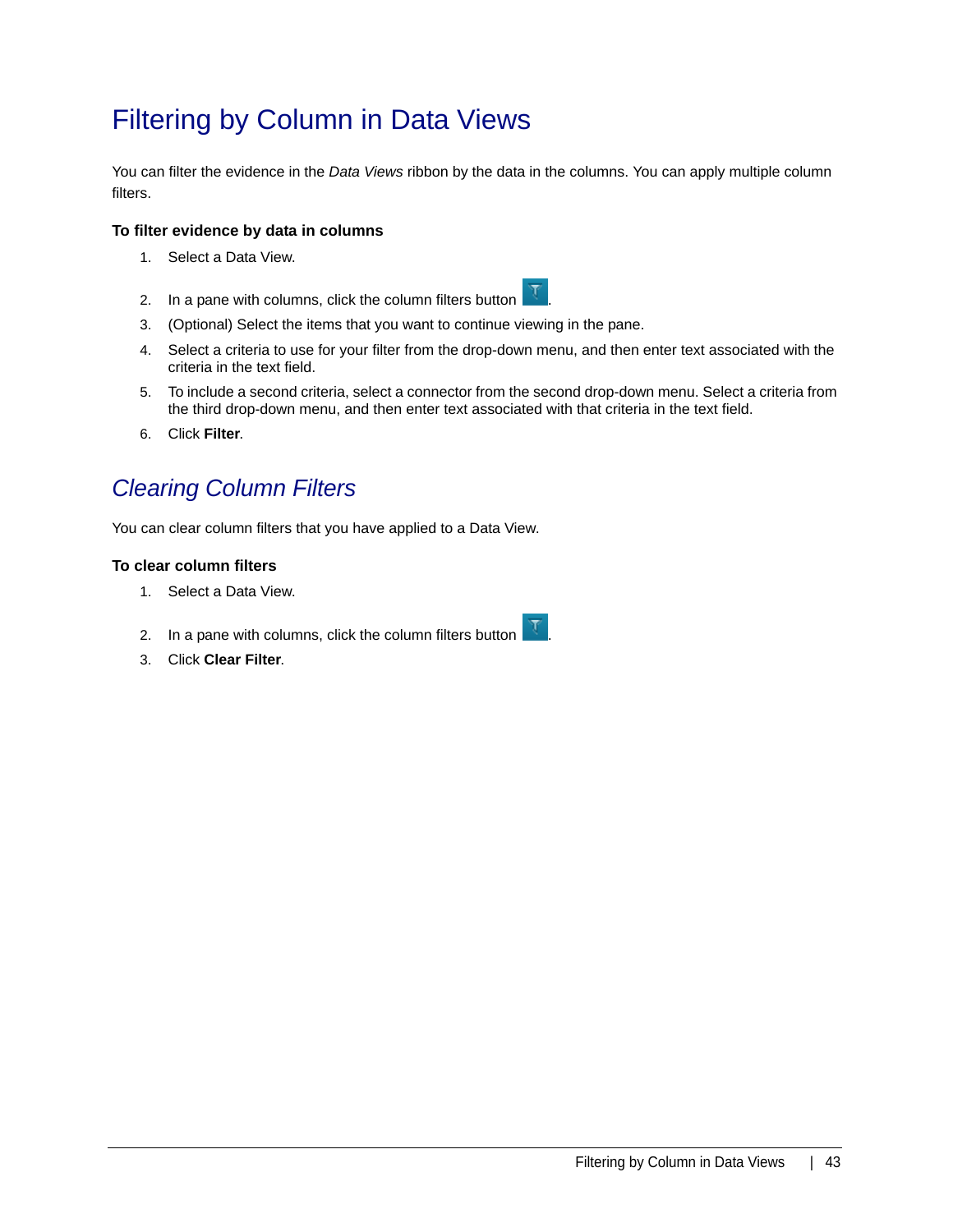# <span id="page-44-0"></span>Parsing Data

After you bring your data into MPE+, you can parse the data for the following devices:

- [Android Parser \(page 44\)](#page-44-1)
- [Apple iOS Parser \(page 44\)](#page-44-2)
- [Blackberry IPD/BBB Parser \(page 45\)](#page-45-0)
- [iTunes Backup Parser \(page 46\)](#page-46-0)

You can also parse data from the file system data view, as well as parse deleted call history and SMS data.

[See Parsing Data from the File System on page 46.](#page-46-1)

[See Parsing Deleted Data on page 47.](#page-47-0)

### <span id="page-44-1"></span>*Android Parser*

MPE+ can parse and collect many data types when the data in the Forensic Files Only option is obtained for the Android file system. This additional capability is obtained if utilizing a logical read on a temporarily rooted or permanently rooted device.

Additionally, physical images imported into MPE+ can now be additionally parsed utilizing the Android Parser OS. Once you mount a physical userdata partition from the Android device, you uncover and collect:

- Application Data
- Book Marks
- Call History
- Email
- IMaccount
- MMS
- Phonebook
- Searches
- SMS

### **To use the Android parser**

- 1. Load data by either extracting from a device or importing an image.
- 2. On the *Main* ribbon, click **Android**.
- 3. Check the data that you want to include and click **Extract**.

## <span id="page-44-2"></span>*Apple iOS Parser*

Utilizing the iOS parser allows for the collection of many new data types. You can mount a physical iOS image, either full disk, user partition or TAR file, in MPE and navigate to the iOS parser. You can also import a file system obtained utilizing another tool. With the iOS parser, you can uncover and collect:

- Application Data
- **•** Applications
- Book Marks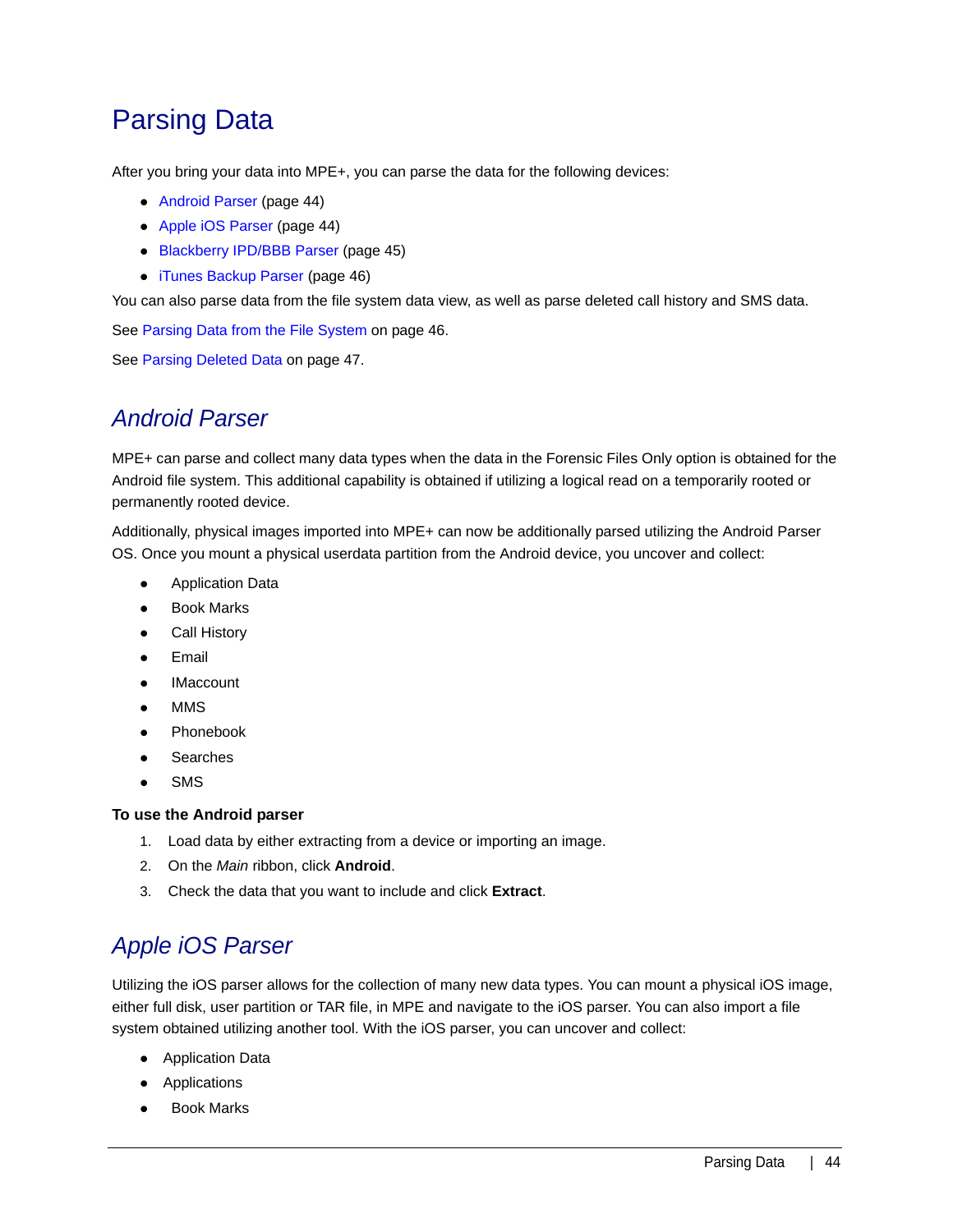- Browser History
- Calendar
- Call History
- Cookies
- Corrected Text
- Email
- Locations
- **MMS**
- **Notes**
- Phonebook
- SMS

### **To use the iOS parser**

- 1. Load data by either extracting from a device or importing an image.
- 2. On the *Main* ribbon, click **iOS**.
- 3. Check the data that you want to include and click **Extract**.

### <span id="page-45-0"></span>*Blackberry IPD/BBB Parser*

You can parse Blackberry IPD and BBB files. IPD and BBB files recovered on a personal computer can now be imported into MPE+ as well as backups of IPD files collected using Blackberry Desktop Manager 6.0 or earlier. Data types extracted from Blackberry IPD files include:

- **•** Bookmarks
- **•** Calendar
- Call History
- Corrected Text
- Email
- HotList
- Locations
- Memo
- **MMS**
- Phonebook
- PIN Messages
- Searches
- SMS
- URLs

### **To use the IPD parser**

- 1. On the Main ribbon, click **IPD**.
- 2. Select the file or files and click **OK**.

**Note:** If there is a BBB file, you can right-click the BBB file and click **Extract**.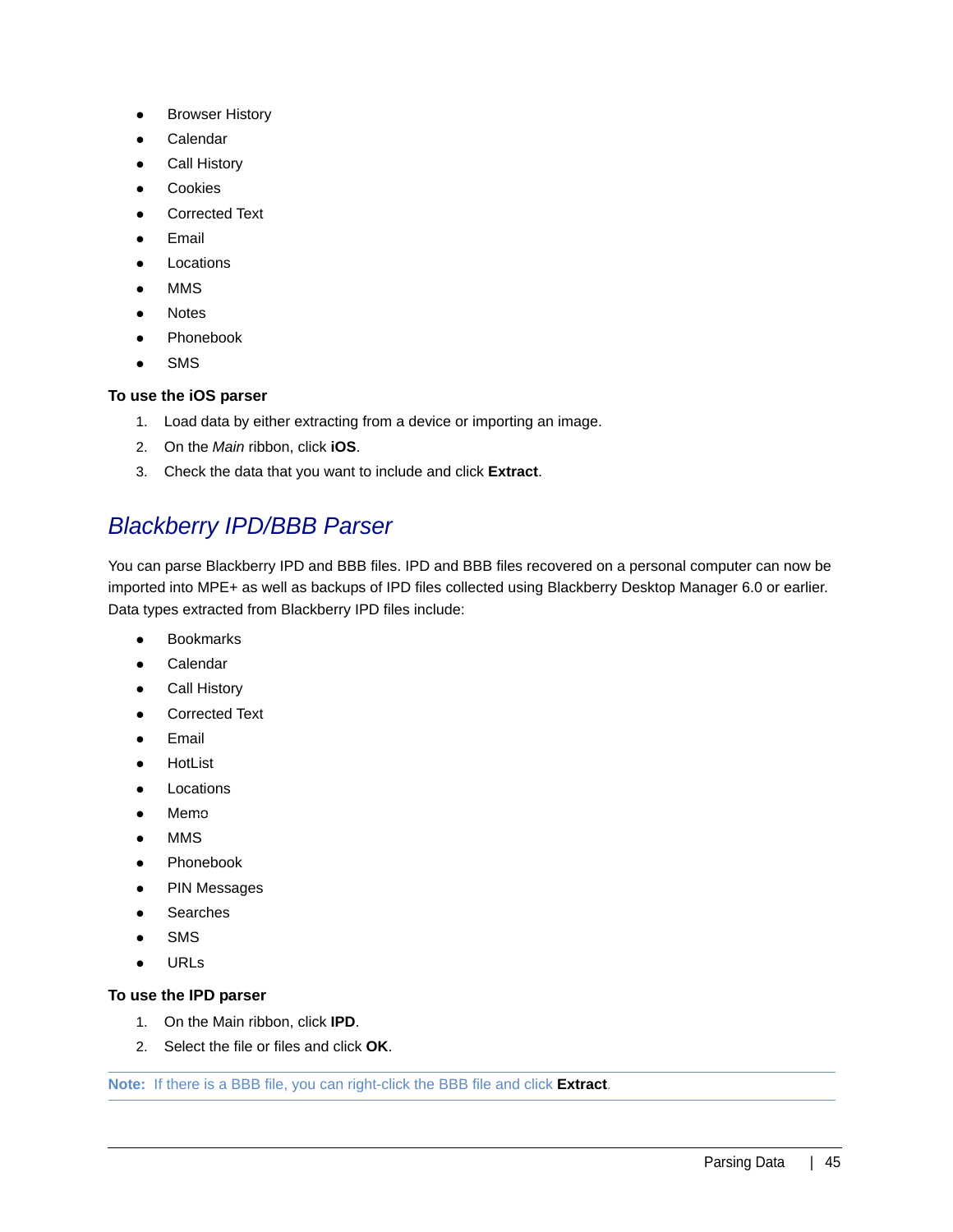3. Check the data that you want to include and click **Extract**.

### <span id="page-46-0"></span>*iTunes Backup Parser*

You can parse data from an iTunes backup file. Data types extracted from iTunes backup files include:

- Book Marks
- Calendar
- Call History
- Cookies
- Email
- Memo
- MMS
- Phonebook
- SMS
- URLs
- Webkit

### **To use the iTunes parser**

- 1. Load data by either extracting from a device or importing an image.
- 2. On the *Main* ribbon, click **iTunes Backup**.
- 3. Select the file or files and click **OK**.
- 4. Check the data that you want to include and click **Extract**.

### <span id="page-46-1"></span>*Parsing Data from the File System*

You can parse iOS, Android, and backup data from the Files data view.

### **To parse data from the file system**

- 1. Load data by either extracting from a device or importing an image for an Android, iPhone, or BlackBerry.
- 2. Click on the **Data Views** tab and click **Files**.
- 3. Right-click in the *Folder Tree* pane of the *File System* data view and select one of the following:
	- **Parse iOS Folder for User Data**: Select this to parse data for an iPhone.
	- **Parse Android Folder for User Data**: Select this to parse data for an Android phone.
	- **Parse iOS Backup for User Data**: Select this to parse data for an iTunes backup.
	- **Export Folder:** Select this to export the file to a chosen destination.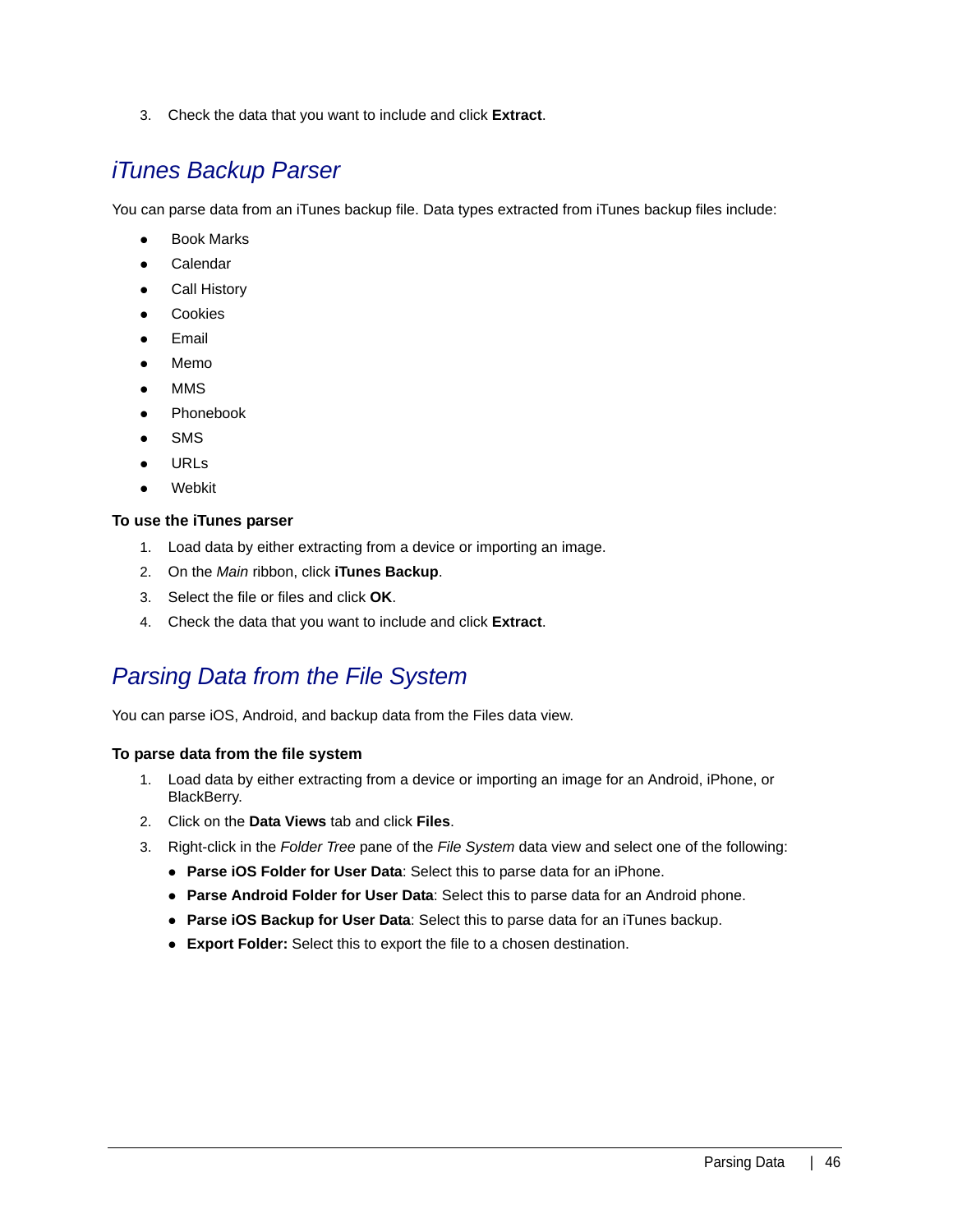## <span id="page-47-0"></span>*Parsing Deleted Data*

You can parse deleted SMS and call history data from Android and iOS devices.

### **To parse deleted data**

- 1. Load data by either extracting from a device or importing an image for an Android or iOS device.
- 2. On the *Main* ribbon, click **Deleted.**
- 3. Select **Call History, SMS**, or **Select All.**
	- Click **Extract.**

# About App AutoParser

App AutoParser allows you to choose from the queries contained in the \AccessData\Sqlite Scripts\ folder to parse databases in the current image. [See Reviewing Databases on page 65.](#page-65-1) This feature allows you to extract any applications in the device filesystem or imported folder with a pre-created query for both Android and iOS.

Using App AutoParser allows the collection of application data from supported queries without the knowledge of where that application is located in the device filesystem. Using App AutoParser, you can select and run all application queries from the displayed list. MPE+ then searches for the application database and runs the associated query when/if the database is located. The results are displayed in the MPE+ interface.

Any query built with the MPE+ SQL Builder auto-populates in the App AutoParser dialog. You can select all, select only iOS, select only Android, or select unidentified OS applications. Once the queries run, MPE+ displays whether the file was located and if the parsing was successful. [See Using SQL Builder on page 65.](#page-65-0)

**Note:** AccessData provides queries on the user forum to use for many of today's applications. To use these queries, download the queries and copy them to the \AccessData\Sqlite Scripts\ folder. Once the queries are copied, they are immediately available in App AutoParser.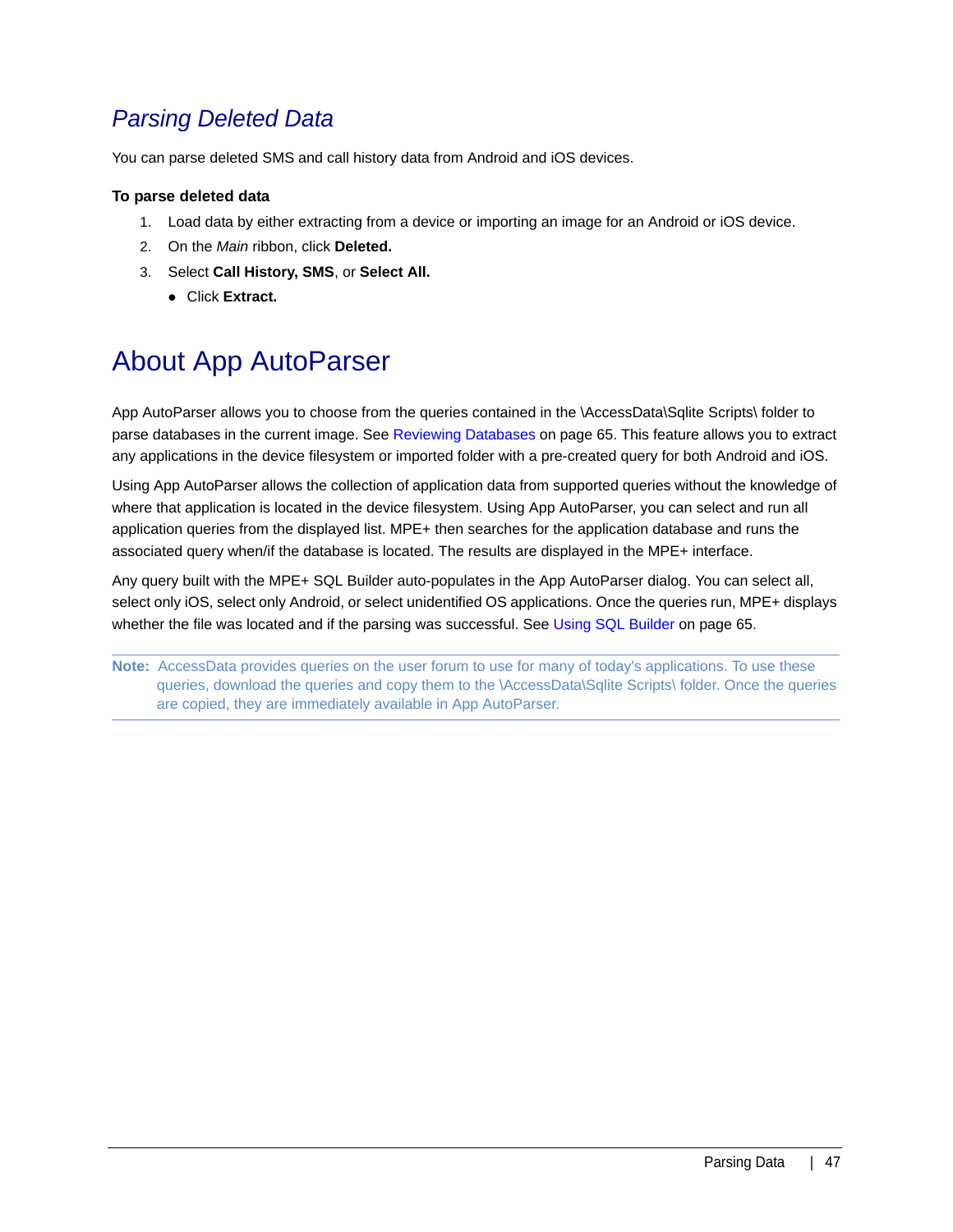## *Using App AutoParser*

#### **To open App AutoParser**

1. Click **App AutoParser** on the *Tools* menu.

| $\varPhi$                                   |                                           |        | 回<br>ж<br>$\Box$ |
|---------------------------------------------|-------------------------------------------|--------|------------------|
|                                             | App AutoParser                            |        |                  |
|                                             | <b>File Name</b>                          | Status | A.               |
| $\Box$                                      | Android_Browser_Webview_FormDataAutoFill. |        | Ξ                |
| Г                                           | Android_Browser_Webview_Passwords.mpesq   |        |                  |
| Г                                           | Android_Facebook.Messenger.Contacts.mpesc |        |                  |
| П                                           | Android_Facebook.Messenges.Threads_db.mp  |        |                  |
| П                                           | Android_facebook_orca_messages.mpesql     |        |                  |
| П                                           | Android_Gmail.mpesql                      |        |                  |
| П                                           | Android_Google+.mpesql                    |        |                  |
| Г                                           | Android_Google+_Conversation.mpesql       |        |                  |
|                                             | Select All                                |        |                  |
| Ignore file system path and use folder path |                                           |        |                  |
|                                             | <b>OK</b><br>Cancel                       |        | Close            |

- 2. Select the script(s) to execute. You can select all of the scripts by selecting **Select All**.
- 3. (Optional) Select **Ignore files system path and use folder path**. Use this option when the target database resides in a separate folder that you may have imported. When selected, App AutoParser ignores the system path provided by the device being imported and uses the folder path where the databases reside. MPE+ then ignores the system path provided in the built query and uses the database name instead. You can use this option:
	- **If the path has changed, or**
	- The file was not located but you know that the application is in the filesystem.
- 4. Click **OK**. While the scripts are running, you can cancel them by clicking **Cancel**.
- 5. After the scripts complete, you can either continue running scripts or you can exit the App AutoParser dialog by clicking **Close**.

**Note:** After closing the dialog, all query results are located in separate tabs in the MPE+ interface. The tabs are uniquely identified by the name of the database parsed.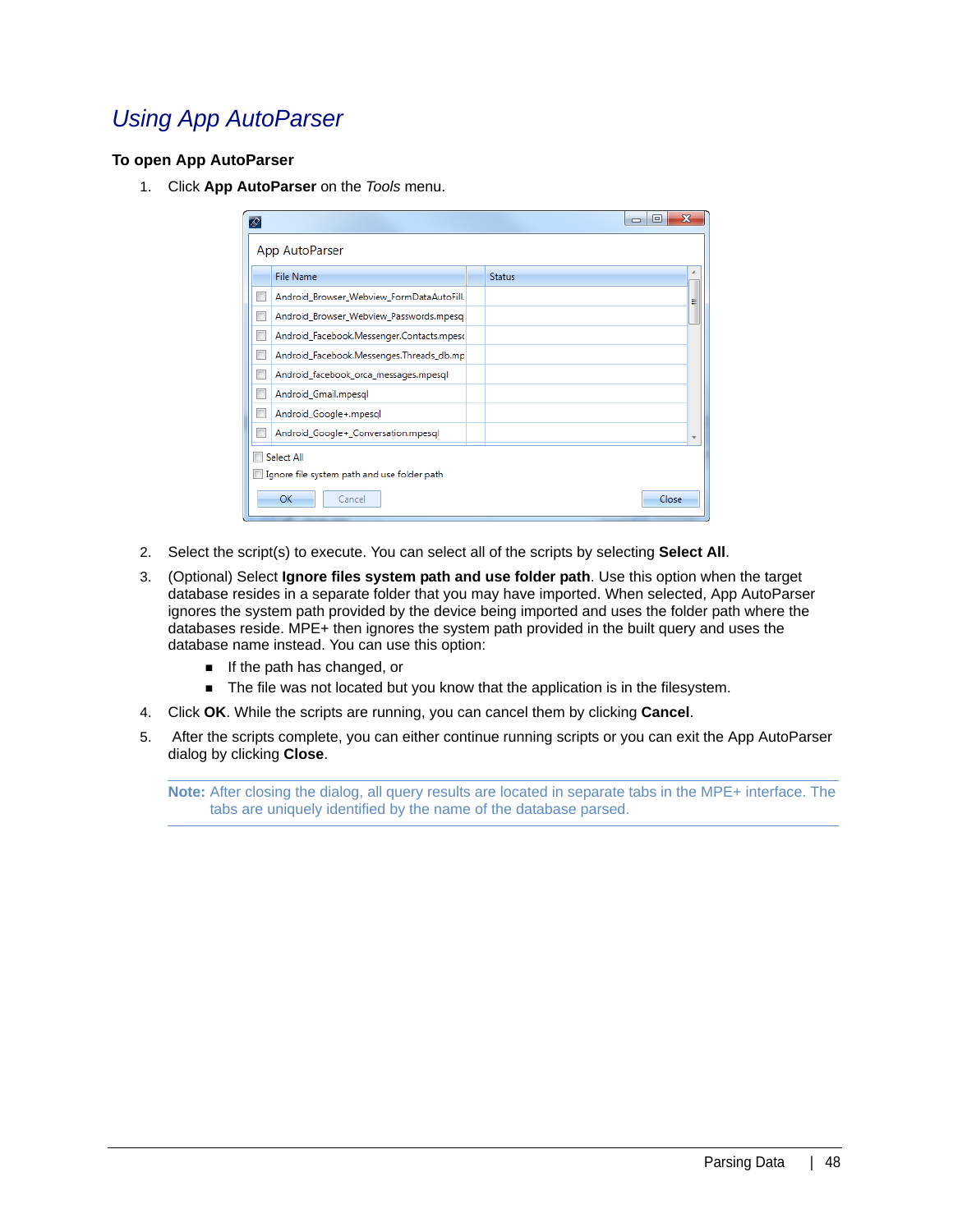# About Alerts

Alerts allow you to create keywords in which MPE+ flags extracted data that is associated with those keywords. You can also manage alerts with the Alerts Manager View located on the Tools menu. With Alerts:

- You can view information found by the Alerts filter. Any alert keywords that are found are tagged in the *Alerts* column by displaying the name of the alert and the color designated for that alert.
- You can view the status of an alerts scan in the MPE+ status bar. When an alert is running, an animated yellow circle indicates the alert filter search is in progress. A blue circle indicates when the alert is not running.
- You also have the option to activate or deactivate alerts.

### *Alerts Manager View*

The Alerts Manager View allows you to create, edit, and delete Alerts, import and export Alert Settings files (\*.alertSettings), activate/deactivate Alerts individually or together (All Alerts), prioritize Alerts, and customize how Alerts display when keywords are found.

#### **Alerts Manager View**

|                                                        | $\mathbf x$                                                                             |  |  |
|--------------------------------------------------------|-----------------------------------------------------------------------------------------|--|--|
|                                                        | Alerts Manager                                                                          |  |  |
| <b>Loaded Alerts</b>                                   |                                                                                         |  |  |
| Name                                                   | $\nabla$ Active? $\nabla$<br>Priority $\forall$                                         |  |  |
| Bullying                                               | Auto Filter User Data V Auto Update Alert Data For Ad1<br>$\overline{\mathscr{L}}$<br>2 |  |  |
| Drugs                                                  | $\sqrt{ }$<br>$\mathbf{1}$<br>Create New<br>Deactivate All Alerts                       |  |  |
|                                                        |                                                                                         |  |  |
|                                                        |                                                                                         |  |  |
| Drugs Alert Details                                    |                                                                                         |  |  |
| Name:                                                  | Active Priority: 1<br>Drugs<br>Remove                                                   |  |  |
|                                                        | v<br>Red<br>White<br>v                                                                  |  |  |
| Foreground:                                            | Background:                                                                             |  |  |
|                                                        | drugs, marijuana, cocaine, heroin, poppies, poppy                                       |  |  |
| Keywords:                                              |                                                                                         |  |  |
|                                                        |                                                                                         |  |  |
|                                                        |                                                                                         |  |  |
| Comma separated list of keywords to find in user data. |                                                                                         |  |  |
| Example: cat,gun,kill,lark,potato                      |                                                                                         |  |  |
|                                                        |                                                                                         |  |  |
|                                                        |                                                                                         |  |  |
| Import File                                            | Import Folder<br>Export All<br>Exit<br>Save                                             |  |  |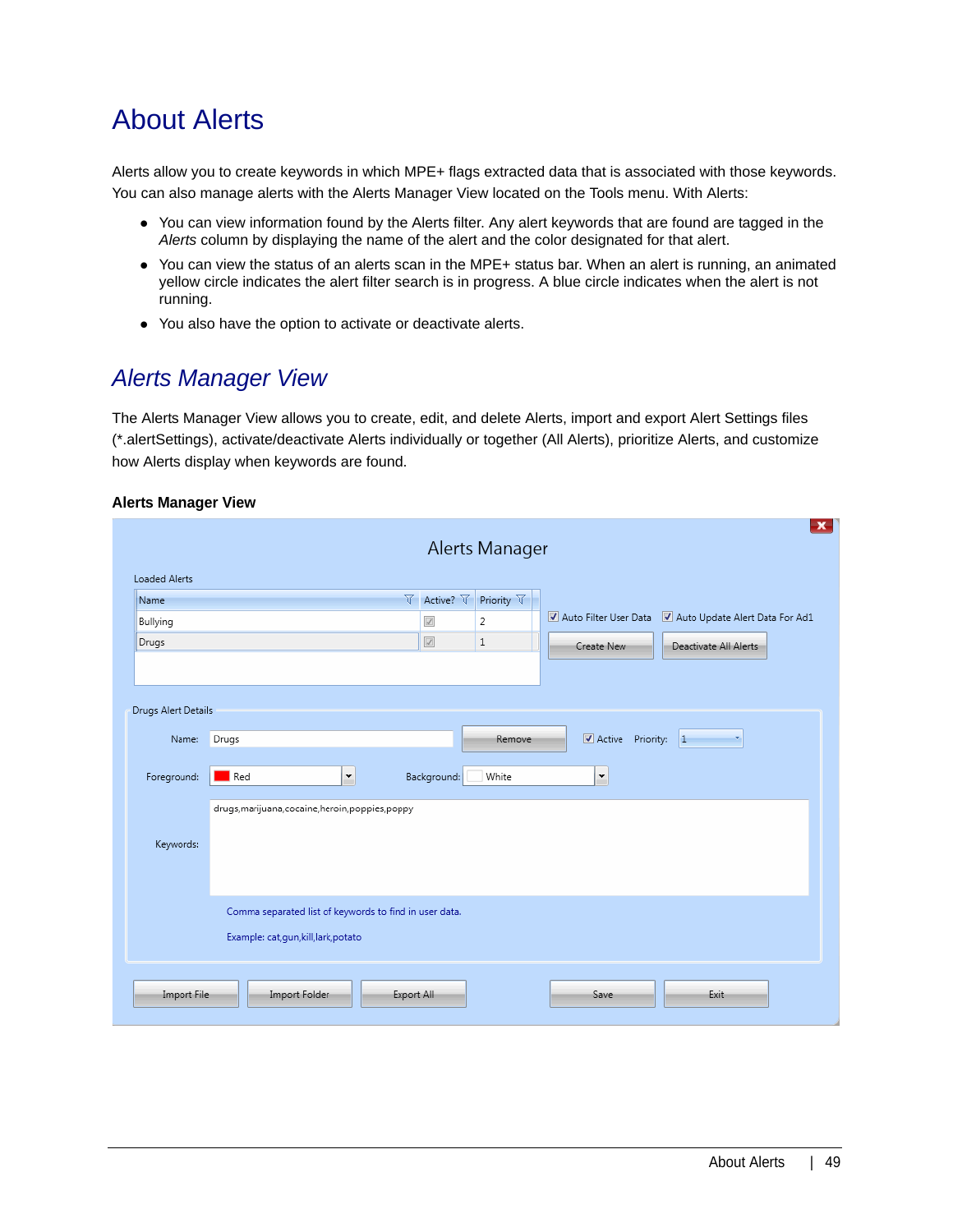### **Alerts Manager Options**

| <b>Option</b>                            | <b>Description</b>                                                                                                                                                                                                                                                                                                                                                                                                                                                                                  |
|------------------------------------------|-----------------------------------------------------------------------------------------------------------------------------------------------------------------------------------------------------------------------------------------------------------------------------------------------------------------------------------------------------------------------------------------------------------------------------------------------------------------------------------------------------|
| <b>Loaded Alerts</b>                     | Displays a list of all the current Alerts and includes the Alert's name, activity status,<br>and priority. For this pane, you can activate/deactivate Alerts by selecting/deselecting<br>the check box in the Active? column.                                                                                                                                                                                                                                                                       |
| <b>Create New</b>                        | Allows you to create a new Alert. After you click Create New, you can enter the name<br>and any keywords in the Alert Details pane.                                                                                                                                                                                                                                                                                                                                                                 |
| Deactivate/Activate<br><b>All Alerts</b> | Allows you to select or deselect the Active option next to all of the alerts listed in the<br>Loaded Alerts pane.                                                                                                                                                                                                                                                                                                                                                                                   |
| <b>Auto Filter User</b><br>Data          | Filters user data automatically when available in MPE+. This feature is selected by<br>default.                                                                                                                                                                                                                                                                                                                                                                                                     |
| Auto Update Alert<br>Data for AD1        | Automatically updates and attaches Alert data to the AD1 file associated with the<br>Alert. When this check box is NOT selected, you are prompted each time you close/<br>save an AD1 to update Alert data for that particular AD1 file. This feature is selected<br>by default.                                                                                                                                                                                                                    |
| <b>Alert Details</b>                     | Displays the Alert's name, activity status, priority, foreground/background colors, and<br>keywords. When creating a new Alert, you enter the name and keywords into the Alert<br>Details section and customize the other options as necessary. You also edit Alerts in<br>the Alerts Detail pane.                                                                                                                                                                                                  |
| Remove                                   | Deletes the Alert displayed in the Alert Details pane.                                                                                                                                                                                                                                                                                                                                                                                                                                              |
| Foreground/<br>Background                | Allows you to change the foreground and background color that displays in the Alerts<br>column of the results table.                                                                                                                                                                                                                                                                                                                                                                                |
| Keywords                                 | Allows you to enter and/or view keywords for the Alert. You must separate all<br>keywords with a comma.                                                                                                                                                                                                                                                                                                                                                                                             |
| Priority                                 | Prioritizes the Alert as to the row being examined in the data table. When the highest<br>priority Alert matches keywords in a row, the Alert tags the row and continues to the next row. For example, if you are running "priority 1," "priority 2," and "priority 3," and<br>the Alert finds a "priority 1" in a row, the Alert continues to the next row, even if that<br>row has "priority 2" and/or "priority 3" keywords.                                                                     |
| <b>Export All</b>                        | Allows you to export the alerts displayed in the Alerts Manager. This feature allows<br>you to save groups of alerts. For example, you may have various alerts with keywords<br>associated with bullying. You could export those alerts and name the Alerts Settings<br>file Bully alertsSettings. The next time you are investigating a bullying case, you can<br>import Bully alertsSettings and use the same alerts again. You can also share alerts<br>settings files with other investigators. |
| <b>Import File</b>                       | Allows you to import Alerts Settings files. Alert Settings file have an *.alertSettings<br>extension.                                                                                                                                                                                                                                                                                                                                                                                               |
| Import Folder                            | Allows you to import a folder containing multiple alerts settings.                                                                                                                                                                                                                                                                                                                                                                                                                                  |
| Save                                     | Saves the Alert that is currently displayed in the Alert Details as well as any changes<br>made to the other options in the Alerts Manager.                                                                                                                                                                                                                                                                                                                                                         |
| Exit                                     | Closes the Alerts Manager and opens MPE+'s Home page. If you have not saved the<br>alerts, MPE+ prompts you to save or discard your changes before continuing.                                                                                                                                                                                                                                                                                                                                      |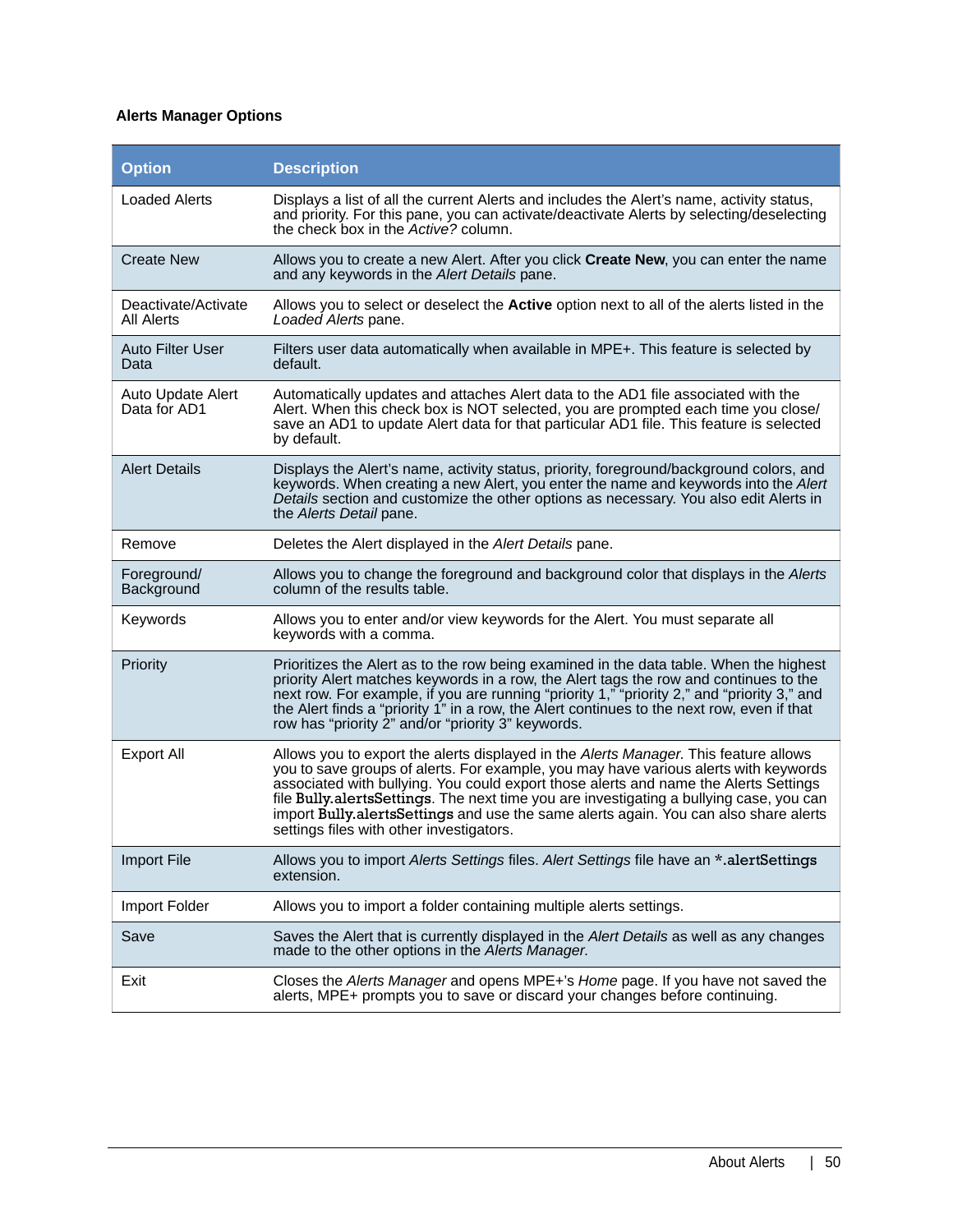### *Creating an Alert*

You can create alerts to help investigate and identify evidence using keywords.

#### **To create an Alert**

- 1. Click **Tools > Manage Alerts**.
- 2. Click **Create New**.
- 3. Click in the *Name* field and enter a name for the new Alert.
- 4. Click in the *Keywords* field and enter each keyword, separated by a comma.
- 5. (Optional) Change the *Activity* status, *Priority*, and/or the *Foreground/Background*.

**Note:** The only required fields when creating an Alert are the Name and Keywords fields. The other Alert options will remain the default if you do not change them.

- 6. Click **Save** to save the Alert.
- 7. If you have more Alerts to create, begin again at step 1. When finished creating Alerts, click **Exit**.

### *Importing/Exporting Alerts Settings files*

You can import and/or export Alerts Settings files. This allows you to create different sets of Alerts, export them, and then import them when needed. For example, you may have a set of alerts that deal with finding drug evidence. You can export those alerts and save them as Drugs.alertsSettings. The next time you are investigating data that deals with a drug investigation, you can import Drugs.alertsSettings and use those alerts again in your investigation. You can also share Alerts Settings files with other investigators.

### **To export an Alerts Settings file**

- 1. Click **Tools > Manage Alerts**.
- 2. Click **Export All**.
- 3. Enter a filename for the export file and click **Save**.

**Note:** The Alerts Settings file is saved with an \*.alertSettings extension.

**Note:** Alerts with the same name are overwritten and only one alert with that name is exported. To keep all your alerts during an export, verify that they each alert has a unique name before exporting.

### **To import an Alerts Settings file**

- 1. Click **Tools > Manage Alerts**.
- 2. Click **Import File**.
- 3. Navigate to the Alerts Settings file to import.

**Note:** Alerts Settings files have an \*.alertSettings extent ion.

4. Highlight the file and click **Open**.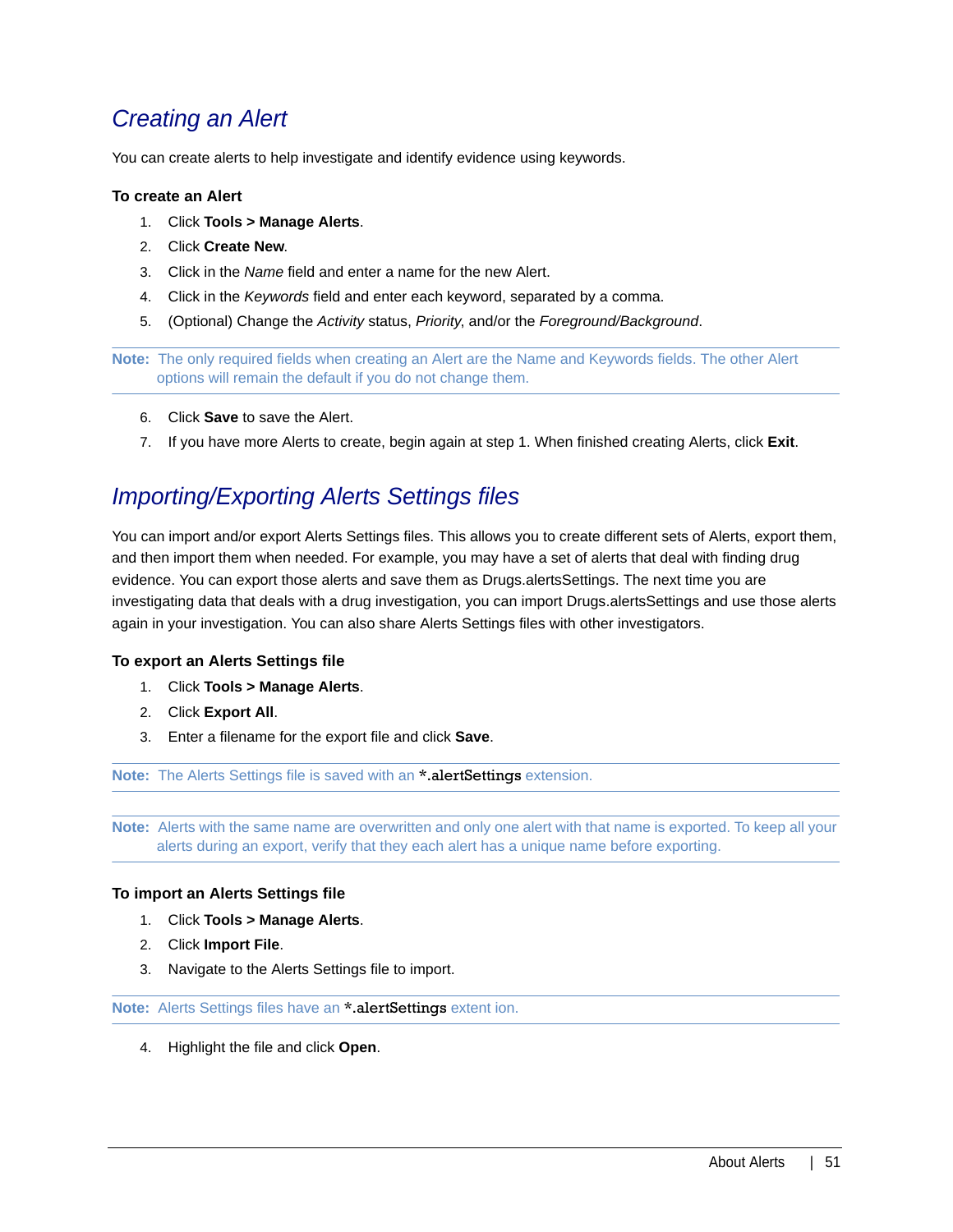# *Finding Alert Results*

After running Alerts on data you are investigating, the *Alerts* column will display the Alert that has matching keywords in the offending row. The Alert status also displays in the color schema configured in the Manage Alerts pane. To display the keyword(s) and the keyword count for that row, hover the mouse pointer over the alert name.

### **Example of Alerts Column**

| Select $\overline{\mathbb{Y}}$         | Alerts       | $\sqrt{1 + 5}$ | $\nabla$ Text<br>$\overline{\mathbf{u}}$                                                                                                                               | From                     | Received                         | $\nabla$ Header $\nabla$ | Read? 了                  | Locke |
|----------------------------------------|--------------|----------------|------------------------------------------------------------------------------------------------------------------------------------------------------------------------|--------------------------|----------------------------------|--------------------------|--------------------------|-------|
| $\Box$                                 |              |                | FWD USA Keyboard: qwertyuiopasdfqhjklzxcvbnm                                                                                                                           |                          | 2011.06.14 17:08:30 (UTC)        |                          | $\overline{\mathcal{L}}$ |       |
| $\Box$                                 |              |                | (USA Keyboard) qwertyuiopasdfghjklzxcvbnm                                                                                                                              |                          | 2011.06.14 17:04:14 (UTC)        |                          | $\mathcal{L}$            |       |
| $\Box$                                 |              |                | (Unicode Dingbats) CodeResultDescriptionU+2701?Upper blade scissorsU+2702?Black<br>scissorsU+2703?Lower<br>blade scissorsU+2704?White scissorsU+2706?Telephone locatio |                          | 2011.06.14 16:39:03 (UTC)        |                          | $\overline{\mathcal{L}}$ |       |
| $\Box$                                 | orn (2)      |                | (ASCII Character List) 1.<br>? White Smiley<br>2.<br>? Black Smiley<br>3.<br>? Black heart<br>4.<br>? Diamond<br>5.<br>? Clove (Clover/Puppyfeet)<br>6.                | TOOLER ETHEL PRESSURE IN | $\sqrt{2011.06.1416:34:01(UTC)}$ |                          | $\overline{\mathcal{L}}$ |       |
| $\Box$                                 | Bullying (1) |                | Greek keyboard: ερτυθιοπ΄ ασδφγηξκλζχψωβνμ                                                                                                                             |                          | 2011.06.14 16:23:26 (UTC)        |                          | $\Box$                   | П     |
| $\Box$                                 | Bullying (1) |                | Russian keyboard: йцукенгшщзхфывапролджэячсмитьбю                                                                                                                      |                          | 2011.06.14 16:21:20 (UTC)        |                          | $\Box$                   |       |
| $\Box$                                 |              |                | 擇導錢徇屎灶箸由釹腸                                                                                                                                                             |                          | 2011.06.14 16:19:13 (UTC)        |                          | $\Box$                   |       |
| $\Box$                                 |              |                | I got the job at bloomspot, accepted today!!! How r u?                                                                                                                 |                          | 2011.06.08 21:50:31 (UTC)        |                          | $\overline{\mathcal{L}}$ |       |
| $\begin{array}{c} \square \end{array}$ |              |                | 8010001111 is a landline #. Reply Y to send all TXT messages to this # as voice messages for \$0.25/msg. + std<br>msq fee. Details @ vtext.com, TexttoLandline         |                          | 2011.06.07 22:11:36 (UTC)        |                          | $\overline{\mathcal{L}}$ |       |
| $\Box$                                 |              |                | Hey i know ur phone number is fake or is not in service                                                                                                                |                          | 2011.06.07 22:11:02 (UTC)        |                          |                          |       |
| $\Box$                                 | Porn $(1)$   |                | Miss u love!!!                                                                                                                                                         |                          | 2011.05.31 22:29:37 (UTC)        |                          | $\overline{\mathcal{L}}$ |       |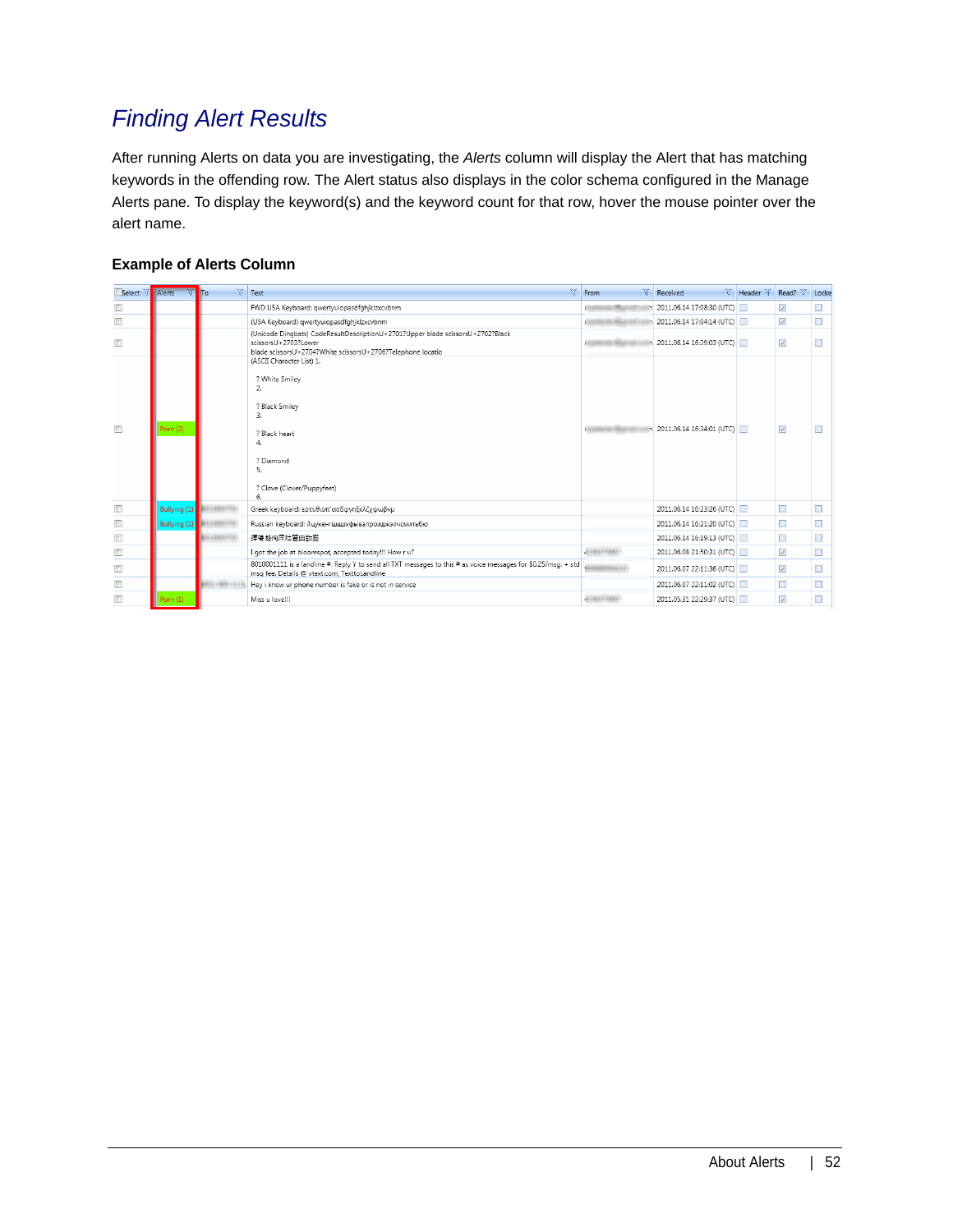# <span id="page-53-1"></span><span id="page-53-0"></span>About Data Views

The Data Views tab allows you to quickly access the type of information in which you are interested by clicking on the corresponding button. Additionally, the Multimedia, File System, MMS, and Carved Data views all feature a HEX viewer and a "Natural" viewer.

The HEX viewer displays the raw data as represented in hexadecimal characters as well as the ASCII representation of those values (shown in the far right column). The far left column provides the hexadecimal offset of the line relative to the beginning of the file. This viewer also features a **Find...** button which allows you to search the file contents for a particular key word (Text) or hex string (Hex).

The Hex viewer contains a Hex Interpreter that automatically converts highlighted hex bytes into various formats.

The Natural viewer automatically displays the selected file using the most appropriate viewer available. If the file selected is a multimedia file, MPE+ will switch to a graphic or video viewer to display the audio and or video content.

#### **Note:** MPE+ has no way of knowing if the time stamp associated to an extracted file was recorded by the device using local time or UTC. You as the examiner are responsible to research this attribute for each individual device.

Use the buttons in the Data Views ribbon to browse the available mobile device data.

The buttons in the Data Views ribbon are only activated if the device from which the information was extracted supports that type of data extraction.

Data Views are dynamic to the device from which you have extracted data. Only the columns and grids that contain data are shown in the Data View. MPE shows all data that is returned from the phone. This allows more data to be available to you on some phones.

The following table describes the buttons in the Data Views pane.

#### **Data Views Navigation Ribbon**

|                                         | Click the <i>Device Information</i> button to view the specific details of<br>the phone, including manufacturer and model.                |
|-----------------------------------------|-------------------------------------------------------------------------------------------------------------------------------------------|
|                                         | Click the <i>Contact List</i> button to view the phone book data that<br>was extracted or imported.<br>See Contacts Data View on page 56. |
|                                         | Click the Call History button to view the call history that was<br>extracted or imported.<br>See Call History Data View on page 56.       |
| <b><i><u>Architecture</u></i></b><br>24 | Click the <i>Calendar</i> button to view the calendar extracted or<br>imported.<br>See Calendar Data View on page 56.                     |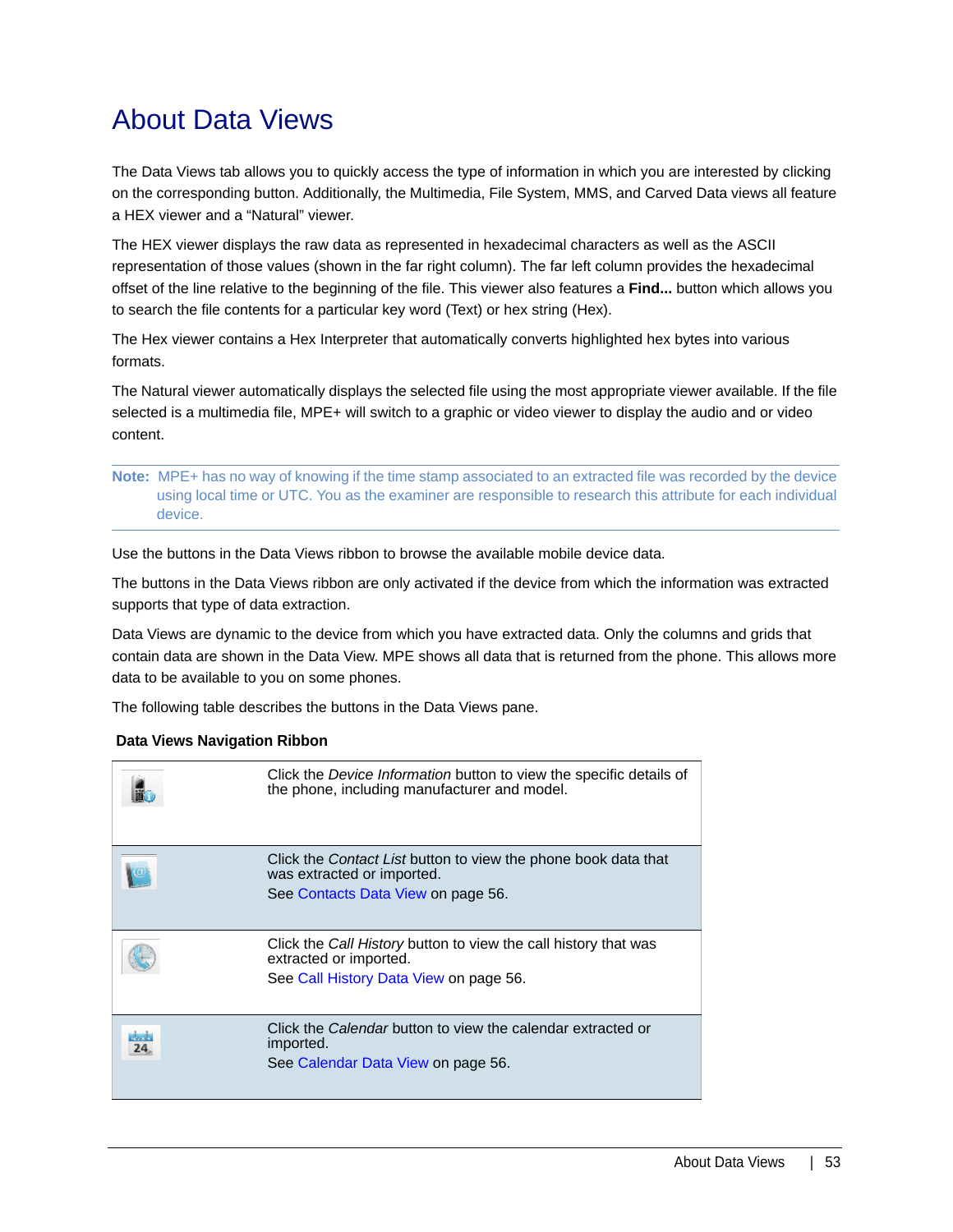### **Data Views Navigation Ribbon (Continued)**

| Click the <i>Media</i> button to view all media, including pictures,<br>video, sound, etc. that was extracted or imported.<br>See Media Data View on page 56.                                                                                                                                                                                                                    |
|----------------------------------------------------------------------------------------------------------------------------------------------------------------------------------------------------------------------------------------------------------------------------------------------------------------------------------------------------------------------------------|
| Click the Files button to view the file tree and files that were<br>extracted or imported.<br>See File System Data View on page 56.                                                                                                                                                                                                                                              |
| Click the Bookmarks button to view the web bookmarks that were<br>extracted or imported.<br>See Bookmarks Data View on page 57.                                                                                                                                                                                                                                                  |
| Click the Cookies button to view the web cookies that were<br>extracted or imported.<br>See Cookies Data View on page 57.                                                                                                                                                                                                                                                        |
| Click the Searches button to view the web searches that were<br>made on the device.<br>See The Cookies data view shows any cookies that have been<br>saved in the data of certain supported devices. This data view is<br>only activated if the device is web enabled. The cookies data<br>view provides information such as those listed in the following<br>table. on page 57. |
| Click the URL's button to view the URL's that were visited using<br>the device.<br>See URL's Data View on page 57.                                                                                                                                                                                                                                                               |
| Click the <i>Memos</i> button to view the memos that were extracted or<br>imported.<br>See Memos Data View on page 58.                                                                                                                                                                                                                                                           |
| Click the SMS Messages button to view texts that were extracted<br>or imported.<br>See SMS Messages Data View on page 58.                                                                                                                                                                                                                                                        |
| Click the MMS Messages button to view multimedia texts that<br>were extracted or imported.<br>See MMS Messages Data View on page 59.                                                                                                                                                                                                                                             |
| Click the <i>Email</i> button to view email that were extracted or<br>imported.<br>See Email View on page 59.                                                                                                                                                                                                                                                                    |
| Click the PIN Messages button to view messages that were<br>pinned using the device.<br>See PIN Messages Data View on page 59.                                                                                                                                                                                                                                                   |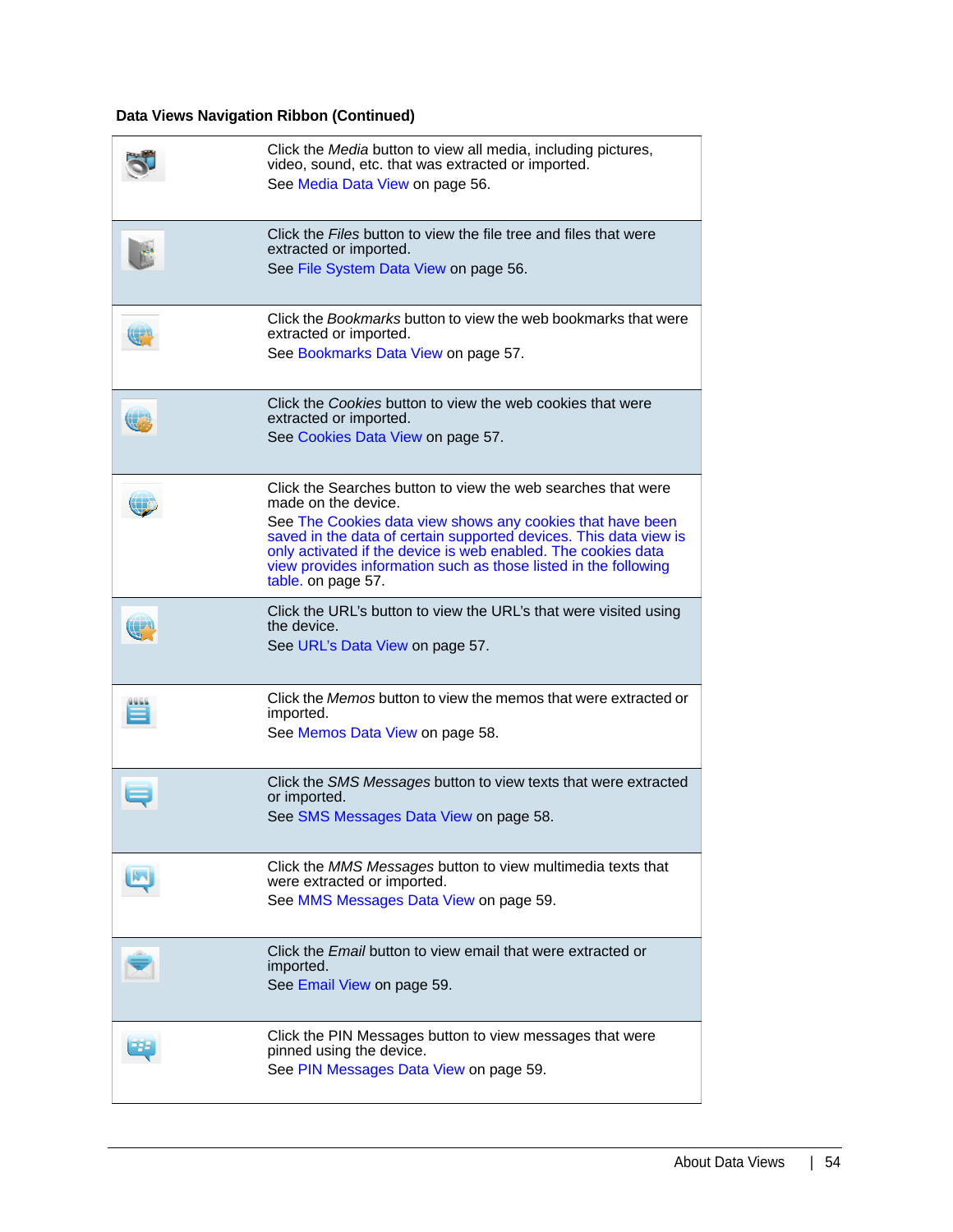### **Data Views Navigation Ribbon (Continued)**

| Click the Auto Text button to view the auto text corrections that<br>were made on the device.<br>See Auto Text Data View on page 59.                        |
|-------------------------------------------------------------------------------------------------------------------------------------------------------------|
| Click the Locations button to see the locations that were saved<br>on the device.<br>See Locations Data View on page 59.                                    |
| Click the Carved Data button to view files that were carved.<br>See Carving Data on page 41.<br>See Carved Data View on page 59.                            |
| Click the App Data button to view data that was collected by the<br>device's applications.<br>See App Data Data View on page 60.                            |
| Click the <i>Time Analysis</i> button to view communication data for a<br>selected date range in a graphic representation.<br>See Time Analysis on page 67. |
| Click the Social Analysis button to view communication data for a<br>selected contact in a graphical representation.<br>See Social Analysis on page 71.     |

### Number of Files

The number of files included in each data view is indicated in the upper right corner of the Data View button. This feature makes it much easier to locate the number of extracted data items.

**Note:** During a SIM extraction, the number of records are often duplicated because both the SIM and USIM areas are extracted. If the data resides in both locations, then the record is displayed twice, showing an extra record in the count.

### **Number of Files**

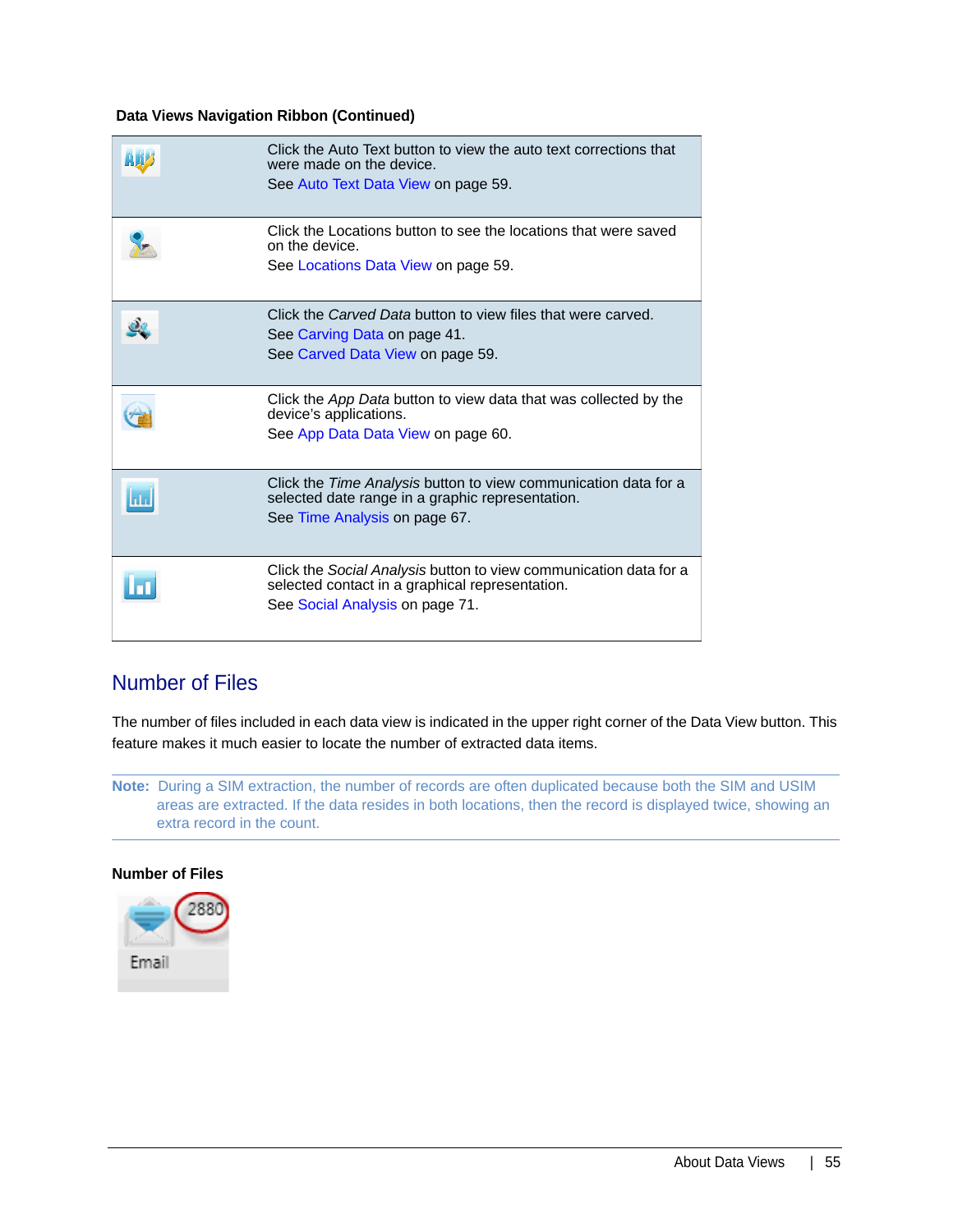### <span id="page-56-0"></span>*Contacts Data View*

The Contacts List data view displays the phone book information extracted from the device.

## <span id="page-56-1"></span>*Call History Data View*

The Call History data view displays the incoming, outgoing, and missed calls recorded in the device.

**Note:** With several Android devices, the Number of Times Contacted information on the Call History tab can be unreliable, and you should not use this information to conclusively say that a contact has been contacted as indicated in the Number of Times Contacted column.

### <span id="page-56-2"></span>*Calendar Data View*

The Calendar data view displays the calendar entries recorded in the device. Data recorded includes event, notes, time occurred, and time zone.

### <span id="page-56-3"></span>*Media Data View*

The media data view will display a list of photos, audio files, and videos found throughout known locations on certain supported devices. Files may be examined in Gallery, Hex, or Natural mode. Natural mode has an embedded media viewer that allows you to examine audio files and videos, as well as photos.

### Finding Media Files in the File System

If you have a file system capability, you can right-click on media files on the *Media* tab and select **Find File in File System** to view the file's location on the *File System* tab.

### Exporting Media Files

If you have a file system capability, you can now select files in both the media and the carved view to export the file to a desired location in the files' native form. This allows you to do the following:

- Report on carved files using the attach file function in reports
- Save native files to an evidence folder for later analysis
- View files that are not currently viewable in the natural view

You can select a single file or multiple files by clicking the checkbox in the select column, right-clicking in the file list view, and selecting to **Export Item(s)** to a desired location.

### <span id="page-56-4"></span>*File System Data View*

The File System data view displays a recreation of the device's file system based on logical file system records extracted from the device. In this pane, the examiner is able to drill-down into the file system and view the extracted data using either the Hex view, or the Natural view.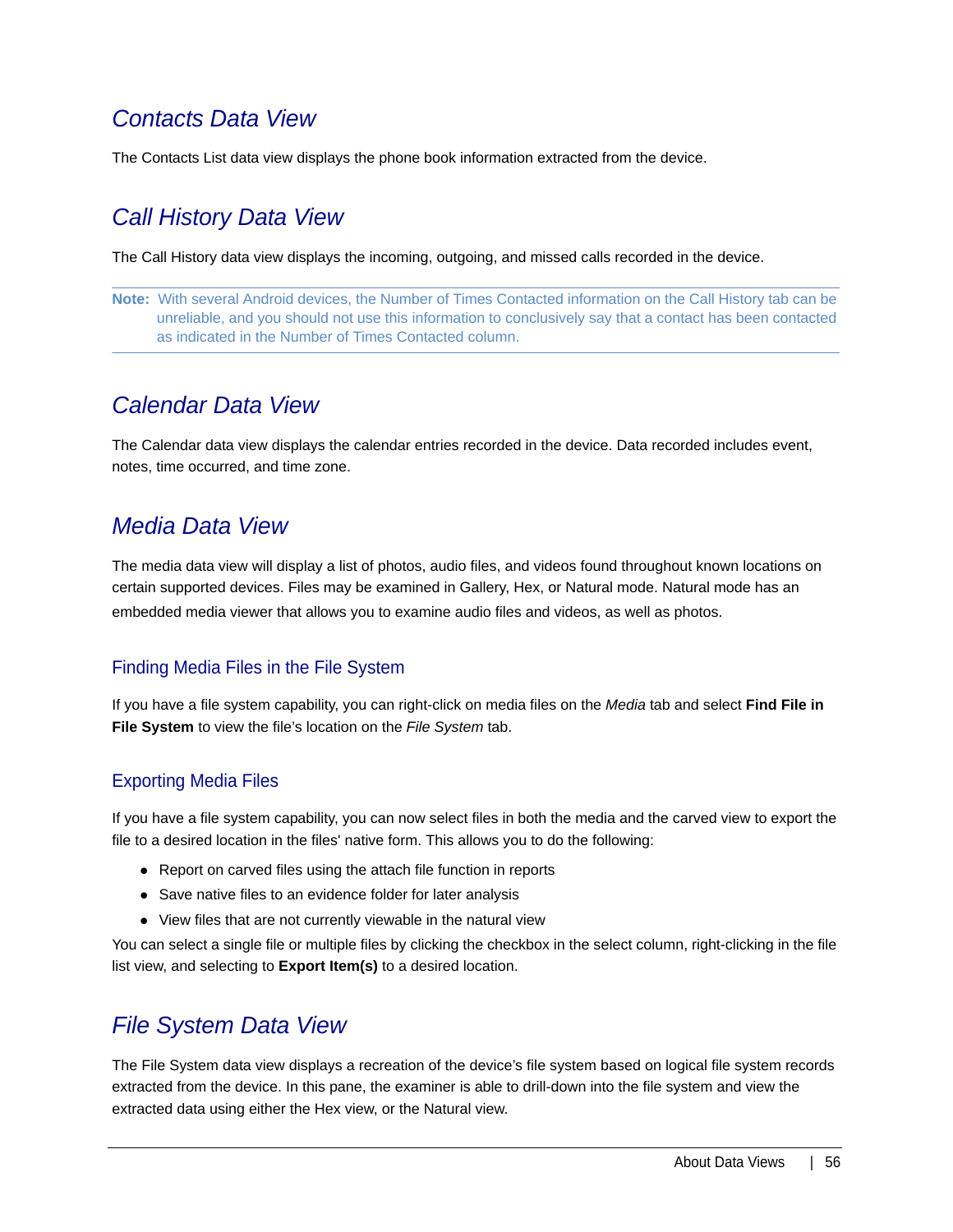**Note:** Selecting many large files to view in the File System View may generate a Disk Full error. To clear the cache, restart MPE+.

While viewing an item in Hex view, you can click the "Find..." button (located at the top of the Hex view tab) to search for either text or hex strings within that item.

Additionally, you can click the "**Find...**" button (or CTRL+F) while viewing an item in Hex view to search for either text or hex strings within that item.

**Note:** The "Find" function does support the use of an asterisk (\*) character as a wildcard to enhance search functionality.

### <span id="page-57-0"></span>*Bookmarks Data View*

The Bookmarks data view shows any bookmarks that have been saved in the data of certain supported devices. This data view is only activated if the device extracted from is web enabled.

### <span id="page-57-1"></span>*Cookies Data View*

<span id="page-57-2"></span>The Cookies data view shows any cookies that have been saved in the data of certain supported devices. This data view is only activated if the device is web enabled. The cookies data view provides information such as those listed in the following table.

### **Potential Cookie Data**

| • Web Address  | $\bullet$ Name  |
|----------------|-----------------|
| Path           | $\bullet$ Value |
| • Date Created | • Date Expires  |

### *Searches Data View*

The Searches data view shows any searches that have been made on the device. This data view is only activated if the device is web enabled. The Searches data view provides information such as:

- **•** Title
- Short Cut

### <span id="page-57-3"></span>*URL's Data View*

The URL's data view shows any URL's that have been visited on the device. This data view is only activated if the device is web enabled. The URL's data view provides the web address.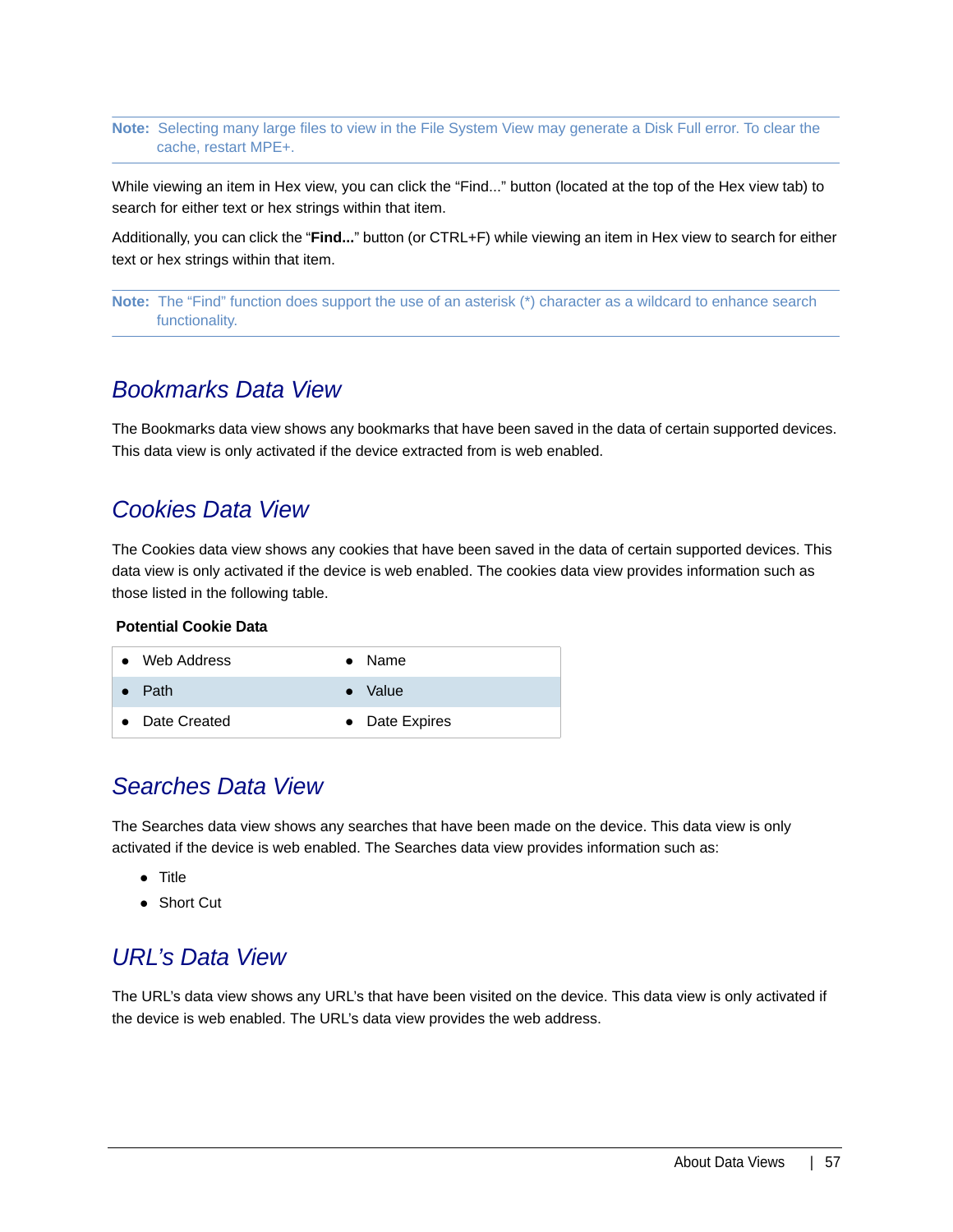### <span id="page-58-0"></span>*Memos Data View*

The Memos data view provides both titles and content of extracted memos.

### <span id="page-58-1"></span>*SMS Messages Data View*

The SMS messages data view provides information such as those listed in the following table.

**Note:** Messages with an asterisk next to them may have been corrupted when imported into MPE+. The text of the message may not appear as it did on the phone.

#### **Potential Device Message Data**

| Message Type                          | • Date Received             |
|---------------------------------------|-----------------------------|
| • Phone Number of Originating Message | • Phone Number of Recipient |
| Subject                               | • Message Text              |
| Priority                              |                             |

### View Conversation

View Conversation allows you to review a conversation in the context that it was delivered. When SMS items are listed in the SMS Items tab, they are not in any order. Selecting View Conversation will display the selected message and the messages associated with it.

#### **To view a conversation**

- 1. In Data Views, click the SMS Messaging icon.
- 2. Highlight the row you want to expand.
- 3. Right-click the row and click **View Conversation**.

The complete conversation displays in the Data Views window. Multiple conversations display with tabs that allow you to move between conversations during the review.

### Reporting Information from the Conversation View

You can now report the information from the conversation view. While in the SMS view, you can select a message, and add it to a report.

#### **To add conversation view information to a report**

- 1. Right-click, and select a conversation view or select the conversation in the conversation pane.
- 2. While the conversation bubbles are visible, right-click the yellow oval at the top of the message and select *Add to report*.

You can elect to remove the report by following the same procedure: selecting the conversation that has been added to the report in the SMS view, right-clicking on the yellow oval, and selecting Remove from report.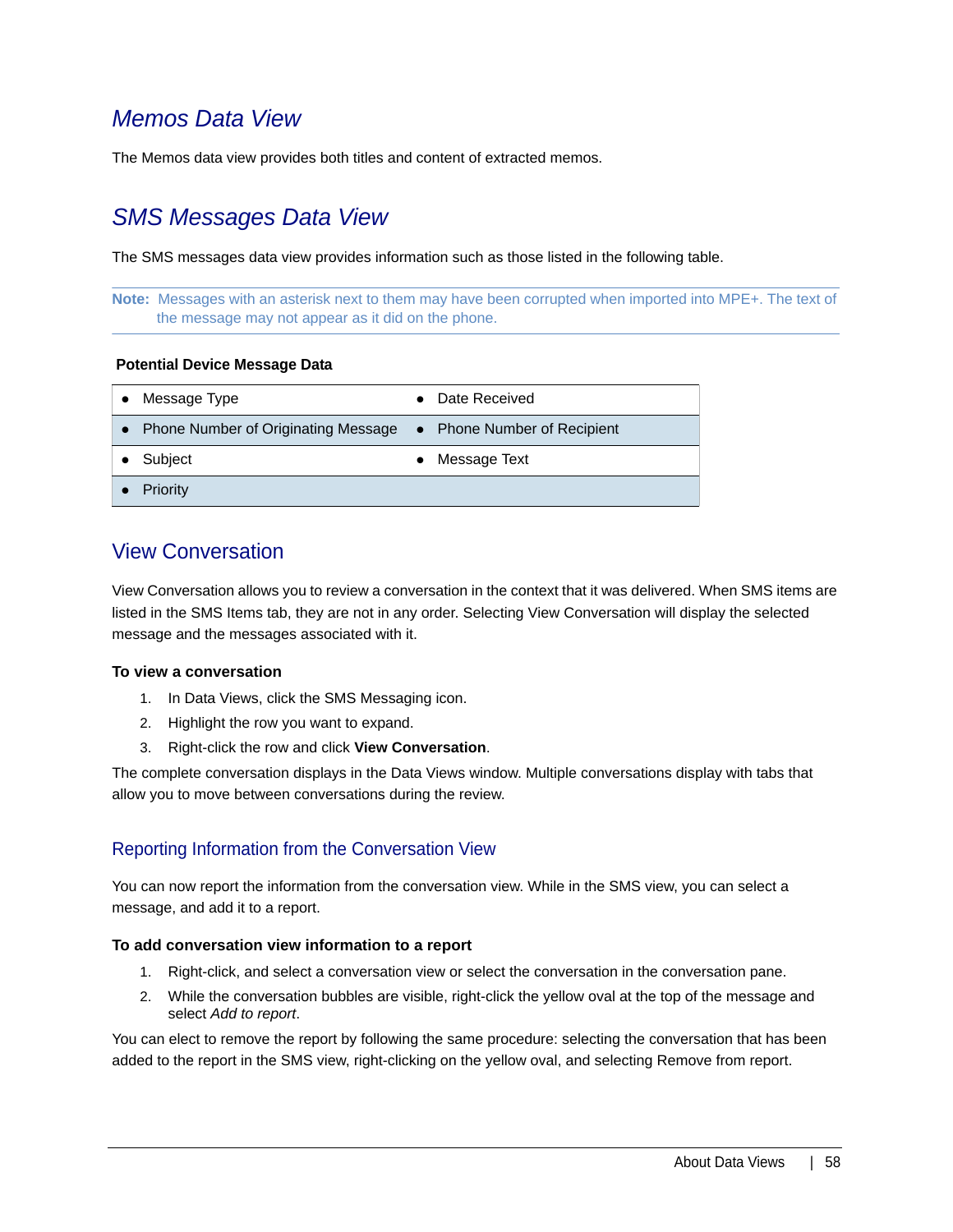**Note:** NOTE: If the option, Remove from report, is not available, the report has not been added. Also, in order to view the report in Print Preview, another capability (such as SMS, Contacts, Call Logs) must be selected.

### <span id="page-59-0"></span>*MMS Messages Data View*

The MMS messages data view provides information about multimedia text files.

**Note:** If you have a device that contains media text messages, but the MMS option is not available, it is because that device does not allow export of those files. Using the carving feature you can locate the embedded files in the MMS messages.

### <span id="page-59-1"></span>*Email View*

The Email data view displays emails that are sent or received on the device; this includes email attachments for some supported devices. Built into MPE+ is an attachment viewer.

### <span id="page-59-2"></span>*PIN Messages Data View*

The PIN Messages data view displays messages that were Pinned using the device. This view displays information such as:

- Type
- Date
- To
- Subject
- Body

### <span id="page-59-4"></span>*Auto Text Data View*

The Auto Text data view displays text that was corrected by the device. This view displays information such as:

- Text Typed
- Corrected Text

### <span id="page-59-5"></span>*Locations Data View*

The Locations data view displays the locations that were saved to the device gps.

### <span id="page-59-3"></span>*Carved Data View*

Files recovered or extracted during the carving process can be reviewed using the Carved Data data view.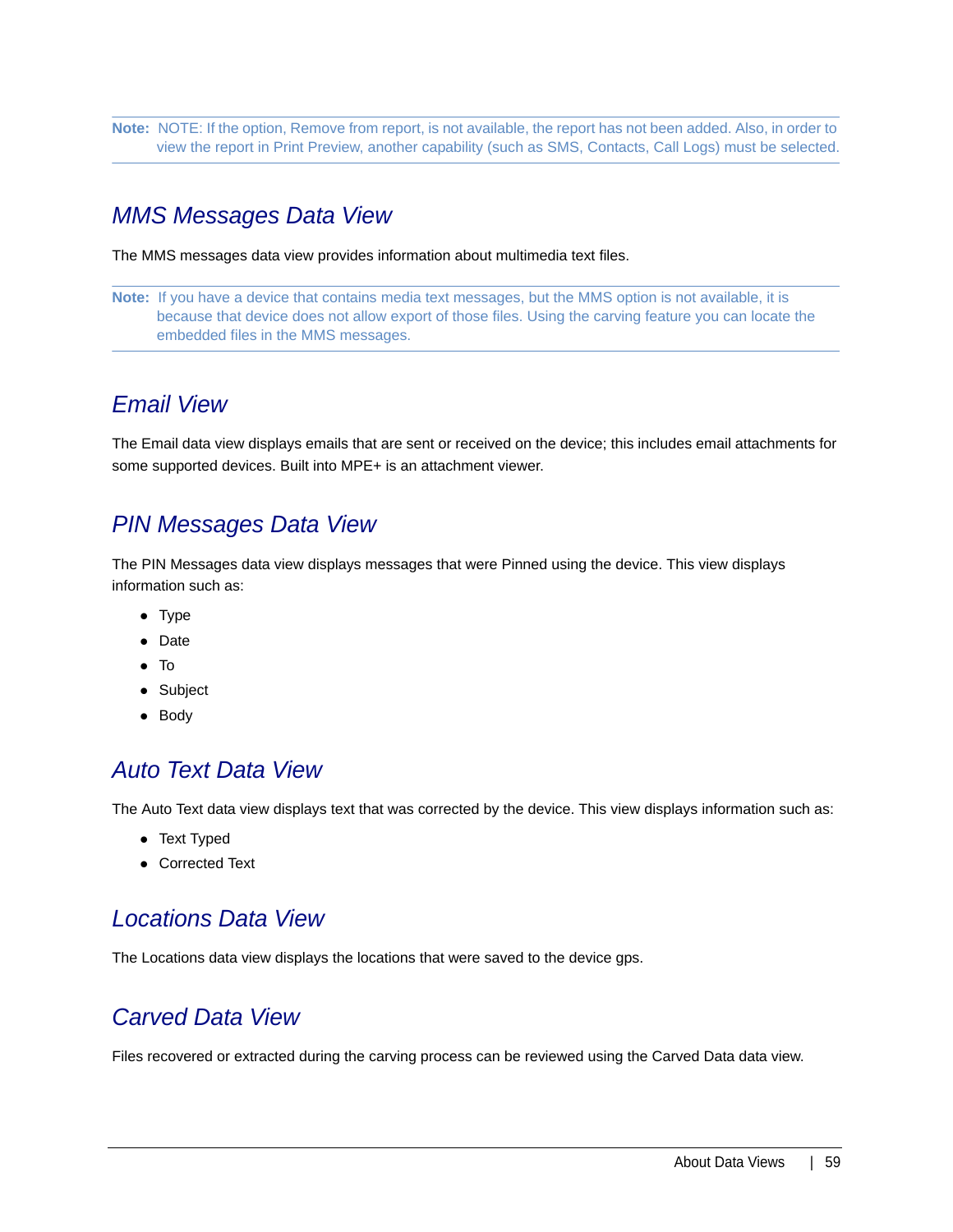### Finding Carved Files in the File System

You can right-click on media files on the *Media* tab and select **Find File in File System** to view the file's location on the *File System* tab.

### Exporting Carved Files

You can now select files in both the media and the carved view to export the file to a desired location in the files' native form. This allows you to do the following:

- Report on carved files using the attach file function in reports
- Save native files to an evidence folder for later analysis
- View files that are not currently viewable in the natural view

You can select a single file or multiple files by clicking the checkbox in the select column, right-clicking in the file list view, and selecting to **Export Item(s)** to a desired location.

## <span id="page-60-0"></span>*App Data Data View*

The *App Data* Data View displays data that is collected by applications on the device.This data view is only activated if the device is Android or iOS. Data will display from the following applications:

- $\bullet$  QQ
- WeChat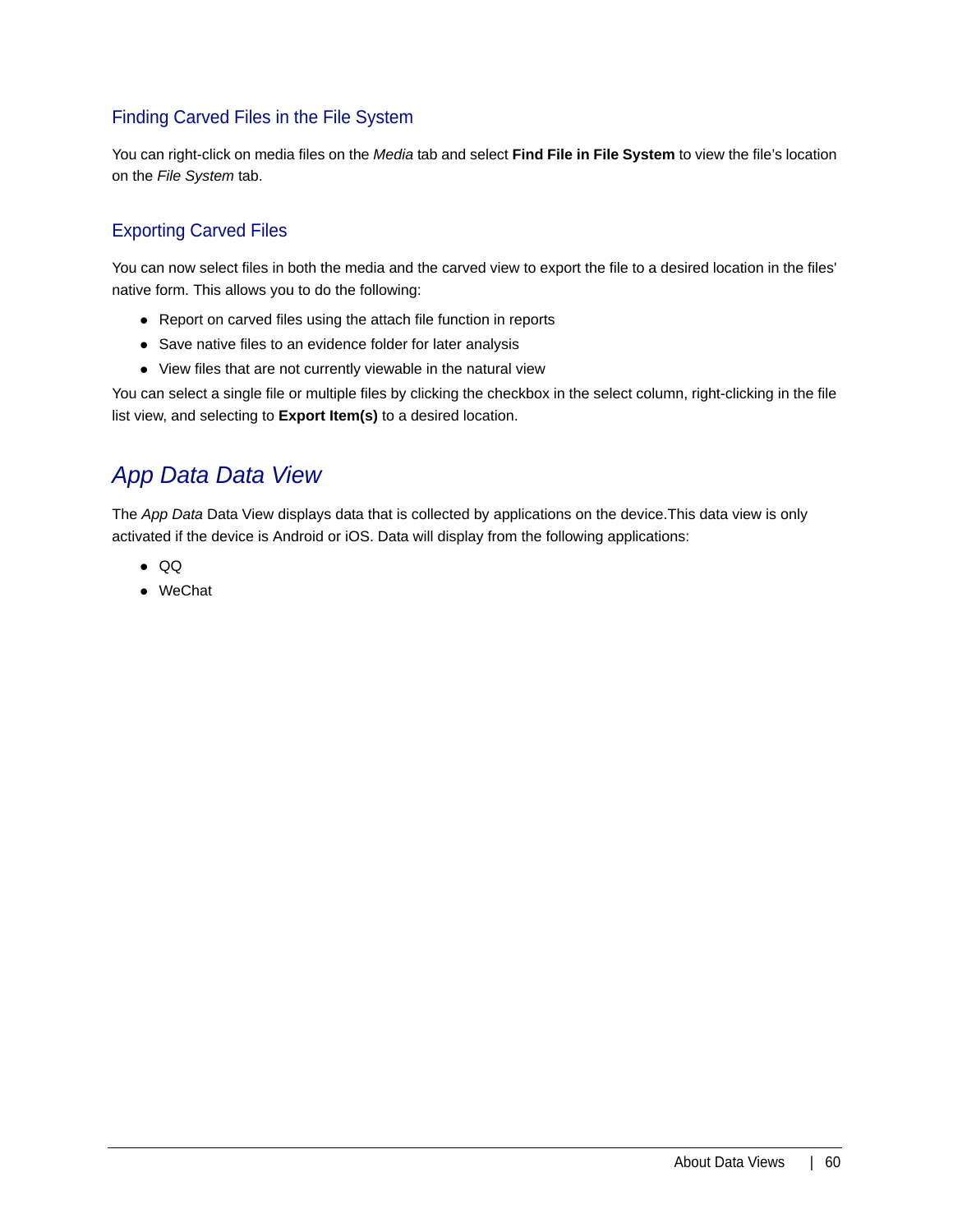# Using pythonScripter<sup>™</sup>

pythonScripter™ allows you to execute Python scripts on directories and files in MPE+ to increase searching, carving, and parsing abilities. With pythonScripter, you can view the results instantly and then publish the results to MPE+. The published results can then be included in reports and saved to an AD1 file.

The MPE+ pythonScripter utilizes Python 3.3 and its standard shipping modules.

**Note:** To extend these modules for Python, place these modules into the **Python33 Library** folder located in the Local AppData folder where MPE+ (mobilephoneexaminer.exe) resides.

#### **To use pythonScripter**

1. Right-click a directory or file and click **Run pythonScripter** ( ).



The *pythonScripter* dialog appears.

- 2. From this dialog, you can select preset scripts or browse to your own personal Python scripts. You can also create, modify, and edit scripts within the *pythonScripter* dialog. [See pythonScripter Dialog on](#page-61-0)  [page 61.](#page-61-0)
- 3. Once the script is entered, click **Execute** to run the script.
- 4. Click **Publish** to publish the results of the script to a *Python Publish Results* tab in *Data Views*.

**Note:** For help with scripting with Python or other Python-related questions, click the Python Help link in the upper, right-hand corner of the Python Scripter dialog.

### <span id="page-61-0"></span>*pythonScripter Dialog*

### Executing a Script

When you execute a script, the output can display in two areas depending on the code within the script. Some scripts output files, while other scripts output "text". If files are outputted using a script, the script should contain a path to where the data will reside (for example: tmpDir = "C:/Temp:Test"). If data is assigned to this temporary area, you can use the **File** tab in the *pythonScripter* dialog. If the script parses a file for text and the output is going to use the print statement, the text displays in the **Console** tab.

**Note:** If you use the same output path on subsequent extractions and this path is located in the Output Path box, MPE+ displays a message to notify you that data exists and will be deleted from the folder if you continue. To keep the data from a previous script, copy the data to a safe location. You can also change the output path of the script so that it does not interfere with the previous output.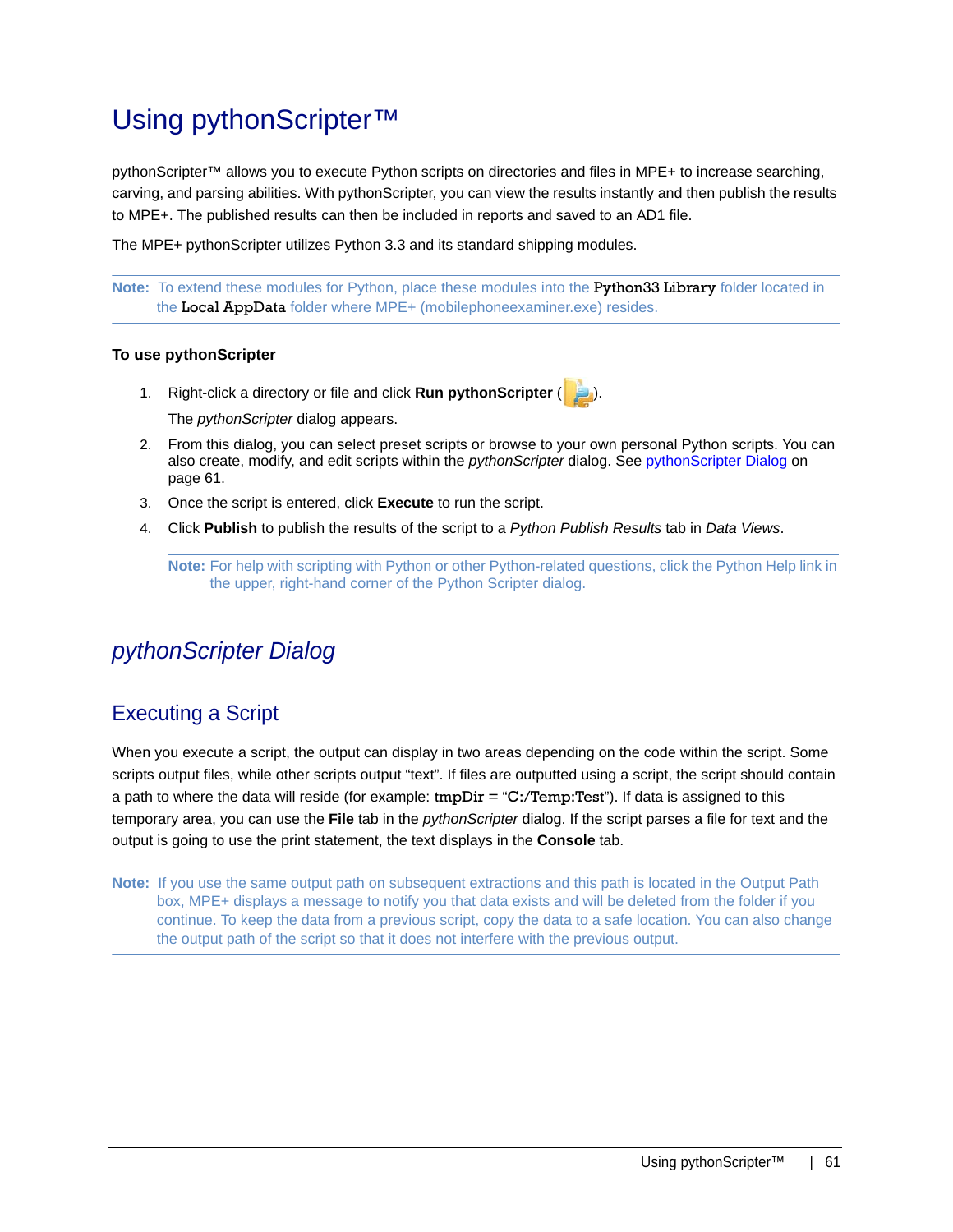### Files Tab

The **Files** tab allows you to browse to the location where the script output the data.

The relative file path for files examined in both the pythonScripter and SQLBuilder are displayed in the interface and subsequent report information.

#### **To browse to the data**

- 1. Click **Browse** next to the Output Path text box.
- 2. Locate the output path specified in the script and select the folder.
- 3. The folder now displays in the treeview of the **Files** tab.
- 4. From the treeview, you can click the folder to see all of the files extracted using the script in the filesview.
- 5. From the filesview, you can right-click any file and execute another instance of the pythonScripter or the SQL Builder. This could be useful if you ran a file finder for database files and now run the SQL Builder.

### Console Tab

The **Console** tab allows you to view the output for scripts that output text returns. If the script delimits the output, you can specify the delimiter after clicking the **Delimited** button.Click inside the box and place your delimiter into the box and click **Delimited** again. The data displays in grid format.

### Publishing Results

To publish results after execution, click Publish. The data from the console and the file tab will then be visible in the MPE+ User Interface under the Data View tab and toolbar item Python. Each published result will have its own tab. If you wish to discard a published result you simply have to click the x in the tab. Once the results are published the data can be reported and saved to an AD1 file.

## *Preset Scripts for pythonScripter*

There are several preset Python scripts that can be found and accessed in the **Preset Scripts** selection box. The type of data you are examining determines what scripts appear in the selection box. Scripts for directories will populate if you select a directory and scripts for files will display if you select a file. You can also develop your own Python scripts or use third-party Python scripts that conform to Python 3.3 standards.

To configure the *Preset Script* selection box to display these scripts, copy them to:

C:\Users\<UserName>\Documents\AccessData\Sample Python Scripts

When the scripts are in the folder, they will display in the Preset Script selection box in MPE+.

**Note:** To display other scripts in the *Preset Script* box, copy them to the "Sample Python Scripts" folder. You can then access those scripts without using the *Browse* menu.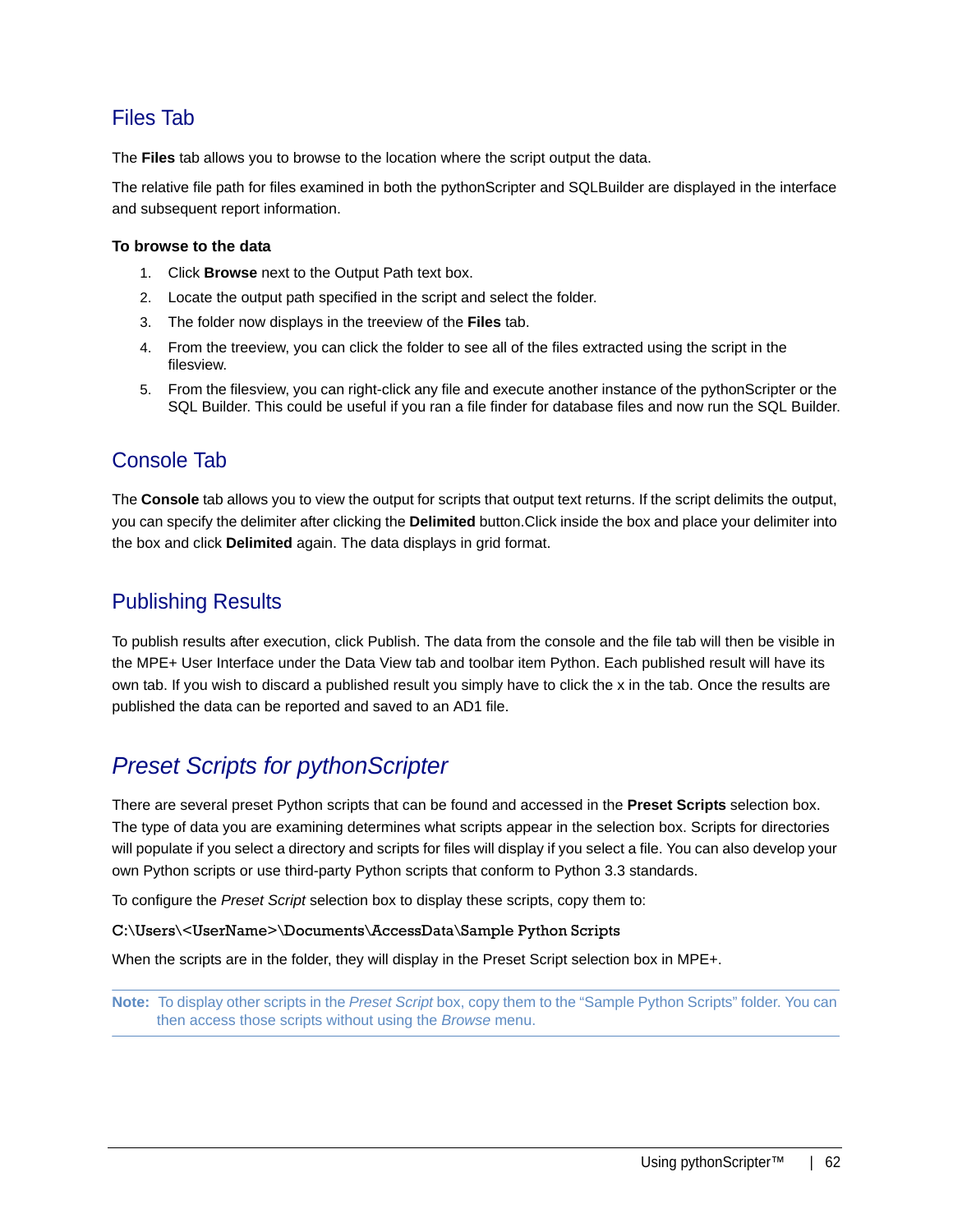## Pre-Loaded Python Scripts

There are two types of pre-loaded Python scripts available to use in MPE+, directory scripts and file scripts.

### **Directory Scripts**

| <b>Directory Scripts</b>         | <b>Description</b>                                                                                                                                                                                                                                                                                                      |
|----------------------------------|-------------------------------------------------------------------------------------------------------------------------------------------------------------------------------------------------------------------------------------------------------------------------------------------------------------------------|
| BBM_Log_Parser_Directory.py      | This script allows you to parse Blackberry Messenger csv files stored<br>on the SD card if logging is enabled. The parsed data will be extracted<br>and converted for easy reporting.                                                                                                                                   |
| EXIFParser_Directory.py          | This script allows you to parse a folder for all the EXIF data from an<br>image file. The parsed data will be extracted and converted for easy<br>reporting.                                                                                                                                                            |
| GPSEXIFParser_Directory.py       | This script allows you to parse a folder for all the GPS data from an<br>image file. The parsed data will be extracted and converted for easy<br>reporting.                                                                                                                                                             |
| HashFiles_Directory.py           | This script allows you to HASH all the files in a folder and display both<br>the MD5 and SHA256 hash. The parsed data will be extracted and<br>converted for easy reporting.                                                                                                                                            |
| JPG Carver From Directory.py     | This script allows you to carve JPG files using the JPG header from all<br>files in a directory. This will allow you to pull JPG files from un-allocated<br>files under one directory. This script runs much faster than the build in<br>carver. The parsed data will be extracted and converted for easy<br>reporting. |
| MIMEFinder_Directory.py          | This script allows you to locate many file types using the files header.<br>Once located the file is then given an appropriate extension which can<br>then be reviewed in MPE+. The parsed data will be extracted and<br>converted for easy reporting.                                                                  |
| <b>GPSTrack GPX Directory.pv</b> | This script allows you to parse all the track-points from Garmin/Nuvi<br>and Mio devices. The script will convert all the GPX files located in the<br>GPX folder and the GPX/History folder. The parsed data will be<br>extracted and converted for easy reporting.                                                     |
| FileFinderExtension_Directory.py | This script allows you to enter any file extension(s) to search for within<br>a directory. This can be used to quickly locate database files, user files<br>and more and perform additional analysis.                                                                                                                   |

### **File Scripts**

| <b>File Scripts</b>                   | <b>Description</b>                                                                                                                                                                                                                                                         |
|---------------------------------------|----------------------------------------------------------------------------------------------------------------------------------------------------------------------------------------------------------------------------------------------------------------------------|
| Android_Cell_Wifi_cache_Parser.<br>py | This script allows you to parse the wifi.cache and the cell.cache files<br>located at com.android.location on an Android device. This will parse<br>the location data of both files and display it. The parsed data will be<br>extracted and converted for easy reporting. |
| BBM_Log_Parser.py                     | This script allows you to parse Blackberry Messenger csv files stored<br>on the SD card if logging is enabled. The parsed data will be extracted<br>and converted for easy reporting                                                                                       |
| BLOB_File_Extractor.py                | This script allows you to specify a table and a row containing BLOB data. Once specified and executed the BLOB data is extracted and<br>converted to a readable format for easy reporting.                                                                                 |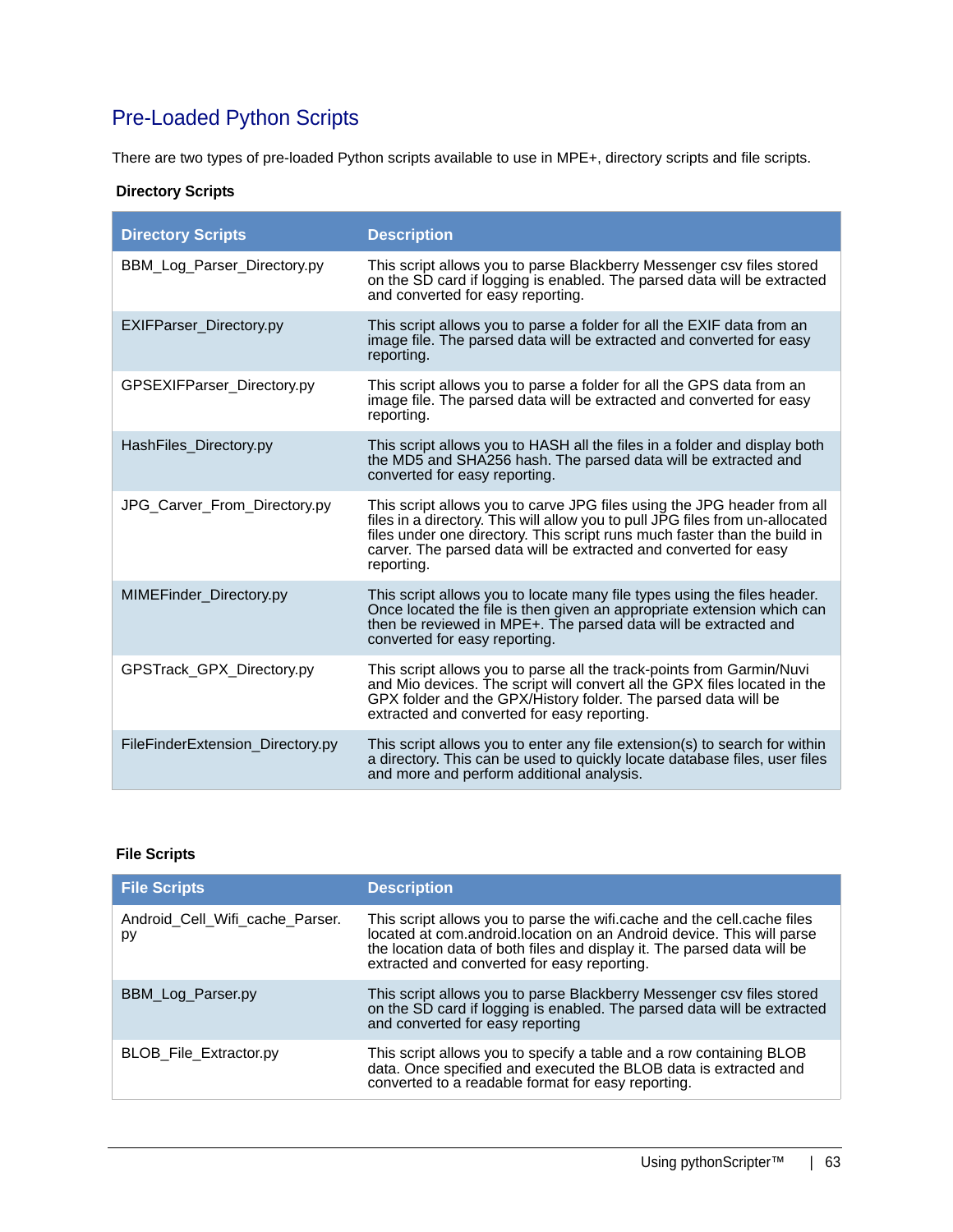### **File Scripts**

| <b>File Scripts</b>     | <b>Description</b>                                                                                                                                                                                                                                                               |
|-------------------------|----------------------------------------------------------------------------------------------------------------------------------------------------------------------------------------------------------------------------------------------------------------------------------|
| JPG_Carver_From_File.py | This script allows you to carve JPG files using the JPG header from<br>any file. This will allow you to pull JPG files from un-allocated files. This<br>script runs much faster than the build in carver. The parsed data will be<br>extracted and converted for easy reporting. |
| XML_Parser.py           | This script converts the XML data into a readable format that can be<br>extracted for easy reporting.                                                                                                                                                                            |
| <b>GPSTrack GPX.py</b>  | This script allows you to parse all the track-points from Garmin/Nuvi<br>and Mio devices. The script will convert the GPX files located in the<br>GPX folder and the GPX/History folder. The parsed data will be<br>extracted and converted for easy reporting.                  |
| GPSWaypoint GPX.py      | This script allows you to parse all the way-points from Garmin/Nuvi and<br>Mio devices. The script will convert the GPX files located in the GPX<br>folder and the GPX/History folder. The parsed data will be extracted<br>and converted for easy reporting.                    |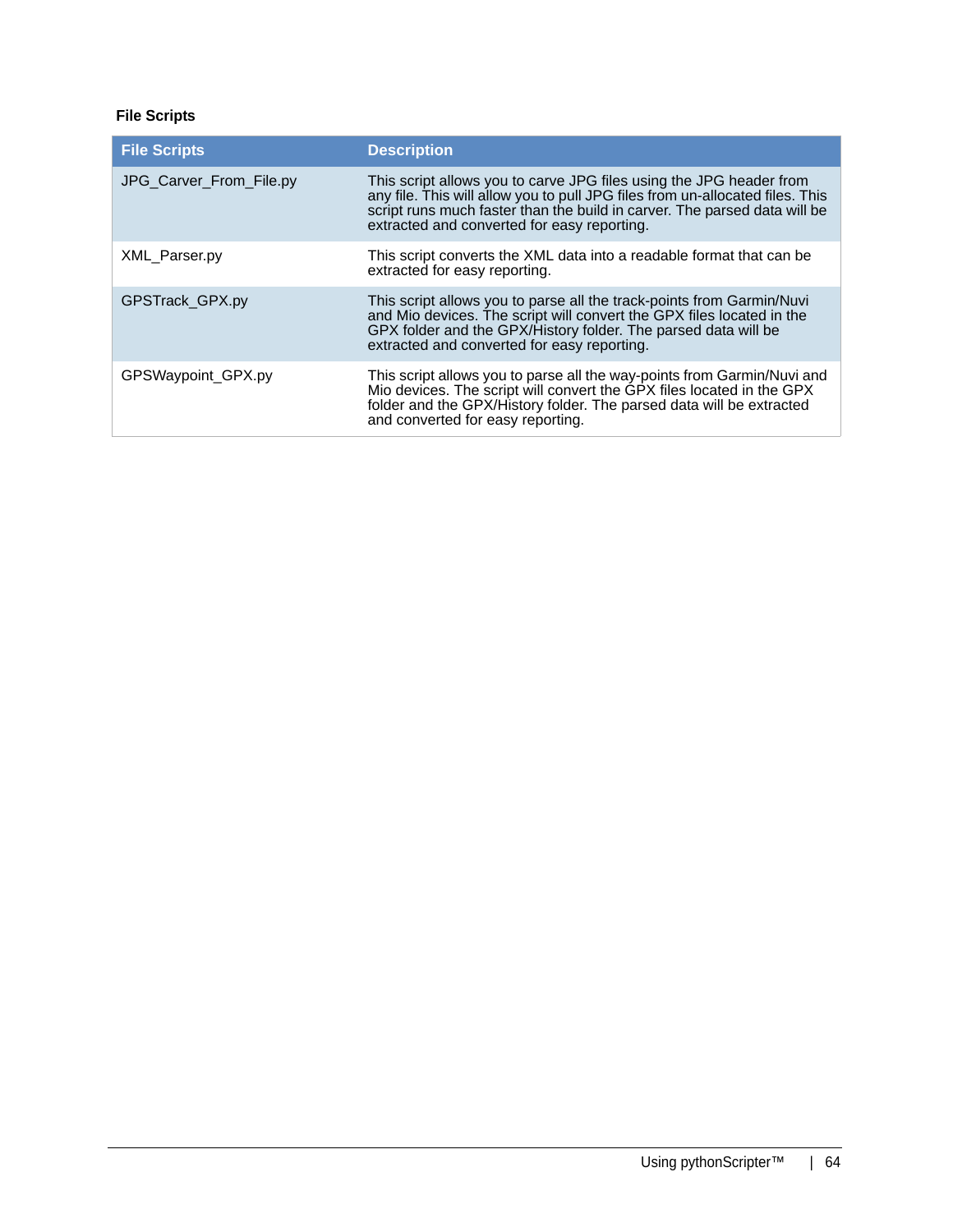# <span id="page-65-1"></span>Reviewing Databases

There are two ways to gather database information in *Data Views*, SQLite Explorer and SQL Builder.

# *Using SQLite Explorer*

SQLite Explorer allows you to quickly expand a SQLite database and view that database's columns and rows in *Data Views*.

### **To use SQLite Explorer**

- 1. Right-click the database file in the filesystem view and click **SQLite Explorer**. The database is expanded and displayed as a table grid in a tab in Data Views. The name of the tab is the name of the database file that you selected.
- 2. Click the tables or rows from the left column to isolate them in the *Natural* pane.

**Note:** If there is no left column displayed, hover the mouse over the left border of the Natural pane and expand the pane by clicking and dragging the border to the right.

## <span id="page-65-0"></span>*Using SQL Builder*

SQL Builder allows you to extract data from any SQLite from within MPE+. You can now extract application data that was not attainable in a common format or without using a third-party tool. Multiple table selection, foreign keys and data type assignment are all supported within SQL Builder. Once your SQL script is executed you can publish the extracted data to MPE+. The published data can be saved to an AD1 file and the data can be included into any MPE+ report.

The relative file path for files examined in the SQLBuilder are displayed in the interface and subsequent report information.

### **To use SQL Builder**

- 1. Right-click the database file in the filesystem view and click **SQL Builder**. The SQL Builder dialog appears. Each table within the SQL Database is located in the first column.
- 2. Select a table

The columns contained within the table appear in the second column. The columns contain the user data. Using the SQL Builder in conjunction with the SQL Browser allows you to see the data within the database using the SQL Browser and then extract the data using the SQL Builder.

3. Click the double-right arrow button (**>>)** to move the column to the *Selected Columns* pane. The selected column name appears in the Selected Columns field.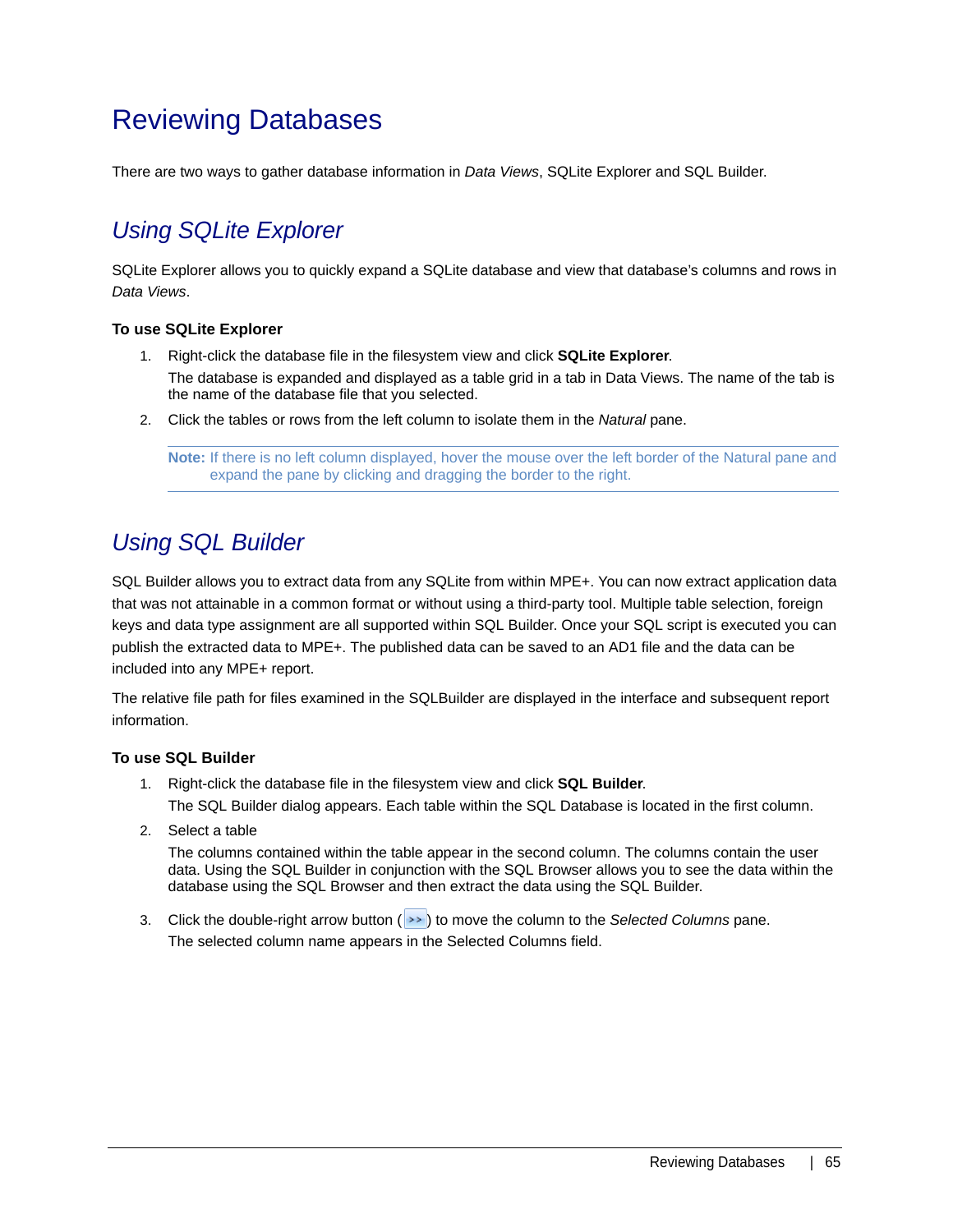- 4. Specify the type of data in the column. The types of data available are:
	- String (used for numbers, text)
	- UNIX Date (used for iOS and Android devices)
	- Milliseconds (used for Android Devices)
	- MicroSeconds (used for Android Devices)
	- MAC Date (used for iOS Devices)
	- Duration (used to convert seconds to minutes)
	- Foreign Key (used to show the relations between two different tables to "tie" the data to each table and show data from two relational tables)
- 5. Repeat steps 2-4 as needed to add the database information for your script.

#### 6. Click **Execute**.

The results appear in the *Results* tab at the bottom of the SQL Builder.

**Note:** If any of the data displays incorrectly (for example, UNIX data should have a MAC date), you can change the type and click **Execute** again. You can also remove a previously Selected Column by clicking the button and clicking **Execute** again.

7. Click **Publish** to display the results in *Data Views*. These results appear in a tab titled *SQLite Query Results* and a child tab displays the name of the database parsed. Closing the tab in *Data Views* clears your query results. To view the query results again, execute SQL Builder and run the same query or a saved query.

### Saving Queries in SQL Builder

You can save any script files you create for future use on the same database type.

#### **To save a script**

1. Enter a name in the Query Name field and click **Save**. The saved scripts are saved to: C:\Users\<UserName>\Documents\AccessData\Sqlite Scripts.

**Note:** These scripts are encrypted and can only be used within MPE+. Once stored in the preset area, select the box under *Saved Queries* and click **Open**.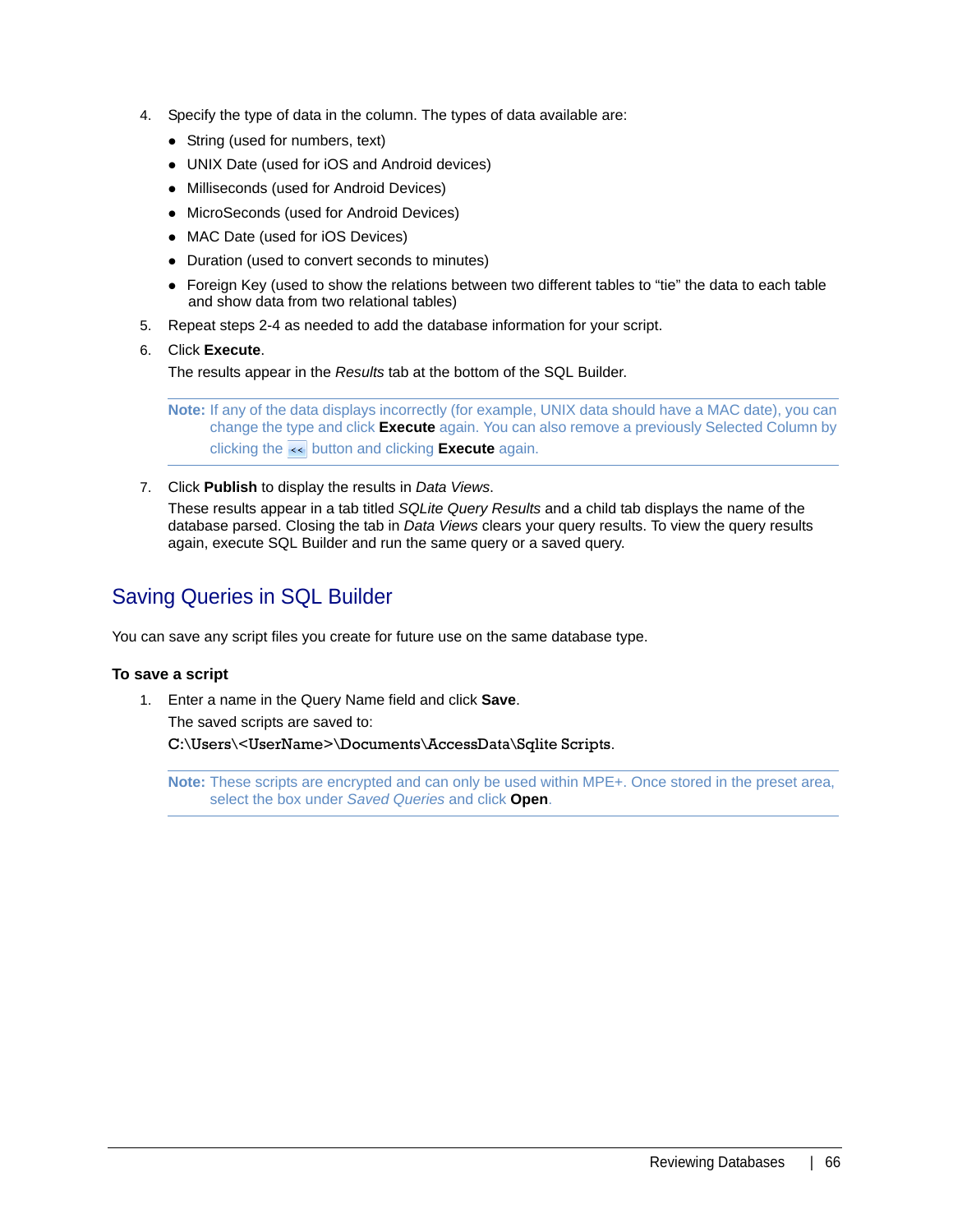# <span id="page-67-0"></span>Time Analysis

The Time Analysis data view provides a graphical interface to enhance understanding and analysis of email, SMS, MMS, and call history data on a phone. You view data based on file and email dates and can filter that data by contact.

Time analysis can only display data that has an associated date. If a file or an email does not contain a valid Created, Modified, Last Accessed, Sent or Received date, it is not displayed. For example, carved files do not have an associated date so they are not displayed in Visualization.

## *Opening Time Analysis*

#### **To open the time analysis viewer**

- 1. Bring phone data into MPE+ via import, or extraction.
- 2. Click on the **Data Views** tab.
- 3. Click the **Time Analysis** tab.

## *Setting the Date Range*

The information that is displayed in Time Bar panel is organized using a time line from the oldest date on the left to the most current date on the right.

The time line is configured based on the dates of the data that you specified. For example, if the data that you specified had creation dates that ranged from 8/15/2003 to 9/11/2003, it will build a time line with those dates as the start and end.

#### **Time Bar Panel**



The vertical gray bars represent where the data files are on the time line. You must specify a date range for the base time line that you want to view. Only the data that exists in the base time line will be displayed in the charts and list.

When you first open Time Analysis, a limited default base time line is specified. The default base time line starts with the oldest data that is in the set. The base time line is designated by a blue box called the date range selection box.

For example, if you are viewing files, the default base time line is the first month starting with the creation date of the oldest file. The time line is displayed in weeks, with vertical gray bars representing the data.

You adjust the range and the location of the date range by adjusting the date range selection box. The information in the bar and pie charts change when you adjust the date range selection box.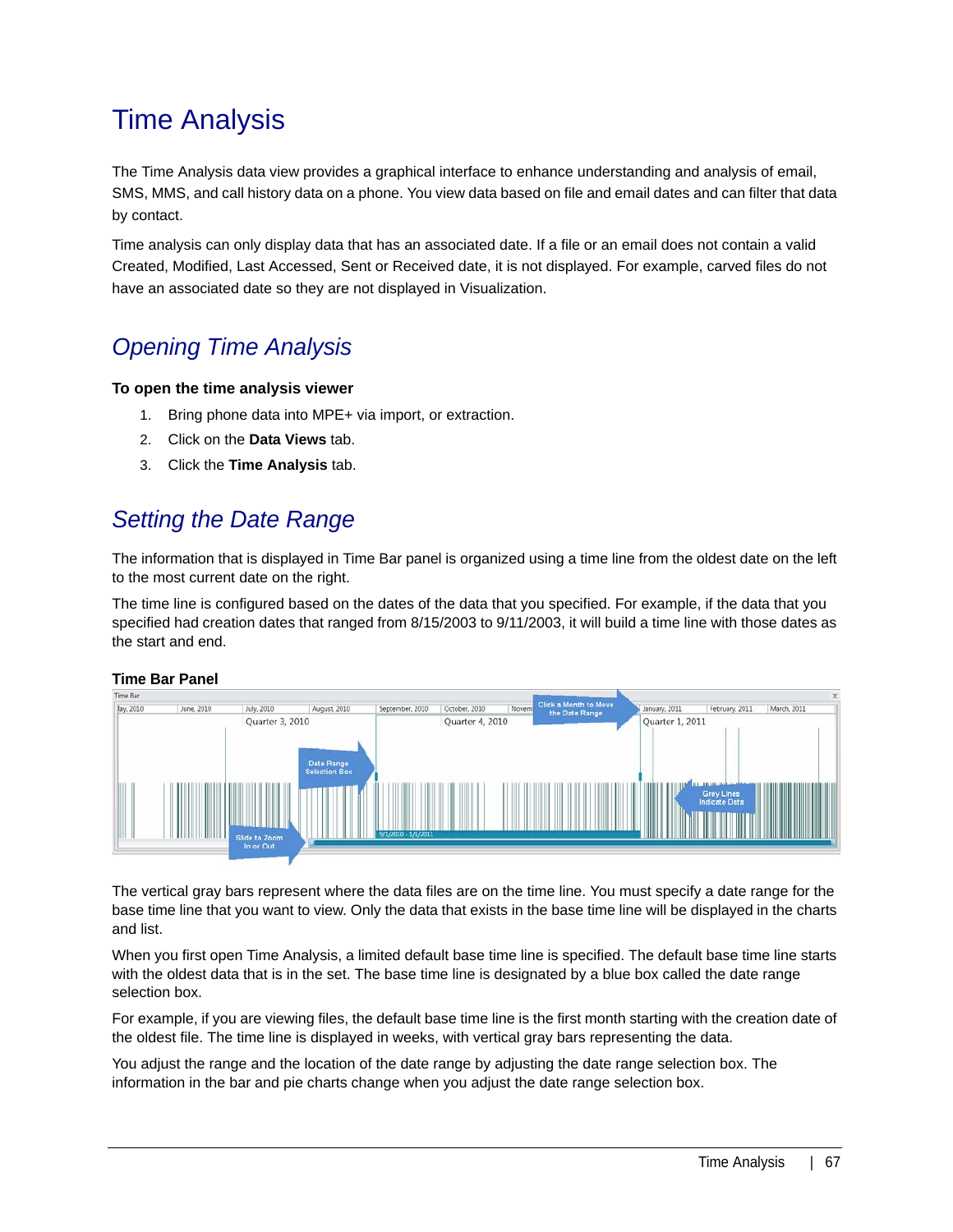### **To adjust the date range**

- 1. You can change the date range of the data set by adjusting the blue selection box.
- 2. You can do one of the following options:
	- Select a time period that is on the top of the time line, for example, a month, or a quarter.
	- Drag the sliders of the blue date range selection box to make it bigger or smaller.
	- Drag the selection box to a different position.
	- Use the mouse scroll wheel to move the selection box left or right.

### Zooming In and Out in the Time Line

You can zoom in and out on the time line in the Time Bar panel to view a smaller or larger time line.

### **To zoom in or out on the time line**

- \* From the Time Analysis data view, in the Time Bar panel do one of the following:
	- Slide the slider bar at the bottom to the right to zoom in.
	- Slide the slider bar at the bottom to the left to zoom out.
	- Use the mouse wheel to zoom in or out.

## *Filtering by Contact*

You can filter the data in the time line by contacts in the phone. When you select a contact in the Contacts panel, all other contacts are filtered out of the time line.

### **To filter by contact**

In the *Contacts* panel, select a contact from the list.

### **To remove filters**

In the *Contacts* panel, click the **Deselect All** button.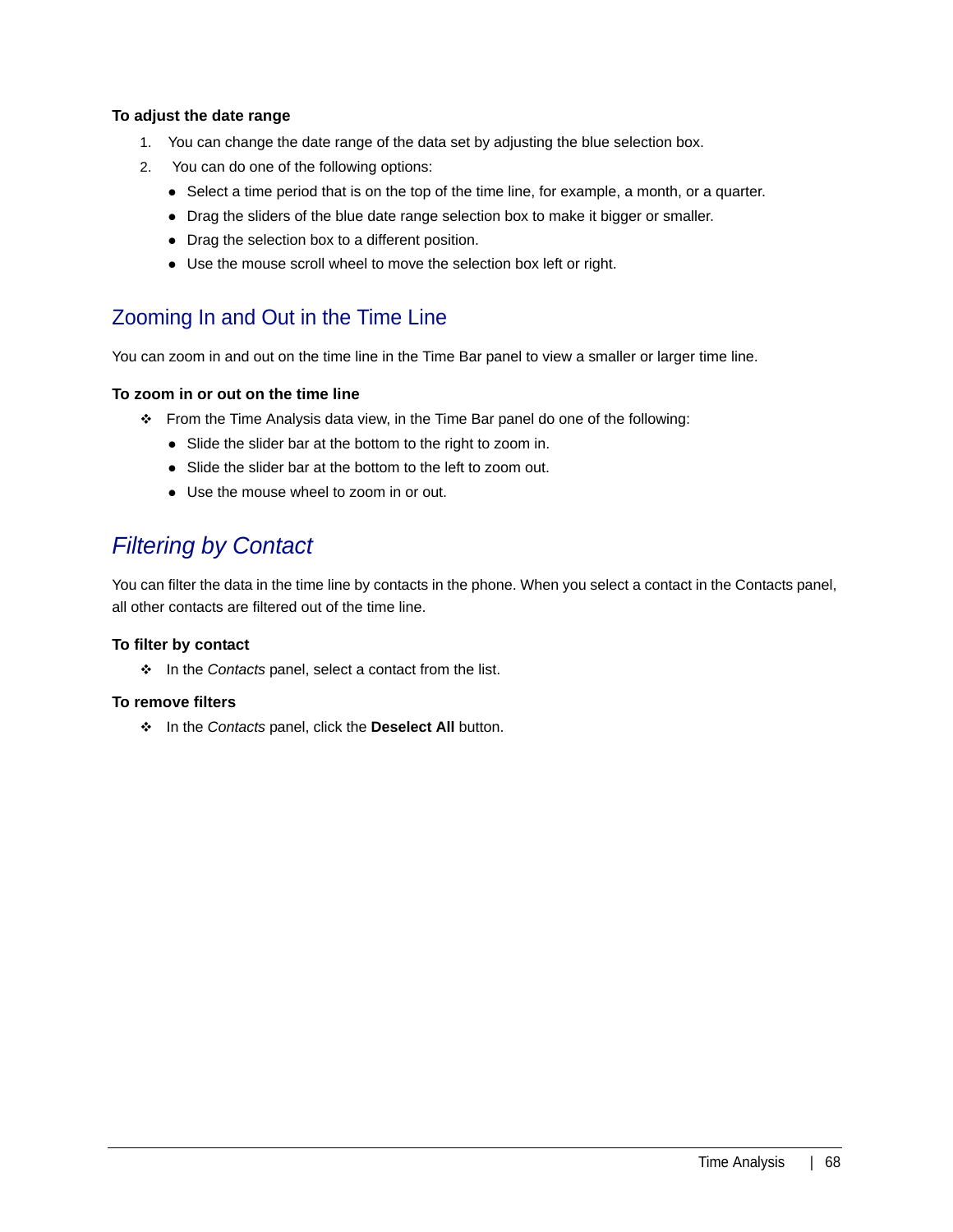## *Visualizing Data Views by Bar Chart*

The bar chart lets you view the data for the selected date range in a bar chart. You can select a bar in the chart to view the data files for the selected data view. The files appear in the Communication Data panel when you click the bar.



### **Bar Chart Panel**

### *Visualizing Data Views by Pie Chart*

The pie chart displays the percentages of each data view in the selected date range. You can select a portion of the pie chart or click on an item in the legend to view the data files for the data view. The files appear in the Communication Data panel when you click the chart.



### **Pie Chart Panel**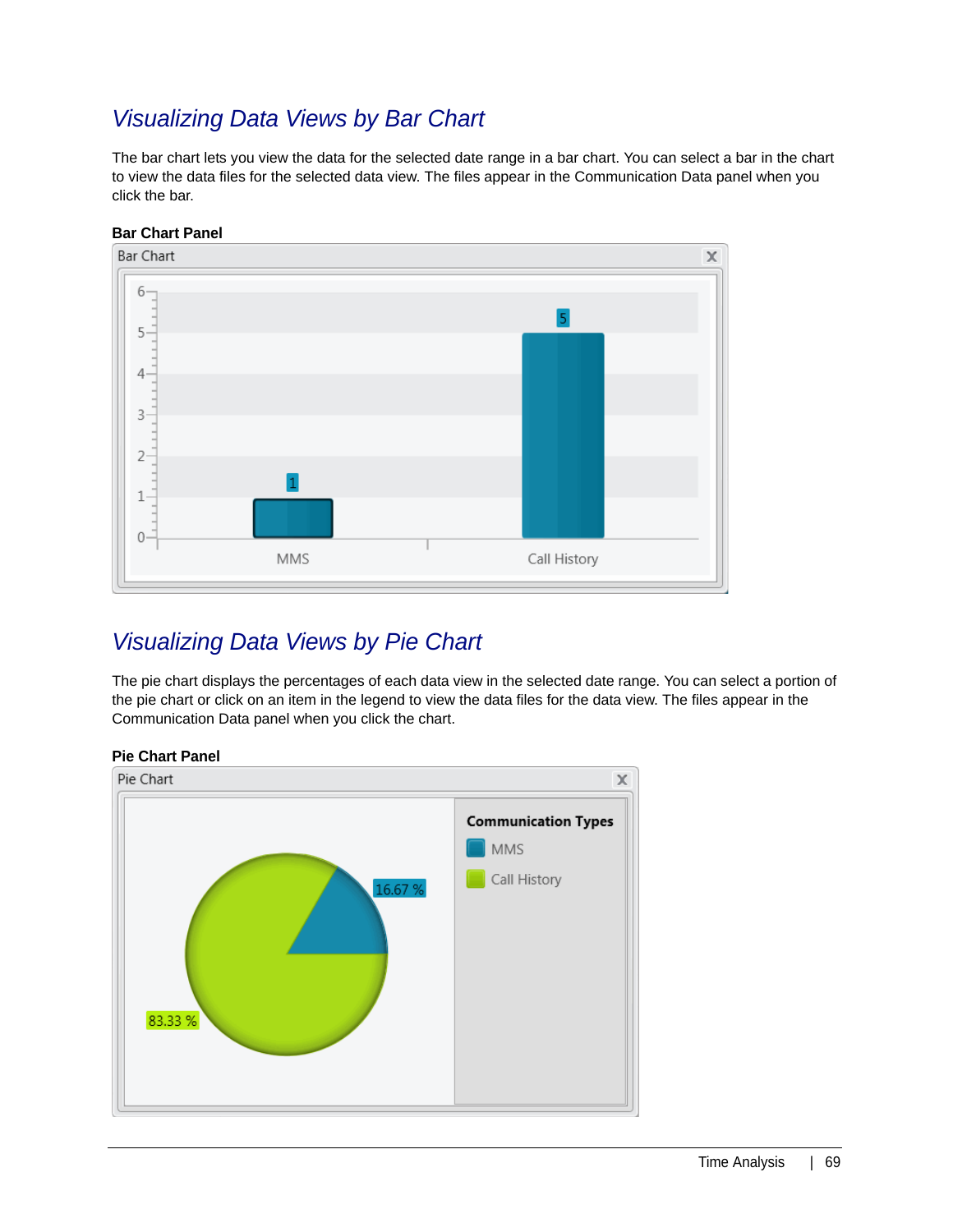## *Viewing Data Files in the Communication Data Panel*

The Communication Data panel displays details about the files in the date range. The information that is displayed in the Communication Data panel is generated based on the data view that you selected in the bar chart, pie chart, or pie chart legend.

Within the Communication Data panel you can sort, group, and sub-group, items according to columns. To sort, drag and drop the desired column heading onto the blue bar. Any column heading that includes a filter icon can be used to sort the file list data set.

#### **To sort by column**

In the *Communication Data* panel, click the column header to sort by the column.

### **To group columns**

In the *Communication Data* panel, click and drag the column header and drop it in the space above the columns.

### *Taking a Snapshot*

You can take a snapshot of the Time Analysis data view and save it as a PNG file in a designated location for future reference.

#### **To take a snapshot**

- 1. In the *Contacts* panel, click the **Take Snapshot** button.
- 2. Browse the location where you want to save the file.
- 3. Click **Save**.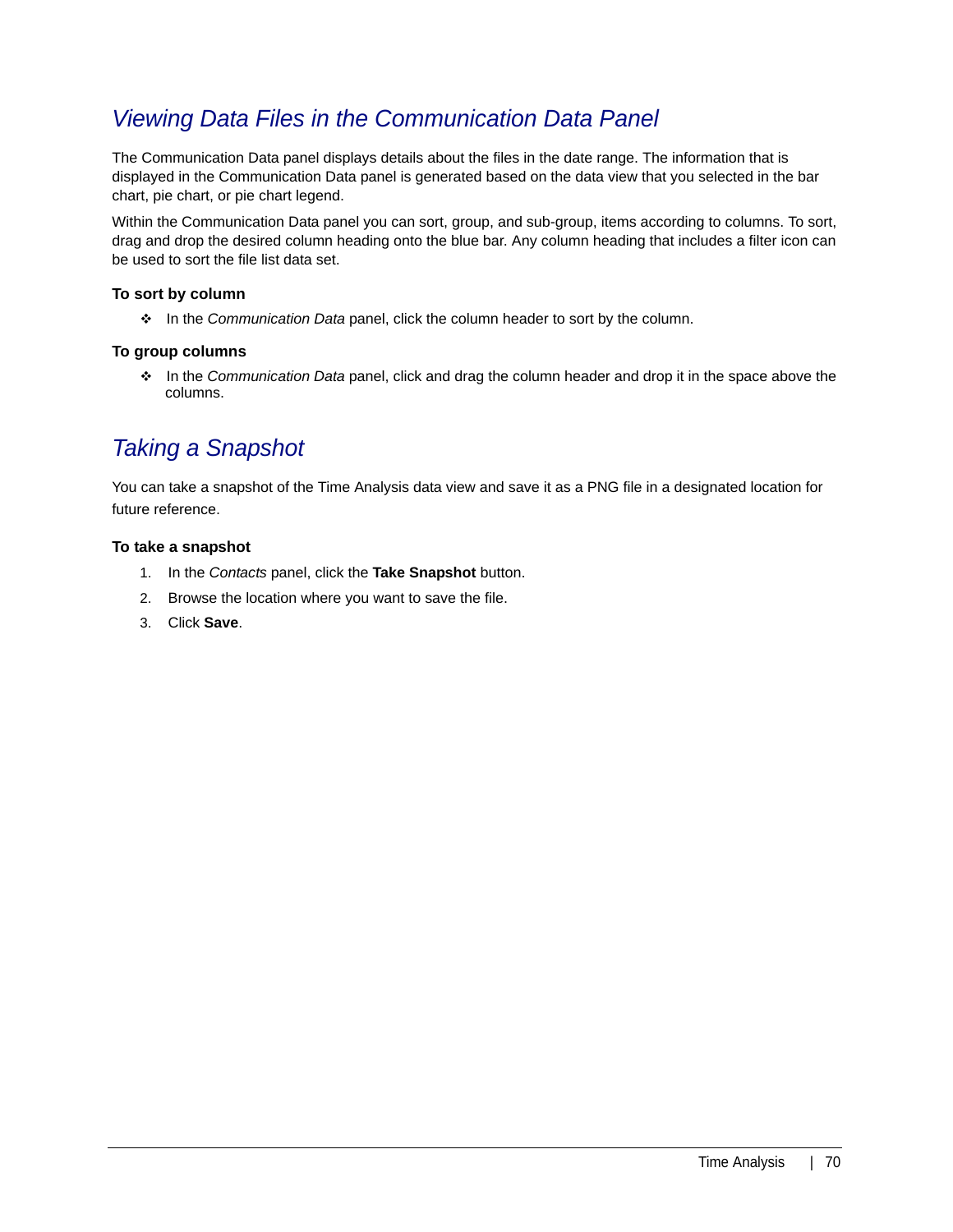# <span id="page-71-0"></span>Social Analysis

The Social Analysis data view displays the SMS, MMS, email, and call history data for selected contacts in a graphical representation. This allows you to see which contacts had a greater volume of communication data.

# *Opening Social Analysis*

#### **To open the social analysis viewer**

- 1. Bring phone data into MPE+ via import, or extraction.
- 2. Click on the **Data Views** tab.
- 3. Click the **Social Analysis** tab.

### *Selecting a Contact*

To view the communication data of a contact, you must first select the contact in the Contacts panel and the data will be reflected in the bar chart.

#### **To select a contact**

- From the Social Analysis tab, in the Contacts panel, do one of the following:
	- Click the **Select All** button to view the communication data for all the contacts.
	- Check contacts individually to view data for specific contacts.

### *Viewing Contact Data in the Communication Data Panel*

The Communication Data panel displays details about the selected contact. The information that is displayed in the Communication Data panel is generated based on the contact that you select in the bar chart of the Social Analysis data view.

Within the Communication Data panel you can sort, group, and sub-group, items according to columns. To sort, drag and drop the desired column heading onto the blue bar. Any column heading that includes a filter icon can be used to sort the file list data set.

#### **To sort by column**

In the *Communication Data* panel, click the column header to sort by the column.

### **To group columns**

In the *Communication Data* panel, click and drag the column header and drop it in the space above the columns.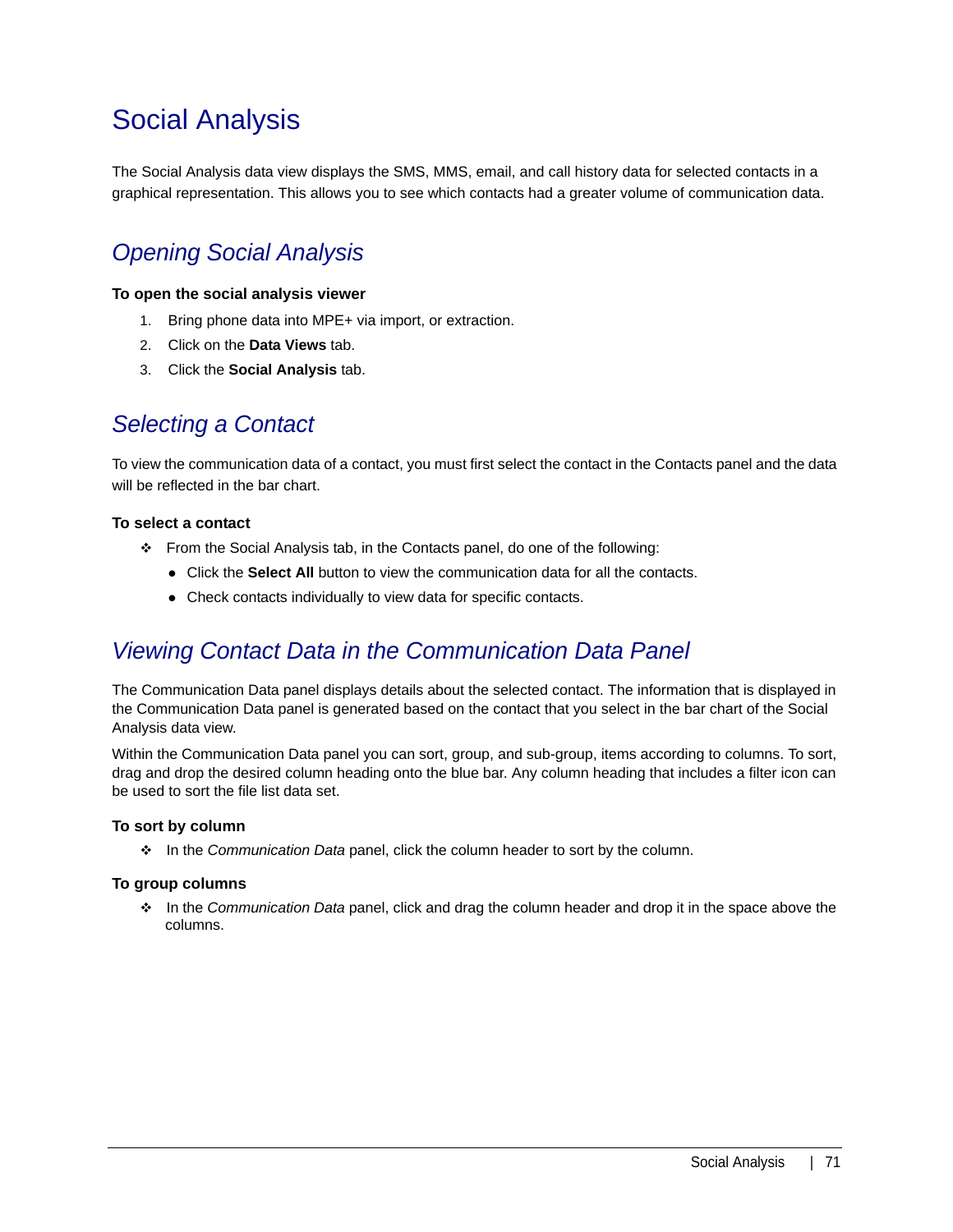## *Taking a Snapshot*

You can take a snapshot of the Time Analysis data view and save it as a PNG file in a designated location for future reference.

#### **To take a snapshot**

- 1. In the *Contacts* panel, click the **Take Snapshot** button.
- 2. Browse the location where you want to save the file.
- 3. Click **Save**.

## *Viewing the Social Analyzer Chart*

The social analysis chart provides a contextual view of an individual's social network, based on the social data volume contained in the data set.

#### **To view the social analyzer chart**

- 1. Bring phone data into MPE+ via import, or extraction.
- 2. Click on the **Data Views** tab.
- 3. Click the **Social Analysis** tab.
- 4. Do one of the following:
	- Click the **Select All** button to view the communication data for all the contacts.
	- Check contacts individually to view data for specific contacts.
- 5. Click the **Social Analyzer Chart** button to view the chart.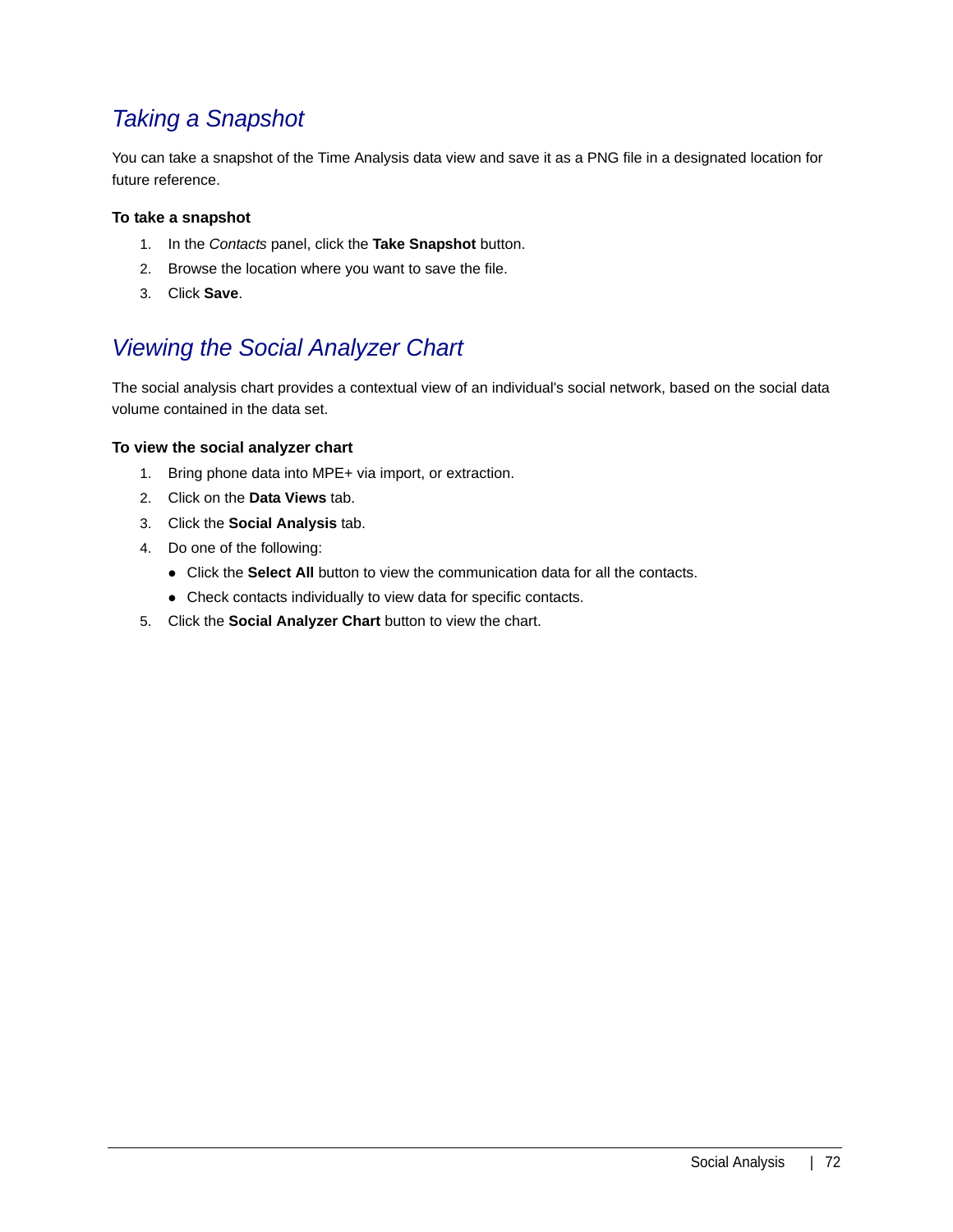## Selecting Data for Export

You can check data files in the data views that can then be included in a report for export.

#### **To select data for export**

- 1. Bring phone data into MPE+ by import or extraction.
- 2. Click on a Data View. [See About Data Views on page 53.](#page-53-0)
- 3. In a list of data files, check the files that you want to include in the report.
- 4. Then, when running a report, select to include checked files.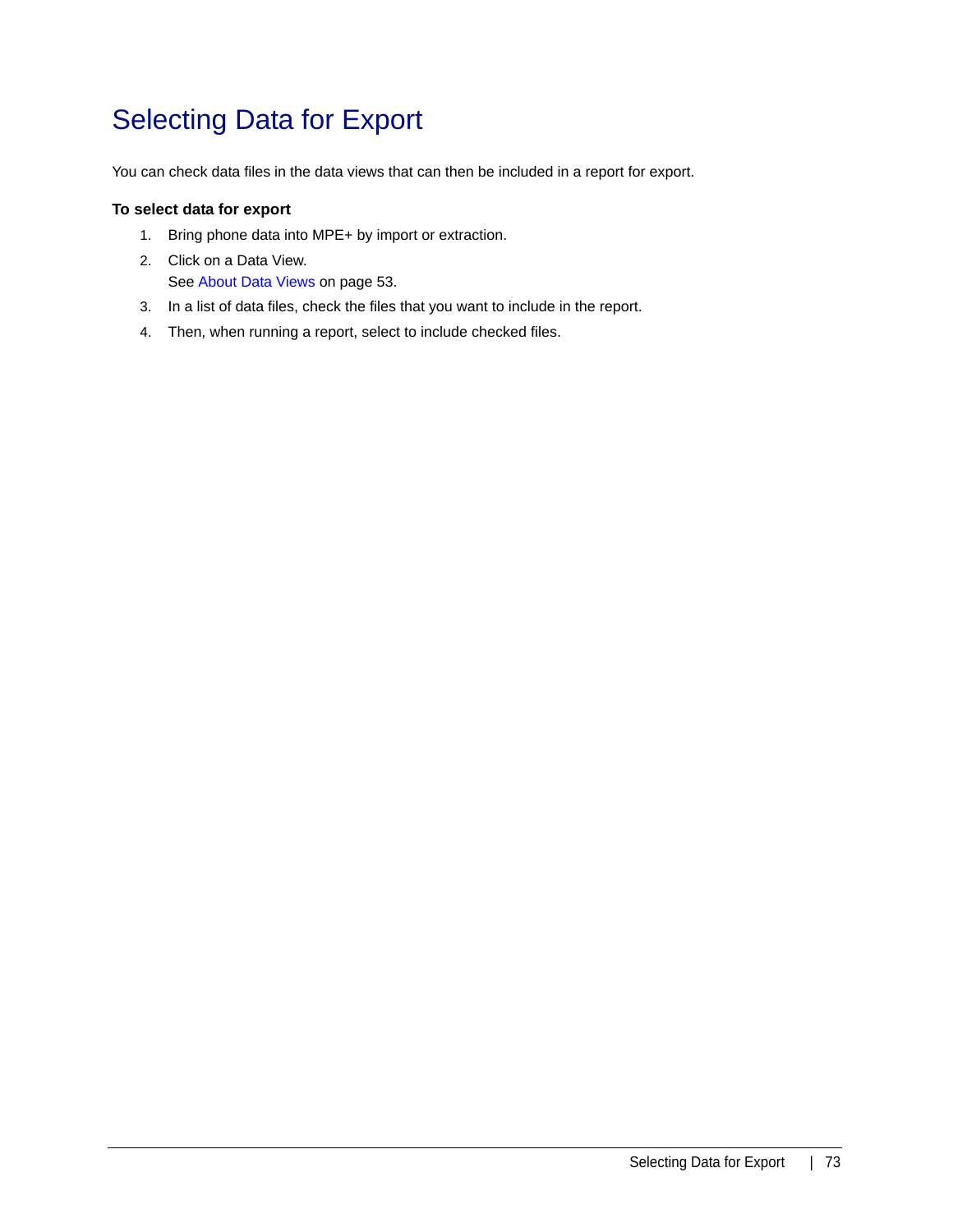# Chapter 5 Exporting Data

After you have collected and reviewed the phone data, you can export the phone data in multiple ways.

- Exporting phone data to an AD1 file that can be read by FTK or MPE+: [See Exporting To an AD1 Image](#page-74-0) [on page 74.](#page-74-0)
- **•** Exporting phone data to a report: [See Creating Reports on page 76.](#page-76-0)

## <span id="page-74-0"></span>Exporting To an AD1 Image

All extracted data is exported to an MPE+ AD1 Image. If you want to include only certain types of data, select only those types to extract from the device.

When you have completed your FULL examination of the device, then you can create an AD1 of the extracted data.

The resulting image can be read by MPE+, Imager, or any FTK-based product.

#### **To export the currently extracted mobile device data to an AD1 image**

- 1. Click the **Export to AD1** button on the *Main* ribbon.
- 2. When prompted, enter a filename and select a destination folder for the image that will be created.
- 3. Click **Save**.
- 4. In the confirmation message box, click **OK**.

**Note:** In addition to the AD1 file, a text file is saved in the same location that you designated that contains a date and time stamp for the export. This information is for your records.

## *Adding an MPE+ AD1 Image to a Case in FTK*

An MPE+ AD1 image is added as evidence in FTK the same way any other AD1 image is added. Simply select **Acquired Image(s)** as the Evidence Type. For more information, see the AccessData FTK User Guide.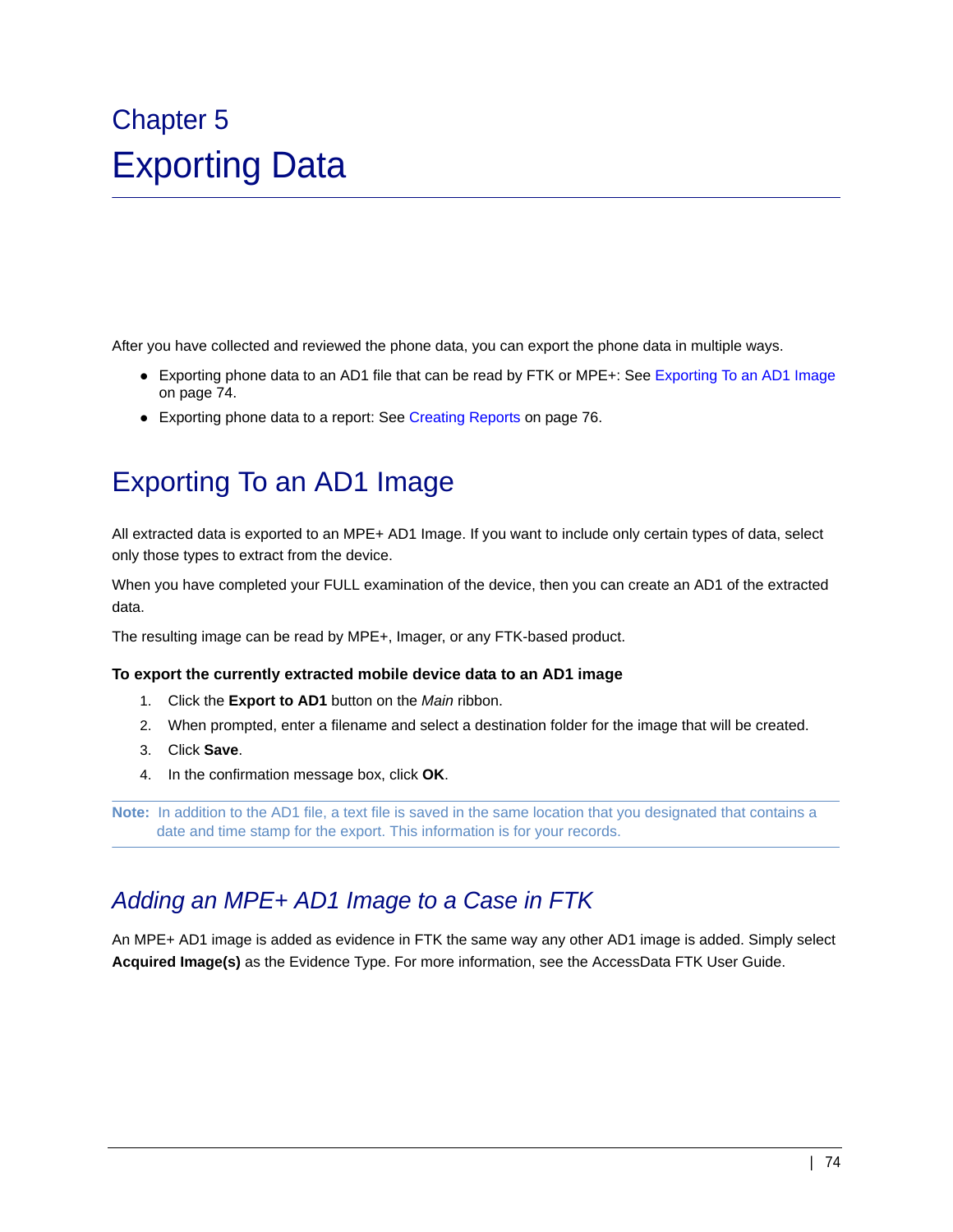## Exporting Data from the File System

You can export files or folders directly from the File System Data View to the location of your choice.

## *Exporting a Folder*

You can export a folder from the File System data view.

#### **To export a folder**

- 1. Bring data into MPE+ by extraction or import. [See Collecting Data on page 20.](#page-20-0)
- 2. Click on the **Data Views** ribbon and click the **Files** button.
- 3. Expand the folders in the Folder Tree pane and right-click the folder to export.
- 4. Click **Export Folder**.
- 5. Click **OK**.

## *Exporting a File*

You can export a specific file from the File System data view.

#### **To export a file**

- 1. Bring data into MPE+ by extraction or import. [See Collecting Data on page 20.](#page-20-0)
- 1. Click on the **Data Views** ribbon and click the **Files** button.
- 2. Expand the folders in the Folder Tree pane and select the folder that contains the file you want to export.
- 3. In the *Files in Selected Folder* pane, right-click the file you want to export and click **Export File**.
- 4. Click **OK**.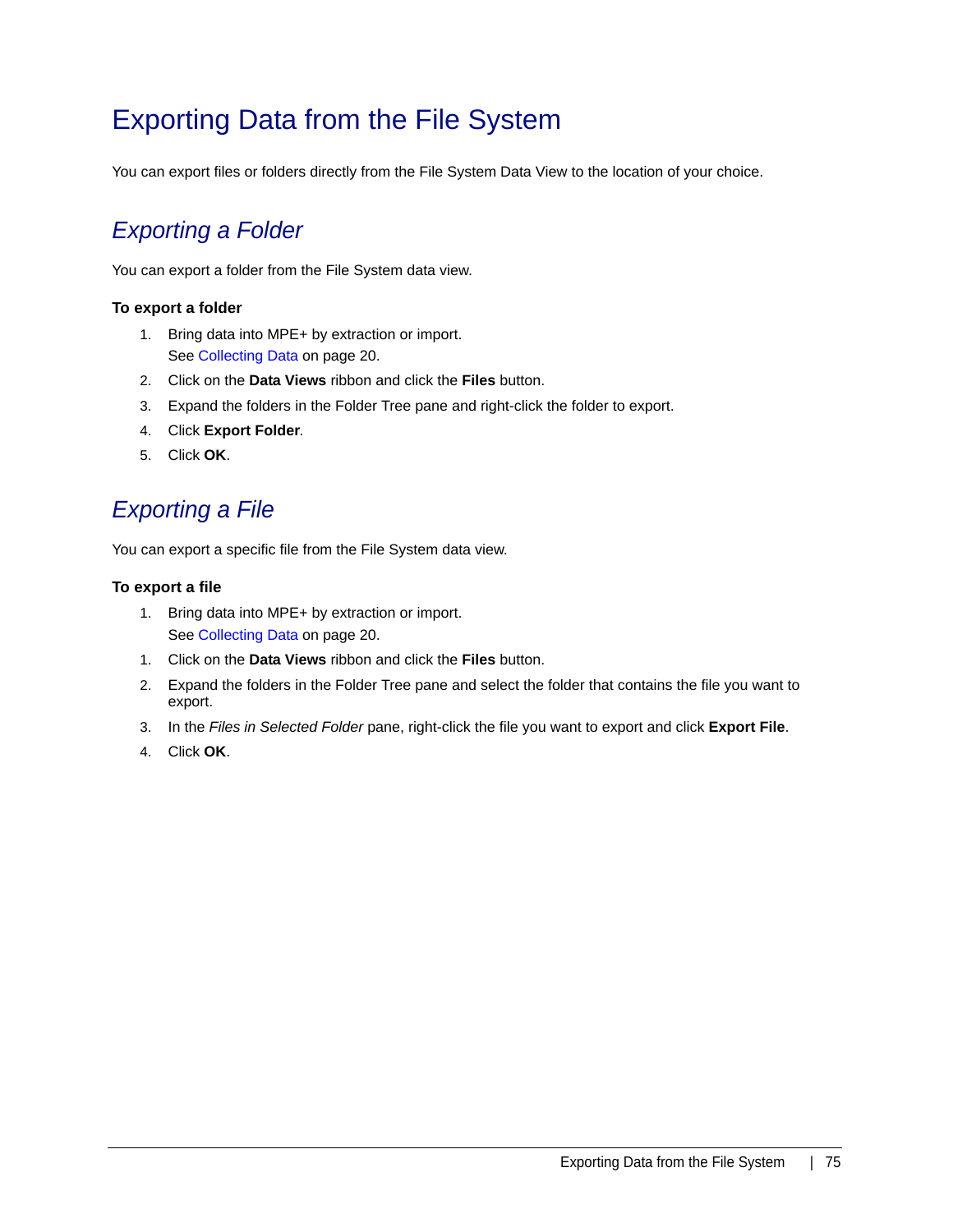## <span id="page-76-0"></span>Creating Reports

You can create reports in the *Print Report* dialog to Preview or Export a report that contains the data type(s) you select. Reports only pull data that is stored in the cache, and thus does not include File System data. In addition, this option will be active only if cache data is available from device extraction or image import.

The data types that appear in the *Data to Report* dialog are dynamic to the phone data that has been extracted or imported.

This feature provides the following benefits:

- Easy review of the data by external persons not involved in the extraction, who may be interviewing subjects involved in the investigation.
- Previewing of data for court purposes where the full report has not been completed.
- Any other purpose that requires the immediate review of the extracted data.

If you plan to print the Phonebook data, it is important to generate a Preview or an Export first. Phonebooks often have a schema that allows for hundreds of entries and all the entries will print, including the blank ones.

The Preview and Export features allow you to see which pages actually have meaningful data of any data type before you print a hard copy.

The Attachments option allows you to attach any supporting files the your report, including PDF, JPG, BMP, PNG, and GIF. This allows you to add the visualization screen captures, parsed images, and additional report items saved to PDF to the completed report.

If you need to include all pages to maintain continuity for distribution, use the Export feature and distribute the PDF.

**Note:** Video and Audio files will not appear in a report.

## <span id="page-76-1"></span>*Previewing a Report*

The Print Report Preview option allows you to review, save, print, export, and/or email your report.

#### **To preview a report**

- 1. Click **Create Report** on the *Main* ribbon.
- 2. In the *Print Report* dialog box, select one of the following:
	- **Include All Data**: Select to include all the phone data and select from all the available data types.
	- **Include Only Selected Data**: Select to include only the data columns that were selected during review. This will limit the data types to only those available for the selected columns.
- 3. Select the *Data to Report* to be included in the export.
- 4. Select the format(s) in the *Export To* pane.

**Note:** The data that you can select for the Quick Print report is dynamic to the data that was extracted or imported. Only the data types that were extracted or imported will appear in the Quick Print Report dialog.

5. (Optional) Click **Investigator Info** to enter information about the investigator. See [Entering Investigator](#page-78-0)  [Information \(page 78\)](#page-78-0) for more information on investigator information.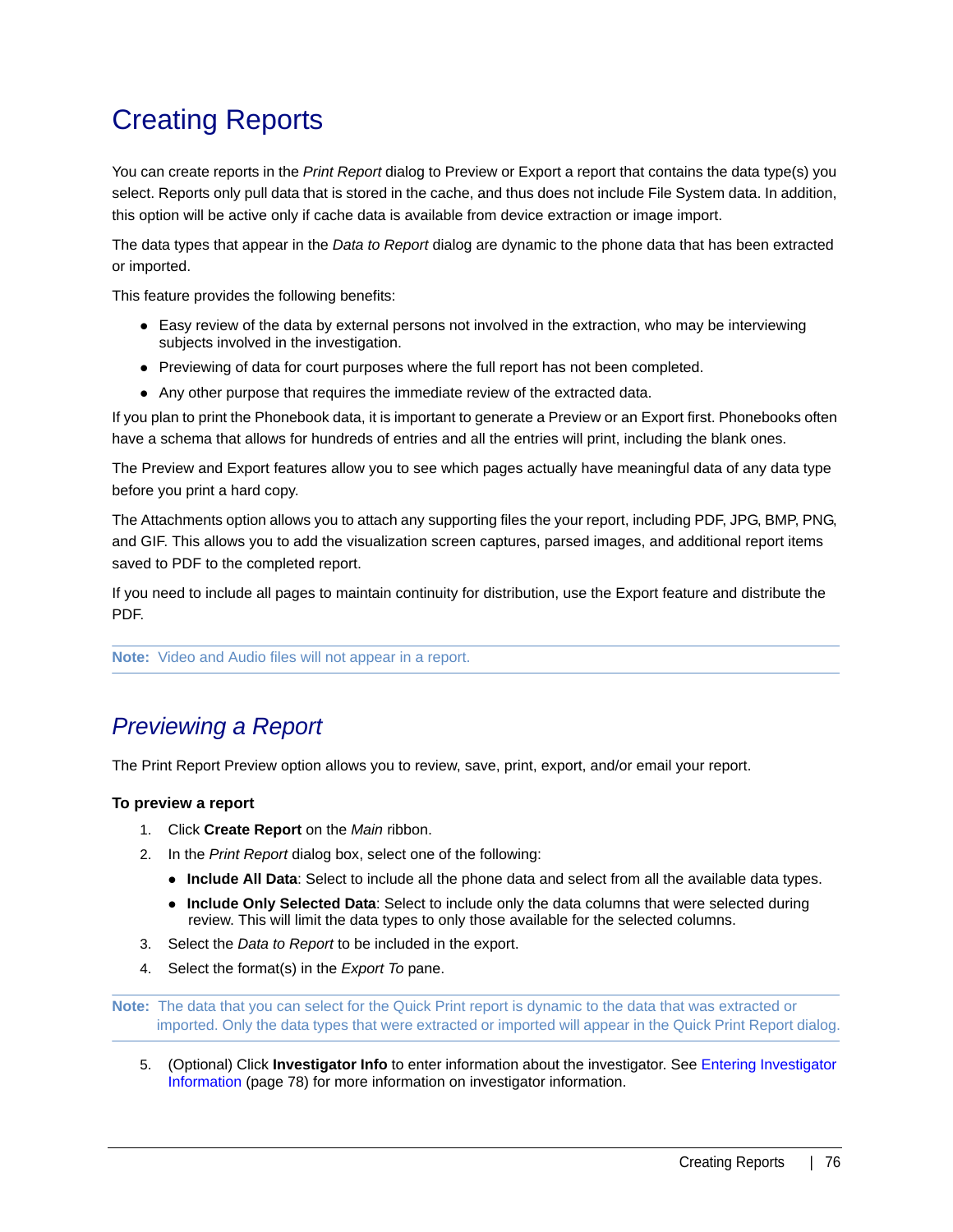#### 6. Click **Preview**.

From the Preview, you can review, save, print, and export the report using the Preview Toolbar.

## *Exporting a Report*

There are two ways to export a report, in the Print Report dialog and in the Preview window.

#### **To export a report in the Print Report dialog**

- 1. Click **Create Report** on the *Main* ribbon.
- 2. In the *Print Report* dialog box, select one of the following:
	- **Include All Data**: Select to include all the phone data and select from all the available data types.
	- **Include Only Selected Data**: Select to include only the data columns that were selected during review. This will limit the data types to only those available for the selected columns.
- 3. Select the Data to Report to be included in the export.
- 4. Select the format(s) in the *Export To* pane.
- 5. (Optional) Click **Investigator Info** to enter information about the investigator. See [Entering Investigator](#page-78-0)  [Information \(page 78\)](#page-78-0) for more information on investigator information.
- 6. Click **Export**.

The Quick Print Report file is generated and saved in the specified location.

#### **To export a report in Preview window**

- 1. Open the *Print Report* dialog and click **Preview**. [See Previewing a Report on page 76.](#page-76-1)
- 2. Click the *Export to* icon drop-down menu
- 3. Click the format to which you are exporting.
- 4. Each format displays a dialog specific to that file format. Enter the export options and click **OK**.
- 5. Enter a file name and navigate to where you will save the file.
- 6. Click **Save**.

## *Attaching Files to a Report*

You can attach supporting files to any report.

#### **To attach files to a report**

- 1. In the *Print Report* dialog, click **Attachments**.
- 2. In the *Select Attachments* dialog, click **Browse**.
- 3. Select the files to attach to the report.

**Note:** You can use standard Windows select commands (for example, Ctrl+click and Shift+click) to select multiple files.

- 4. Click **Open**.
- 5. You can remove any attached files by clicking **Remove** next to the attachment to remove.
- 6. Add comments to each attachment and click **Done**.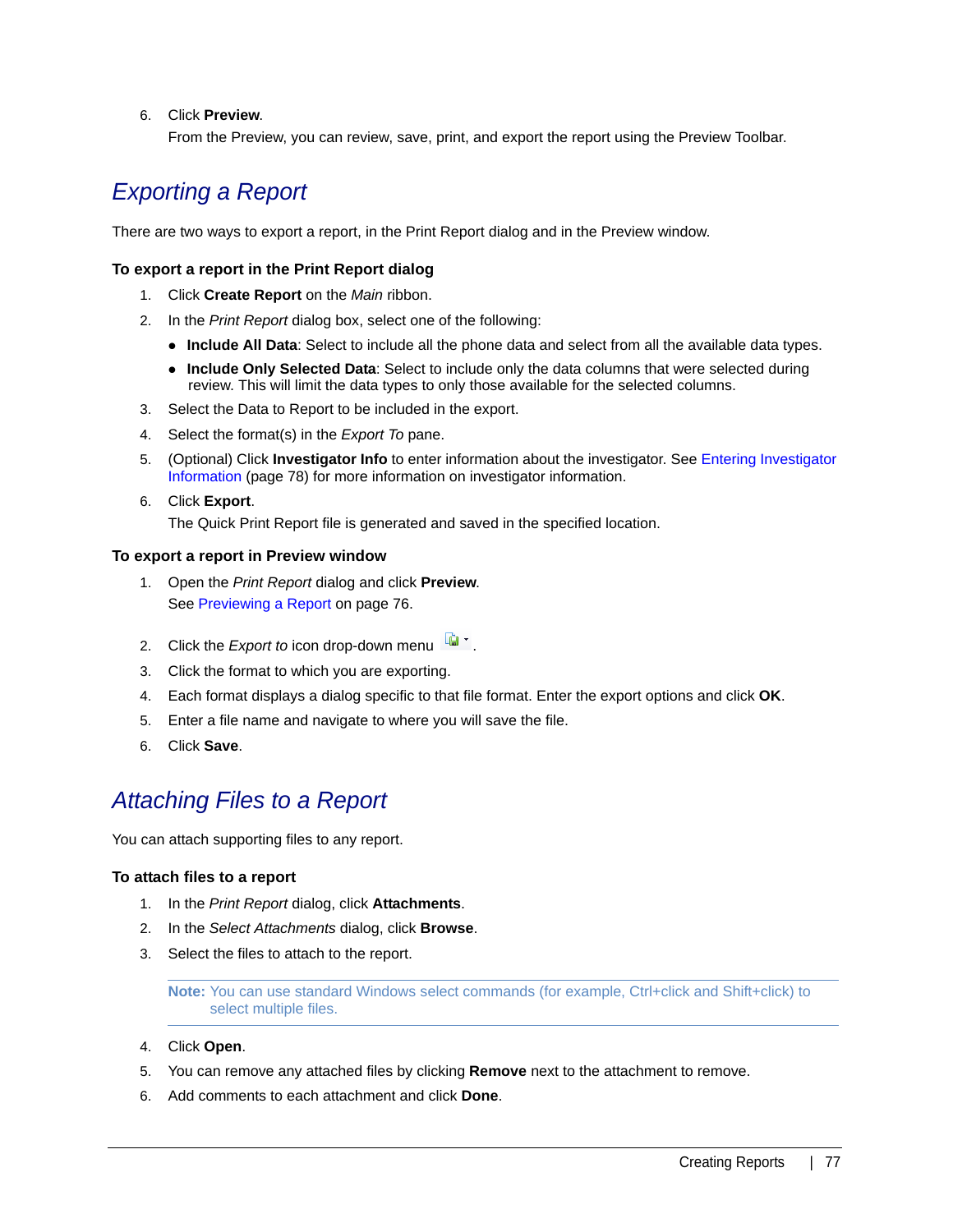#### <span id="page-78-1"></span>Reporting Information from the Conversation View

You can now report the information from the conversation view. While in the SMS view, you can select a message, and add it to a report.

[See Reporting Information from the Conversation View on page 78.](#page-78-1)

## *Printing a Report*

You can print from either the *Print Report* dialog or the *Preview* window.

#### **To print a report from the Preview window**

- 1. Open the *Print Report Preview* window. [See Previewing a Report on page 76.](#page-76-1)
- 2. Click either the *Print*  $\frac{d^2}{dx^2}$  or *Quick Print*  $\frac{d^2}{dx^2}$  icon.
	- *Print* opens the *Print* dialog where you can make changes to your printer, number of copies to print, page ranges, and so forth. Click **Print** to print the report.
	- *Quick Print* sends the report directly to the default printer without opening the Print dialog.

## <span id="page-78-0"></span>*Entering Investigator Information*

You can include information about the investigator who is collecting the data to appear on the report. Besides the default information provided in the dialog, you can also enter custom information about the investigator.

#### **To enter investigator information**

- 1. Do one of the following:
	- Click **Create Report** on the *Main* ribbon and click **Investigator Info**.
	- Click the **Manage** button and click **Investigator Information...**.
- 2. Enter the investigator information. There are no required fields, therefore, you can enter only the information you want.
- 3. Click **Select Logo** to change the image or logo that appears on the report.
- 4. You can also create additional values by entering items in the *Additional Information* group box. Click **Add Item** to add an item to the Investigator Information.
	- For example, if you want to include an email address for the investigator, enter "Email Address" in the *Name* field and the email address in the *Value* field.
- 5. Click **Save**.
- 6. Navigate back to the *Print Report* dialog to complete the report.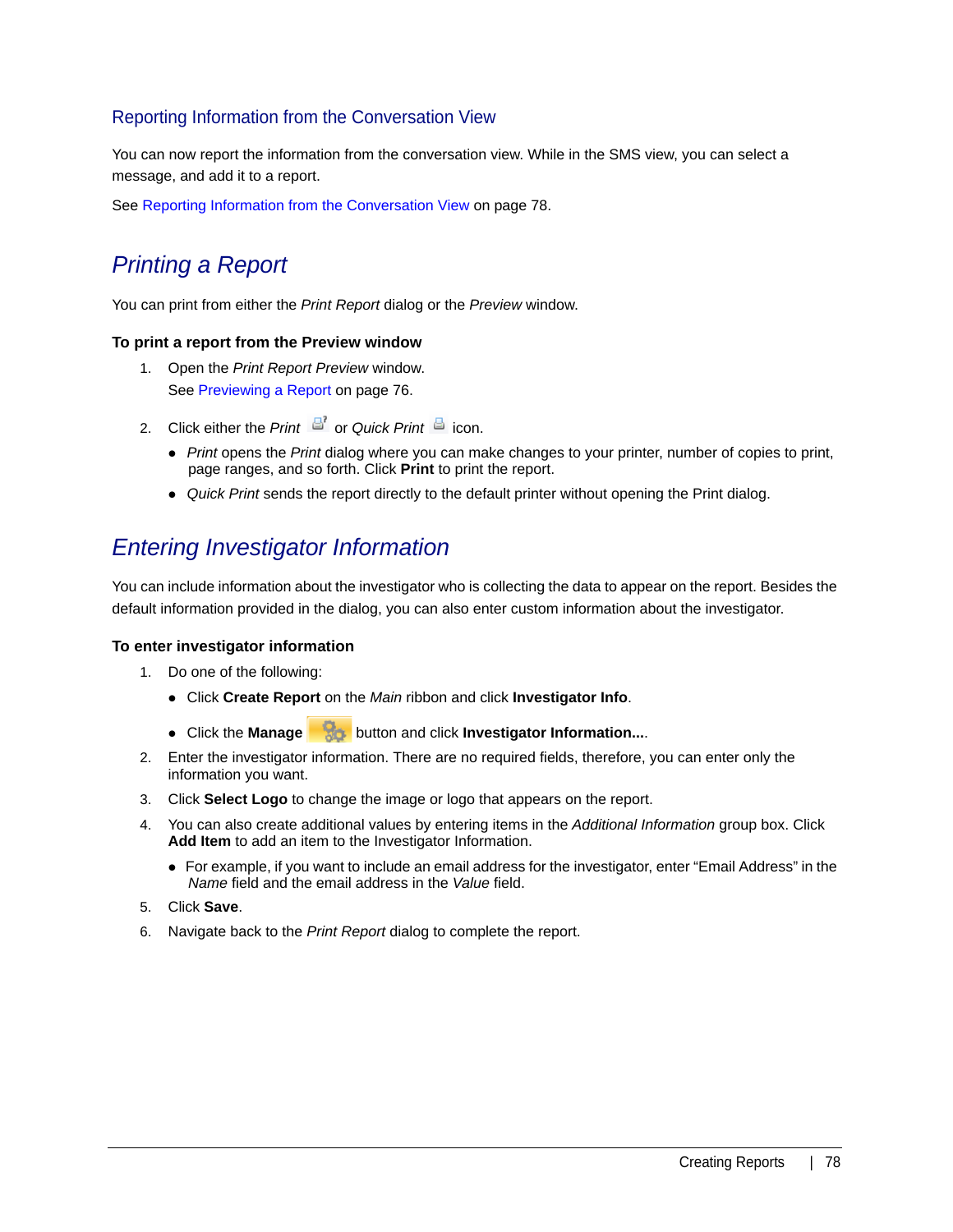# Chapter 6 Managing Settings

## MPE+ Settings

MPE+ Settings can be altered from the Manage menu. The following things can be set:

- [See Setting the License Host and Port on page 79.](#page-79-0)
- [See Setting the Temporary Folder Path on page 79.](#page-79-1)
- [See Setting Data Carving Max Concurrent Carvers on page 80.](#page-80-0)
- [See Setting the MPE+ Theme on page 80.](#page-80-1)

## <span id="page-79-0"></span>*Setting the License Host and Port*

You can set the License Host (this can be either localhost, or the computer name or IP Address of a remote network computer), and the License Port (the port number being used for transmitting activation information) from the Settings options. The default port is 6921, but if this is in use, you can change it.

#### **To set the License Host and Port**

- 1. Click the **Manage button.**
- 2. Click **Settings**.
- 3. Enter the **License Host** and **Port**.
- 4. Click **Save**.

## <span id="page-79-1"></span>*Setting the Temporary Folder Path*

You can set the location where your temporary data is stored. MPE+ uses a temporary folder while extracting data from a device and you can specify the location where you would like this data to reside. The location you select may need to contain large amounts of data, so it must be able to hold at least 100GB.

#### **To select the location of temporary data storage**

- 1. Click the **Manage Ba** button.
- 2. Click **Settings**.
- 3. Click the **Browse** button and select the location where you want temporary data stored.
- 4. Click **Save**.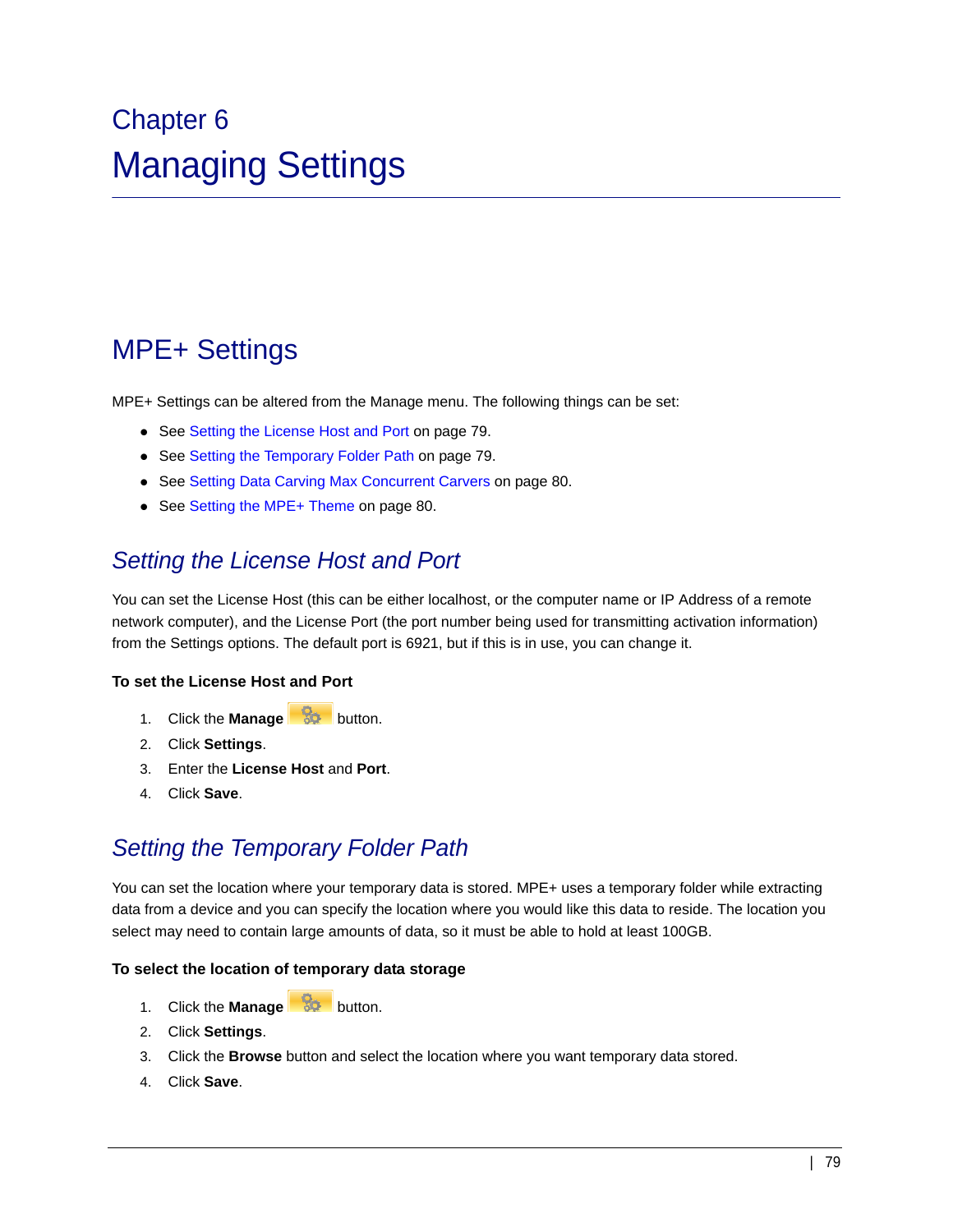## <span id="page-80-0"></span>*Setting Data Carving Max Concurrent Carvers*

You can set the maximum number of concurrent carvers that you want to run. By default, this is set to 20, which works for most machines. Only increase this number if you have a higher processing machine. Otherwise, increasing the number will cause your machine to run slowly.

#### **To set data carving max concurrent carvers**

- 1. Click the **Manage Button.**
- 2. Click **Settings**.
- 3. Set the number of carvers that you want to be able to run concurrently.
- 4. Click **Save**.

## <span id="page-80-1"></span>*Setting the MPE+ Theme*

You can customize the color theme of MPE+. You changes to the theme will be reflected in the application when you restart it.

#### **To set the MPE+ Theme**

- 1. Click the **Manage Button**.
- 2. Click **Settings**.
- 3. Expand the **Available Themes** drop-down and select the theme of your choice.

## *Setting Internet Connectivity for MPE+*

You can manually enable and disable MPE+'s access to the internet.

#### **To allow MPE+ to connect to the internet**

- 1. Click the **Manage Bar** button.
- 2. Click **Settings**.
- 3. Select the check box to enable internet access or deselect to disable.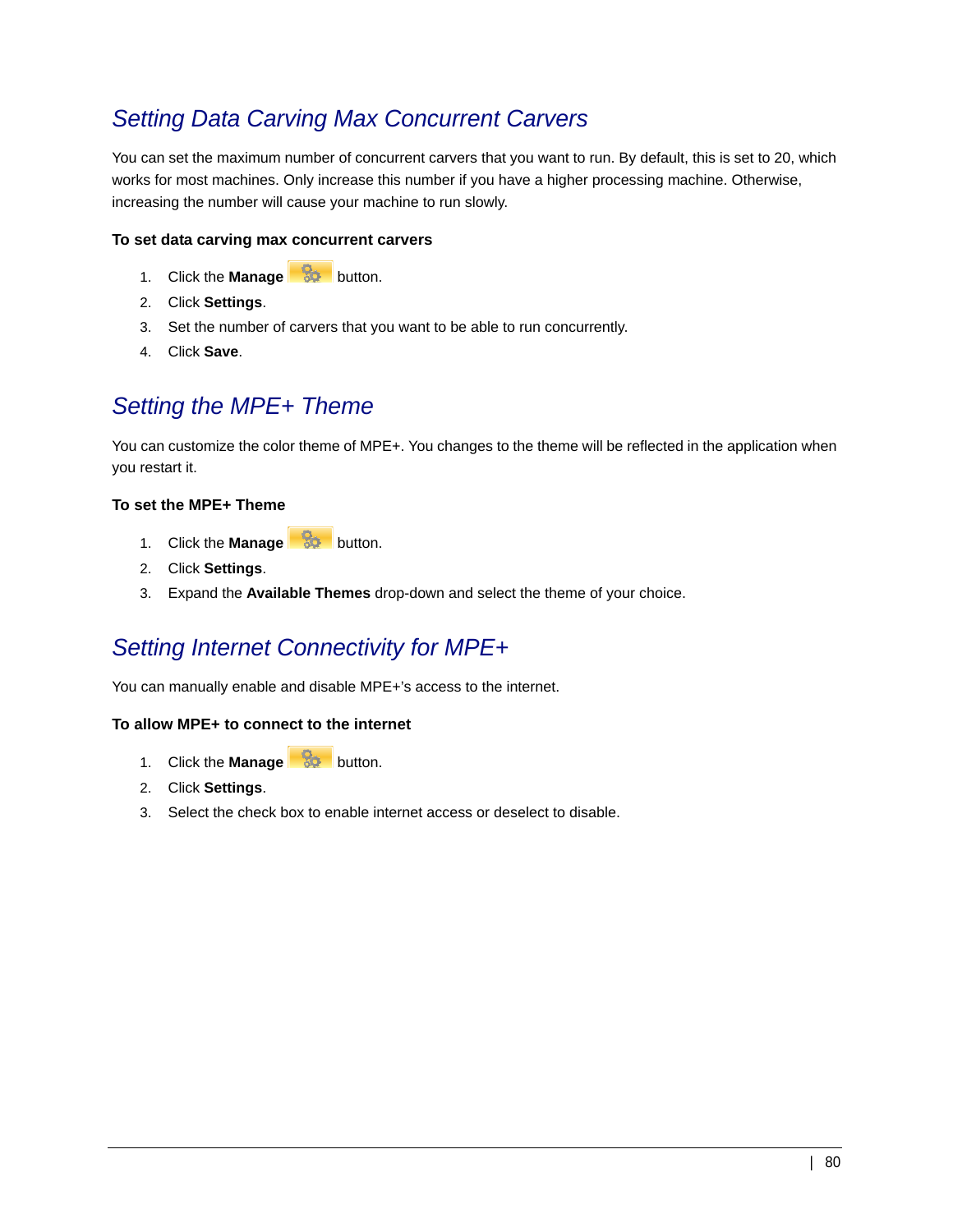## Managing Drivers

## *Importing Drivers Manually*

You can import drivers from a file on your system in addition to having MPE+ automatically search for and install new drivers.

#### **To import drivers from a folder**

- 1. Click the **Manage** button.
- 2. Select **Import Drivers**.
- 3. Browse to the file and click **OK**.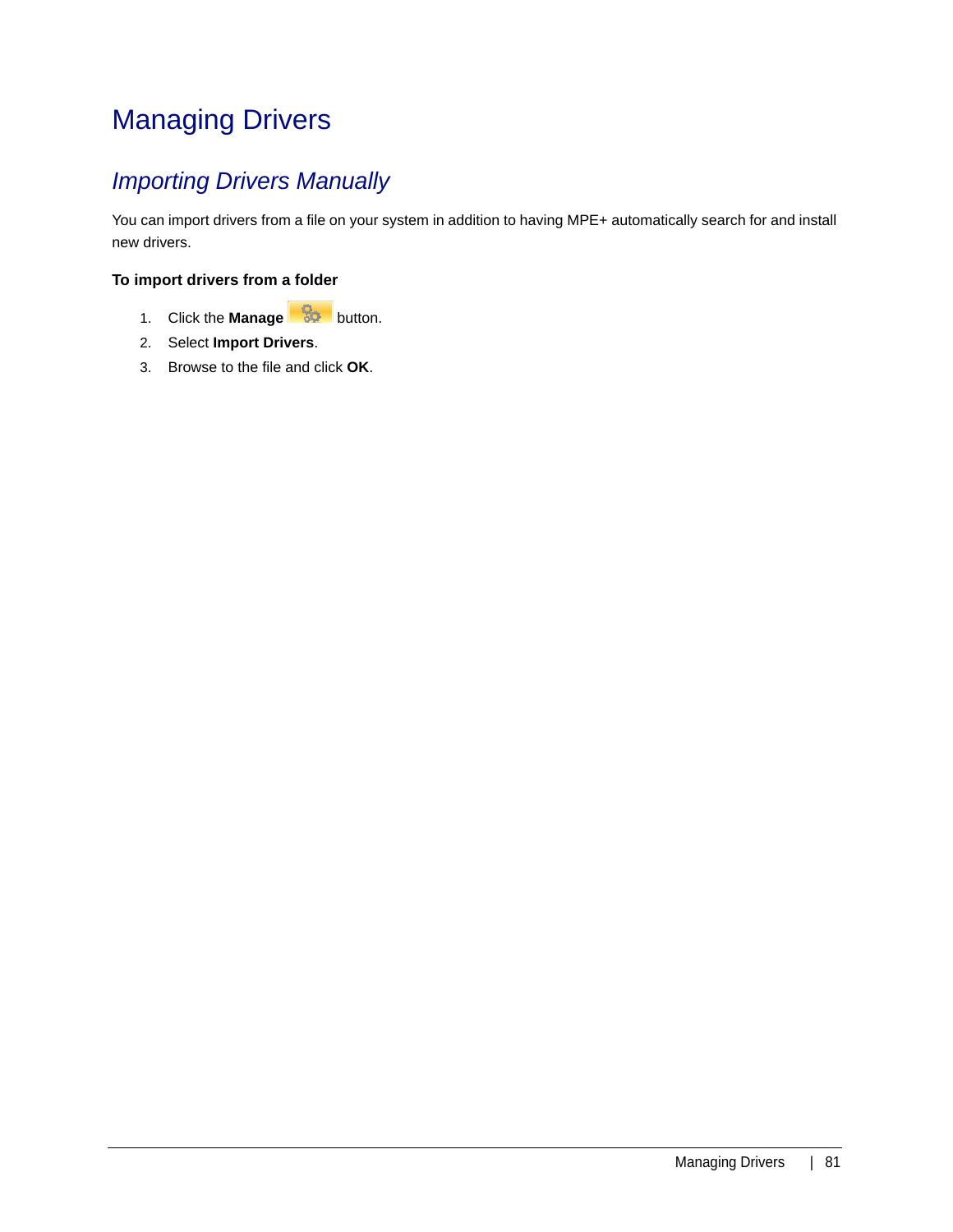## Managing Layouts

You can perform the following tasks with layouts:

- [See Customizing Your Layout on page 82.](#page-82-0)
- [See Saving Your Layout on page 83.](#page-83-0)
- [See Loading a Saved Layout on page 83.](#page-83-1)
- [See Resetting the Layout to the Default on page 83.](#page-83-2)

## <span id="page-82-0"></span>*Customizing Your Layout*

You can customize the layout of MPE+ by clicking and dragging the panels in the Data Views. You can then save your layout for continued use.

#### **To customize your layout**

- 1. Extract or import phone data.
- 2. Click on the **Data Views** tab.
- 3. Select the *Data View* that you want to view.
- 4. Click and drag the panels to the location that best works for your workflow. Use the docking guides if you want the panel to dock within the window, or you can let the panel float.



#### **Docking Guides in Data View**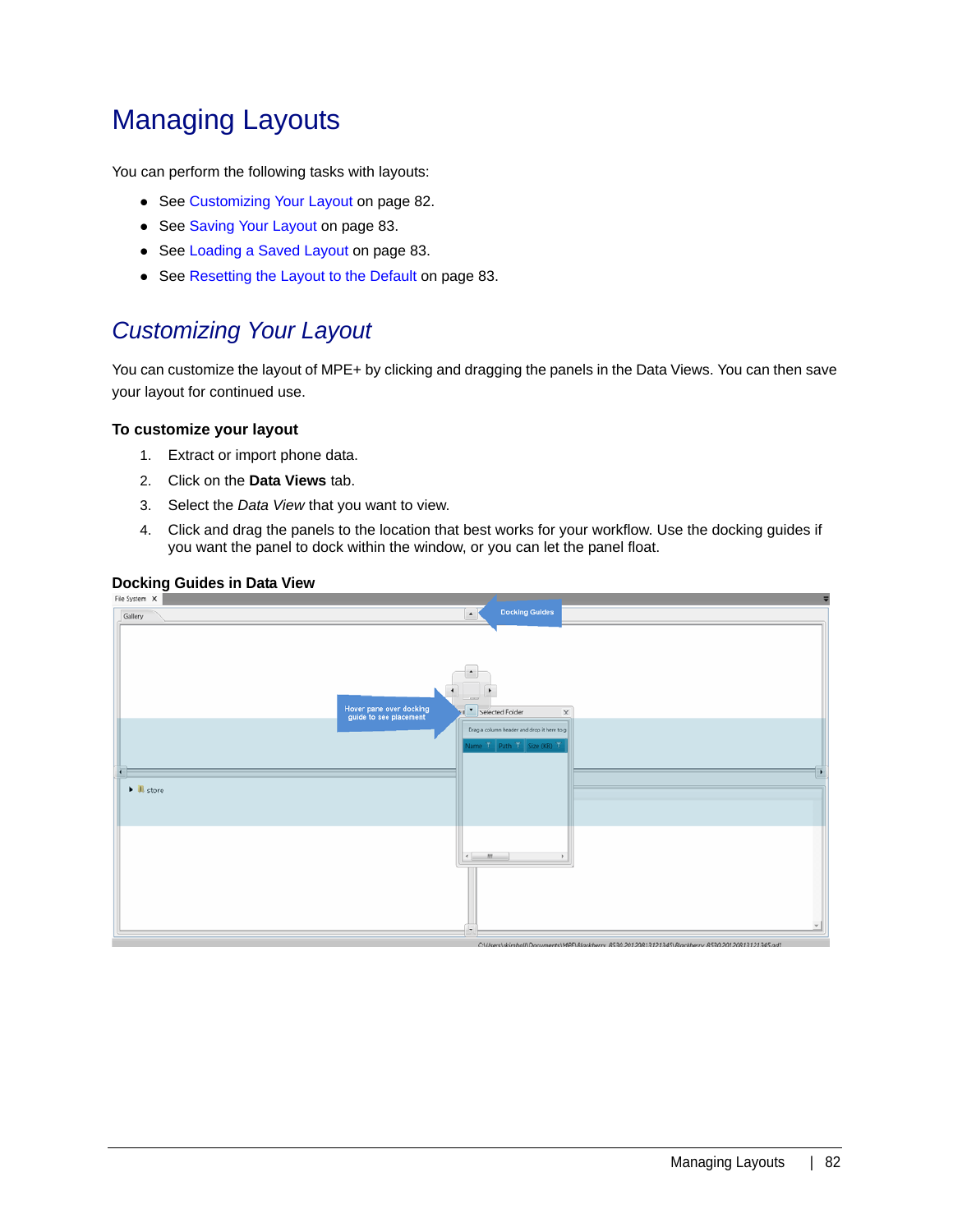## <span id="page-83-0"></span>*Saving Your Layout*

You can save your custom layout so that you don't have to customize the panels every time you use MPE+. You can only have one layout saved at a time.

#### **To save your custom layout**

- 1. Click the **Manage Button.**
- 2. Click **Save Layout**.
- 3. Click **OK**.

## <span id="page-83-1"></span>*Loading a Saved Layout*

If you have altered your layout to be different than the layout that you have saved, you can return to your saved layout by loading it.

#### **To load a saved layout**

- 1. Click the **Manage** button.
- 2. Click **Load Saved Layout**. The saved layout loads in the Data View.

## <span id="page-83-2"></span>*Resetting the Layout to the Default*

If you have changed you layout and you want to return the default layout, you can reset the layout to the default.

#### **To reset the layout to the default**

- 1. Click the **Manage** button.
- 2. Click **Reset Layout to Default**. The layout resets to the default in the Data View.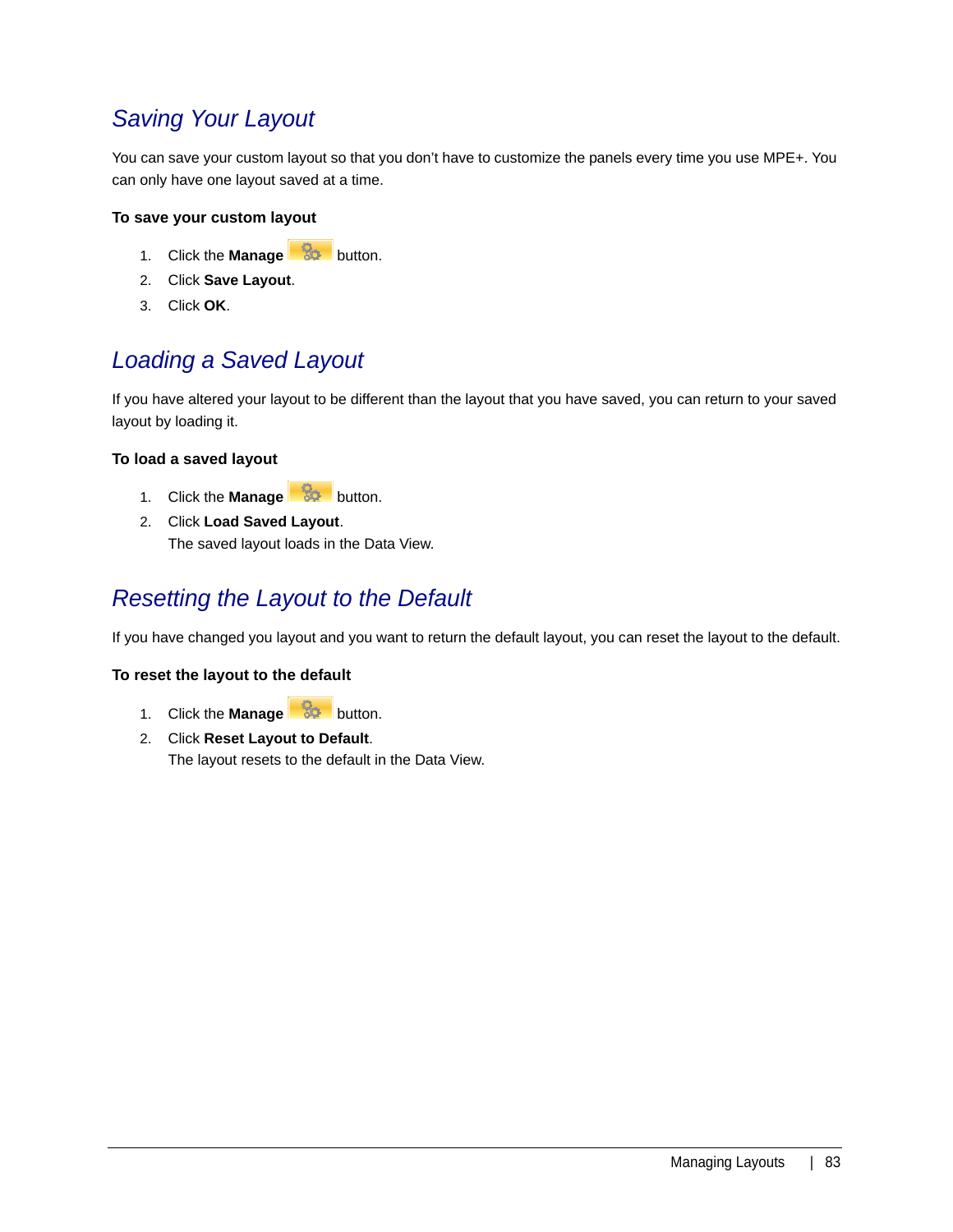## Opening the User Guide

You can open the MPE+ User Guide from the application if you need more information on the application.

#### **To open the MPE+ User Guide**

- 1. Click the **Manage Button**.
- 2. Click **User Guide**. The PDF of the guide opens.

## Viewing Supported Devices

#### **To view a list of supported devices**

- 1. Click the **Manage** button.
- 2. Click **Supported Devices**.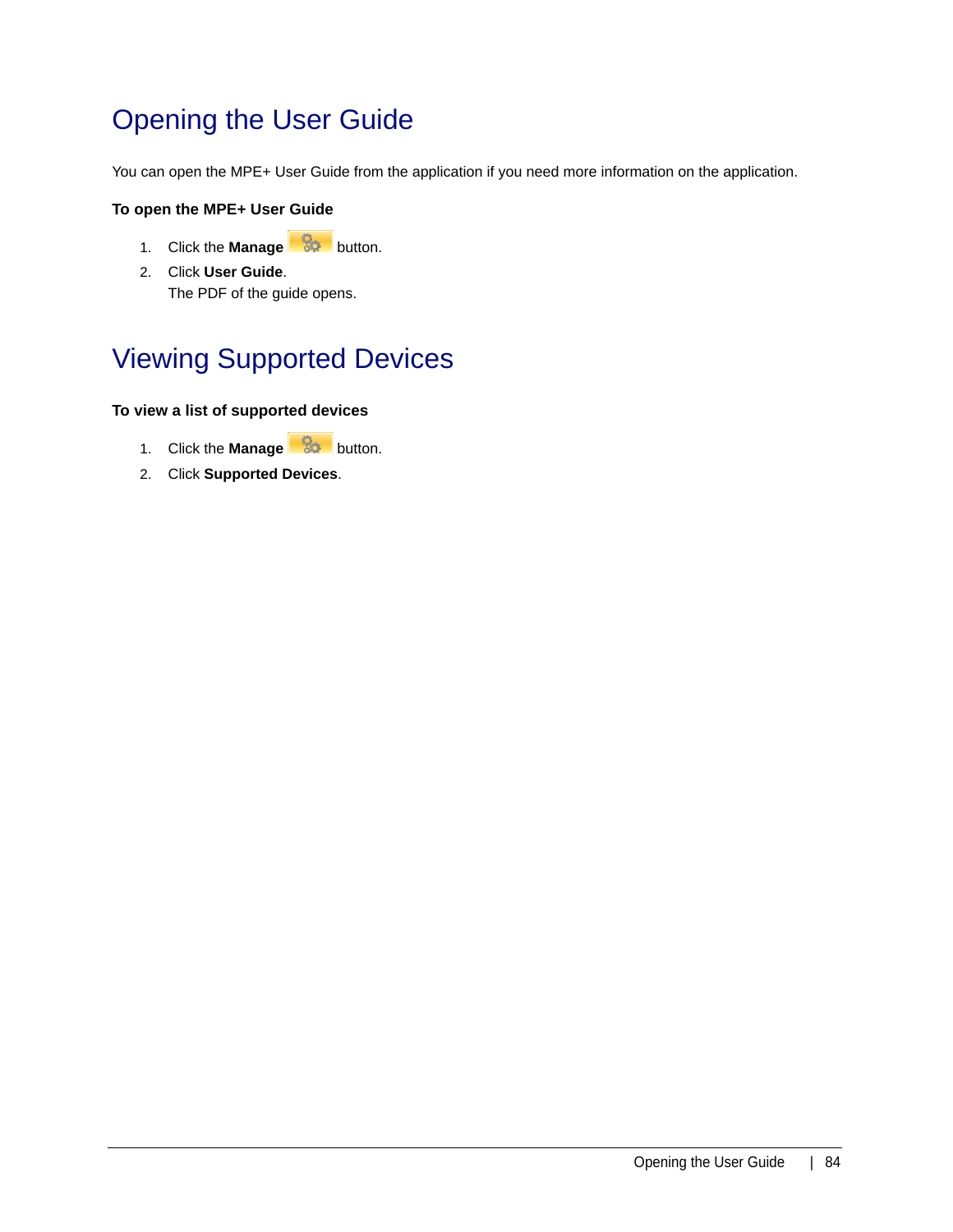# Chapter 7 Appendix A — Managing Security Devices and Licenses

This chapter expands on the licensing information needed to run AccessData products, including AccessData product licenses, Virtual CodeMeter activation, and Network License Server configurations.

## AccessData Product Licenses

This section acquaints you with the managing AccessData product licenses. Here you will find details regarding the LicenseManager interface and how to manage licenses and update products using LicenseManager.

## *Installing and Managing Security Devices*

Before you can manage licenses with LicenseManager, you must install the proper security device software and/ or drivers. This section explains installing and using the Wibu CodeMeter Runtime software and USB CmStick, as well as the Keylok USB dongle drivers and dongle device.

### Installing the Security Device

As discussed previously, AccessData products require a licensing security device that communicates with the program to verify the existence of a current license. The device can be the older Keylok dongle, or the newer WIBU-SYSTEMS (Wibu) CodeMeter (CmStick). Both are USB devices, and both require specific software to be installed prior to connecting the devices and running your AccessData products. You will need:

- The WIBU-SYSTEMS CodeMeter Runtime software with a WIBU-SYSTEMS CodeMeter (CmStick), either the physical USB device, or the Virtual device. See
- The WIBU-SYSTEMS CodeMeter Runtime software, and the AccessData Dongle Drivers with a Keylok dongle

**Note:** Without a license security device and its related software, you can run PRTK or DNA in Demo mode only.

The CmStick or dongle should be stored in a secure location when not in use.

You can install your AccessData product and the CodeMeter software from the shipping CD or from downloadable files available on the AccessData website at<www.accessdata.com>.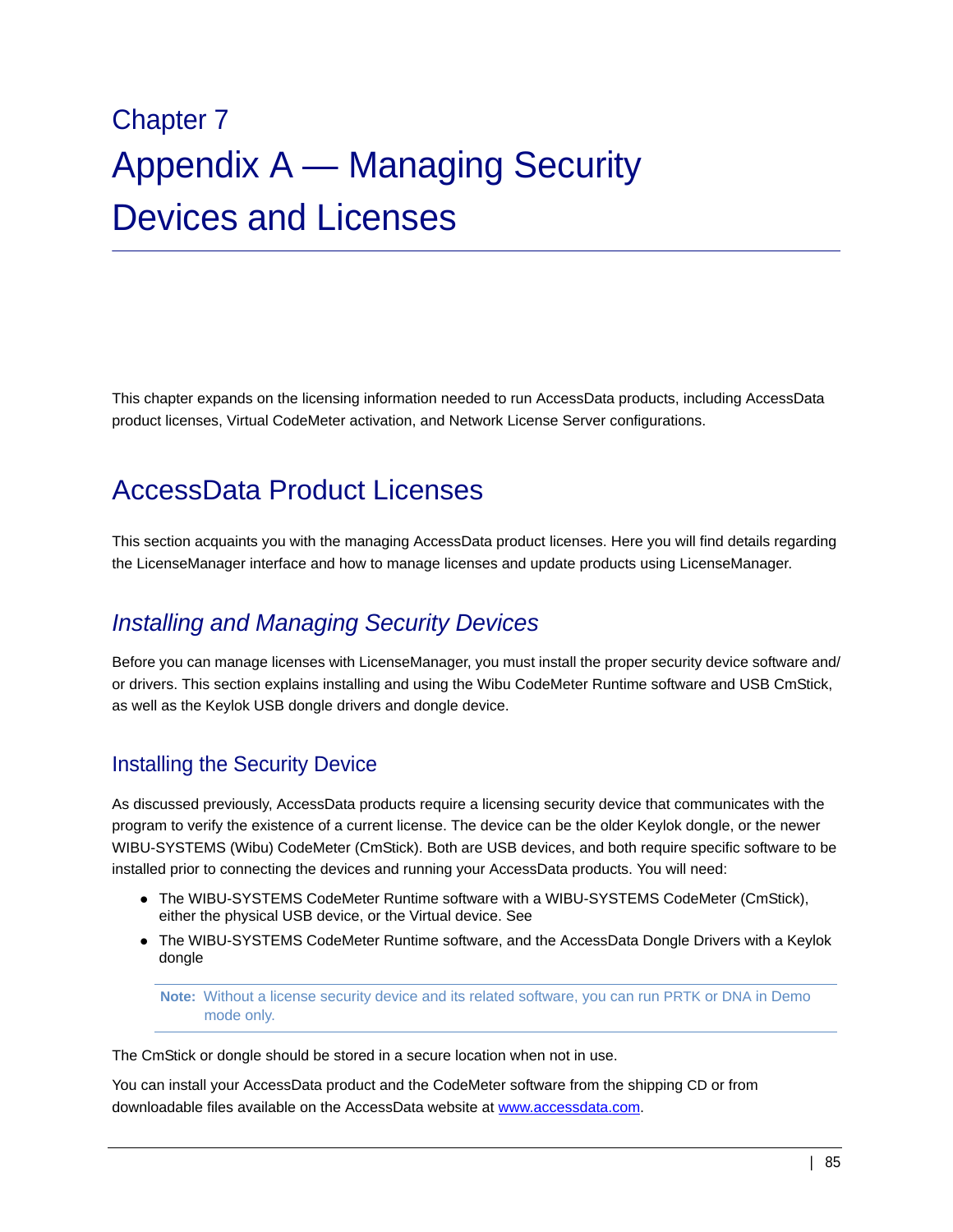Click **Support > Downloads**, and browse to the product to download. Click the download link and save the file locally prior to running the installation files.

#### Installing the CodeMeter Runtime Software

When you purchase the full PRTK package, AccessData provides a USB CmStick with the product package. The green Keylok dongles are no longer provided, but can be purchased separately through your AccessData Sales Representative.

To use the CmStick, you must first install the CodeMeter Runtime software, either from the shipping CD, or from the setup file downloaded from the AccessData website.

#### Locating the Setup File

To install the CodeMeter Runtime software from the CD, you can browse to the setup file, or select it from the Autorun menu.

#### **To download the CodeMeter Runtime software**

- 1. [Go to w](www.accessdata.com)ww.accessdata.com and do the following:
- 2. Click **Support** > **Downloads**.
- 3. Find one of the following, according to your system:
	- CodeMeter Runtime 4.20b (32 bit) MD5: 2e658fd67dff9da589430920624099b3 (MD5 hash applies only to this version)
	- CodeMeter Runtime 4.20b (64 bit) MD5: b54031002a1ac18ada3cb91de7c2ee84 (MD5 hash applies only to this version)
- 4. Click the **Download** link.
- 5. Save the file to your PC and run after the download is complete.

When the download is complete, double-click on the downloaded file.

#### **To run the CodeMeter Runtime Setup**

- 1. Double-click the CodeMeterRuntime[*32 or 64*]\_4.20b.exe.
- 2. In the *Welcome* dialog, click **Next**.
- 3. Read and accept the License Agreement.
- 4. Click **Next**.
- 5. Enter User Information.
- 6. Specify whether this application should be available only when you log in, or for anyone who uses this computer.
- 7. Click **Next**.
- 8. Select the features you want to install.
- 9. Click **Disk Cost** to see how much space the installation of CodeMeter software takes, and drive space available. This helps you determine the destination drive.
- 10. Click **OK**.
- 11. Click **Next**.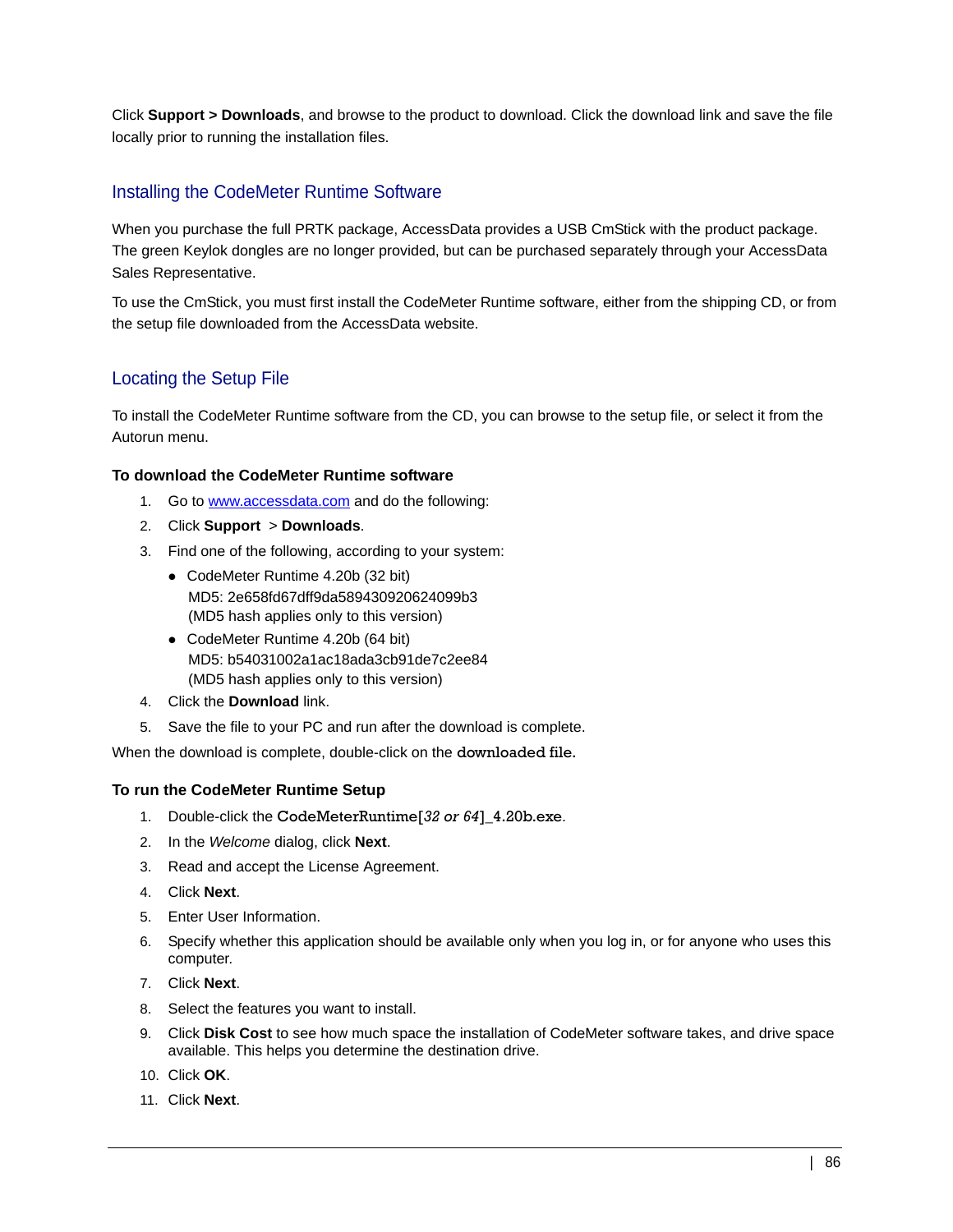- 12. When you are satisfied with the options you have selected, click **Next**.
- 13. Installation will run its course. When complete, you will see the "CodeMeter Runtime Kit v4.20b has been successfully installed" screen. Click **Finish** to exit the installation.

#### The CodeMeter Control Center

When the CodeMeter Runtime installation is complete, the CodeMeter Control Center pops up. This is a great time to connect the CmStick and verify that the device is recognized and is Enabled. Once verified, you can close the control center and run your AccessData product(s).

When the software is installed, but the CmStick is not connected, you will see a system tray icon that looks like this:



When the software is installed, and the CmStick is connected and recognized, you will see a system tray icon that looks like this:



For the most part there is nothing you need to do with this control center, and you need make no changes using this tool with very few exceptions. If you have problems with your CmStick, contact AccessData Support and an agent will walk you through any troubleshooting steps that may need to be performed.

### Installing Keylok Dongle Drivers

#### **To install the Keylok USB dongle drivers**

- 1. Choose one of the following methods:
	- If installing from CD, insert the CD into the CD-ROM drive and click **Install the Dongle Drivers.** If auto-run is not enabled, select **Start** > **Run**. Browse to the CD-ROM drive and select Autorun.exe.
	- If installing from a file downloaded from the AccessData website, locate the Dongle\_driver\_1.6.exe setup file, and double-click it.
- 2. Click **Next.**
- 3. Select the type of dongle to install the drivers for.
- 4. Click **Next**.
- 5. If you have a USB dongle, verify that it is not connected.
- 6. Click **OK***.*

A message box appears telling you that the installation is progressing.

- 7. When you see the Dongle Driver Setup window that says, "Finished Dongle Installation," click **Finish**.
- 8. Connect the USB dongle. Wait for the Windows Found New Hardware wizard, and follow the prompts.

**Important:** If the Windows Found New Hardware wizard appears, complete the wizard. Do not close without completing, or the dongle driver will not be installed.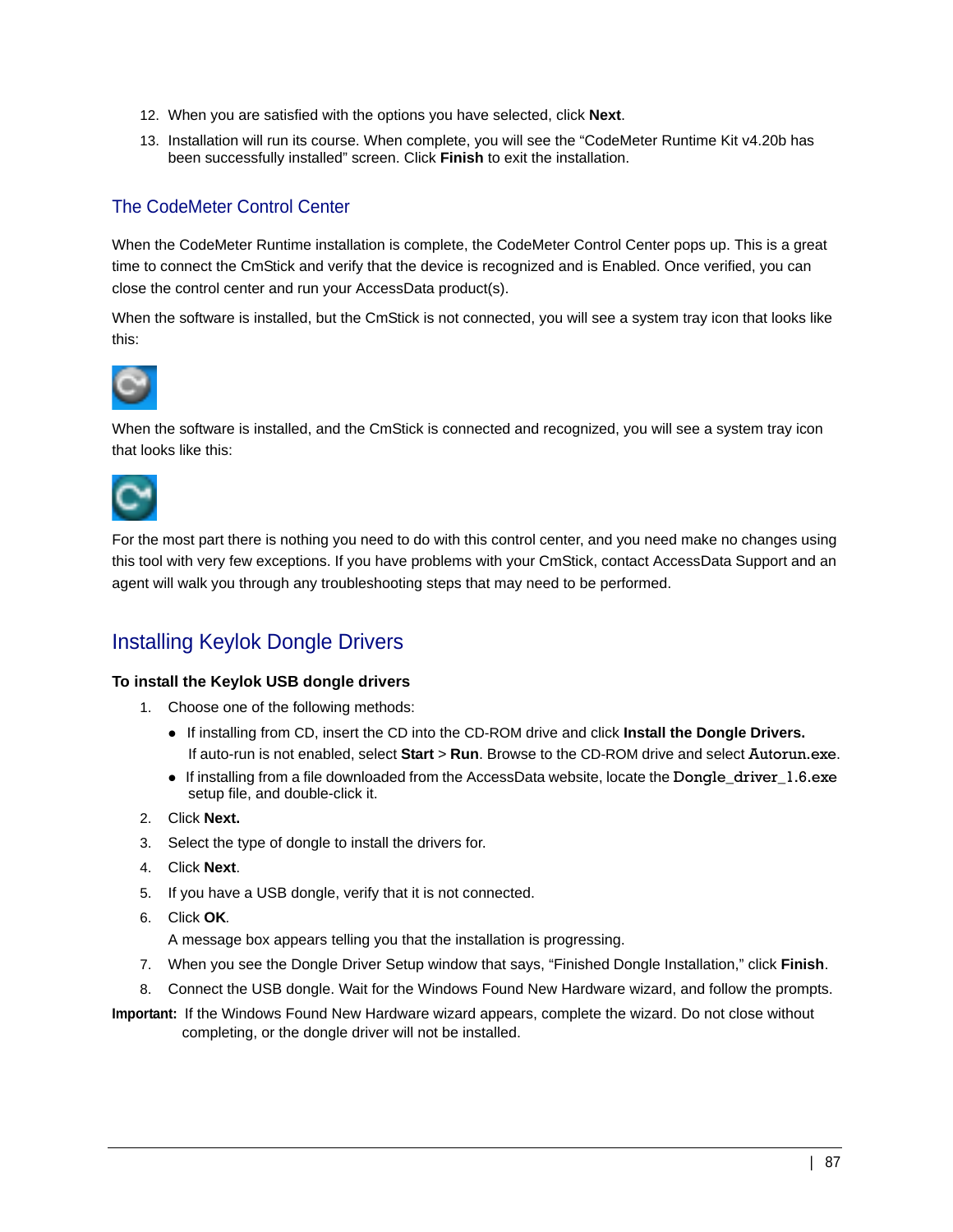#### Windows Found New Hardware Wizard

When you connect the dongle after installing the dongle drivers, you should wait for the Windows Found New Hardware Wizard to open. It is not uncommon for users to disregard this wizard, and then find that the dongle is not recognized and their AccessData software will not run.

#### **To configure the dongle using the Found New Hardware Wizard**

- 1. When prompted whether to connect to Windows Update to search for software, select, "No, not this time."
- 2. Click **Next**.
- 3. When prompted whether to install the software automatically or to install from a list of specific locations, choose, "Install the software automatically (Recommended)."
- 4. Click **Next**.
- 5. Click **Finish** to close the wizard.

Once you have installed the dongle drivers and connected the dongle and verified that Windows recognizes it, you can use LicenseManager to manage product licenses.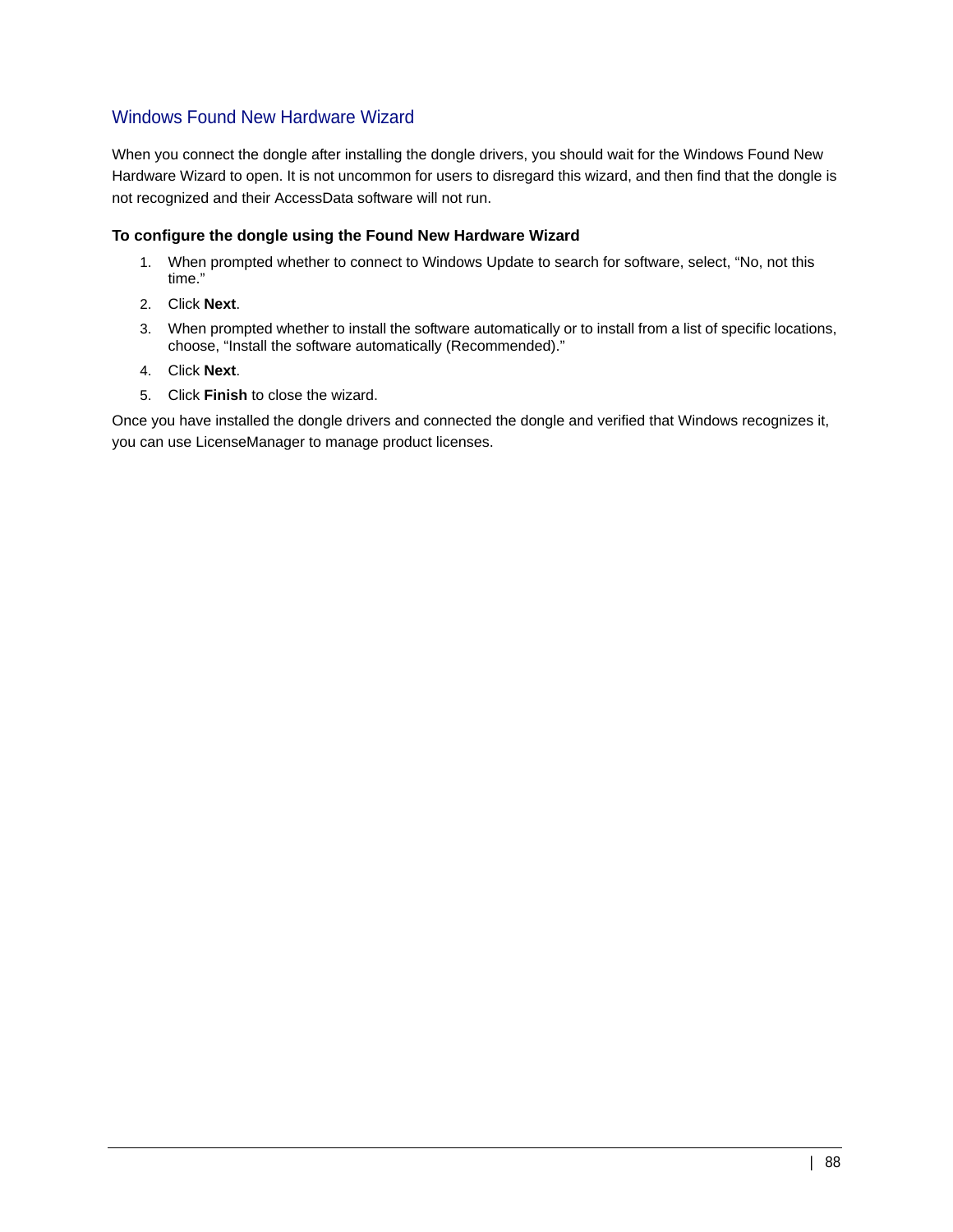## Installing LicenseManager

LicenseManager lets you manage product and license subscriptions using a security device or device packet file.

#### **To download the LicenseManager installer from the AccessData web site**

- 1. Go to the AccessData download page at: [http://www.accessdata.com/downloads.htm](http://www.accessdata.com/downloads.html).
- 2. On the download page, click the **LicenseManager Download** link.
- 3. Save the installation file to your download directory or other temporary directory on your drive.
	- 3a. The current version information is as follows:
		- License Manager version 3.1.1 (LicenseManager\_3.1.1.exe)
		- Release Date: March 25, 2010
		- MD5: 2e645ca8b0ca57aafbc156213be2147f (for this version only)

#### **To install LicenseManager**

- 1. Navigate to, and double-click the installation file.
- 2. Wait for the *Preparing to Install* processes to complete.
- 3. Click **Next** on the *Welcome* screen
- 4. Read and accept the License Agreement
- 5. Click **Next**.
- 6. Accept the default destination folder, or select a different one.
- 7. Click **Next**.
- 8. In the Ready to Install the Program dialog, click **Back** to review or change any of the installation settings. When you are ready to continue, click **Install**.
- 9. Wait while the installation completes.
- 10. If you want to launch LicenseManager after completing the installation, mark the **Launch AccessData LicenseManager** check box.
- 11. Select the **Launch AccessData LicenseManager** check box to run the program upon finishing the setup.
- 12. Click **Finish** to finalize the installation and close the wizard.

## *Starting LicenseManager*

#### **To launch LicenseManager**

- 1. Launch LicenseManager in any of the following ways:
	- Execute LicenseManager.exe from C:\Program Files\AccessData\Common Files\AccessData LicenseManager\.
	- Click **Start > All Programs > AccessData > LicenseManager > LicenseManager.**
	- Click or double-click (depending on your Windows settings) the **LicenseManager** icon on your  $\mathsf{desktop}$ .
	- From some AccessData programs, you can run LicenseManager from the **Tools > Other Applications** menu. This option is not available in PRTK or DNA.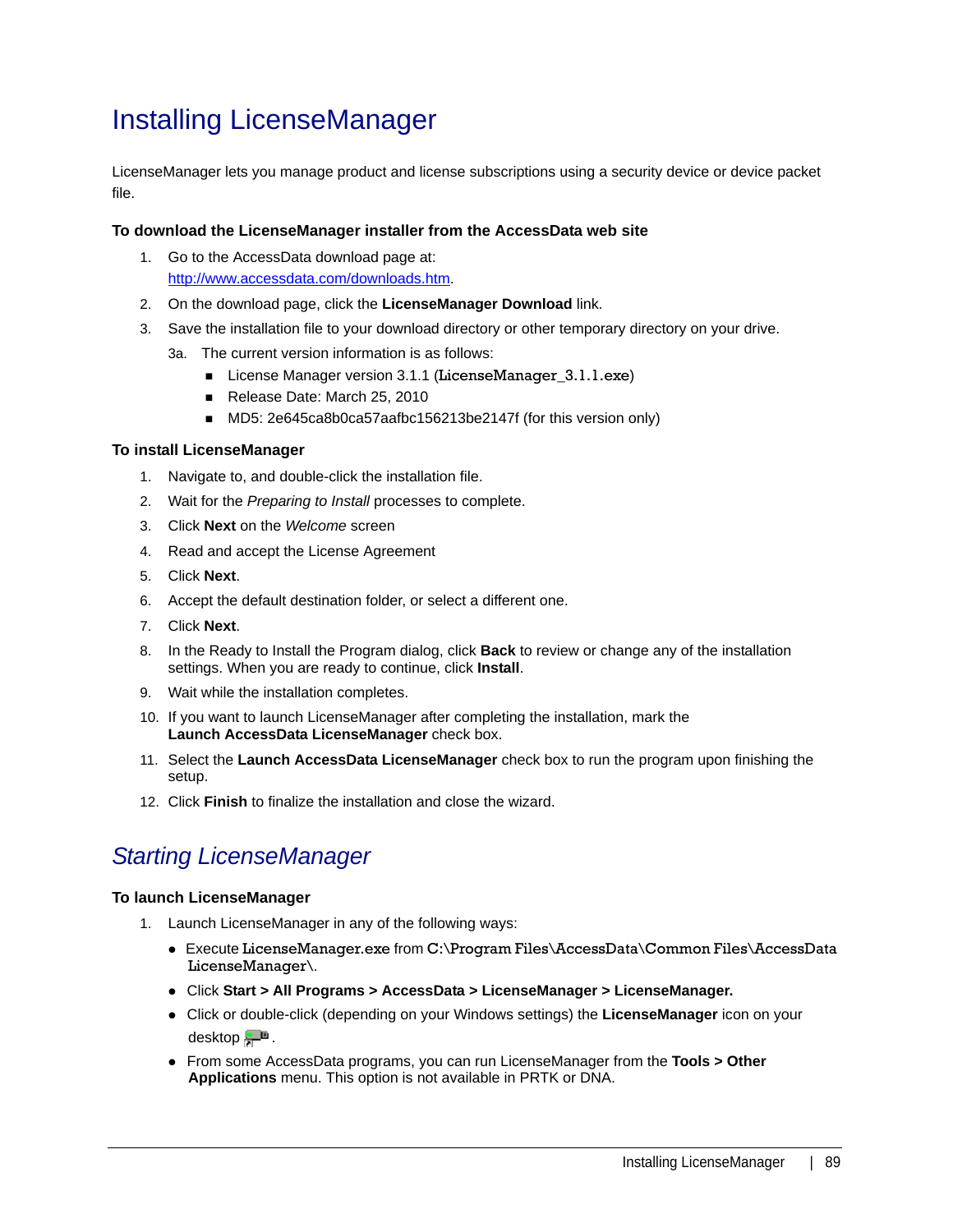When starting, LicenseManager reads licensing and subscription information from the installed and connected WIBU-SYSTEMS CodeMeter Stick, or Keylok dongle.

#### **If using a Keylok dongle, and LicenseManager either does not open or displays the message, "Device Not Found"**

- 1. Make sure the correct dongle driver is installed on your computer.
- 2. With the dongle connected, check in Windows Device Manager to make sure the device is recognized. If it has an error indicator, right click on the device and choose Uninstall.
- 3. Remove the dongle after the device has been uninstalled.
- 4. Reboot your computer.
- 5. After the reboot is complete, and all startup processes have finished running, connect the dongle.
- 6. Wait for Windows to run the Add New Hardware wizard. If you already have the right dongle drivers installed, do not browse the internet, choose, "No, not this time."
- 7. Click **Next** to continue.
- 8. On the next options screen, choose, "Install the software automatically (Recommended)
- 9. Click **Next** to continue.
- 10. When the installation of the dongle device is complete, click Finish to close the wizard.
- 11. You still need the CodeMeter software installed, but will not need a CodeMeter Stick to run LicenseManager.

#### **If using a CodeMeter Stick, and LicenseManager either does not open or displays the message, "Device Not Found"**

- 1. Make sure the CodeMeter Runtime 4.20b software is installed. It is available at www.accessdata.com/ support. Click Downloads and browse to the product. Click on the download link. You can **Run** the product from the Website, or **Save** the file locally and run it from your PC. Once the CodeMeter Runtime software is installed and running, you will see a gray icon in your system tray:  $\circ$ .
- 2. Make sure the CodeMeter Stick is connected to the USB port. When the CmStick is then connected, you will see the icon change to look like this:  $\heartsuit$ .

If the CodeMeter Stick is not connected, LicenseManager still lets you to manage licenses using a security device packet file if you have exported and saved the file previously.

#### **To open LicenseManager without a CodeMeter Stick installed**

- 1. Click **Tools** > **LicenseManager**.
	- LicenseManager displays the message, "Device not Found".
- 2. Click **OK**, then browse for a security device packet file to open.

**Note:** Although you can run LicenseManager using a packet file, AccessData products will not run with a packet file alone. You must have the CmStick or dongle connected to the computer to run AccessData products that require a license.

## *Using LicenseManager*

LicenseManager provides the tools necessary for managing AccessData product licenses on a WIBU-SYSTEMS CodeMeter Stick security device, a Keylok dongle, a Virtual Dongle, or in a security device packet file.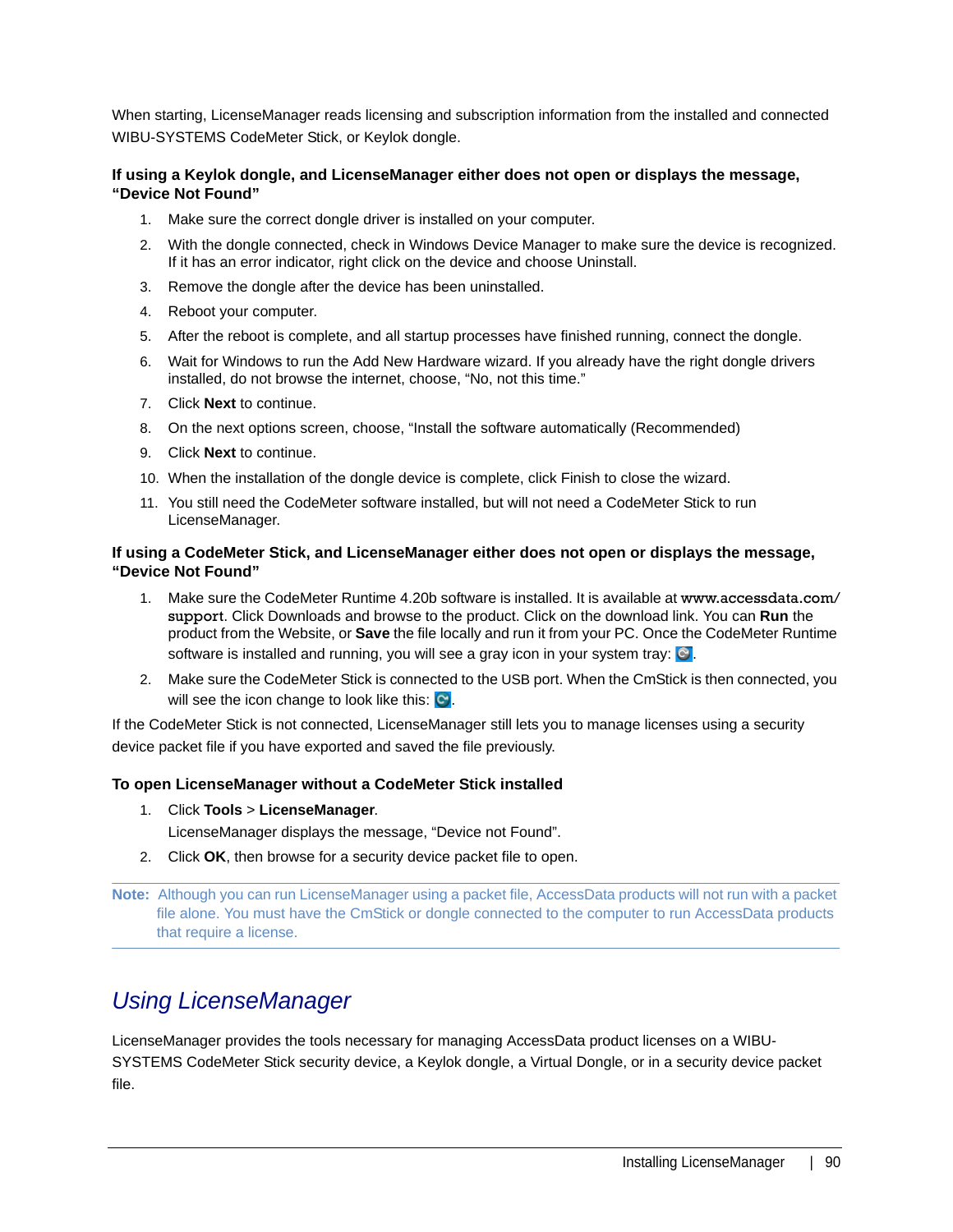LicenseManager displays license information, allows you to add licenses to or remove existing licenses from a dongle or CmStick. LicenseManager, and can also be used to export a security device packet file. Packet files can be saved and reloaded into LicenseManager, or sent via email to AccessData support.

In addition, you can use LicenseManager to check for product updates and in some cases download the latest product versions.

LicenseManager displays CodeMeter Stick information (including packet version and serial number) and licensing information for all AccessData products. The Purchase Licenses button connects directly to the AccessData website and allows you to browse the site for information about products you may wish to purchase. Contact AccessData by phone to speak with a Sales Representative for answers to product questions, and to purchase products and renew licenses and subscriptions.

### The LicenseManager Interface

The LicenseManager interface consists of two tabs that organize the options in the LicenseManager window: the Installed Components tab and the Licenses tab.

#### The Installed Components Tab

The Installed Components tab lists the AccessData programs installed on the machine. The following information is displayed on the Installed Components tab:

| <b>Item</b>          | <b>Description</b>                                                                                                                   |
|----------------------|--------------------------------------------------------------------------------------------------------------------------------------|
| Program              | Lists all AccessData products installed on the host.                                                                                 |
| Installed Version    | Displays the version of each AccessData product installed on the host.                                                               |
| Newest Version       | Displays the latest version available of each AccessData product installed on the host.<br>Click <b>Newest</b> to refresh this list. |
| <b>Product Notes</b> | Displays notes and information about the product selected in the program list.                                                       |
| AccessData Link      | Links to the AccessData product page where you can learn more about AccessData<br>products.                                          |

#### **LicenseManager Installed Components Tab Features**

The following buttons provide additional functionality from the Installed Components tab:

#### **LicenseManager Installed Components Buttons**

| <b>Button</b>         | <b>Function</b>                                                                                                                                                                                             |
|-----------------------|-------------------------------------------------------------------------------------------------------------------------------------------------------------------------------------------------------------|
| Help                  | Opens the LicenseManager Help web page.                                                                                                                                                                     |
| <b>Install Newest</b> | Installs the newest version of the programs checked in the product window, if that program is available for download. You can also get the latest versions from our website<br>using your Internet browser. |
| <b>Newest</b>         | Updates the latest version information for your installed products.                                                                                                                                         |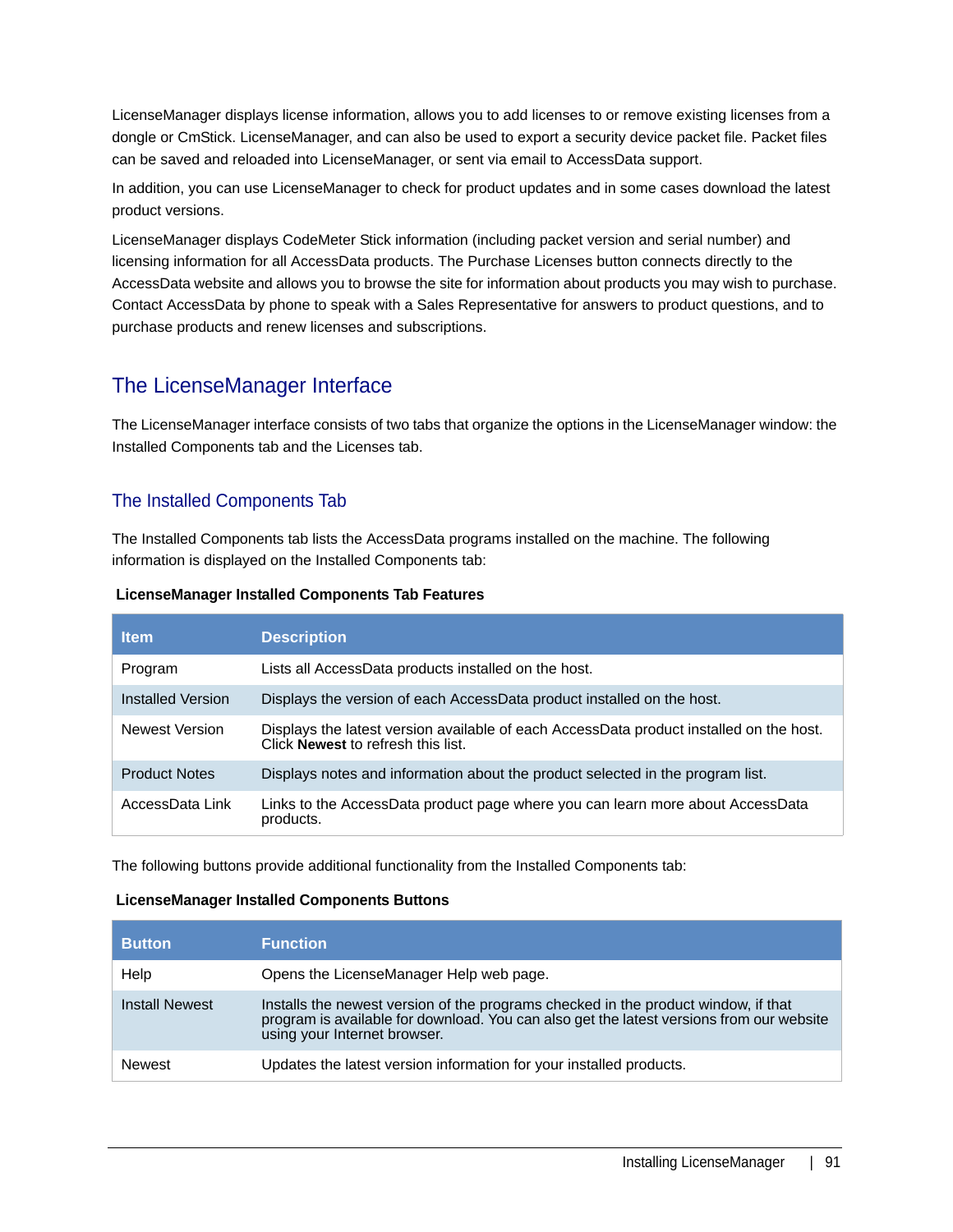#### **LicenseManager Installed Components Buttons (Continued)**

| <b>Button</b> | <b>Function</b>                                                                                                         |
|---------------|-------------------------------------------------------------------------------------------------------------------------|
| About         | Displays the About LicenseManager screen. Provides version, copyright, and trademark<br>information for LicenseManager. |
| Done          | Closes LicenseManager.                                                                                                  |

Use the Installed Components tab to manage your AccessData products and stay up to date on new releases.

#### The Licenses Tab

The Licenses tab displays CodeMeter Stick information for the current security device packet file and licensing information for AccessData products available to the owner of the CodeMeter Stick. The Licenses tab provides the following information:

#### **LicenseManager Licenses Tab Features**

| <b>Column</b>          | <b>Description</b>                                                                                                                                                                                                                                                                                |
|------------------------|---------------------------------------------------------------------------------------------------------------------------------------------------------------------------------------------------------------------------------------------------------------------------------------------------|
| Program                | Shows the owned licenses for AccessData products.                                                                                                                                                                                                                                                 |
| <b>Expiration Date</b> | Shows the date on which your current license expires.                                                                                                                                                                                                                                             |
| <b>Status</b>          | Shows these status of that product's license:<br>None: the product license is not currently owned<br>Days Left: displays when less than 31 days remain on the license.<br>• Never: the license is permanently owned. This generally applies to Hash Tables and<br>Portable Office Rainbow Tables. |
| Name                   | Shows the name of additional parameters or information a product requires for its<br>license.                                                                                                                                                                                                     |
| Value                  | Shows the values of additional parameters or information a product contained in or<br>required for its license.                                                                                                                                                                                   |
| Show Unlicensed        | When checked, the License window displays all products, whether licensed or not.                                                                                                                                                                                                                  |

The following license management actions can be performed using buttons found on the License tab:

#### **License Management Options**

| <b>Button</b>         | <b>Function</b>                                                                                                                                                                                                              |
|-----------------------|------------------------------------------------------------------------------------------------------------------------------------------------------------------------------------------------------------------------------|
| Remove License        | Removes a selected license from the Licenses window and from the CodeMeter Stick or<br>dongle. Opens the AccessData License Server web page to confirm success.                                                              |
| <b>Refresh Device</b> | Connects to the AccessData License Server. Downloads and overwrites the info on the<br>CodeMeter Stick or dongle with the latest information on the server.                                                                  |
| Reload from<br>Device | Begins or restarts the service to read the licenses stored on the CodeMeter Stick or<br>dongle.                                                                                                                              |
| Release Device        | Click to stop the program reading the dongle attached to your machine, much like<br>Windows' Safely Remove Hardware feature. Click this button before removing a dongle.<br>This option is disabled for the CodeMeter Stick. |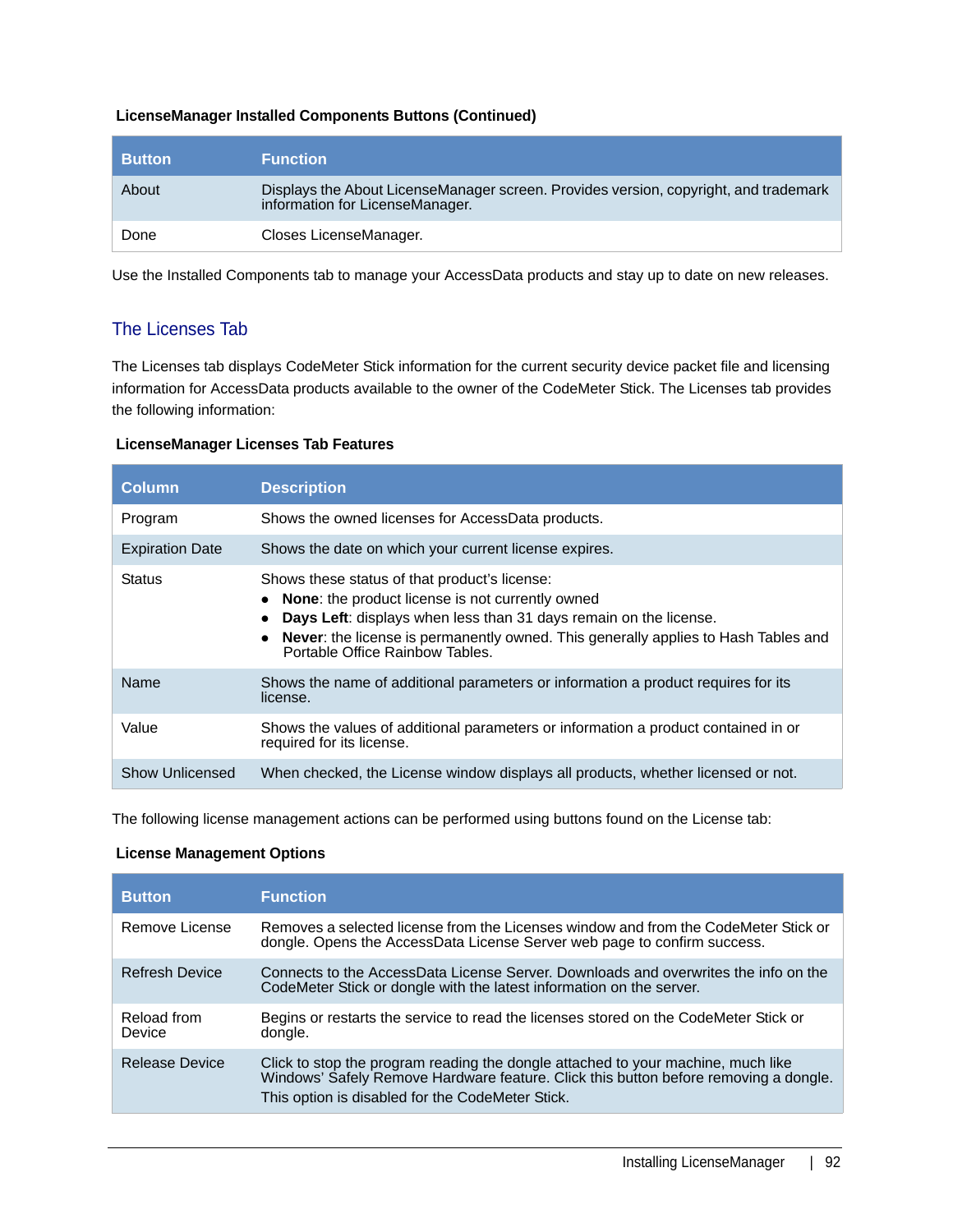#### **License Management Options (Continued)**

| <b>Button</b>                           | <b>Function</b>                                                                                                                                |
|-----------------------------------------|------------------------------------------------------------------------------------------------------------------------------------------------|
| Open Packet File                        | Opens Windows Explorer, allowing you to navigate to a .PKT file containing your license<br>information.                                        |
| Save to File                            | Opens Windows Explorer, allowing you to save a .PKT file containing your license<br>information. The default location is My Documents.         |
| Finalize Removal                        | Finishes the removal of licenses in the unbound state. Licenses must be unbound from<br>the CmStick or dongle before this button takes effect. |
| <b>View Registration</b><br><b>Info</b> | Displays an HTML page with your CodeMeter Stick number and other license<br>information.                                                       |
| Add Existing<br>License                 | Allows you to bind an existing unbound license to your CodeMeter Stick, through an<br>internet connection to the AccessData License Server.    |
| <b>Purchase License</b>                 | Brings up the AccessData product page from which you can learn more about<br>AccessData products.                                              |
| About                                   | Displays the About LicenseManager screen. Provides version, copyright, and trademark<br>information for LicenseManager.                        |
| Done                                    | Closes LicenseManager.                                                                                                                         |

### Opening and Saving Dongle Packet Files

You can open or save dongle packet files using LicenseManager. When started, LicenseManager attempts to read licensing and subscription information from the dongle. If you do not have a dongle installed, LicenseManager lets you browse to open a dongle packet file. You must have already created and saved a dongle packet file to be able to browse to and open it.

#### **To save a security device packet file**

- 1. Click the **Licenses** tab, then under License Packets, click **Save to File**.
- 2. Browse to the desired folder and accept the default name of the .PKT file; then click **Save**.

**Note:** In general, the best place to save the .PKT files is in the AccessData LicenseManager folder. The default path is C:\Program Files\AccessData\Common Files\AccessData LicenseManager\.

#### **To open a security device packet file**

- 1. Select the **Licenses** tab.
- 2. Under *License Packets*, click **Open Packet File**.
- 3. Browse for a dongle packet file to open. Select the file and click **Open**.

### Adding and Removing Product Licenses

On a computer with an Internet connection, LicenseManager lets you add available product licenses to, or remove them from, a dongle.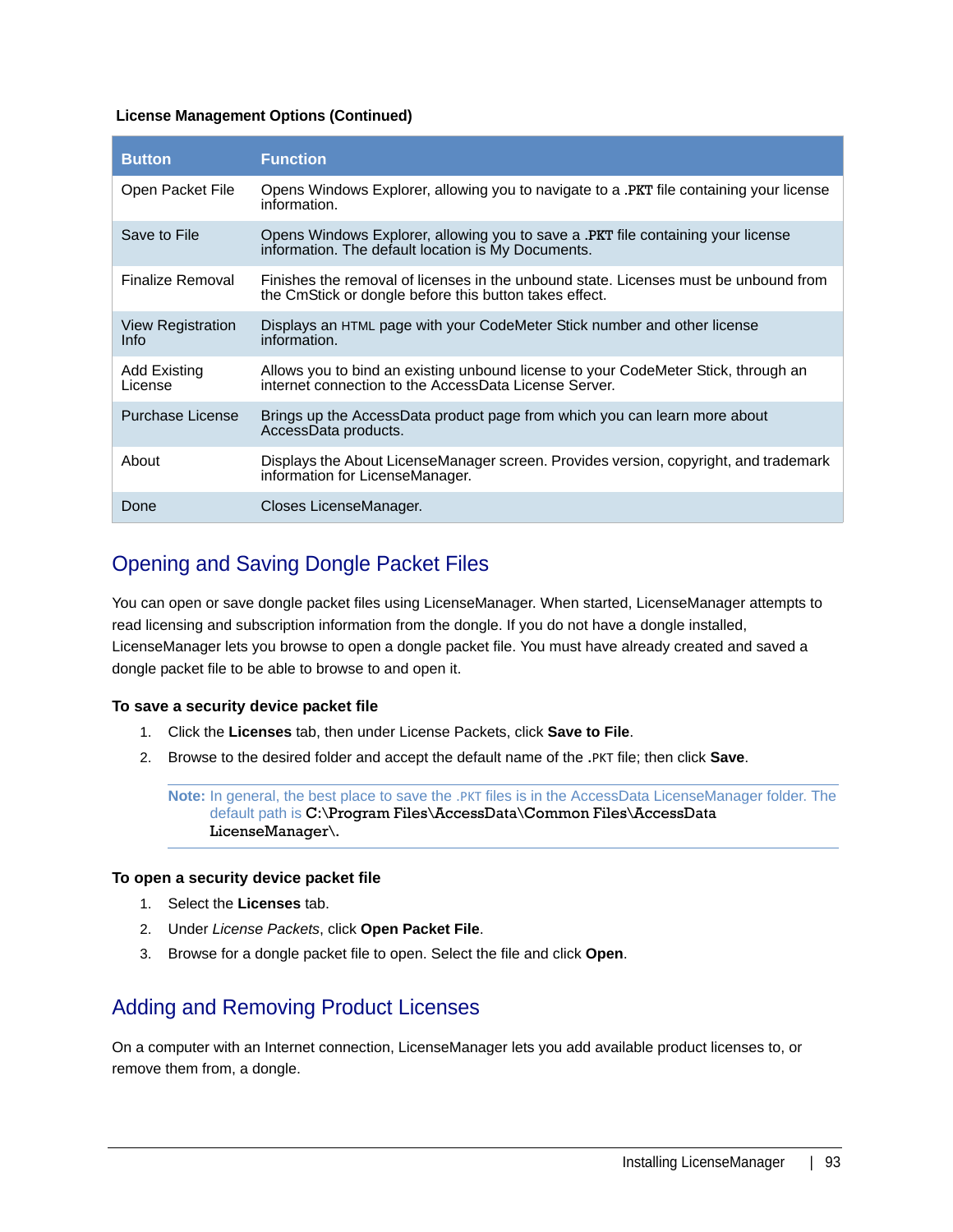To move a product license from one dongle to another dongle, first remove the product license from the first dongle. You must release that dongle, and connect the second dongle before continuing. When the second dongle is connected and recognized by Windows and LicenseManager, click on the Licenses tab to add the product license to the second dongle.

#### Removing a License

#### **To remove (un-associate or unbind) a product license**

- 1. From the Licenses tab, mark the program license to remove. This action activates the Remove License button below the Program list box.
- 2. Click **Remove License** to connect your machine to the AccessData License Server through the internet.
- 3. When you are prompted to confirm the removal of the selected license(s) from the device, click **Yes** to continue, or click **No** to cancel.
- 4. Several screens appear indicating the connection and activity on the License Server, and when the license removal is complete, the following screen appears.
- 5. Click **OK** to close the message box.

Another internet browser screen appears from LicenseManager with a message that says, "The removal of your license(s) from Security Device was successful!" You may close this box at any time.

#### Adding a License

#### **To add a new or released license**

1. From the Licenses tab, under Browser Options, click **Add Existing License.**

The AccessData LicenseManager Web page opens, listing the licenses currently bound to the connected security device, and below that list, you will see the licenses that currently are not bound to any security device. Mark the box in the Bind column for the product you wish to add to the connected device, then click **Submit**.

2. An AccessData LicenseManager Web page will open, displaying the following message, "The AccessData product(s) that you selected has been bound to the record for Security Device *nnnnnnn*  within the Security Device Database.

"Please run LicenseManager's "Refresh Device" feature in order to complete the process of binding these product license(s) to this Security Device." You may close this window at any time.

- 3. Click **Yes** if LicenseManager prompts, "Were you able to associate a new product with this device?"
- 4. Click **Refresh Device** in the Licenses tab of LicenseManager. Click **Yes** when prompted.

The newly added license displays in the License Options list.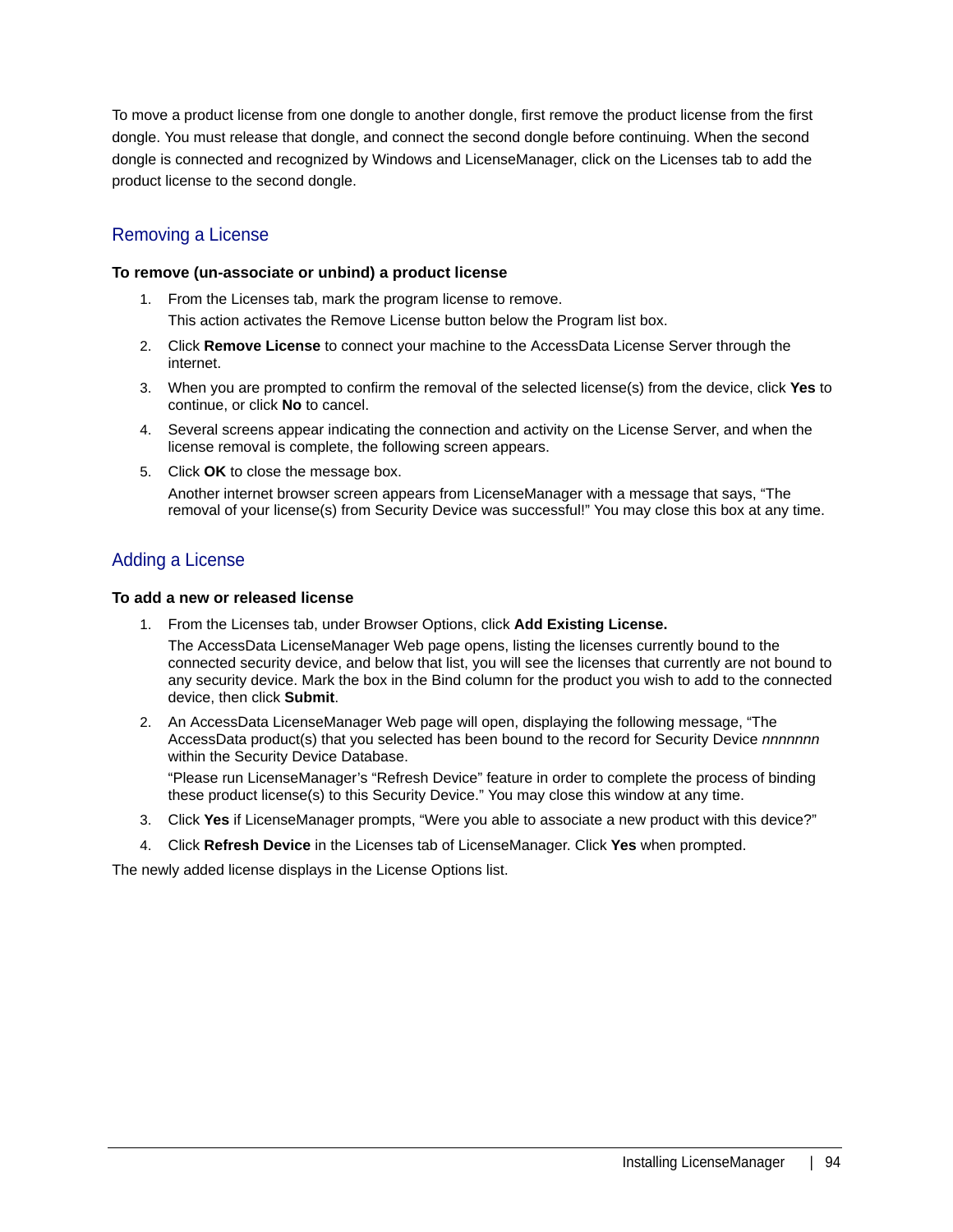## Adding and Removing Product Licenses Remotely

While LicenseManager requires an Internet connection to use some features, you can add or remove licenses from a dongle packet file for a dongle that resides on a computer, such as a forensic lab computer, that does not have an Internet connection.

If you cannot connect to the Internet, the easiest way to move licenses from one dongle to another is to physically move the dongle to a computer with an Internet connection, add or remove product licenses as necessary using LicenseManager, and then physically move the dongle back to the original computer. However, if you cannot move the dongle—due to organization policies or a need for forensic soundness—then transfer the packet files and update files remotely.

#### Adding a License Remotely

#### **To remotely add (associate or bind) a product license**

- 1. On the computer where the security device resides:
	- 1a. Run LicenseManager.
	- 1b. From the **Licenses** tab, click **Reload from Device** to read the dongle license information.
	- 1c. Click **Save to File** to save the dongle packet file to the local machine.
- 2. Copy the dongle packet file to a computer with an Internet connection.
- 3. On the computer with an Internet connection:
	- 3a. Remove any attached security device.
	- 3b. Launch LicenseManager. You will see a notification, "No security device found".
	- 3c. Click **OK**.
	- 3d. An "Open" dialog box will display. Highlight the .PKT file, and click **Open**.
	- 3e. Click on the **Licenses** tab.
	- 3f. Click **Add Existing License.**
	- 3g. Complete the process to add a product license on the website page.
	- 3h. Click **Yes** when the LicenseManager prompts, "Were you able to associate a new product with this dongle?"
	- 3i. When LicenseManager does not detect a dongle or the serial number of the dongle does not match the serial number in the dongle packet file, you are prompted to save the update file, [serial#].wibuCmRaU.
	- 3j. Save the update file to the local machine.
- 4. After the update file is downloaded, copy the update file to the computer where the dongle resides:
- 5. On the computer where the dongle resides:
	- 5a. Run the update file by double-clicking it. ([serial#].wibuCmRaU is an executable file.)
	- 5b. After an update file downloads and installs, click **OK***.*
	- 5c. Run LicenseManager.
	- 5d. From the Licenses tab, click **Reload from Device** to verify the product license has been added to the dongle.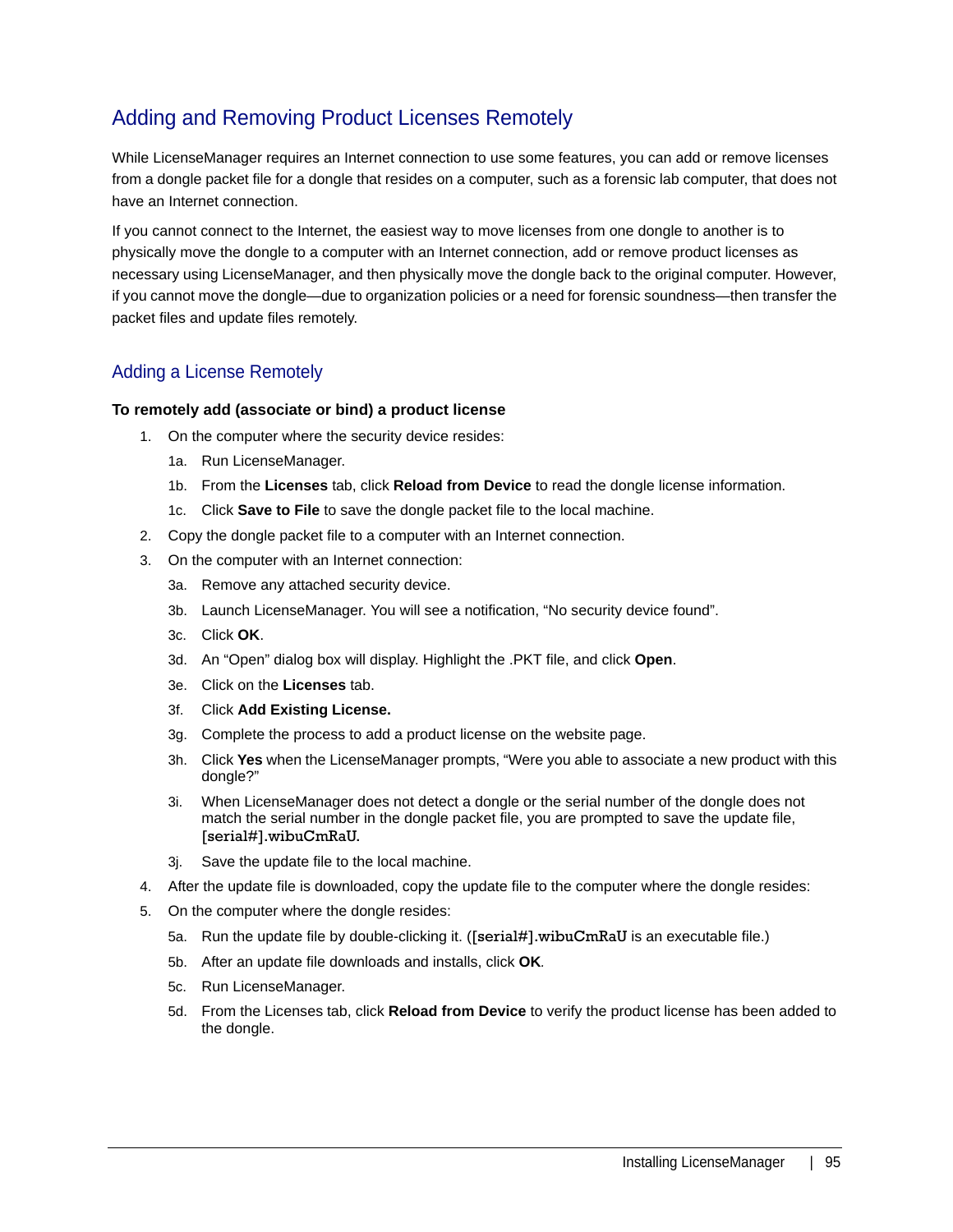#### Removing a License Remotely

#### **To remotely remove (un-associate or unbind) a product license**

- 1. On the computer where the dongle resides:
	- 1a. Run LicenseManager.
	- 1b. From the Licenses tab, click **Reload from Device** to read the dongle license information.
	- 1c. Click **Save to File** to save the dongle packet file to the local machine.
- 2. Copy the file to a computer with an Internet connection.
- 3. On the computer with an Internet connection:
	- 3a. Launch LicenseManager. You will see a notification, "No security device found".
	- 3b. Click **OK**.
	- 3c. An "Open" dialog box will display. Highlight the .PKT file, and click **Open**.
	- 3d. Click on the **Licenses** tab.
	- 3e. Mark the box for the product license you want to un-associate; then click **Remove License.**
	- 3f. When prompted to confirm the removal of the selected license from the dongle, click **Yes**.
	- 3g. When LicenseManager does not detect a dongle or the serial number of the dongle does not match the serial number in the dongle packet file, you are prompted save the update file.
	- 3h. Click **Yes** to save the update file to the local computer.
	- 3i. The Step 1 of 2 dialog details how to use the dongle packet file to remove the license from a dongle on another computer.
	- 3j. Save the update file to the local machine.
- 4. After the update file is downloaded, copy the update file to the computer where the dongle resides.
- 5. On the computer where the dongle resides:
	- 5a. Run the update file by double-clicking it. This runs the executable update file and copies the new information to the security device.
	- 5b. Run LicenseManager
	- 5c. On the Licenses tab, click **Reload from Device** in LicenseManager to read the security device and allow you to verify the product license is removed from the dongle.
	- 5d. Click **Save to File** to save the updated dongle packet file to the local machine.
- 6. Copy the file to a computer with an Internet connection.

## *Updating Products*

You can use LicenseManager to check for product updates and download the latest product versions.

### Checking for Product Updates

To check for product updates, on the Installed Components tab, click **Newest**. This refreshes the list to display what version you have installed, and the newest version available.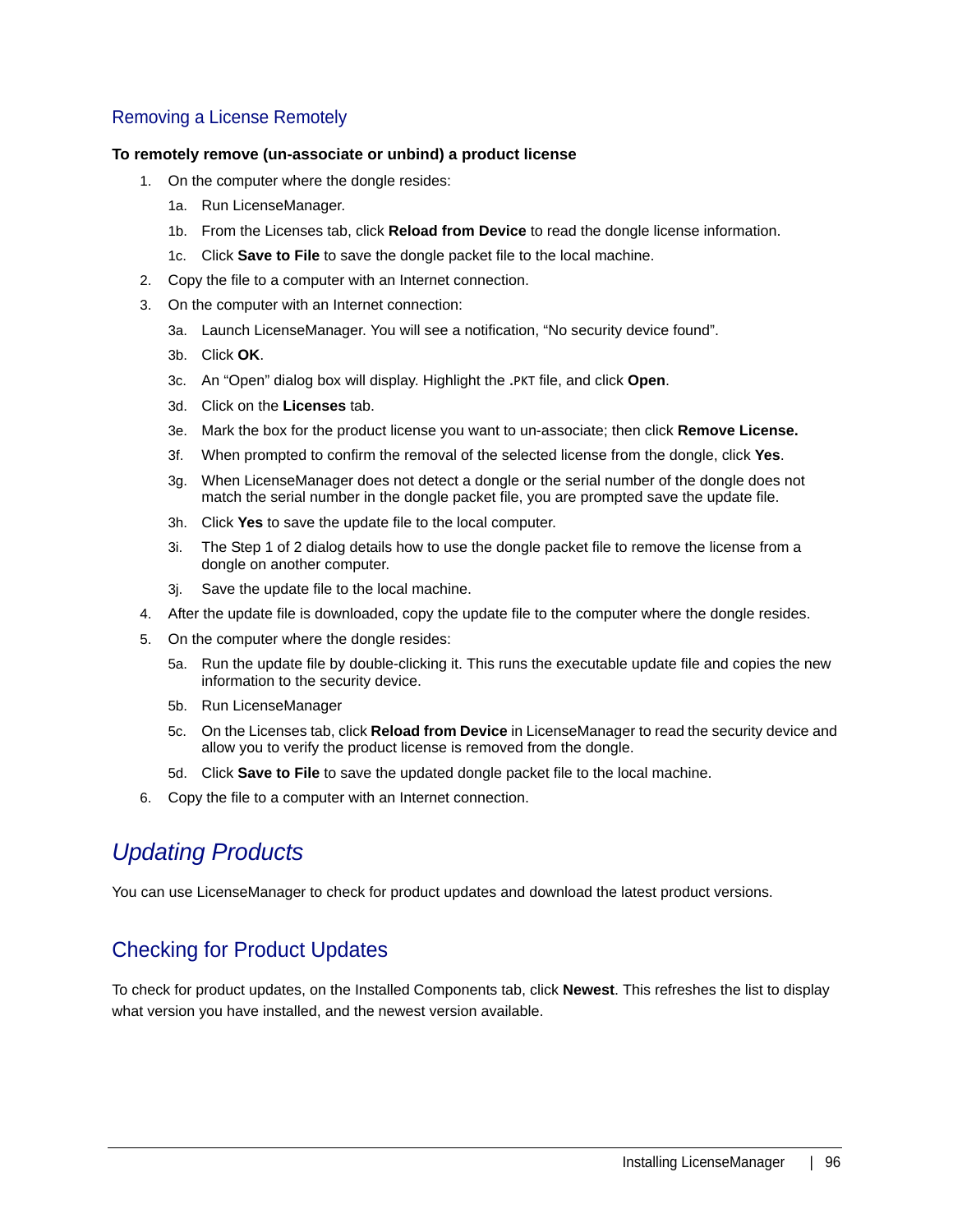### Downloading Product Updates

To install the newest version, mark the box next to the product to install, then click **Install Newest**.

**Note:** Some products, such as FTK 2.x, Enterprise, and others, are too large to download, and are not available. A notification displays if this is the case.

#### **To download a product update**

1. Ensure that LicenseManager displays the latest product information by clicking the Installed Components tab. Click **Newest** to refresh the list showing the latest releases, then compare your installed version to the latest release.

If the latest release is newer than your installed version, you may be able to install the latest release from our Website.

- 2. Ensure that the program you want to install is not running.
- 3. Mark the box next to the program you want to download; then click **Install Newest**.
- 4. When prompted, click **Yes** to download the latest install version of the product.
	- 4a. If installing the update on a remote computer, copy the product update file to another computer.
- 5. Install the product update. You may need to restart your computer after the update is installed.

### Purchasing Product Licenses

Use LicenseManager to link to the AccessData Web site to find information about all our products.

Purchase product licenses through your AccessData Sales Representative. Call 801-377-5410 and follow the prompt for Sales, or send an email to sales@accessdata.com.

**Note:** Once a product has been purchased and appears in the AccessData License Server, add the product license to a CodeMeter Stick, dongle, or security device packet file by clicking **Refresh Device**.

## *Sending a Dongle Packet File to Support*

Send a security device packet file **only** when specifically directed to do so by AccessData support.

#### **To create a dongle packet file**

- 1. Run LicenseManager
- 2. Click on the Licenses tab.
- 3. Click **Load from Device**.
- 4. Click **Refresh Device** if you need to get the latest info from AD's license server.
- 5. Click **Save to File**, and note or specify the location for the saved file.
- 6. Attach the dongle packet file to an e-mail and send it to: support@accessdata.com.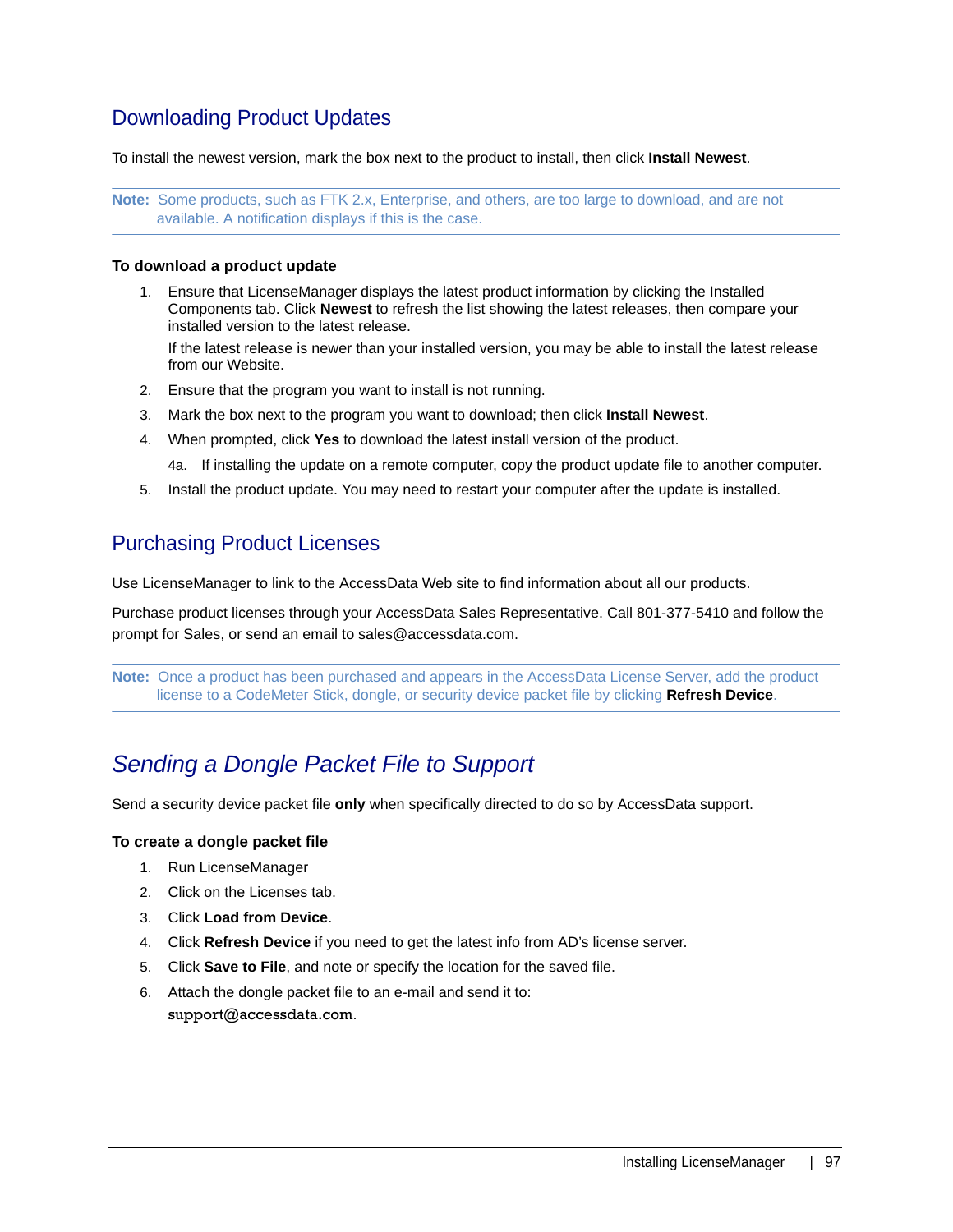## Virtual CodeMeter Activation Guide

## *Introduction*

A Virtual CodeMeter (VCM) allows the user to run licensed AccessData products without a physical CodeMeter device. A VCM can be created using AccessData License Manager, but requires the user to enter a Confirmation Code during the creation process.

The latest revision of this guide can be found at:

[http://accessdata.com/downloads/media/VCM\\_Activation\\_Guide.pdf](http://accessdata.com/downloads/media/VCM_Activation_Guide.pdf)

## *Preparation*

- Contact your AccessData sales rep to order a VCM confirmation code.
- [Install CodeMeter Runtime 4.10b or newer \(available on the AccessData download page\).](http://www.accessdata.com/downloads.html)
- Install the latest release of License Manager (available on the AccessData download page).
- The following steps are to be run on the system where you want to permanently attach the VCM.

**Note:** Once created, the VCM cannot be moved to any other system.

• AD LAB WebUI and eDiscovery administrators, please also follow steps outlined under in Additional [Instructions for AD LAB WebUI and eDiscovery \(page 101\)](#page-101-0) in order to enable VCM licensing on the AccessData License Service.

## *Setup for Online Systems*

#### **To setup a Virtual CodeMeter**

- 1. Unplug any AccessData dongles you currently have connected.
- 2. Launch License Manager.

**Note:** When creating a VCM on Windows Server 2003 or 2008, please refer to the special set of steps written for those platforms. See [Creating a Virtual CM-Stick with Server 2003/2008 Enterprise](#page-100-0)  [Editions \(page 100\)](#page-100-0).

- 3. Select **Create A Local Virtual CMStick**
- 4. Click **OK.**

The Confirmation Code Required dialog displays.

- 5. Enter your confirmation code.
- 6. Click **OK**, AccessData License Manager will automatically synchronize with the License Server over the Internet.
- 7. Click **OK** when the update completes. License Manager will then create the VCM on your system.
- 8. At this point, AccessData License Manager now displays a serial number for the VCM on the Licenses tab and the VCM can now operate in a similar way to a hardware CodeMeter device.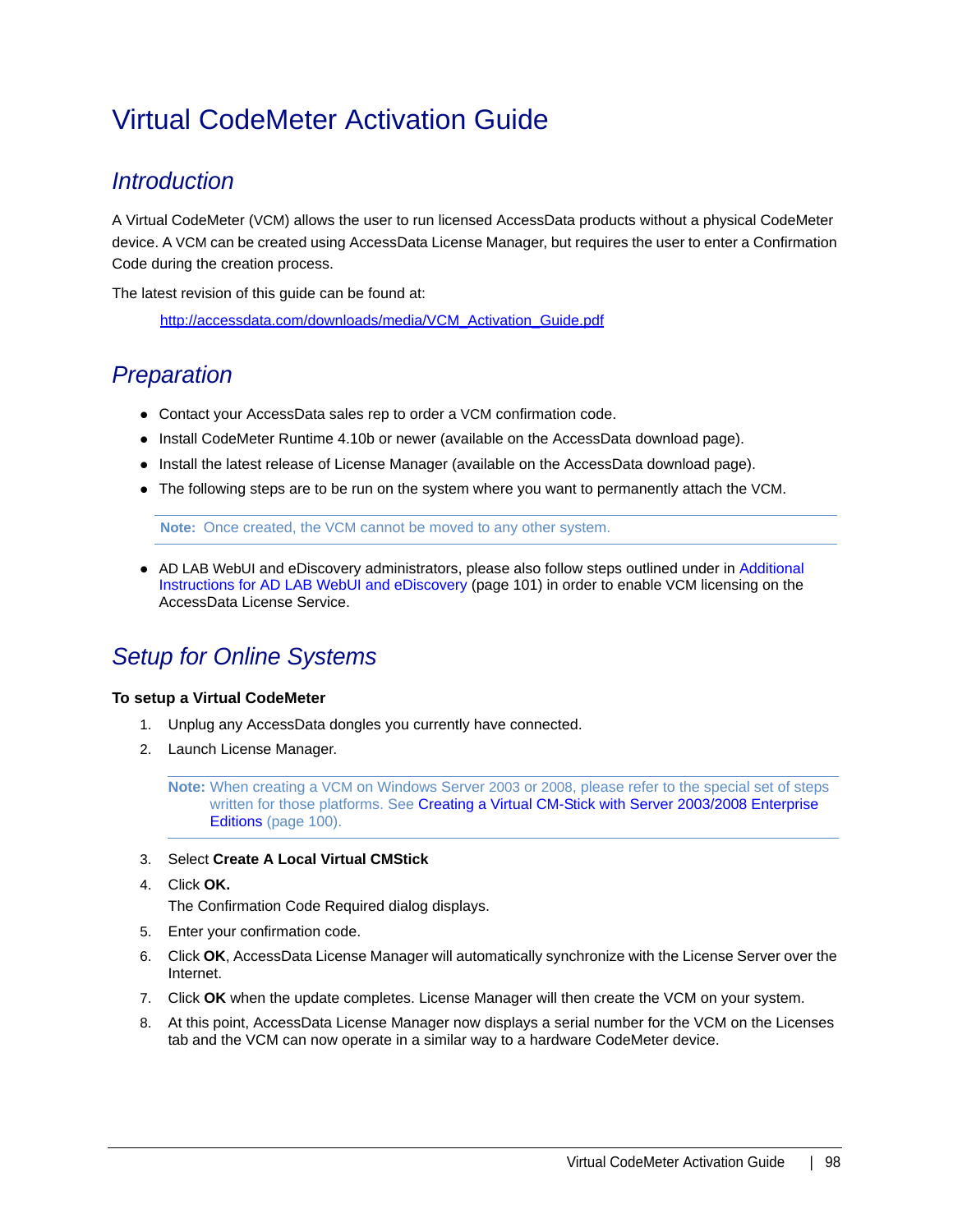## *Setting up VCM for Offline Systems*

You can setup a Virtual CodeMeter on a system that is not connected to the internet (offline). You must also have one machine that connects to the internet to perform certain steps. This section details what to do on which machine.

#### **Perform these steps on the Online system**

- 1. Unplug any AccessData dongles you currently have connected.
- 2. Launch License Manager.

**Note:** When creating a VCM on Windows Server 2003 or 2008 Enterprise Edition, please refer to the special set of steps written for those platforms. See [Creating a Virtual CM-Stick with Server 2003/](#page-100-0) [2008 Enterprise Editions \(page 100\).](#page-100-0)

- 3. Select **Create Empty Virtual CMStick (offline)**.
- 4. Click **OK.**
- 5. The resulting dialog prompts you to save the \*.wibucmrau file. Enter a name and path for the file, then click **Save**.
- 6. Transfer the \*.wibucmrau to the Online system.

#### **Perform these steps on the Online system**

- 7. Unplug any AccessData dongles you currently have connected.
- 8. Launch License Manager.
- 9. Select **Create Activation File (online)**.
- 10. Click **OK**.

The Confirmation Code Required dialog appears.

- 11. Enter your confirmation code and click **OK**.
- 12. AccessData License Manager will automatically synchronize with the License Server over the internet. Data synchronized from the server will be written to the \*.wibucmrau file. Click **OK** when the update completes.
- 13. Transfer \*.wibucmrau back to the offline system.

#### **Perform these steps on the Offline system**

- 14. Unplug any AccessData dongles you currently have connected.
- 15. Launch License Manager.
- 16. Select **Create Activate Virtual CMStick (offline)**.
- 17. Click **OK**.
- 18. The resulting dialog prompts you to browse to the location of the newly updated \*.wibucmrau file. Locate the file, then click **Open**. License Manager creates the VCM on your system.
- 19. At this point, AccessData License Manager should now display a serial number for the VCM on the "Licenses" tab and the VCM can now operate in a similar way to a hardware CodeMeter device.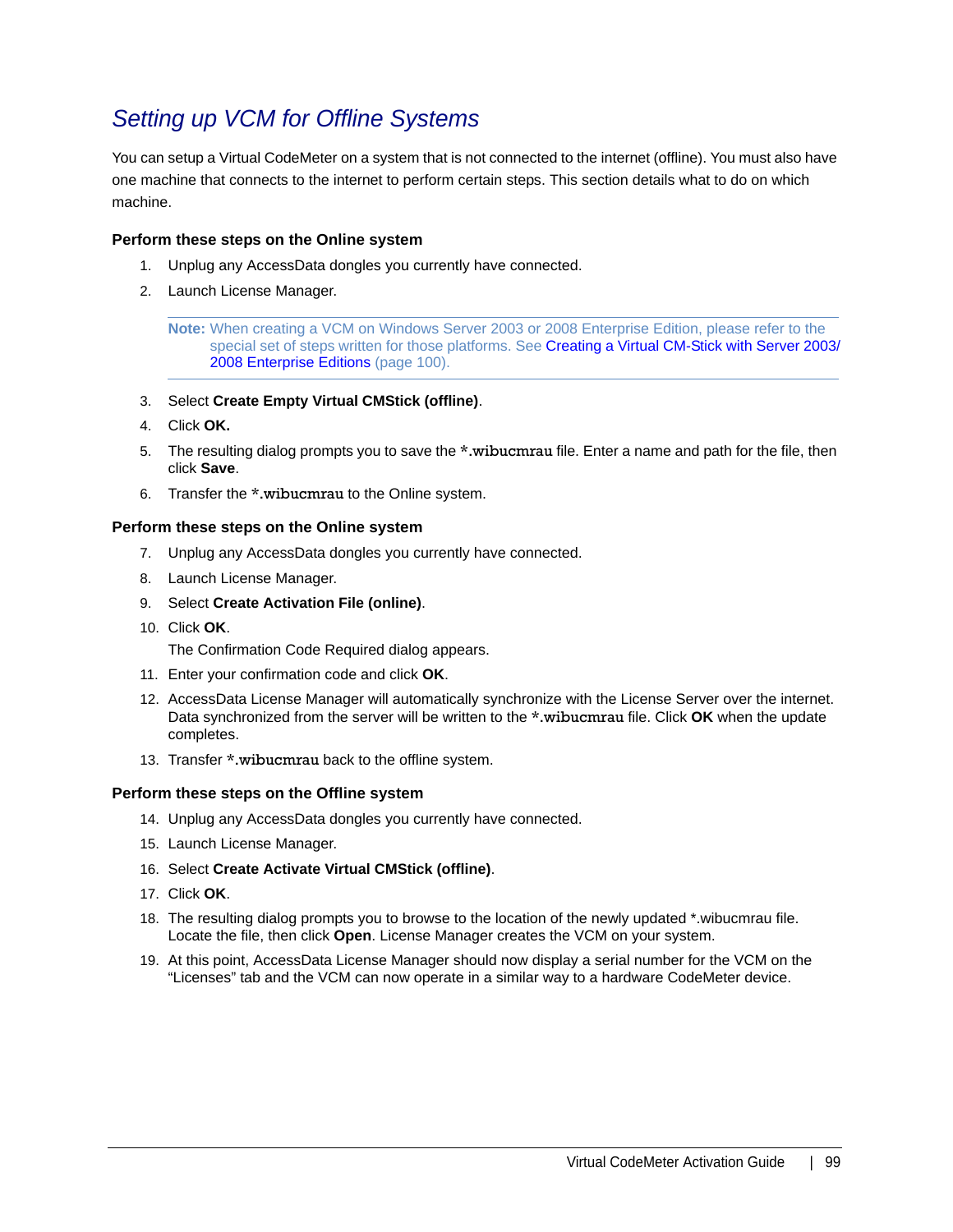## <span id="page-100-0"></span>*Creating a Virtual CM-Stick with Server 2003/2008 Enterprise Editions*

This section contains special instructions for using a VCM with Windows Server 2003 or 2008 Enterprise Editions. Complete each section in order.

#### **To Create an Empty CodeMeter License Container**

- 1. On the Server 2003/2008 machine, unplug any CodeMeter devices.
- 2. Open the CodeMeter Control Center. Make sure the window on the License tab is, empty indicating that no licenses are currently loaded.
- 3. Select **File > Import License.**
- 4. Browse to the License Manager program files directory.
	- 32 bit systems: C:\Program Files\AccessData\LicenseManager\
	- 64 bit systems: C:\Program Files (x86)\ AccessData\LicenseManager\
- 5. Highlight the TemplateDisc5010.wbb file, then click **Import**.
- 6. Click the **Activate License** button.
- 7. When the *CmFAS Assistant* opens, click **Next**.
- 8. Select **Create license request**, and click **Next**.
- 9. Confirm the desired directory and filename to save .WibuCmRaC. (Example: Test1.WibuCmRaC)
- 10. Click **Commit**.
- 11. Click **Finish**.

#### **To Copy to another machine**

1. Copy the new .WibuCmRaC to another machine that is not running Windows Server 2003/2008 Enterprise.

**Note:** The destination system must have an active internet connection.

- 2. Unplug any AccessData dongles you currently have connected.
- 3. Launch *License Manager*.
- 4. Select **Create Activation File (online)**.
- 5. Click **OK**.
- 6. In the Confirmation Code Required dialog enter your confirmation code and click **OK**.
- 7. AccessData License Manager will automatically synchronize with the License Server over the internet. Data synchronized from the server will be written to the \*.wibucmrau file. Click **OK** when the update completes.

#### **To Finish the activation on the Windows Server 2003/2008 Enterprise system**

- 1. Copy the activated .WibuCmRaC file to the Server 2003/2008 machine.
- 2. On the Server 2003/2008 machine, unplug any CodeMeter devices.
- 3. Open the CodeMeter Control Center. Make sure the window on the License tab empty indicating that no licenses are currently loaded.
- 4. Select **File > Import License.**
- 5. Browse to the location where the activated .WibuCmRaC is stored. Click **Import**.
- 6. AccessData License Manager now displays a serial number for the VCM on the Licenses tab and the VCM can now operate in a similar way to a hardware CodeMeter device.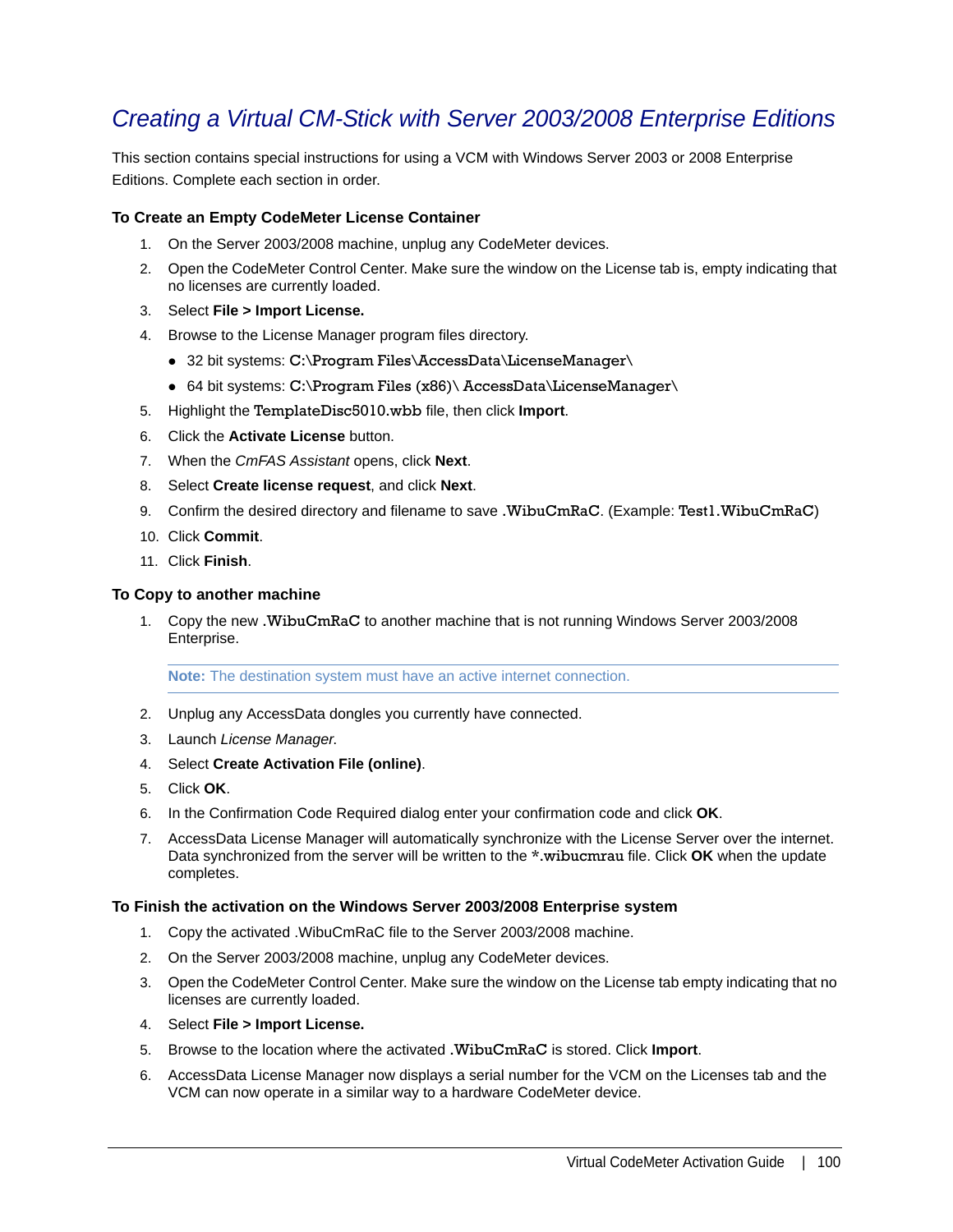## <span id="page-101-0"></span>*Additional Instructions for AD LAB WebUI and eDiscovery*

This section provides additional information for enabling the Web User Interface to recognize a VCM.

#### **To enable AD Lab WebUI and eDiscovery to use VCM**

- 1. Open Registry Editor.
- 2. Navigate to the following key: HKEY\_LOCAL\_MACHINE\SOFTWARE\AccessData\Products
- 3. Add the following DWORD registry string to the key and set the value to 1: HKEY\_LOCAL\_MACHINE\SOFTWARE\AccessData\Products | EnableACTTest

#### **Registry Editor: Add a DWORD String**



#### **Registry Editor: Add a DWORD Value**

| <b>ALL</b> My Computer<br>$\left[-\right]$ | Name:            | Type          | Data            |
|--------------------------------------------|------------------|---------------|-----------------|
| <b>ED-GEN HKEY_CLASSES ROOT</b>            | ab (Default)     | REG SZ        | (value not set) |
| <b>EFFECT HKEY CURRENT USER</b>            | 图 EnableACTTest  | REG DWORD     | 0x00000001 (1)  |
| <b>THE HKEY LOCAL MACHINE</b>              |                  |               |                 |
| FI-Ed HARDWARE                             | Edit DWURD Value |               | 7x              |
| <b>SAM</b><br>田一                           |                  |               |                 |
| <b>SECURITY</b>                            | Value name:      |               |                 |
| <b>SOFTWARE</b><br>Film                    | EnableACTTest    |               |                 |
| <b>ILL AccessData</b><br>中                 |                  |               |                 |
| [4] [in] Erkerprise                        | Value data:      | Base          |                 |
| File final Forensic Toolkit                | n                | F Hexadecimal |                 |
| El-Imi LicenseManager                      |                  |               |                 |
| <b>EL-SER Products</b>                     |                  | C Decimal     |                 |
| <b>TH ADFS</b>                             |                  |               |                 |
| ATI Technologies<br>由                      |                  | <b>OK</b>     | Cancel          |
| <b>CD7ft5Y</b><br>电                        |                  |               |                 |
| <b>ILI</b> Classes<br>m                    |                  |               |                 |
| all Clients<br>由日                          |                  |               |                 |
| the first of the company's the behavior.   |                  |               |                 |

The *AccessData License Service* will know to expect a VCM when *EnableACTTest* is set to "1."

## *Virtual CodeMeter FAQs*

*Q:* How do I get a Virtual CodeMeter (VCM)?

*A:* Contact your AccessData product sales representative. They will provide you with a VCM confirmation code.

#### *Q:* How do VCMs work?

*A:* A VCM operates in almost exactly the same way as a hardware CodeMeter device, except that they exist as a file stored on the hard disk. During activation, the VCM file (named with a WBB extension) is tied to the hardware of the system using unique hardware identifiers. Those unique identifiers make VCMs non-portable. When AccessData License Manager is launched, it will automatically load the VCM and display its license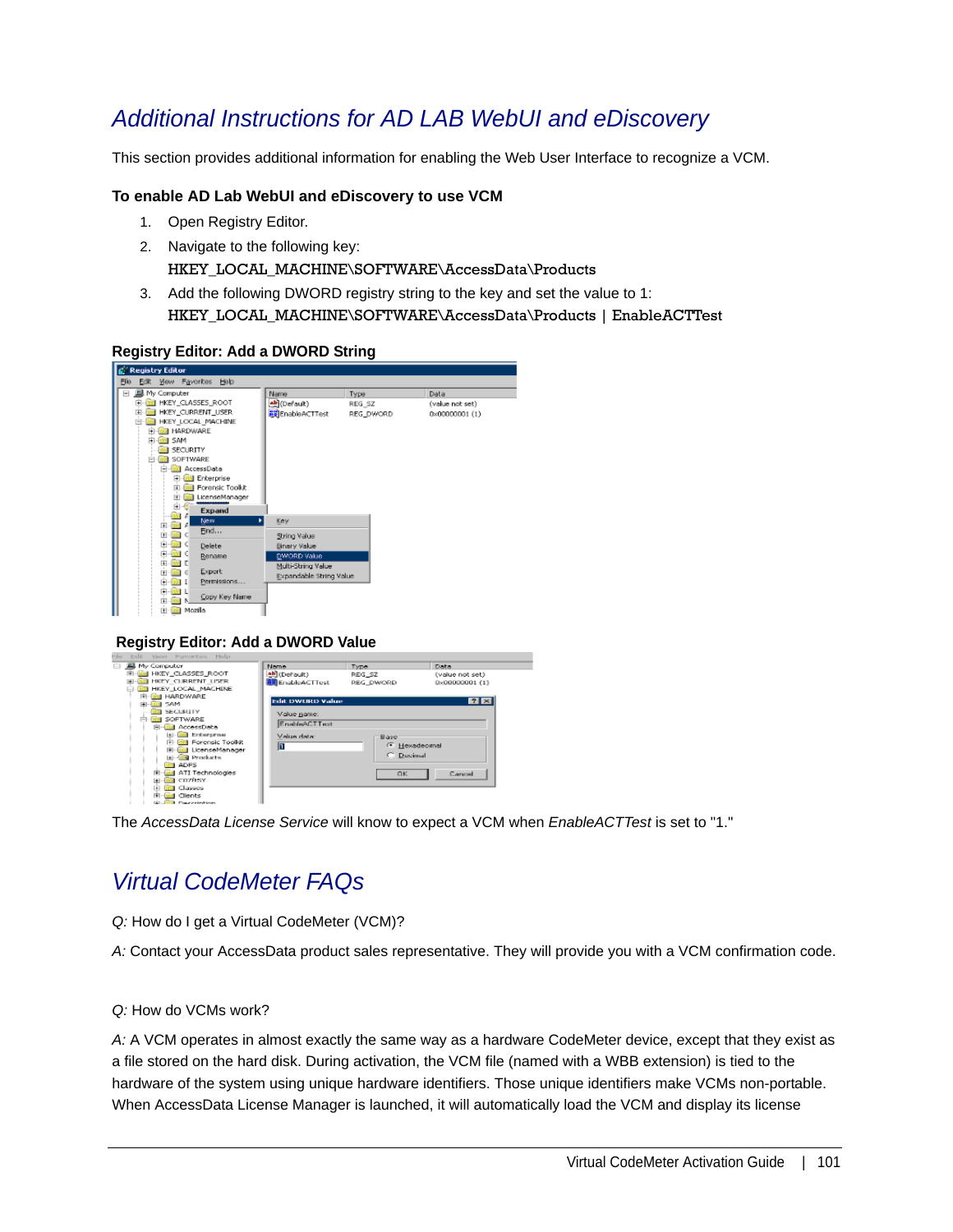information. From there, you can refresh, remove, add existing licenses, etc just the same you would with a hardware security device.

*Q:* Are VCMs supported on virtual machines (VM)?

*A:* No. Due to the fact that virtual machines are portable and VCMs are not, VCMs are not supported on virtual machines. Currently it is recommended to use AccessData Network License Service (NLS) to license systems running as virtual machines. CLICK HERE for more information.

*Q:* Does the AccessData Network License Service (NLS) support VCMs?

*A:* The current release of NLS does not support using VCM as a network dongle. AccessData is considering this support for a future release.

#### *Q:* How can I "unplug" a VCM?

*A:* If you want to prevent License Manager from automatically loading the VCM you can "unplug" it by stopping the CodeMeter Runtime Service server and then moving (cut and paste) the WBB file to a new location (renaming the file does not suffice). By default the WBB file is located at:

> *32 bit systems:* C:\Program Files\CodeMeter\CmAct\ *64 bit systems:* C:\Program Files (x86)\CodeMeter\CmAct\

*Q:* I have activated a VCM on my system, but now I need to activate it on a different system. What should I do?

*A:* Since a VCM is uniquely tied to the system on which it is activated, it cannot be moved to any other system. If you need to activate a VCM on a different system, you need to contact your AccessData Sales Representative.

*Q:* What if I need to reinstall Windows, format my drive, change my system's hardware, or back up my VCM in case of a disaster? Will the VCM still work?

*A:* The VCM can be backed up by simply copying the WBB file to a safe location. It can be restored by copying the WBB file to the CmAct folder. The VCM cannot be restored without a WBB file. If you do not have a back up of your WBB file, you will need to get a new confirmation code from your AccessData Sales Representative.

*Q:* My AccessData product does not seem to recognize the license stored on a VCM. What am I doing wrong?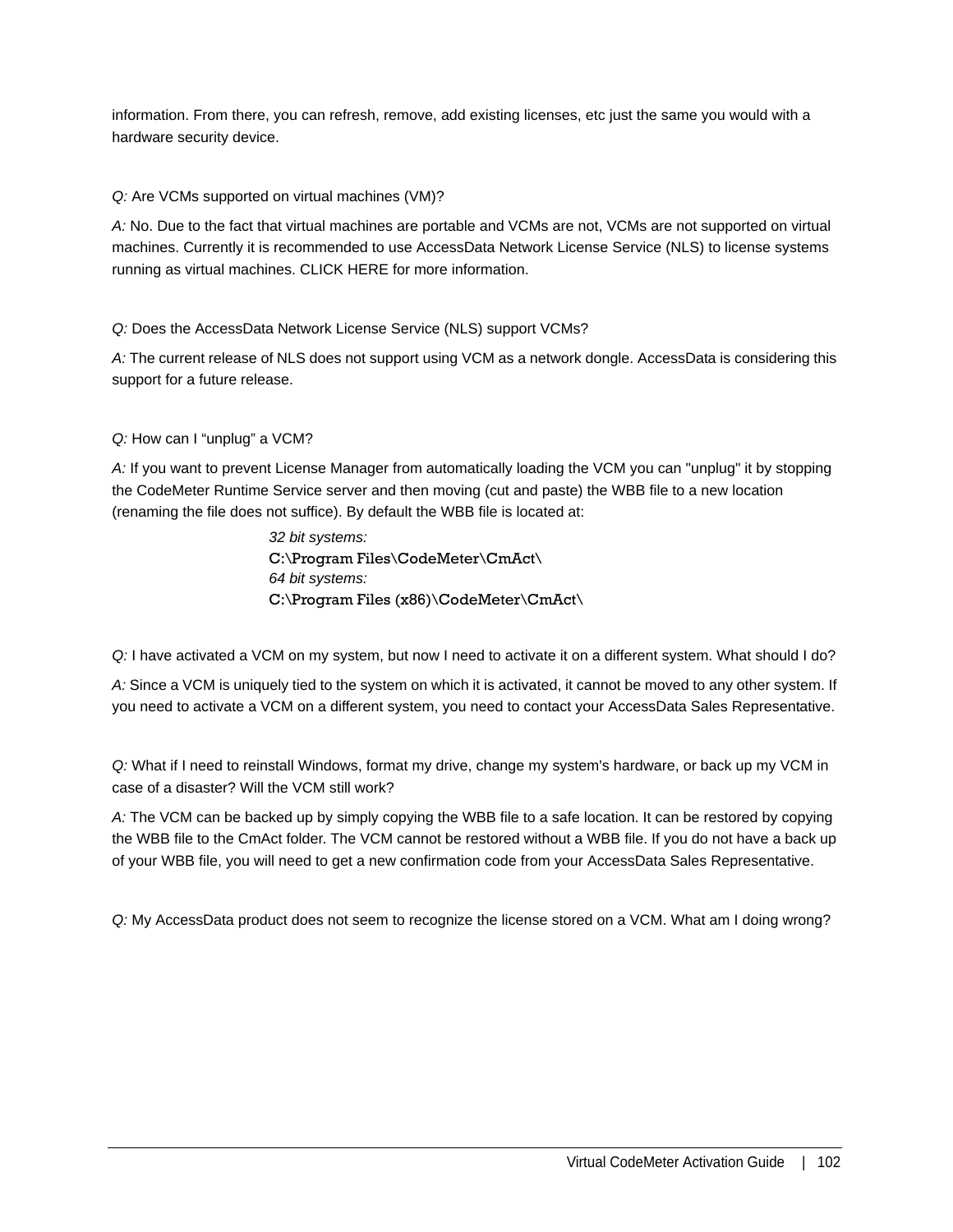*A:* VCMs are supported by the following versions of AccessData products:

- FTK 1.81.6 and newer
- FTK 3.1.0 and newer
- PRTK 6.5.0 and newer
- DNA 3.5.0 and newer
- RV 1.6.0 and newer
- eDiscovery 3.1.2 and newer
- AD Lab 3.1.2 and newer
- AD Enterprise 3.1.0 and newer
- MPE+ 4.0.0.1 and newer

Ensure that the version of the product you are running support VCMs. If the version you are running is listed as supported, verify that according to License Manager, the release date of the version you are running falls before the expiration date of the license.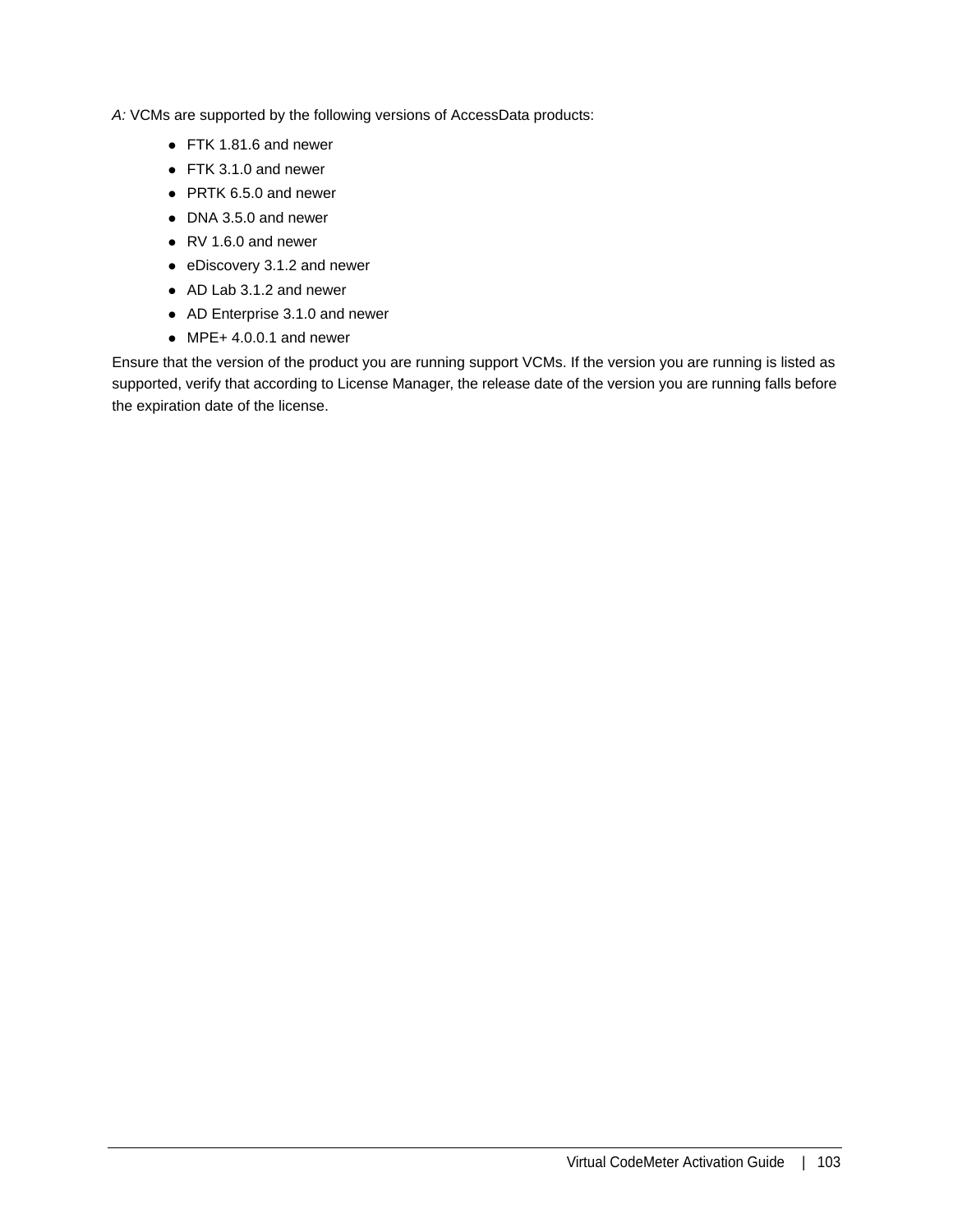## Network License Server (NLS) Setup Guide

## *Introduction*

This section discusses the installation steps and configuration notes needed to successfully setup an AccessData Network License Server (NLS).

**Note:** Click on this link to access the latest version of this guide:

[Network License Server \(NLS\) Setup Guide.](http://www.accessdata.com/downloads/media/NLS_Config.pdf)

## *Preparation Notes*

- CodeMeter Runtime 3.30a or newer must be installed on all Client and Server systems
- AccessData License Manager must be used to prepare the network dongle. The system running License Manager must have internet access and have CodeMeter Runtime installed.
- The current release of NLS supports the following versions of Windows:
	- Windows XP 32/64 bit
	- Windows Server 2003 32/64 bit
	- Windows Vista 32/64 bit
	- Windows Server 2008 R1 32/64 bit
	- Windows 7 32/64 bit
	- Windows Server 2008 R2 64 bit
	- Windows 8 32/64 bit

### *Setup Overview*

#### **To setup NLS**

- 1. Download the latest release of NLS located in the utilities section of the AccessData download page.
- 2. Extract contents of ZIP to a folder of your choice.
- 3. On the NLS server system, run through the NLS Installation MSI and accept all defaults.
- 4. Prepare network dongle:
	- 4a. Provide the serial number to AD Support and request to have the "Network Dongle Flag" applied.
	- 4b. Migrate any additional licenses to the network dongle
	- 4c. Refresh the network dongle device using AccessData License Manager.
- 5. Launch the AccessData product on the NLS client system.
- 6. Enter the NLS server configuration information:
	- IP address or hostname of NLS server system
	- Port 6921
- 7. Click, **OK**.

If you encounter any problems, please read the notes below for troubleshooting information.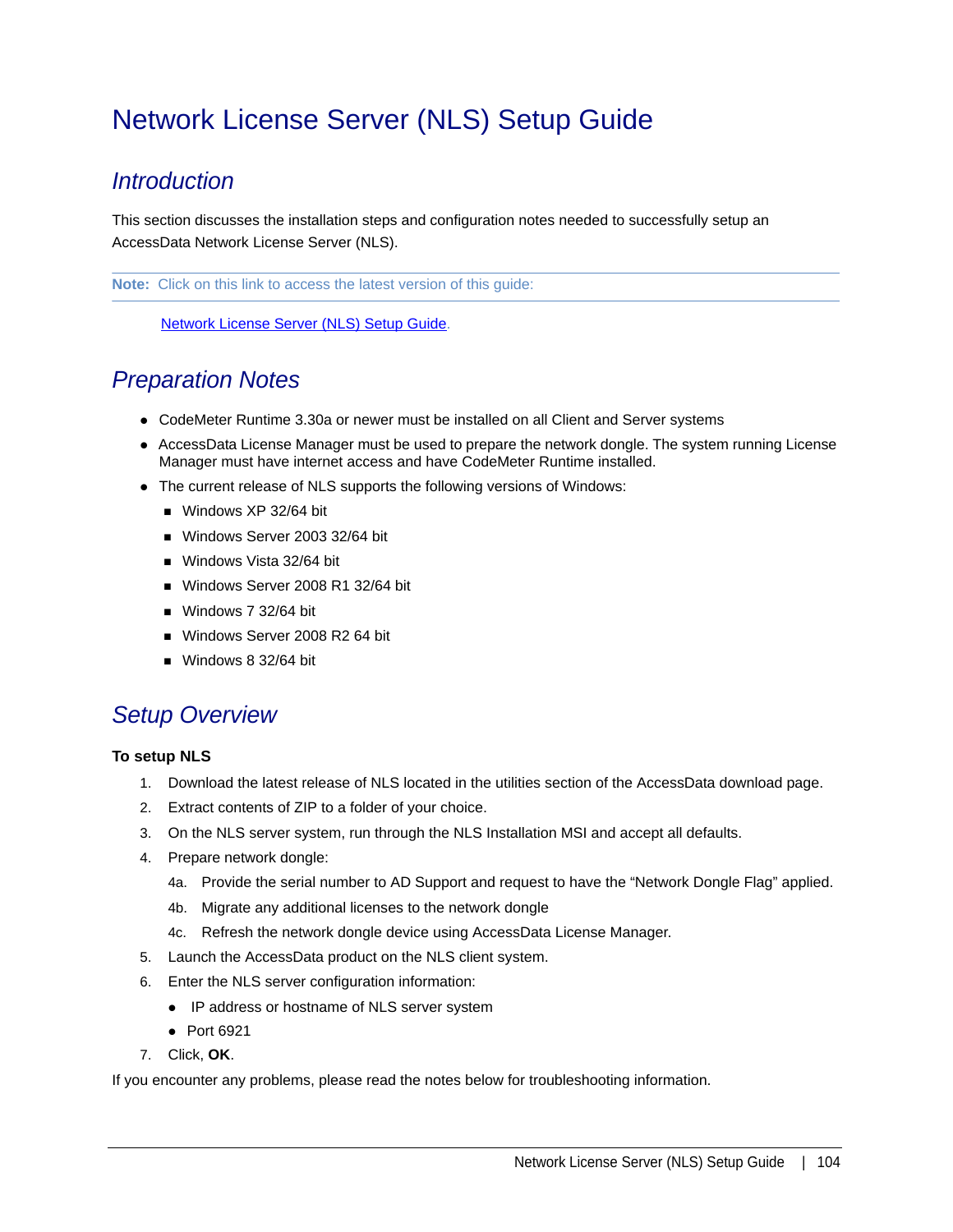## *Network Dongle Notes*

- AccessData License Manager 2.2.6 or newer should be installed in order to manage licenses on the network dongle.
- Network dongles can hold up to 120 physical licenses. Each License has a capacity to hold thousands of sub licenses (i.e. Client count or worker count).
- Contact AccessData Technical Support to have your CodeMeter device flagged as a Network Dongle (required for NLS).

## *NLS Server System Notes*

- Make sure the CodeMeter device is flagged as Network Dongle (i.e. License Manager will show the serial as "1181234N". To have this flag set on your CodeMeter device, please contact AccessData Technical Support).
- Server system must be configured to allow incoming and outgoing traffic on TCP port 6921.
- A web interface to view and revoke licenses all licenses is accessible at
	- http://localhost:5555

This page can be reached only from a web browser running locally on the NLS server system.

- A Network Dongle cannot be used to run AccessData products locally unless the NLS server is running locally.
- Some versions of Windows may not find a local NLS server when the DNS hostname of the server is provided. In those cases, it is recommended to use a static IP address.
- When using the NLS across domains, users must have permissions to access resources on both domains (either by dual-domain membership or cross-domain trust).
- When running NLS on Windows Server 2008, Terminal Services must be installed and accepting connections. If Terminal Services is not configured it will not open the port and share out the licenses correctly.
- The name of the service according to Windows is "AccessData Network License Service."

## *NLS Client System Notes*

When launched, any NLS client application that needs to lease a license from the NLS server will automatically check for the following values within the Windows Registry.

#### **Windows Registry Editor: AccessData NetDonglePath Key**

| <b>B</b> Registry Editor                                           |                         |           |                   |
|--------------------------------------------------------------------|-------------------------|-----------|-------------------|
| File<br>Edit View Favorites Help                                   |                         |           |                   |
| KFFAlertEditor                                                     | Name                    | Type      | Data              |
| LanguageSelector                                                   | ab](Default)            | REG_SZ    | (value not set)   |
| LicenseManager<br>Đ<br>Products                                    | ab]NetDonglePath        | REG SZ    | [servername]      |
| <b>En</b> Common                                                   | <b>RU</b> NetDonglePort | REG DWORD | 0x00001b09 (6921) |
| <b>E</b> Forensic Toolkit                                          |                         |           |                   |
| PRTK6<br>Œ                                                         |                         |           |                   |
| RegistryViewer<br>Đ                                                |                         |           |                   |
| <b>E</b> - <b>M</b> Shared                                         |                         |           |                   |
| activePDF<br><b>Bandarío a Faccala</b>                             |                         |           |                   |
| <b>TITLE</b>                                                       | <b>TITT</b>             |           |                   |
| My Computer\HKEY_LOCAL_MACHINE\SOFTWARE\AccessData\Products\Common |                         |           |                   |

**NetDonglePath**: The IP address or DNS hostname of the system hosting the Network License Server service which is found in the following registry key on the client system: HKEY\_LOCAL\_MACHINE\SOFTWARE\AccessData\Products\Common